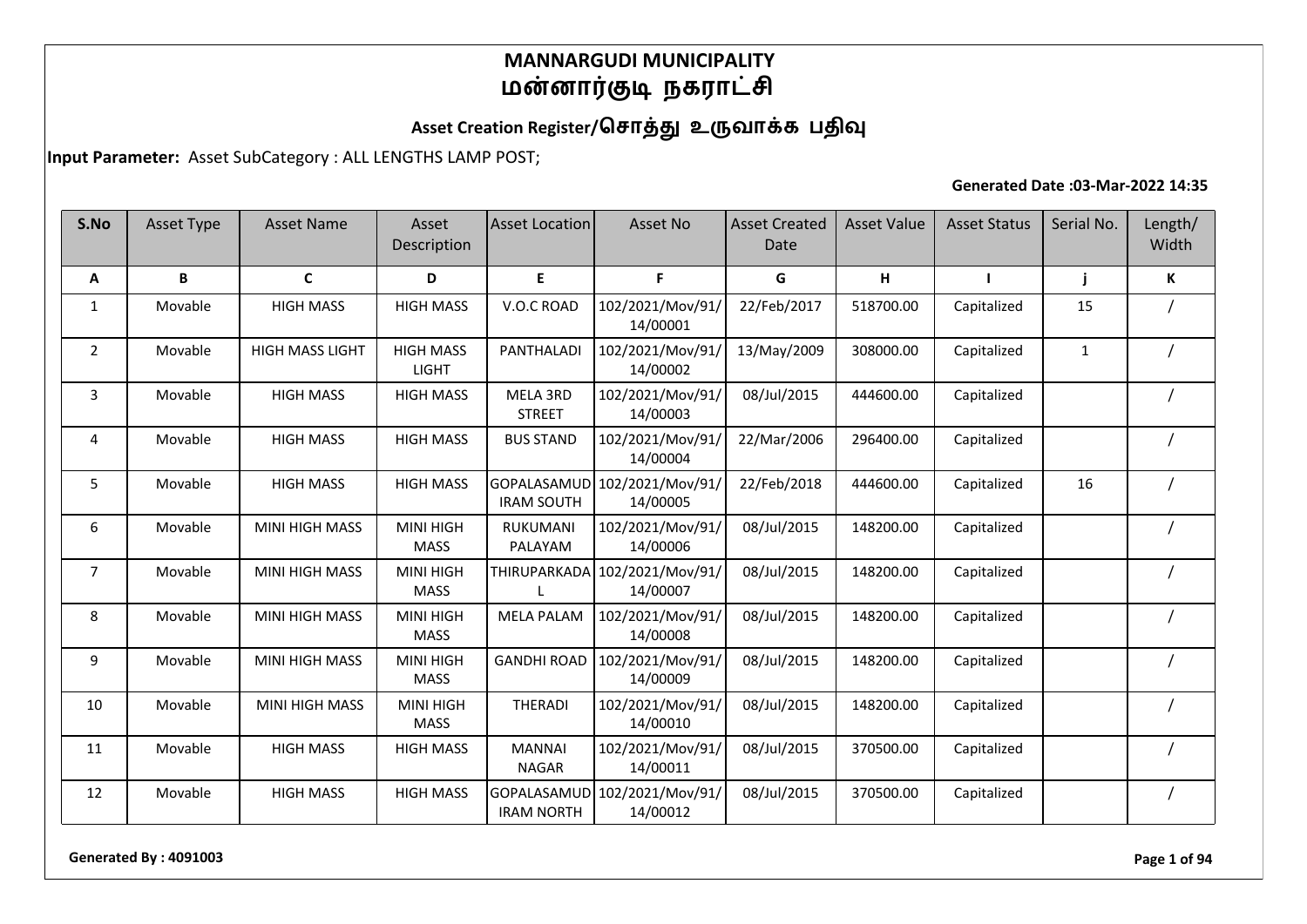| 13 | Movable | <b>HIGH MASS</b> | <b>HIGH MASS</b>                | <b>KEELA PALAM</b>                 | 102/2021/Mov/91/<br>14/00013 | 08/Jul/2015 | 370500.00 | Capitalized |    |  |
|----|---------|------------------|---------------------------------|------------------------------------|------------------------------|-------------|-----------|-------------|----|--|
| 14 | Movable | <b>HIGH MASS</b> | <b>HIGH MASS</b>                | <b>TALUK OFFICE</b><br><b>ROAD</b> | 102/2021/Mov/91/<br>14/00014 | 08/Jul/2015 | 444600.00 | Capitalized |    |  |
| 15 | Movable | MINI HIGH MASS   | <b>MINI HIGH</b><br><b>MASS</b> | <b>KAMARAJAR</b><br><b>STATUE</b>  | 102/2021/Mov/91/<br>14/00015 | 08/Jul/2015 | 148200.00 | Capitalized |    |  |
| 16 | Movable | <b>HIGH MASS</b> | <b>HIGH MASS</b>                | <b>BYE PASS ROAD</b>               | 102/2021/Mov/91/<br>14/00016 | 08/Jul/2018 | 518700.00 | Capitalized | 14 |  |
| 17 | Movable | 20 W LED         | 20 W LED                        | MALIGAIMEDU<br><b>STREET</b>       | 102/2021/Mov/91/<br>14/00017 | 02/Jan/2018 | 4742.00   | Capitalized | 10 |  |
| 18 | Movable | 20 W LED         | 20 W LED                        | MALIGAIMEDU<br><b>STREET</b>       | 102/2021/Mov/91/<br>14/00018 | 02/Jan/2018 | 4742.00   | Capitalized | 11 |  |
| 19 | Movable | 20 W LED         | 20 W LED                        | MALIGAIMEDU                        | 102/2021/Mov/91/<br>14/00019 | 02/Jan/2018 | 4742.00   | Capitalized | 12 |  |
| 20 | Movable | 20 W LED         | 20 W LED                        | MALIGAIMEDU<br><b>STREET</b>       | 102/2021/Mov/91/<br>14/00020 | 02/Jan/2018 | 4742.00   | Capitalized | 13 |  |
| 21 | Movable | 20 W LED         | 20 W LED                        | MALIGAIMEDU<br><b>STREET</b>       | 102/2021/Mov/91/<br>14/00021 | 02/Jan/2017 | 4742.00   | Capitalized | 14 |  |
| 22 | Movable | 20 W LED         | 20 W LED                        | MALIGAIMEDU<br><b>STREET</b>       | 102/2021/Mov/91/<br>14/00022 | 02/Jan/2018 | 4742.00   | Capitalized | 15 |  |
| 23 | Movable | 20 W LED         | 20 W LED                        | MALIGAIMEDU<br><b>STREET</b>       | 102/2021/Mov/91/<br>14/00023 | 02/Jan/2018 | 4742.00   | Capitalized |    |  |
| 24 | Movable | 20 W LED         | 20 W LED                        | MALIGAIMEDU<br><b>STREET</b>       | 102/2021/Mov/91/<br>14/00024 | 02/Jan/2018 | 4742.00   | Capitalized | 25 |  |
| 25 | Movable | 20 W LED         | 20 W LED                        | MALIGAIMEDU<br><b>STREET</b>       | 102/2021/Mov/91/<br>14/00025 | 02/Jan/2018 | 4742.00   | Capitalized | 27 |  |
| 26 | Movable | 20 W LED         | 20 W LED                        | MALIGAIMEDU<br><b>STREET</b>       | 102/2021/Mov/91/<br>14/00026 | 02/Jan/2018 | 4742.00   | Capitalized | 28 |  |
| 27 | Movable | 20 W LED         | 20 W LED                        | MALIGAIMEDU<br><b>STREET</b>       | 102/2021/Mov/91/<br>14/00027 | 02/Jan/2018 | 4742.00   | Capitalized | 29 |  |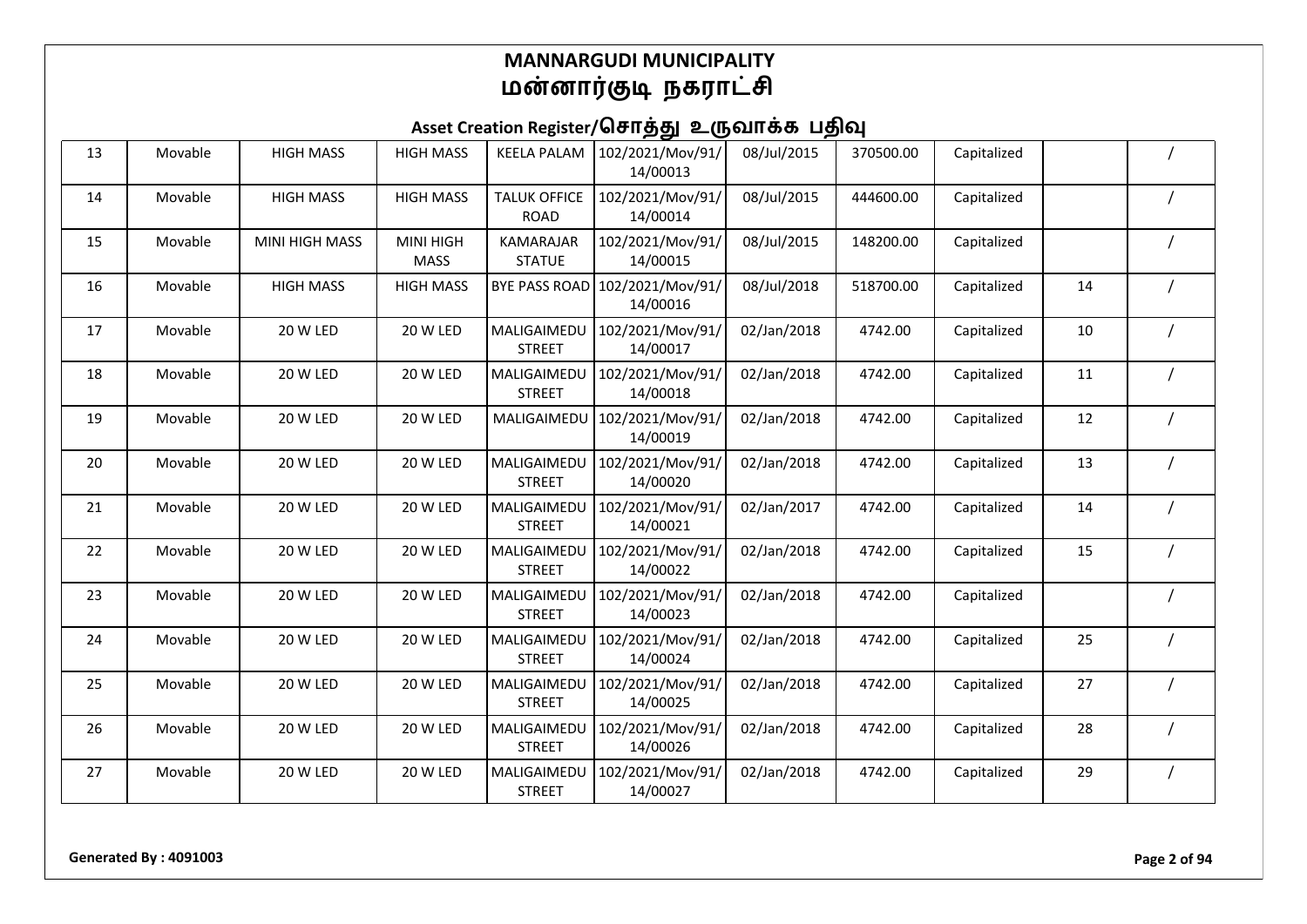| 28 | Movable | 20 W LED | 20 W LED | MALIGAIMEDU<br><b>STREET</b>             | 102/2021/Mov/91/<br>14/00028 | 02/Jan/2018 | 4742.00 | Capitalized | 31             |  |
|----|---------|----------|----------|------------------------------------------|------------------------------|-------------|---------|-------------|----------------|--|
| 29 | Movable | 20 W LED | 20 W LED | MALIGAIMEDU<br><b>STREET</b>             | 102/2021/Mov/91/<br>14/00029 | 02/Jan/2018 | 4742.00 | Capitalized | 32             |  |
| 30 | Movable | 20 W LED | 20 W LED | <b>INDIRA NAGAR</b><br><b>NEAR RIVER</b> | 102/2021/Mov/91/<br>14/00030 | 02/Jan/2018 | 4742.00 | Capitalized | $\mathbf{1}$   |  |
| 31 | Movable | 20 W LED | 20 W LED | <b>INDIRA NAGAR</b><br><b>NEAR RIVER</b> | 102/2021/Mov/91/<br>14/00031 | 02/Jan/2018 | 4742.00 | Capitalized | $\overline{2}$ |  |
| 32 | Movable | 20 W LED | 20 W LED | <b>INDIRA NAGAR</b><br><b>NEAR RIVER</b> | 102/2021/Mov/91/<br>14/00032 | 02/Jan/2018 | 4742.00 | Capitalized | 3              |  |
| 33 | Movable | 20 W LED | 20 W LED | <b>INDIRA NAGAR</b><br><b>NEAR RIVER</b> | 102/2021/Mov/91/<br>14/00033 | 02/Jan/2018 | 4742.00 | Capitalized | 4              |  |
| 34 | Movable | 20 W LED | 20 W LED | <b>INDIRA NAGAR</b><br><b>NEAR RIVER</b> | 102/2021/Mov/91/<br>14/00034 | 02/Jan/2018 | 4742.00 | Capitalized | 5              |  |
| 35 | Movable | 20 W LED | 20 W LED | <b>INDIRA NAGAR</b><br><b>NEAR RIVER</b> | 102/2021/Mov/91/<br>14/00035 | 02/Jan/2018 | 4742.00 | Capitalized | $\overline{7}$ |  |
| 36 | Movable | 20 W LED | 20 W LED | <b>INDIRA NAGAR</b><br><b>NEAR RIVER</b> | 102/2021/Mov/91/<br>14/00036 | 02/Jan/2018 | 4742.00 | Capitalized | 6              |  |
| 37 | Movable | 20 W LED | 20 W LED | <b>INDIRA NAGAR</b><br><b>NEAR RIVER</b> | 102/2021/Mov/91/<br>14/00037 | 02/Jan/2018 | 4742.00 | Capitalized | 8              |  |
| 38 | Movable | 20 W LED | 20 W LED | <b>INDIRA NAGAR</b><br><b>NEAR RIVER</b> | 102/2021/Mov/91/<br>14/00038 | 02/Jan/2018 | 4742.00 | Capitalized | 9              |  |
| 39 | Movable | 20 W LED | 20 W LED | <b>INDIRA NAGAR</b><br><b>NEAR RIVER</b> | 102/2021/Mov/91/<br>14/00039 | 02/Jan/2018 | 4742.00 | Capitalized | 10             |  |
| 40 | Movable | 20 W LED | 20 W LED | <b>INDIRA NAGAR</b><br><b>NEAR RIVER</b> | 102/2021/Mov/91/<br>14/00040 | 02/Jan/2018 | 4742.00 | Capitalized | $11\,$         |  |
| 41 | Movable | 20 W LED | 20 W LED | <b>INDIRA NAGAR</b><br><b>NEAR RIVER</b> | 102/2021/Mov/91/<br>14/00041 | 02/Jan/2018 | 4742.00 | Capitalized | 12             |  |
| 42 | Movable | 20 W LED | 20 W LED | <b>INDIRA NAGAR</b><br><b>NEAR RIVER</b> | 102/2021/Mov/91/<br>14/00042 | 02/Jan/2018 | 4742.00 | Capitalized | 13             |  |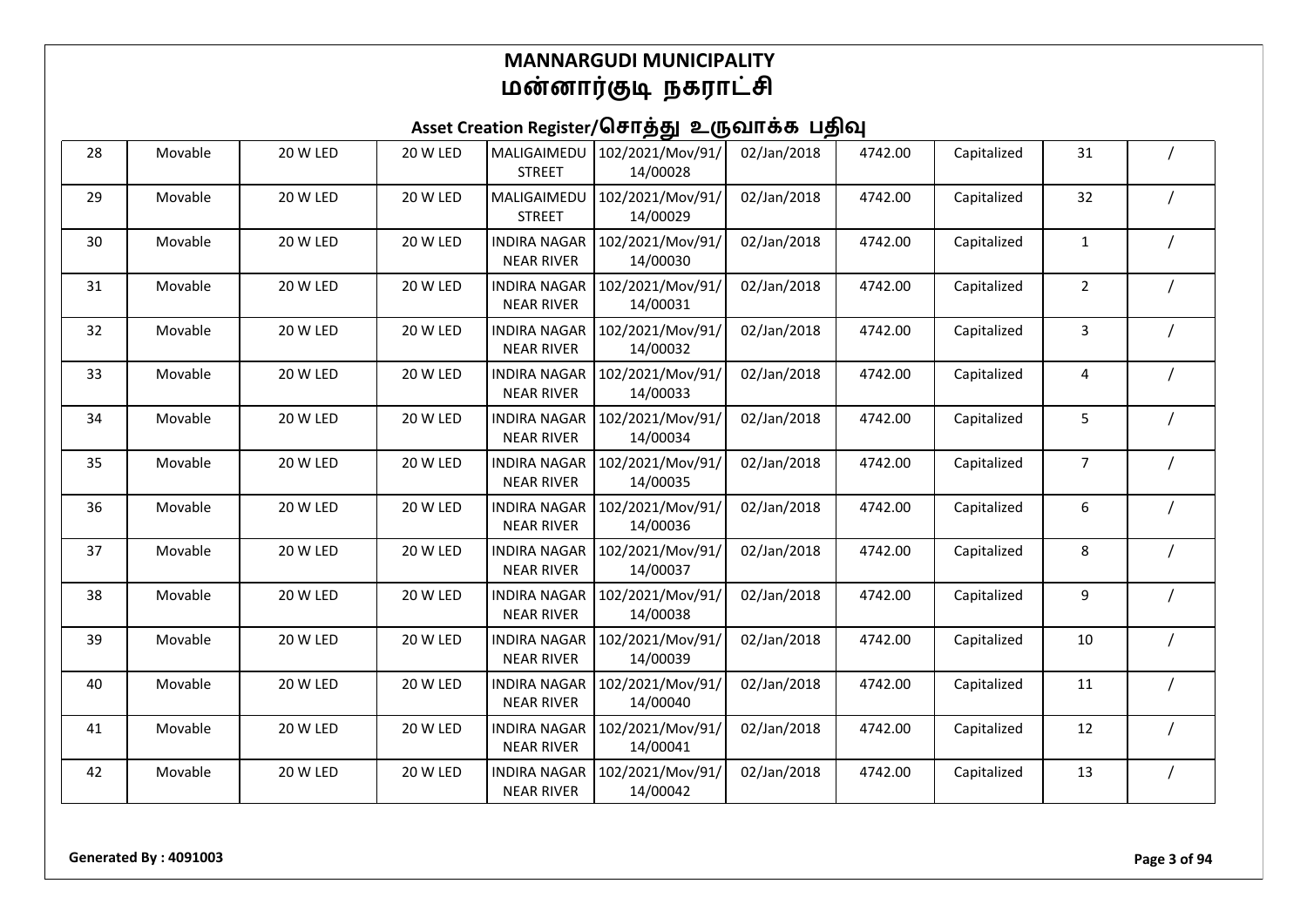| 43 | Movable | 20 W LED | 20 W LED | <b>INDIRA NAGAR</b><br><b>NEAR RIVER</b> | 102/2021/Mov/91/<br>14/00043 | 02/Jan/2018 | 4742.00 | Capitalized | 14             |  |
|----|---------|----------|----------|------------------------------------------|------------------------------|-------------|---------|-------------|----------------|--|
| 44 | Movable | 20 W LED | 20 W LED | <b>INDIRA NAGAR</b><br><b>NEAR RIVER</b> | 102/2021/Mov/91/<br>14/00044 | 02/Jan/2018 | 4742.00 | Capitalized | 15             |  |
| 45 | Movable | 20 W LED | 20 W LED | <b>INDIRA NAGAR</b>                      | 102/2021/Mov/91/<br>14/00045 | 02/Jan/2018 | 4742.00 | Capitalized | $\mathbf{1}$   |  |
| 46 | Movable | 20 W LED | 20 W LED | <b>INDIRA NAGAR</b>                      | 102/2021/Mov/91/<br>14/00046 | 02/Jan/2018 | 4742.00 | Capitalized | $\overline{2}$ |  |
| 47 | Movable | 20 W LED | 20 W LED | <b>INDIRA NAGAR</b>                      | 102/2021/Mov/91/<br>14/00047 | 02/Jan/2018 | 4742.00 | Capitalized | 3              |  |
| 48 | Movable | 20 W LED | 20 W LED | <b>INDIRA NAGAR</b>                      | 102/2021/Mov/91/<br>14/00048 | 02/Jan/2018 | 4742.00 | Capitalized | 4              |  |
| 49 | Movable | 20 W LED | 20 W LED | <b>INDIRA NAGAR</b>                      | 102/2021/Mov/91/<br>14/00049 | 02/Jan/2018 | 4742.00 | Capitalized | $\overline{7}$ |  |
| 50 | Movable | 20 W LED | 20 W LED | <b>INDIRA NAGAR</b>                      | 102/2021/Mov/91/<br>14/00050 | 02/Jan/2018 | 4742.00 | Capitalized | 6              |  |
| 51 | Movable | 20 W LED | 20 W LED | MALIGAIMEDU<br><b>STREET</b>             | 102/2021/Mov/91/<br>14/00051 | 02/Jan/2018 | 6400.00 | Capitalized | 24             |  |
| 52 | Movable | 20 W LED | 20 W LED | MALIGAIMEDU<br><b>STREET</b>             | 102/2021/Mov/91/<br>14/00052 | 02/Jan/2018 | 4742.00 | Capitalized | 8              |  |
| 53 | Movable | 20W LED  | 20W LED  | MALIGAIMEDU<br><b>STREET</b>             | 102/2021/Mov/91/<br>14/00053 | 02/Jan/2018 | 4742.00 | Capitalized | $\overline{7}$ |  |
| 54 | Movable | 20 W LED | 20 W LED | MALIGAIMEDU<br><b>STREET</b>             | 102/2021/Mov/91/<br>14/00054 | 02/Jan/2018 | 4742.00 | Capitalized | 6              |  |
| 55 | Movable | 20 W LED | 20 W LED | MALIGAIMEDU<br><b>STREET</b>             | 102/2021/Mov/91/<br>14/00055 | 02/Jan/2018 | 4742.00 | Capitalized | 4              |  |
| 56 | Movable | 20 W LED | 20 W LED | <b>INDIRA NAGAR</b>                      | 102/2021/Mov/91/<br>14/00056 | 02/Jan/2018 | 4742.00 | Capitalized | 8              |  |
| 57 | Movable | 20 W LED | 20 W LED | <b>INDIRA NAGAR</b>                      | 102/2021/Mov/91/<br>14/00057 | 02/Jan/2018 | 4742.00 | Capitalized | 9              |  |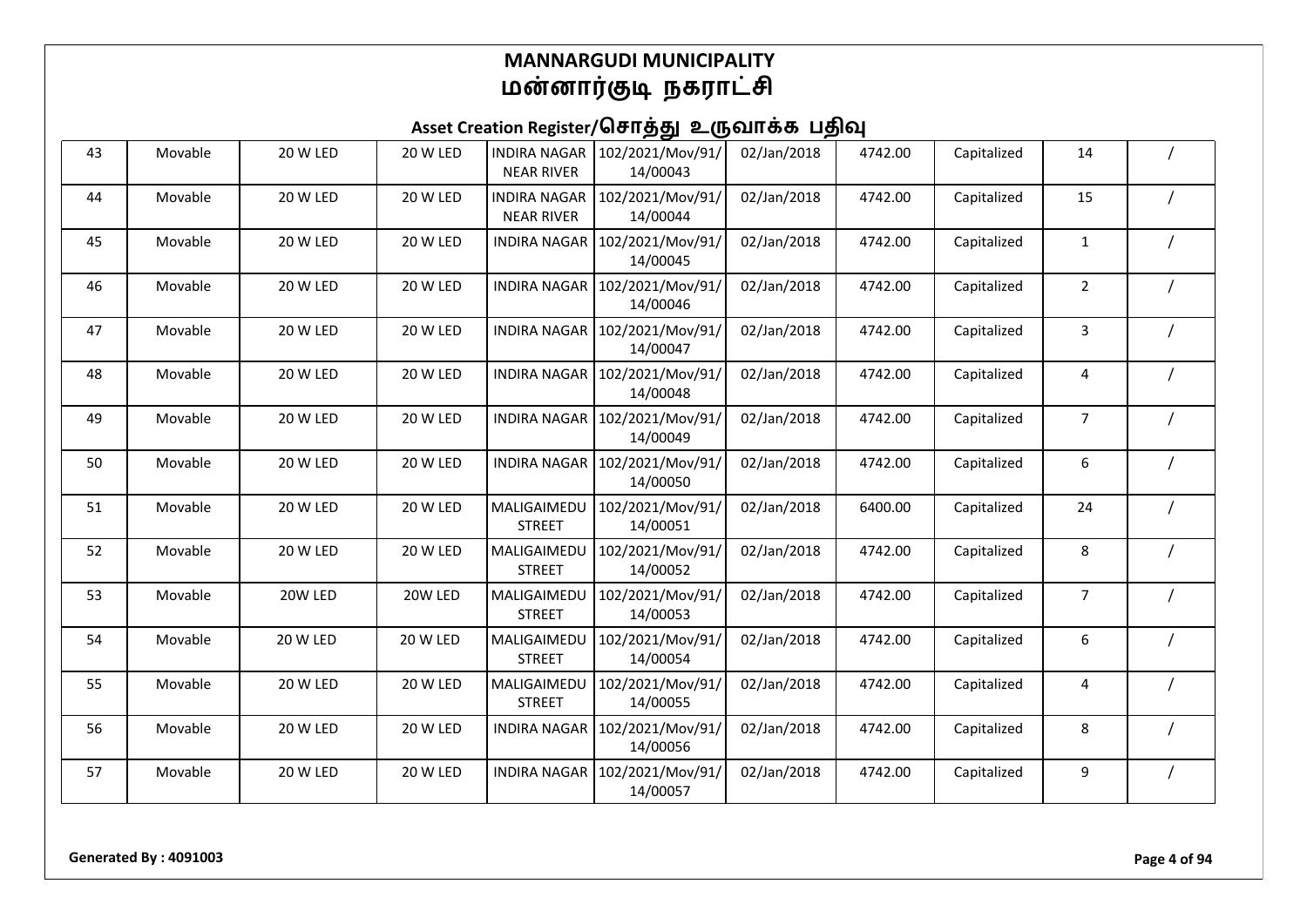| 58 | Movable | 20 W LED | 20 W LED | <b>INDIRA NAGAR</b>                 | 102/2021/Mov/91/<br>14/00058 | 02/Jan/2018 | 4742.00 | Capitalized | 10           |  |
|----|---------|----------|----------|-------------------------------------|------------------------------|-------------|---------|-------------|--------------|--|
| 59 | Movable | 20 W LED | 20 W LED | <b>INDIRA NAGAR</b>                 | 102/2021/Mov/91/<br>14/00059 | 02/Jan/2018 | 4742.00 | Capitalized | 11           |  |
| 60 | Movable | 20 W LED | 20 W LED | MALIGAIMEDU<br><b>STREET</b>        | 102/2021/Mov/91/<br>14/00060 | 02/Jan/2018 | 6400.00 | Capitalized | 3            |  |
| 61 | Movable | 20 W LED | 20 W LED | MALIGAIMEDU<br><b>STREET</b>        | 102/2021/Mov/91/<br>14/00061 | 02/Jan/2018 | 4742.00 | Capitalized | $\mathbf{1}$ |  |
| 62 | Movable | 20 W LED | 20 W LED | <b>INDIRA NAGAR</b>                 | 102/2021/Mov/91/<br>14/00062 | 02/Jan/2018 | 4742.00 | Capitalized | 12           |  |
| 63 | Movable | 20 W LED | 20 W LED | <b>INDIRA NAGAR</b>                 | 102/2021/Mov/91/<br>14/00063 | 02/Jan/2018 | 6400.00 | Capitalized | 15           |  |
| 64 | Movable | 20 W LED | 20 W LED | <b>KEELA JAINA</b><br><b>STREET</b> | 102/2021/Mov/91/<br>14/00064 | 02/Jan/2018 | 4742.00 | Capitalized | $\mathbf{1}$ |  |
| 65 | Movable | 20 W LED | 20 W LED | MALIGAIMEDU<br><b>STREET</b>        | 102/2021/Mov/91/<br>14/00065 | 02/Jan/2018 | 4742.00 | Capitalized | 17           |  |
| 66 | Movable | 20 W LED | 20 W LED | THEPPAKULAM<br><b>NORTH</b>         | 102/2021/Mov/91/<br>14/00066 | 02/Jan/2018 | 4742.00 | Capitalized | 15           |  |
| 67 | Movable | 20 W LED | 20 W LED | THEPPAKULAM<br><b>NORTH</b>         | 102/2021/Mov/91/<br>14/00067 | 02/Jan/2018 | 4742.00 | Capitalized | 10           |  |
| 68 | Movable | 20 W LED | 20 W LED | THEPPAKULAM<br><b>NORTH</b>         | 102/2021/Mov/91/<br>14/00068 | 02/Jan/2018 | 4742.00 | Capitalized | 8            |  |
| 69 | Movable | 20 W LED | 20 W LED | THEPPAKULAM<br><b>NORTH</b>         | 102/2021/Mov/91/<br>14/00069 | 02/Jan/2018 | 4742.00 | Capitalized | 6            |  |
| 70 | Movable | 20 W LED | 20 W LED | <b>THEPPA KULAM</b><br><b>NORTH</b> | 102/2021/Mov/91/<br>14/00070 | 02/Jan/2018 | 4742.00 | Capitalized | 3            |  |
| 71 | Movable | 20 W LED | 20 W LED | <b>RAMANATHAN</b><br><b>STREET</b>  | 102/2021/Mov/91/<br>14/00071 | 02/Jan/2018 | 4742.00 | Capitalized | 62           |  |
| 72 | Movable | 20 W LED | 20 W LED | RAMANATHAN<br><b>STREET</b>         | 102/2021/Mov/91/<br>14/00072 | 02/Jan/2018 | 4742.00 | Capitalized | 61           |  |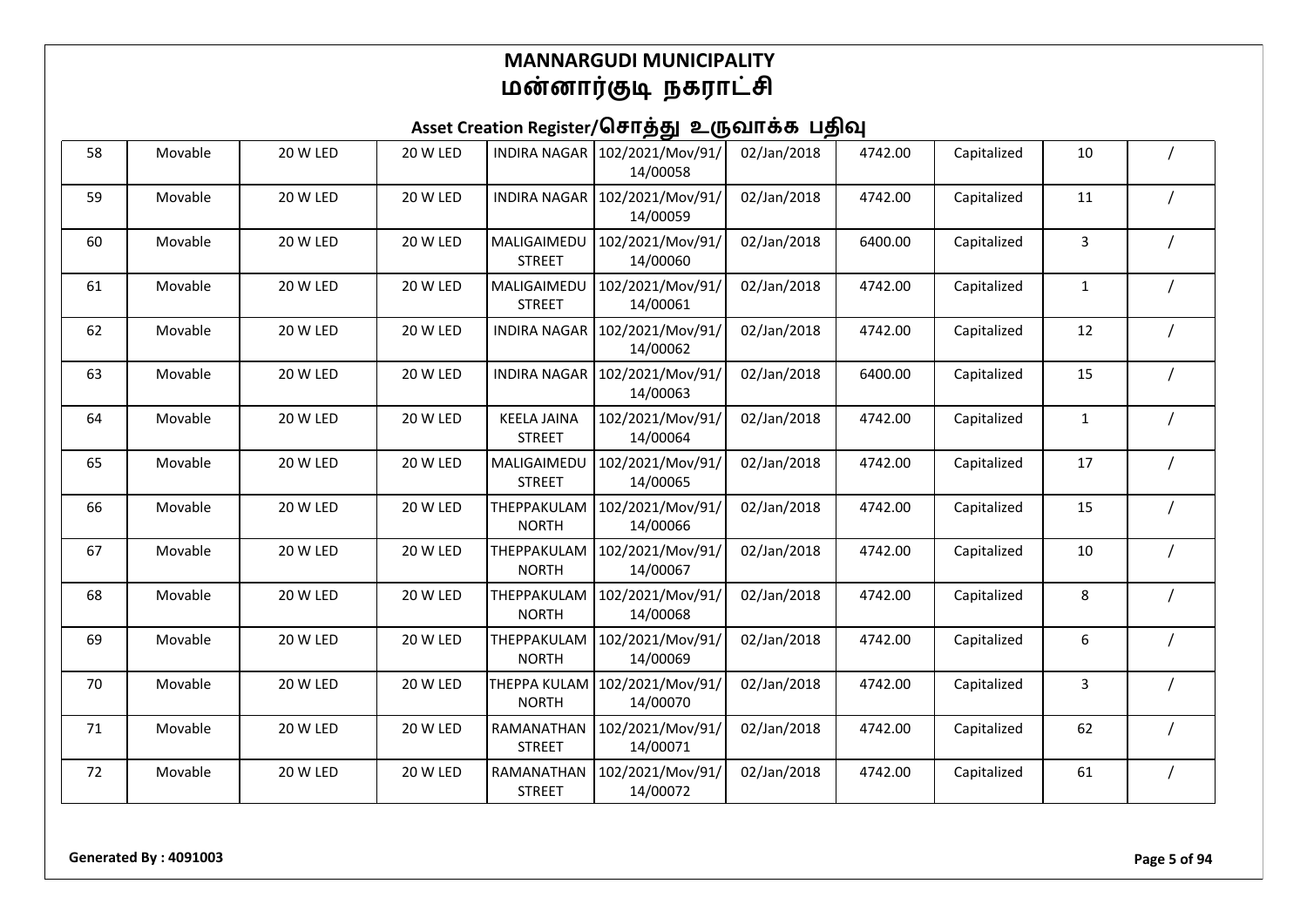| 73 | Movable | 20 W LED | 20 W LED | RAMANATHAN<br><b>STREET</b>          | 102/2021/Mov/91/<br>14/00073 | 02/Jan/2018 | 4742.00 | Capitalized | 60             |  |
|----|---------|----------|----------|--------------------------------------|------------------------------|-------------|---------|-------------|----------------|--|
| 74 | Movable | 20 W LED | 20 W LED | AMBALAKARA<br>12TH STREET            | 102/2021/Mov/91/<br>14/00074 | 02/Jan/2018 | 4742.00 | Capitalized | 39             |  |
| 75 | Movable | 20 W LED | 20 W LED | AMBALAKARA<br>12TH STREET            | 102/2021/Mov/91/<br>14/00075 | 02/Jan/2018 | 4742.00 | Capitalized | 38             |  |
| 76 | Movable | 20 W LED | 20 W LED | AMBALAKARA<br>12TH STREET            | 102/2021/Mov/91/<br>14/00076 | 02/Jan/2018 | 4742.00 | Capitalized | 35             |  |
| 77 | Movable | 20 W LED | 20 W LED | <b>KEEZHA JAINA</b><br><b>STREET</b> | 102/2021/Mov/91/<br>14/00077 | 02/Jan/2018 | 4742.00 | Capitalized | 23             |  |
| 78 | Movable | 20 W LED | 20 W LED | <b>KEEZHA JAINA</b><br><b>STREET</b> | 102/2021/Mov/91/<br>14/00078 | 02/Jan/2018 | 4742.00 | Capitalized | 18             |  |
| 79 | Movable | 20 W LED | 20 W LED | <b>KEEZHA JAINA</b><br><b>STREET</b> | 102/2021/Mov/91/<br>14/00079 | 02/Jan/2018 | 4742.00 | Capitalized | 17             |  |
| 80 | Movable | 20 W LED | 20 W LED | <b>KEEZHA JAINA</b><br><b>STREET</b> | 102/2021/Mov/91/<br>14/00080 | 02/Jan/2018 | 4742.00 | Capitalized | 16             |  |
| 81 | Movable | 20 W LED | 20 W LED | <b>KEEZHA JAINA</b><br><b>STREET</b> | 102/2021/Mov/91/<br>14/00081 | 02/Jan/2018 | 4742.00 | Capitalized | 10             |  |
| 82 | Movable | 20 W LED | 20 W LED | <b>KEELA JAINA</b><br><b>STREET</b>  | 102/2021/Mov/91/<br>14/00082 | 02/Jan/2018 | 4742.00 | Capitalized | 9              |  |
| 83 | Movable | 20 W LED | 20 W LED | <b>KEELA JAINA</b><br><b>STREET</b>  | 102/2021/Mov/91/<br>14/00083 | 02/Jan/2018 | 4742.00 | Capitalized | $\overline{2}$ |  |
| 84 | Movable | 20 W LED | 20 W LED | <b>KEELA JAINA</b><br><b>STREET</b>  | 102/2021/Mov/91/<br>14/00084 | 02/Jan/2018 | 4742.00 | Capitalized | $\overline{2}$ |  |
| 85 | Movable | 20 W LED | 20 W LED | <b>INDIRA NAGAR</b>                  | 102/2021/Mov/91/<br>14/00085 | 02/Jan/2018 | 4742.00 | Capitalized | 14             |  |
| 86 | Movable | 20 W LED | 20 W LED | <b>UNMAI KALI</b><br>AMMAN           | 102/2021/Mov/91/<br>14/00086 | 02/Jan/2018 | 4742.00 | Capitalized | 24             |  |
| 87 | Movable | 20 W LED | 20 W LED | <b>UPPUKARA</b><br><b>STREET</b>     | 102/2021/Mov/91/<br>14/00087 | 02/Jan/2018 | 4742.00 | Capitalized | 22             |  |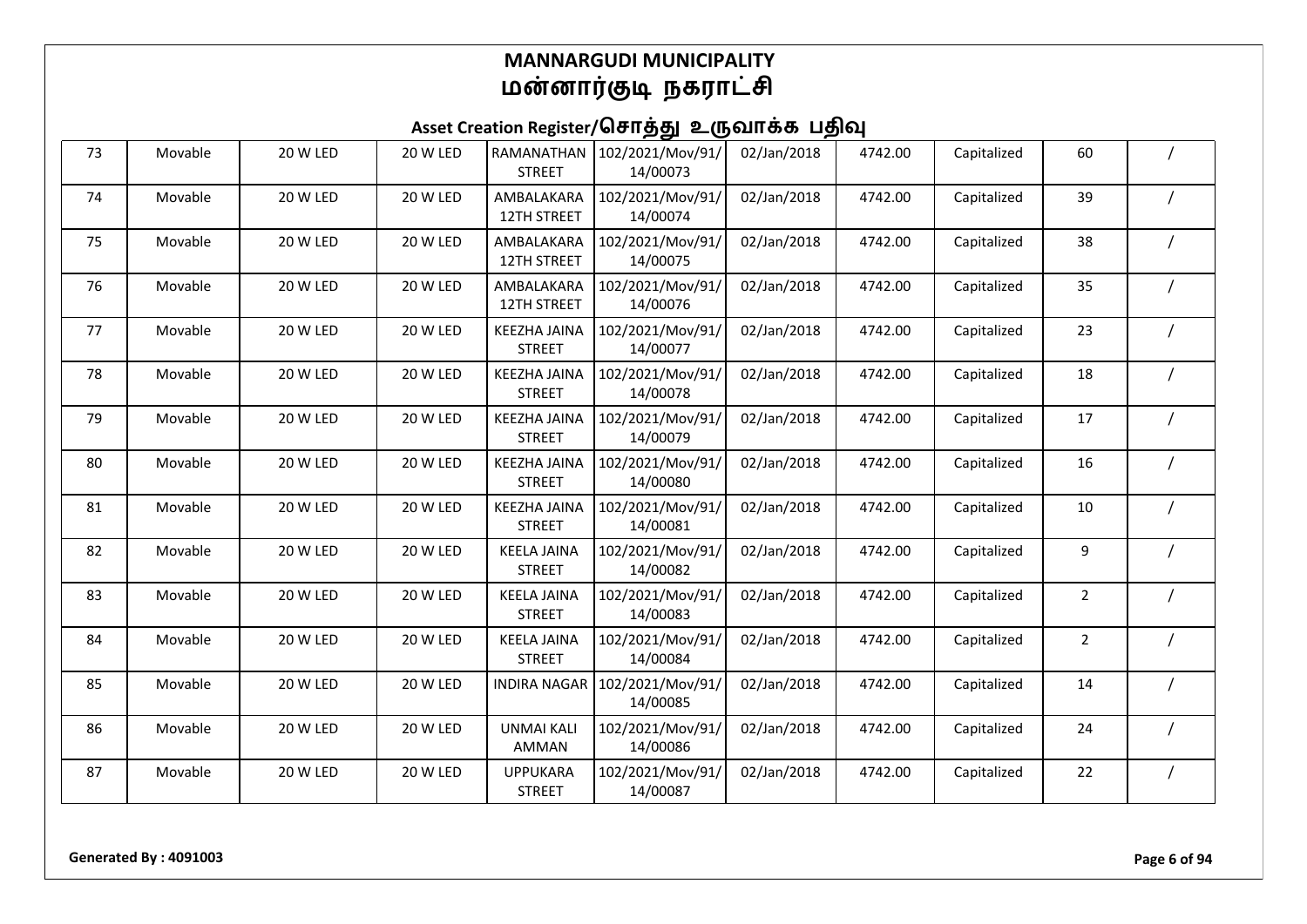| 88  | Movable | 20 W LED | 20 W LED | <b>UPPUKARA</b><br><b>STREET</b> | 102/2021/Mov/91/<br>14/00088 | 02/Jan/2018 | 4742.00 | Capitalized | 21             |  |
|-----|---------|----------|----------|----------------------------------|------------------------------|-------------|---------|-------------|----------------|--|
| 89  | Movable | 20 W LED | 20 W LED | <b>UPPUKARA</b><br><b>STREET</b> | 102/2021/Mov/91/<br>14/00089 | 02/Jan/2018 | 4742.00 | Capitalized | 19             |  |
| 90  | Movable | 20 W LED | 20 W LED | <b>UPPUKARA</b><br><b>STREET</b> | 102/2021/Mov/91/<br>14/00090 | 02/Jan/2018 | 4742.00 | Capitalized | 18             |  |
| 91  | Movable | 20 W LED | 20 W LED | RAGAVAN<br><b>STREET</b>         | 102/2021/Mov/91/<br>14/00091 | 02/Jan/2018 | 4742.00 | Capitalized | 17             |  |
| 92  | Movable | 20 W LED | 20 W LED | RAGAVAN<br><b>STREET</b>         | 102/2021/Mov/91/<br>14/00092 | 02/Jan/2018 | 4742.00 | Capitalized | 15             |  |
| 93  | Movable | 20 W LED | 20 W LED | RAGAVAN<br><b>STREET</b>         | 102/2021/Mov/91/<br>14/00093 | 02/Jan/2018 | 4742.00 | Capitalized | 14             |  |
| 94  | Movable | 20 W LED | 20 W LED | RAGAVAN<br><b>STREET</b>         | 102/2021/Mov/91/<br>14/00094 | 02/Jan/2018 | 4742.00 | Capitalized | 12             |  |
| 95  | Movable | 20 W LED | 20 W LED | RAGAVAN<br><b>STREET</b>         | 102/2021/Mov/91/<br>14/00095 | 02/Jan/2018 | 4742.00 | Capitalized | 11             |  |
| 96  | Movable | 20 W LED | 20 W LED | RAGAVAN<br><b>STREET</b>         | 102/2021/Mov/91/<br>14/00096 | 02/Jan/2018 | 4742.00 | Capitalized | 9              |  |
| 97  | Movable | 20 W LED | 20 W LED | RAGAVAN<br><b>STREET</b>         | 102/2021/Mov/91/<br>14/00097 | 02/Jan/2018 | 4742.00 | Capitalized | 7              |  |
| 98  | Movable | 20 W LED | 20 W LED | RAGAVAN<br><b>STREET</b>         | 102/2021/Mov/91/<br>14/00098 | 02/Jan/2018 | 4742.00 | Capitalized | 5              |  |
| 99  | Movable | 20 W LED | 20 W LED | RAGAVAN<br><b>STREET</b>         | 102/2021/Mov/91/<br>14/00099 | 02/Jan/2018 | 4742.00 | Capitalized | $\overline{2}$ |  |
| 100 | Movable | 20 W LED | 20 W LED | RAGAVAN<br><b>STREET</b>         | 102/2021/Mov/91/<br>14/00100 | 02/Jan/2018 | 4742.00 | Capitalized | 4              |  |
| 101 | Movable | 20 W LED | 20 W LED | RAGAVAN<br><b>STREET</b>         | 102/2021/Mov/91/<br>14/00101 | 02/Jan/2018 | 4742.00 | Capitalized | 1              |  |
| 102 | Movable | 20 W LED | 20 W LED | <b>ANNA NAGAR</b>                | 102/2021/Mov/91/<br>14/00102 | 02/Jan/2018 | 4742.00 | Capitalized | 30             |  |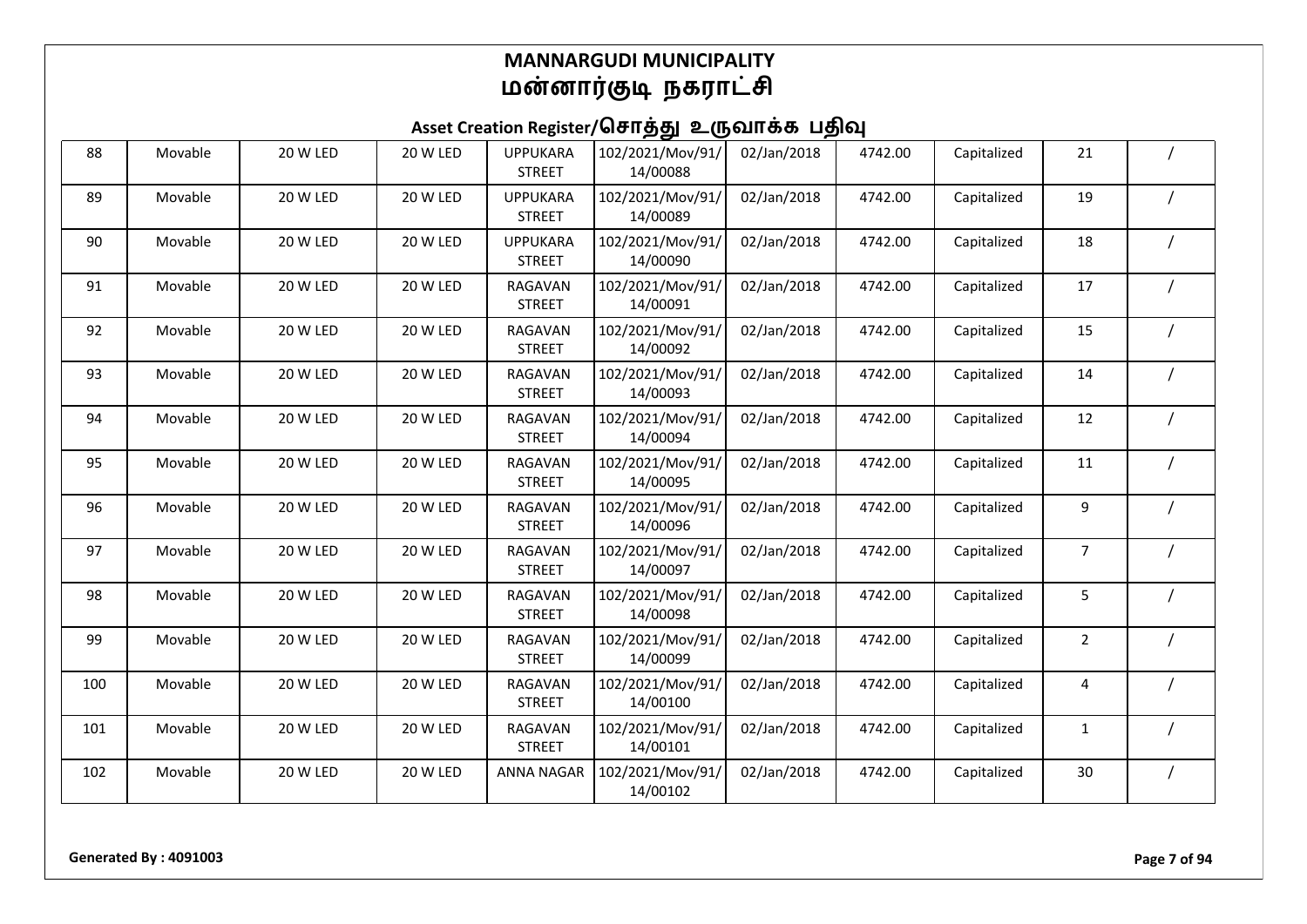| 103 | Movable | 20 W LED | 20 W LED        | <b>ANNA NAGAR</b>              | 102/2021/Mov/91/<br>14/00103 | 02/Jan/2018 | 4742.00 | Capitalized | 28 |  |
|-----|---------|----------|-----------------|--------------------------------|------------------------------|-------------|---------|-------------|----|--|
| 104 | Movable | 20 W LED | 20 W LED        | <b>ANNA NAGAR</b>              | 102/2021/Mov/91/<br>14/00104 | 02/Jan/2018 | 4742.00 | Capitalized | 27 |  |
| 105 | Movable | 20 W LED | 20 W LED        | <b>ANNA NAGAR</b>              | 102/2021/Mov/91/<br>14/00105 | 02/Jan/2018 | 4742.00 | Capitalized | 26 |  |
| 106 | Movable | 20 W LED | 20 W LED        | <b>ANNA NAGAR</b>              | 102/2021/Mov/91/<br>14/00106 | 02/Jan/2018 | 4742.00 | Capitalized | 24 |  |
| 107 | Movable | 20 W LED | 20 W LED        | <b>ANNA NAGAR</b>              | 102/2021/Mov/91/<br>14/00107 | 02/Jan/2018 | 4742.00 | Capitalized | 22 |  |
| 108 | Movable | 20 W LED | 20 W LED        | <b>ANNA NAGAR</b>              | 102/2021/Mov/91/<br>14/00108 | 02/Jan/2018 | 4742.00 | Capitalized | 21 |  |
| 109 | Movable | 20 W LED | 20 W LED        | <b>ANNA NAGAR</b>              | 102/2021/Mov/91/<br>14/00109 | 02/Jan/2018 | 4742.00 | Capitalized | 20 |  |
| 110 | Movable | 20 W LED | 20 W LED        | <b>ANNA NAGAR</b>              | 102/2021/Mov/91/<br>14/00110 | 02/Jan/2018 | 4742.00 | Capitalized | 19 |  |
| 111 | Movable | 20 W LED | 20 W LED        | <b>ANNA NAGAR</b>              | 102/2021/Mov/91/<br>14/00111 | 02/Jan/2018 | 4742.00 | Capitalized | 18 |  |
| 112 | Movable | 20 W LED | 20 W LED        | <b>ANNA NAGAR</b>              | 102/2021/Mov/91/<br>14/00112 | 02/Jan/2018 | 4742.00 | Capitalized | 17 |  |
| 113 | Movable | 20 W LED | 20 W LED        | <b>ANNA NAGAR</b>              | 102/2021/Mov/91/<br>14/00113 | 02/Jan/2018 | 4742.00 | Capitalized | 16 |  |
| 114 | Movable | 20 W LED | 20 W LED        | <b>ANNA NAGAR</b>              | 102/2021/Mov/91/<br>14/00114 | 02/Jan/2018 | 4742.00 | Capitalized | 15 |  |
| 115 | Movable | 20 W LED | 20 W LED        | BHARATHIDASA<br>N NAGAR        | 102/2021/Mov/91/<br>14/00115 | 02/Jan/2018 | 4742.00 | Capitalized | 13 |  |
| 116 | Movable | 20 W LED | <b>20 W LED</b> | <b>BHARATHIDASA</b><br>N NAGAR | 102/2021/Mov/91/<br>14/00116 | 02/Jan/2018 | 4742.00 | Capitalized | 11 |  |
| 117 | Movable | 20 W LED | 20 W LED        | BHARATHIDASA<br>N NAGAR        | 102/2021/Mov/91/<br>14/00117 | 02/Jan/2018 | 4742.00 | Capitalized | 10 |  |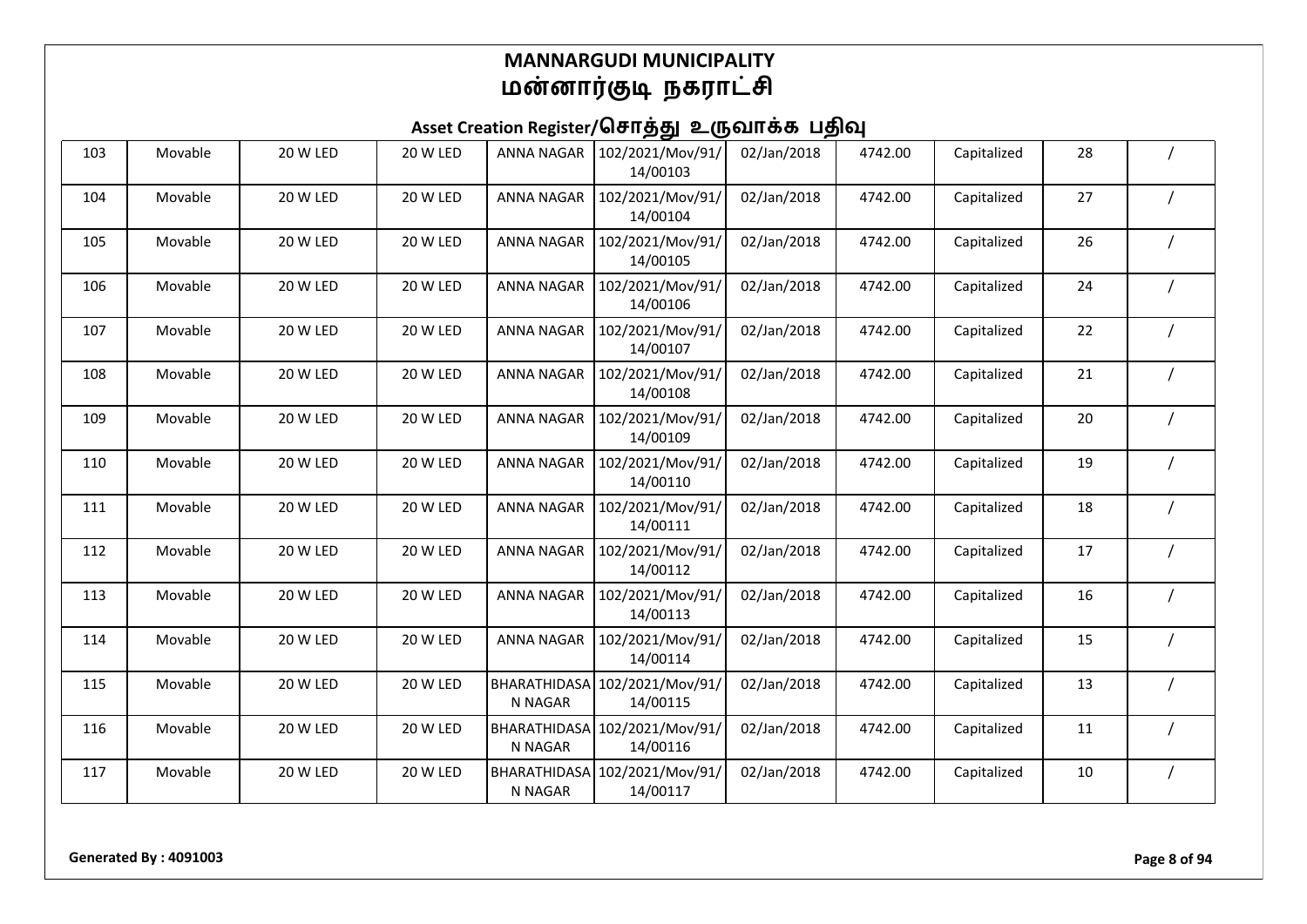| 118 | Movable | 20 W LED        | 20 W LED | BHARATHIDASA<br>N NAGAR        | 102/2021/Mov/91/<br>14/00118 | 02/Jan/2018 | 4742.00 | Capitalized | 9            |  |
|-----|---------|-----------------|----------|--------------------------------|------------------------------|-------------|---------|-------------|--------------|--|
| 119 | Movable | 20 W LED        | 20 W LED | BHARATHIDASA<br>N NAGAR        | 102/2021/Mov/91/<br>14/00119 | 02/Jan/2018 | 4742.00 | Capitalized | 8            |  |
| 120 | Movable | 20 W LED        | 20 W LED | BHARATHIDASA<br>N NAGAR        | 102/2021/Mov/91/<br>14/00120 | 02/Jan/2018 | 4742.00 | Capitalized | 7            |  |
| 121 | Movable | <b>20 W LED</b> | 20 W LED | <b>BHARATHIDASA</b><br>N NAGAR | 102/2021/Mov/91/<br>14/00121 | 02/Jan/2018 | 4742.00 | Capitalized | 6            |  |
| 122 | Movable | 20 W LED        | 20 W LED | BHARATHIDASA<br>N NAGAR        | 102/2021/Mov/91/<br>14/00122 | 02/Jan/2018 | 4742.00 | Capitalized | 5            |  |
| 123 | Movable | 20 W LED        | 20 W LED | BHARATHIDASA<br>N NAGAR        | 102/2021/Mov/91/<br>14/00123 | 02/Jan/2018 | 4742.00 | Capitalized | 4            |  |
| 124 | Movable | 20 W LED        | 20 W LED | BHARATHIDASA<br>N NAGAR        | 102/2021/Mov/91/<br>14/00124 | 02/Jan/2018 | 4742.00 | Capitalized | 3            |  |
| 125 | Movable | 20 W LED        | 20 W LED | BHARATHIDASA<br>N NAGAR        | 102/2021/Mov/91/<br>14/00125 | 02/Jan/2018 | 4742.00 | Capitalized | $\mathbf{1}$ |  |
| 126 | Movable | 20 W LED        | 20 W LED | MOOVANALLU<br>R MAIN ROAD      | 102/2021/Mov/91/<br>14/00126 | 02/Jan/2018 | 4742.00 | Capitalized | 36           |  |
| 127 | Movable | 20 W LED        | 20 W LED | MOOVANALLU<br>R ROAD           | 102/2021/Mov/91/<br>14/00127 | 02/Jan/2018 | 4742.00 | Capitalized | 35           |  |
| 128 | Movable | 20 W LED        | 20 W LED | MOOVANALLU<br>R MAIN ROAD      | 102/2021/Mov/91/<br>14/00128 | 02/Jan/2018 | 4742.00 | Capitalized | 34           |  |
| 129 | Movable | 20 W LED        | 20 W LED | MOOVANALLL<br>R MAIN ROAD      | 102/2021/Mov/91/<br>14/00129 | 02/Jan/2018 | 4742.00 | Capitalized | 33           |  |
| 130 | Movable | 20 W LED        | 20 W LED | MOOVANALLU<br>R MAIN ROAD      | 102/2021/Mov/91/<br>14/00130 | 02/Jan/2018 | 4742.00 | Capitalized | 32           |  |
| 131 | Movable | 20 W LED        | 20 W LED | MOOVANALLL<br>R MANI ROAD      | 102/2021/Mov/91/<br>14/00131 | 02/Jan/2018 | 4742.00 | Capitalized | 31           |  |
| 132 | Movable | 20 W LED        | 20 W LED | <b>ANNA NAGAR</b>              | 102/2021/Mov/91/<br>14/00132 | 02/Jan/2018 | 4742.00 | Capitalized | 13           |  |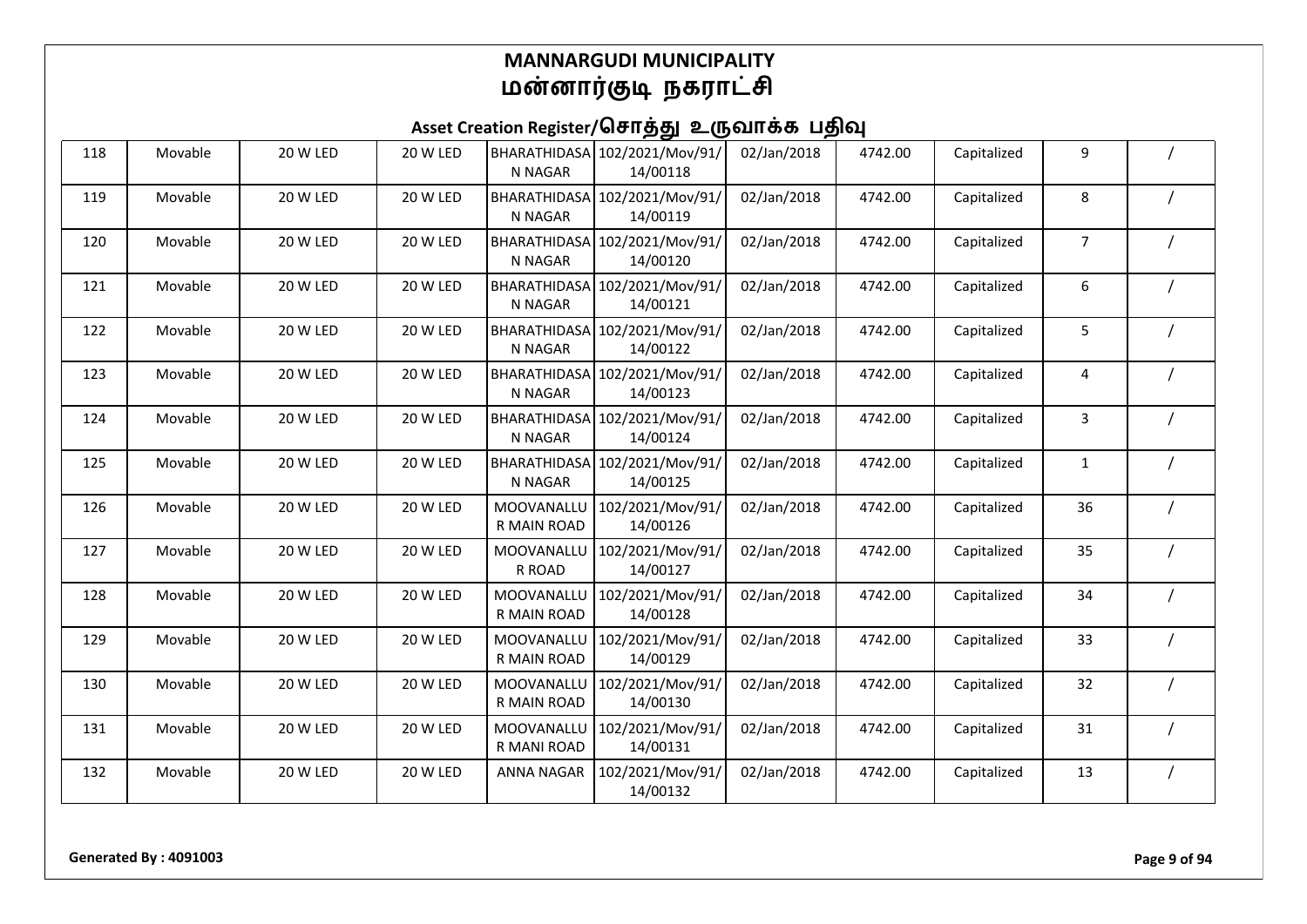| 133 | Movable | 20 W LED | 20 W LED | <b>BARRIEL</b><br><b>GROUND</b>           | 102/2021/Mov/91/<br>14/00133 | 02/Jan/2018 | 4742.00 | Capitalized | 11             |  |
|-----|---------|----------|----------|-------------------------------------------|------------------------------|-------------|---------|-------------|----------------|--|
| 134 | Movable | 20 W LED | 20 W LED | MOOVANALLU<br>R ROAD                      | 102/2021/Mov/91/<br>14/00134 | 02/Jan/2018 | 4742.00 | Capitalized | 9              |  |
| 135 | Movable | 20 W LED | 20 W LED | MOOVANALLU<br>R ROAD                      | 102/2021/Mov/91/<br>14/00135 | 02/Jan/2018 | 4742.00 | Capitalized | 4              |  |
| 136 | Movable | 20 W LED | 20 W LED | <b>MOOVA</b><br><b>NALLUR ROAD</b>        | 102/2021/Mov/91/<br>14/00136 | 02/Jan/2018 | 4742.00 | Capitalized | 3              |  |
| 137 | Movable | 20 W LED | 20 W LED | <b>MOOVA</b><br><b>NALLUR ROAD</b>        | 102/2021/Mov/91/<br>14/00137 | 02/Jan/2018 | 4742.00 | Capitalized | $\overline{2}$ |  |
| 138 | Movable | 20 W LED | 20 W LED | <b>MOOVA</b><br><b>NALLUR ROAD</b>        | 102/2021/Mov/91/<br>14/00138 | 02/Jan/2018 | 4742.00 | Capitalized | $\mathbf{1}$   |  |
| 139 | Movable | 20 W LED | 20 W LED | THEPPAKULAM<br><b>WEST</b>                | 102/2021/Mov/91/<br>14/00139 | 02/Jan/2018 | 4742.00 | Capitalized | 13             |  |
| 140 | Movable | 20 W LED | 20 W LED | KATTU<br><b>NAYAKKAN</b><br><b>STREET</b> | 102/2021/Mov/91/<br>14/00140 | 02/Jan/2018 | 4742.00 | Capitalized | 26             |  |
| 141 | Movable | 20 W LED | 20 W LED | <b>KATTU</b><br>NAYAKKAN<br><b>STREET</b> | 102/2021/Mov/91/<br>14/00141 | 02/Jan/2018 | 4742.00 | Capitalized | 25             |  |
| 142 | Movable | 20 W LED | 20 W LED | <b>KATTU</b><br>NAYAKKAN<br><b>STREET</b> | 102/2021/Mov/91/<br>14/00142 | 02/Jan/2018 | 4742.00 | Capitalized | 24             |  |
| 143 | Movable | 20 W LED | 20 W LED | THEPPAKULAM<br><b>EAST</b>                | 102/2021/Mov/91/<br>14/00143 | 02/Jan/2018 | 4742.00 | Capitalized | 28             |  |
| 144 | Movable | 20 W LED | 20 W LED | <b>BIRUNDAVAN</b><br><b>NAGAR</b>         | 102/2021/Mov/91/<br>14/00144 | 02/Jan/2018 | 4742.00 | Capitalized | 20             |  |
| 145 | Movable | 20 W LED | 20 W LED | <b>KATTU</b><br>NAYAKKAN<br><b>STREET</b> | 102/2021/Mov/91/<br>14/00145 | 02/Jan/2018 | 4742.00 | Capitalized | 21             |  |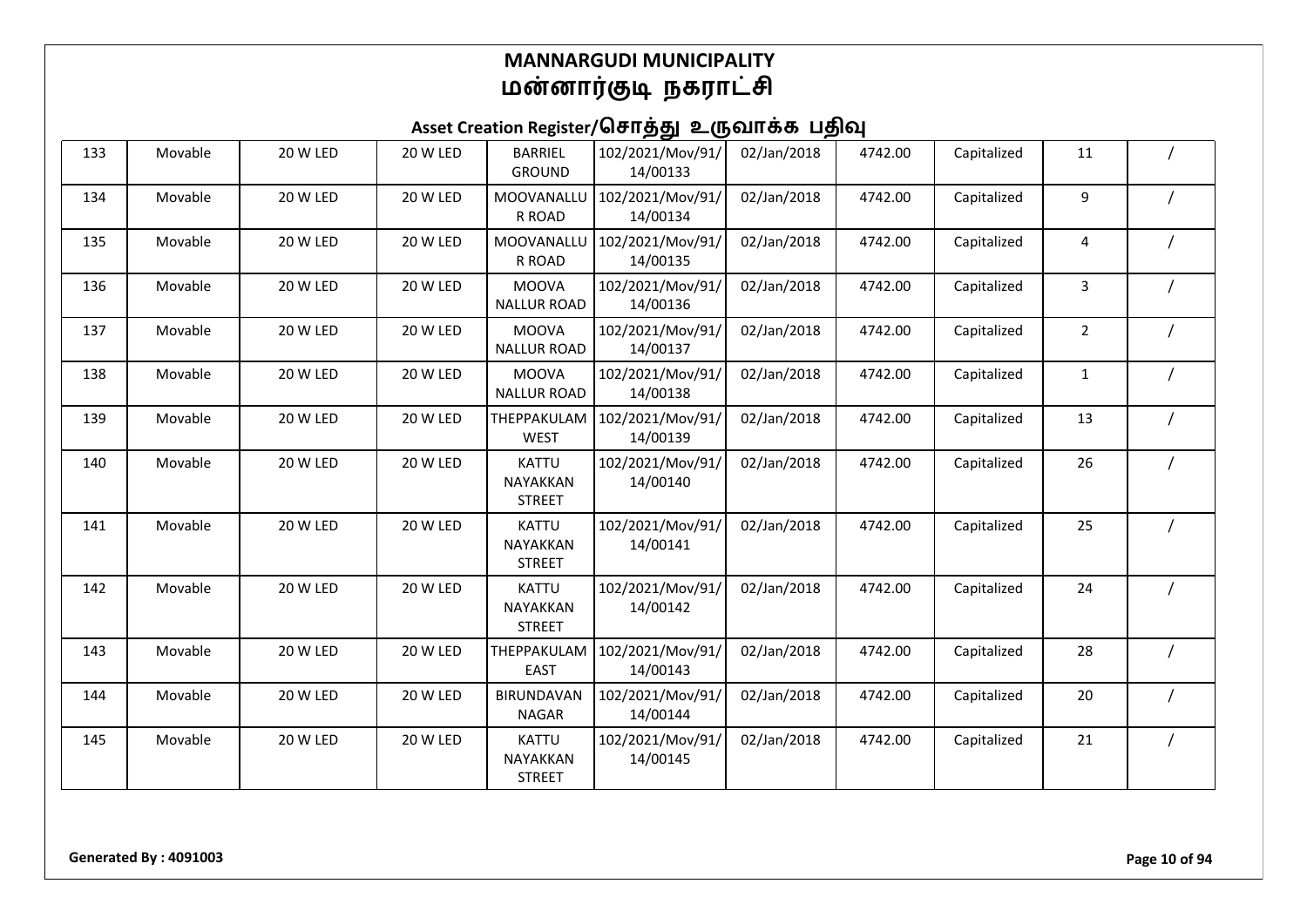| 146 | Movable | 20 W LED | 20 W LED | <b>KATTU</b><br><b>NAYAKKAN</b><br><b>STREET</b> | 102/2021/Mov/91/<br>14/00146 | 02/Jan/2018 | 4742.00 | Capitalized | 20             |  |
|-----|---------|----------|----------|--------------------------------------------------|------------------------------|-------------|---------|-------------|----------------|--|
| 147 | Movable | 20 W LED | 20 W LED | <b>KATTU</b><br>NAYAKKAN<br><b>STREET</b>        | 102/2021/Mov/91/<br>14/00147 | 02/Jan/2018 | 4742.00 | Capitalized | 16             |  |
| 148 | Movable | 20 W LED | 20 W LED | THEPPAKULAM<br><b>WEST</b>                       | 102/2021/Mov/91/<br>14/00148 | 02/Jan/2018 | 4742.00 | Capitalized | 46             |  |
| 149 | Movable | 20 W LED | 20 W LED | THEPPAKULAM<br><b>WEST</b>                       | 102/2021/Mov/91/<br>14/00149 | 02/Jan/2018 | 4742.00 | Capitalized | 43             |  |
| 150 | Movable | 20 W LED | 20 W LED | THEPPAKULAM<br><b>WEST</b>                       | 102/2021/Mov/91/<br>14/00150 | 02/Jan/2018 | 4742.00 | Capitalized | 42             |  |
| 151 | Movable | 20 W LED | 20 W LED | KARTHANATHA<br><b>PURAM</b>                      | 102/2021/Mov/91/<br>14/00151 | 02/Jan/2018 | 4742.00 | Capitalized | 17             |  |
| 152 | Movable | 20 W LED | 20 W LED | KARTHANATHA<br>PURAM                             | 102/2021/Mov/91/<br>14/00152 | 02/Jan/2018 | 4742.00 | Capitalized | 16             |  |
| 153 | Movable | 20 W LED | 20 W LED | KARTHANATHA<br>PURAM                             | 102/2021/Mov/91/<br>14/00153 | 02/Jan/2018 | 4742.00 | Capitalized | 15             |  |
| 154 | Movable | 20 W LED | 20 W LED | <b>MANNAI</b><br><b>NAGAR</b>                    | 102/2021/Mov/91/<br>14/00154 | 02/Jan/2018 | 4742.00 | Capitalized | 34             |  |
| 155 | Movable | 20 W LED | 20 W LED | THEPPAKULAM<br><b>WEST</b>                       | 102/2021/Mov/91/<br>14/00155 | 02/Jan/2018 | 4742.00 | Capitalized | $\overline{7}$ |  |
| 156 | Movable | 20 W LED | 20 W LED | THEPPAKULAM<br><b>WEST</b>                       | 102/2021/Mov/91/<br>14/00156 | 02/Jan/2018 | 4742.00 | Capitalized | 3              |  |
| 157 | Movable | 20 W LED | 20 W LED | THEPPAKULAM<br><b>WEST</b>                       | 102/2021/Mov/91/<br>14/00157 | 02/Jan/2018 | 4742.00 | Capitalized | $\overline{2}$ |  |
| 158 | Movable | 20 W LED | 20 W LED | THEPPAKULAM<br><b>EAST</b>                       | 102/2021/Mov/91/<br>14/00158 | 02/Jan/2018 | 4742.00 | Capitalized | 31             |  |
| 159 | Movable | 20 W LED | 20 W LED | THEPPAKULAM<br><b>EAST</b>                       | 102/2021/Mov/91/<br>14/00159 | 02/Jan/2018 | 4742.00 | Capitalized | 30             |  |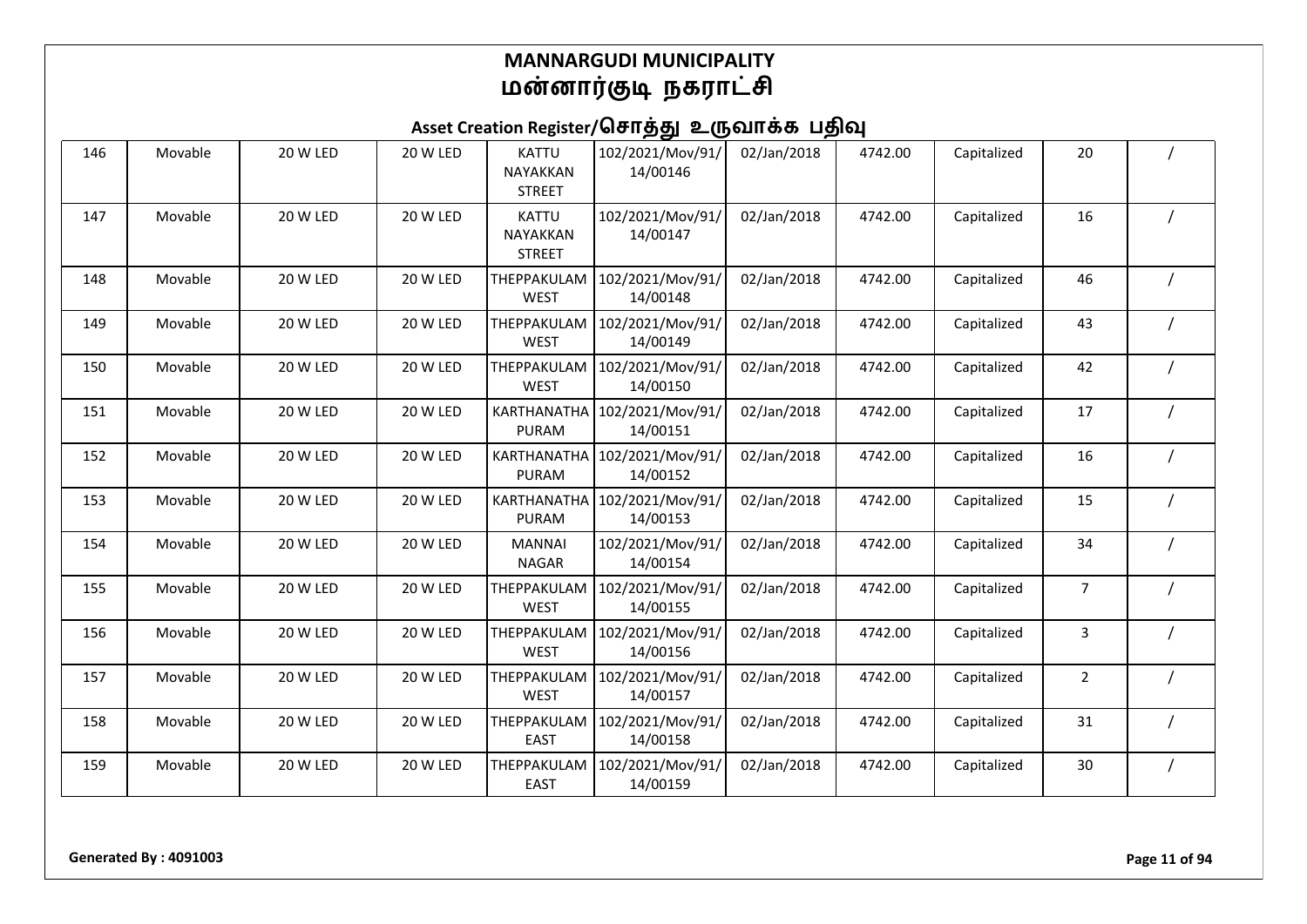| 160 | Movable | 20 W LED        | 20 W LED        | THIRUVARUR<br><b>ROAD</b>              | 102/2021/Mov/91/<br>14/00160 | 02/Jan/2018 | 4742.00 | Capitalized | $\mathbf{1}$   |                |
|-----|---------|-----------------|-----------------|----------------------------------------|------------------------------|-------------|---------|-------------|----------------|----------------|
| 161 | Movable | 20 W LED        | 20 W LED        | THIRUVARUR<br><b>MAIN ROAD</b>         | 102/2021/Mov/91/<br>14/00161 | 02/Jan/2018 | 4742.00 | Capitalized | 12             |                |
| 162 | Movable | 20 W LED        | 20 W LED        | THIRUVARUR<br><b>MAIN ROAD</b>         | 102/2021/Mov/91/<br>14/00162 | 02/Jan/2018 | 4742.00 | Capitalized | 6              |                |
| 163 | Movable | 20 W LED        | 20 W LED        | THIRUVARUR<br><b>MAIN ROAD</b>         | 102/2021/Mov/91/<br>14/00163 | 02/Jan/2018 | 4742.00 | Capitalized | $11\,$         |                |
| 164 | Movable | 20 W LED        | 20 W LED        | THIRUVARUR<br><b>MAI ROAD</b>          | 102/2021/Mov/91/<br>14/00164 | 02/Jan/2018 | 4742.00 | Capitalized | 8              |                |
| 165 | Movable | 20 W LED        | 20 W LED        | THIRUVARUR<br><b>MAIN ROAD</b>         | 102/2021/Mov/91/<br>14/00165 | 02/Jan/2018 | 4742.00 | Capitalized | 9              |                |
| 166 | Movable | 20 W LED        | 20 W LED        | <b>THIRUVARUR</b><br><b>MAIN ROAD</b>  | 102/2021/Mov/91/<br>14/00167 | 02/Jan/2018 | 4742.00 | Capitalized | $\overline{7}$ |                |
| 167 | Movable | <b>20 W LED</b> | 20 W LED        | <b>BIRUNDAVAN</b><br><b>NAGAR</b>      | 102/2021/Mov/91/<br>14/00168 | 02/Jan/2018 | 4742.00 | Capitalized | 21             |                |
| 168 | Movable | <b>20 W LED</b> | 20 W LED        | <b>BIRUNDAVAN</b><br><b>NAGAR</b>      | 102/2021/Mov/91/<br>14/00169 | 02/Jan/2018 | 4742.00 | Capitalized | 28             |                |
| 169 | Movable | 20 W LED        | 20 W LED        | <b>BIRUNDAVAN</b><br><b>NAGAR</b>      | 102/2021/Mov/91/<br>14/00170 | 02/Jan/2018 | 4742.00 | Closure     | 22             |                |
| 170 | Movable | 20 W LED        | 20 W LED        | <b>BIRUNDAVAN</b><br><b>NAGAR</b>      | 102/2021/Mov/91/<br>14/00171 | 02/Jan/2018 | 4742.00 | Capitalized | 36             |                |
| 171 | Movable | 20 W LED        | 20 W LED        | <b>UPPUKARA</b><br>STREET,<br>KORIMEDU | 102/2021/Mov/91/<br>14/00172 | 02/Jan/2018 | 4742.00 | Capitalized | 54             |                |
| 172 | Movable | 20 W LED        | <b>20 W LED</b> | THIRUVARUR<br><b>MAIN ROAD</b>         | 102/2021/Mov/91/<br>14/00173 | 02/Jan/2018 | 4742.00 | Capitalized | 5              |                |
| 173 | Movable | 20 W LED        | 20 W LED        | THIRUVARUR<br><b>MAIN ROAD</b>         | 102/2021/Mov/91/<br>14/00174 | 02/Jan/2018 | 4742.00 | Capitalized | $\overline{2}$ |                |
| 174 | Movable | 20 W LED        | 20 W LED        | THIRUVARUR<br><b>ROAD</b>              | 102/2021/Mov/91/<br>14/00175 | 02/Jan/2018 | 4742.00 | Capitalized | 1              | $\overline{1}$ |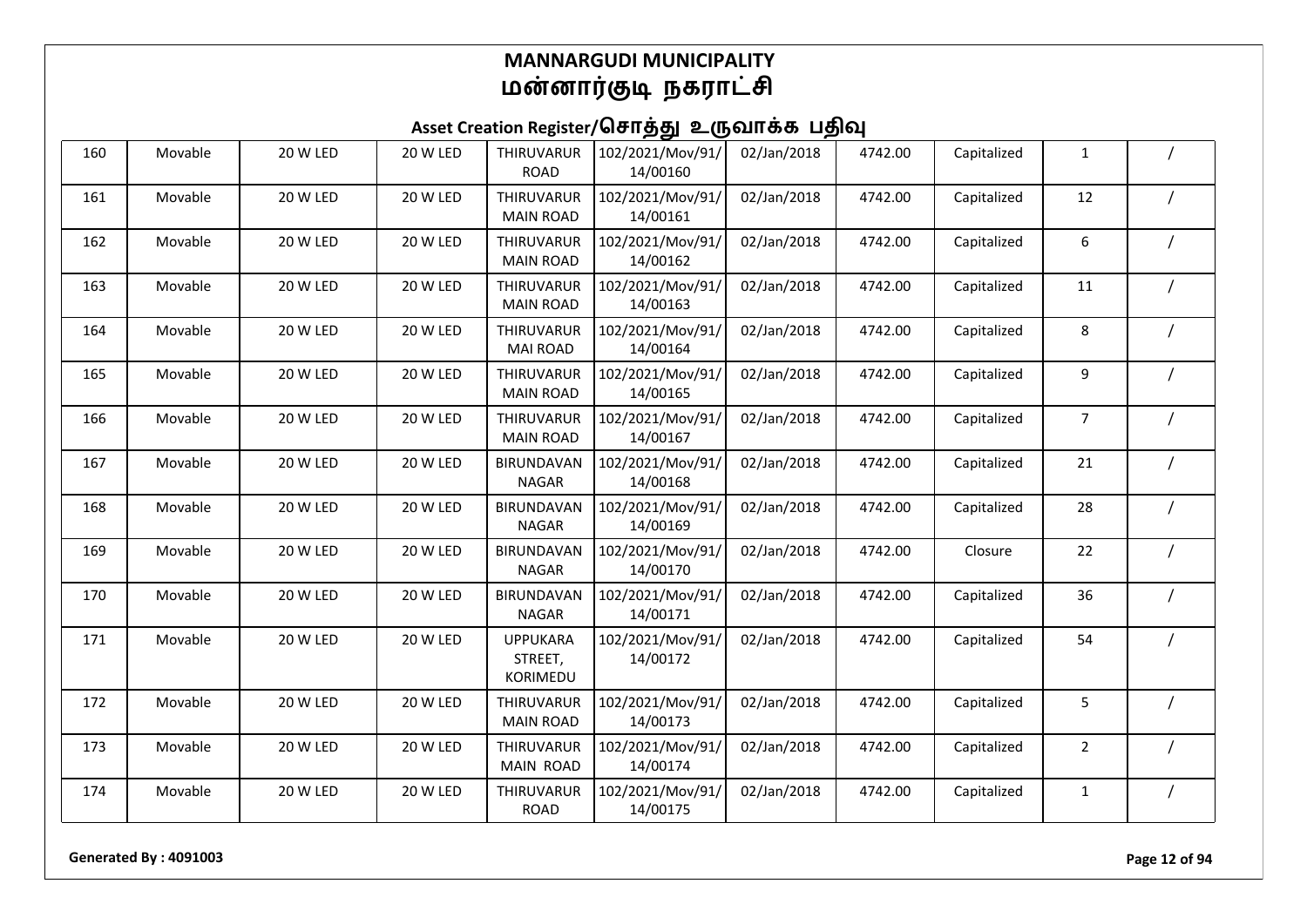| 175 | Movable | 20 W LED | 20 W LED | THIRUVARUR<br><b>ROAD</b>         | 102/2021/Mov/91/<br>14/00176 | 02/Jan/2018 | 4742.00 | Capitalized | 17             |  |
|-----|---------|----------|----------|-----------------------------------|------------------------------|-------------|---------|-------------|----------------|--|
| 176 | Movable | 20 W LED | 20 W LED | THIRUVARUR<br><b>ROAD</b>         | 102/2021/Mov/91/<br>14/00177 | 02/Jan/2018 | 4742.00 | Capitalized | 16             |  |
| 177 | Movable | 20 W LED | 20 W LED | THIRUVARUR<br><b>ROAD</b>         | 102/2021/Mov/91/<br>14/00178 | 02/Jan/2018 | 4742.00 | Capitalized | 13             |  |
| 178 | Movable | 20 W LED | 20 W LED | THIRUVARUR<br><b>ROAD</b>         | 102/2021/Mov/91/<br>14/00179 | 02/Jan/2018 | 4742.00 | Capitalized | 11             |  |
| 179 | Movable | 20 W LED | 20 W LED | THIRUVARUR<br><b>ROAD</b>         | 102/2021/Mov/91/<br>14/00180 | 02/Jan/2018 | 4742.00 | Capitalized | 9              |  |
| 180 | Movable | 20 W LED | 20 W LED | THIRUVARUR<br><b>ROAD</b>         | 102/2021/Mov/91/<br>14/00181 | 02/Jan/2018 | 4742.00 | Capitalized | $\overline{7}$ |  |
| 181 | Movable | 20 W LED | 20 W LED | THIRUVARUR<br><b>ROAD</b>         | 102/2021/Mov/91/<br>14/00182 | 02/Jan/2018 | 4742.00 | Capitalized | $\overline{2}$ |  |
| 182 | Movable | 20 W LED | 20 W LED | <b>BIRUNDAVAN</b><br><b>NAGAR</b> | 102/2021/Mov/91/<br>14/00183 | 02/Jan/2018 | 4742.00 | Capitalized | 10             |  |
| 183 | Movable | 20 W LED | 20 W LED | <b>BIRUNDAVAN</b><br><b>NAGAR</b> | 102/2021/Mov/91/<br>14/00184 | 02/Jan/2018 | 4742.00 | Capitalized | 9              |  |
| 184 | Movable | 20 W LED | 20 W LED | <b>BIRUNDAVAN</b><br><b>NAGAR</b> | 102/2021/Mov/91/<br>14/00185 | 02/Jan/2018 | 4742.00 | Capitalized | 8              |  |
| 185 | Movable | 20 W LED | 20 W LED | <b>BIRUNDAVAN</b><br><b>NAGAR</b> | 102/2021/Mov/91/<br>14/00186 | 02/Jan/2018 | 4742.00 | Capitalized | $\overline{7}$ |  |
| 186 | Movable | 20 W LED | 20 W LED | <b>BIRUNDAVAN</b><br><b>NAGAR</b> | 102/2021/Mov/91/<br>14/00187 | 02/Jan/2018 | 4742.00 | Capitalized | 4              |  |
| 187 | Movable | 20 W LED | 20 W LED | <b>BIRUNDAVAN</b><br><b>NAGAR</b> | 102/2021/Mov/91/<br>14/00188 | 02/Jan/2018 | 4742.00 | Capitalized | 3              |  |
| 188 | Movable | 20 W LED | 20 W LED | <b>BIRUNDAVAN</b><br><b>NAGAR</b> | 102/2021/Mov/91/<br>14/00189 | 02/Jan/2018 | 4742.00 | Capitalized | $\overline{2}$ |  |
| 189 | Movable | 20 W LED | 20 W LED | <b>BIRUNDAVAN</b><br><b>NAGAR</b> | 102/2021/Mov/91/<br>14/00190 | 02/Jan/2018 | 4742.00 | Capitalized | 1              |  |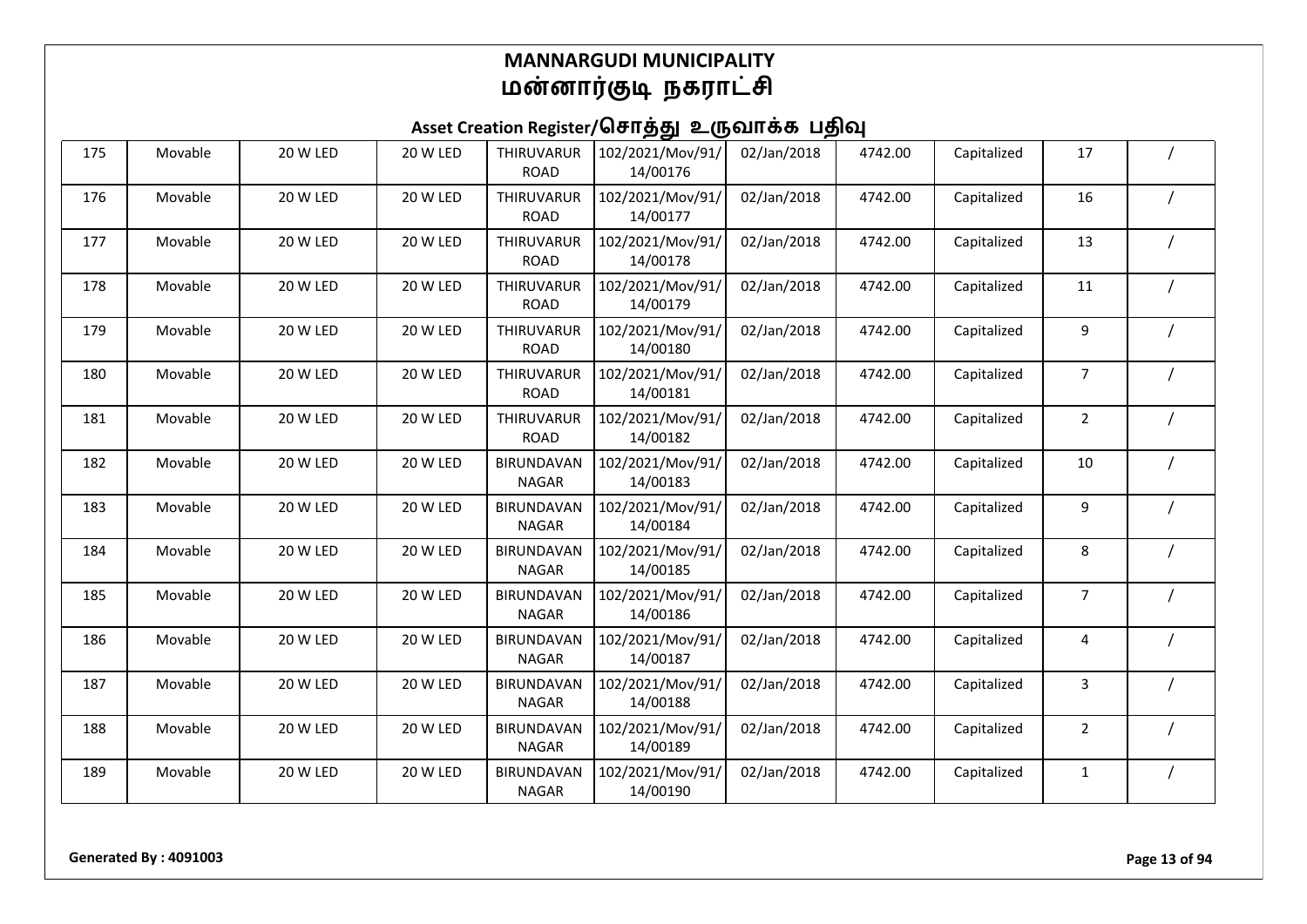Asset Creation Register/சொத்து உருவாக்க பதிவு

| 190 | Movable | 20 W LED        | 20 W LED        | <b>BIRUNDAVAN</b><br><b>NAGAR</b>      | 102/2021/Mov/91/<br>14/00191 | 02/Jan/2018 | 4742.00 | Capitalized | 24 |            |
|-----|---------|-----------------|-----------------|----------------------------------------|------------------------------|-------------|---------|-------------|----|------------|
| 191 | Movable | 20 W LED        | 20 W LED        | <b>UPPUKARA</b><br>STREET,<br>KORIMEDU | 102/2021/Mov/91/<br>14/00192 | 02/Jan/2018 | 4742.00 | Capitalized | 63 |            |
| 192 | Movable | 20 W LED        | 20 W LED        | <b>UPPUKARA</b><br>STREET,<br>KORIMEDU | 102/2021/Mov/91/<br>14/00193 | 02/Jan/2018 | 4742.00 | Capitalized | 55 |            |
| 193 | Movable | 20 W LED        | 20 W LED        | <b>BIRUNDAVAN</b><br><b>NAGAR</b>      | 102/2021/Mov/91/<br>14/00194 | 02/Jan/2018 | 4742.00 | Capitalized | 35 |            |
| 194 | Movable | 20 W LED        | 20 W LED        | <b>BIRUNDAVAN</b><br><b>NAGAR</b>      | 102/2021/Mov/91/<br>14/00195 | 02/Jan/2018 | 4742.00 | Capitalized | 33 |            |
| 195 | Movable | 20 W LED        | 20 W LED        | <b>BIRUNDAVAN</b><br><b>NAGAR</b>      | 102/2021/Mov/91/<br>14/00196 | 02/Jan/2018 | 4742.00 | Capitalized | 37 |            |
| 196 | Movable | 20 W LED        | 20 W LED        | <b>BIRUNDAVAN</b><br><b>NAGAR</b>      | 102/2021/Mov/91/<br>14/00197 | 02/Jan/2018 | 4742.00 | Capitalized | 38 |            |
| 197 | Movable | <b>20 W LED</b> | <b>20 W LED</b> | <b>BIRUNDAVAN</b><br><b>NAGAR</b>      | 102/2021/Mov/91/<br>14/00198 | 02/Jan/2018 | 4742.00 | Capitalized | 39 |            |
| 198 | Movable | 20 W LED        | 20 W LED        | <b>BIRUNDAVAN</b><br><b>NAGAR</b>      | 102/2021/Mov/91/<br>14/00199 | 02/Jan/2018 | 4742.00 | Capitalized | 40 |            |
| 199 | Movable | 20 W LED        | 20 W LED        | <b>BIRUNDAVAN</b><br><b>NAGAR</b>      | 102/2021/Mov/91/<br>14/00200 | 02/Jan/2018 | 4742.00 | Capitalized | 43 | $\sqrt{ }$ |
| 200 | Movable | 20 W LED        | 20 W LED        | <b>BIRUNDAVAN</b><br><b>NAGAR</b>      | 102/2021/Mov/91/<br>14/00201 | 02/Jan/2018 | 4742.00 | Capitalized | 46 |            |
| 201 | Movable | 20 W LED        | 20 W LED        | <b>BIRUNDAVAN</b><br><b>NAGAR</b>      | 102/2021/Mov/91/<br>14/00202 | 02/Jan/2018 | 4742.00 | Capitalized | 47 |            |
| 202 | Movable | <b>20 W LED</b> | <b>20 W LED</b> | BIRUNDAVAN<br><b>NAGAR</b>             | 102/2021/Mov/91/<br>14/00203 | 02/Jan/2018 | 4742.00 | Capitalized | 48 |            |
| 203 | Movable | 20 W LED        | 20 W LED        | <b>UPPUKARA</b><br>STREET,<br>KORIMEDU | 102/2021/Mov/91/<br>14/00204 | 02/Jan/2018 | 4742.00 | Capitalized | 52 |            |

**Generated By : 4091003 Page 14 of 94**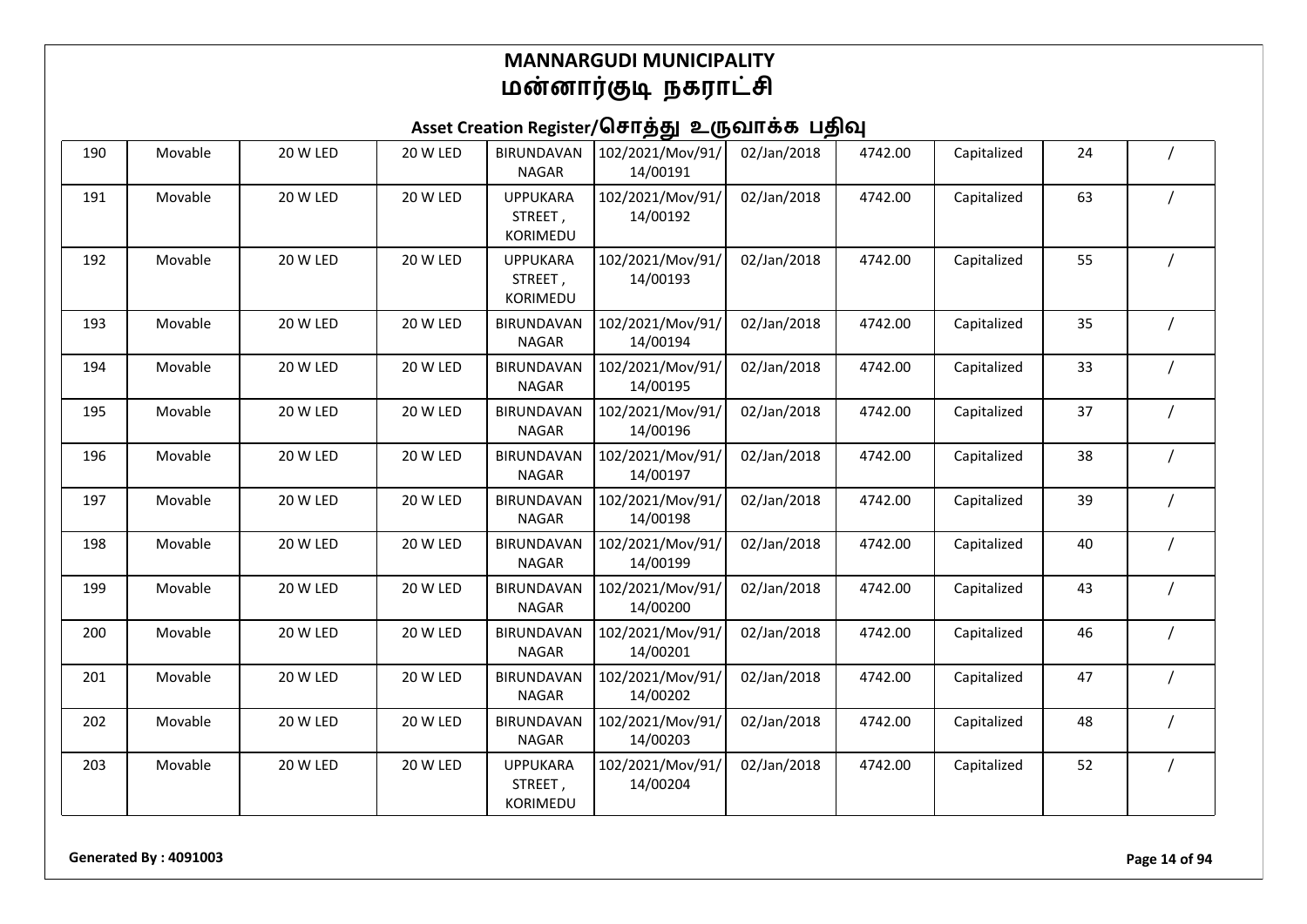### Asset Creation Register/சொத்து உருவாக்க பதிவு

| 204 | Movable | 20 W LED        | 20 W LED | <b>UPPUKARA</b><br>STREET,<br><b>KORIMEDU</b> | 102/2021/Mov/91/<br>14/00205 | 02/Jan/2018 | 4742.00 | Capitalized | 53             |  |
|-----|---------|-----------------|----------|-----------------------------------------------|------------------------------|-------------|---------|-------------|----------------|--|
| 205 | Movable | 20 W LED        | 20 W LED | PAMANI ROAD                                   | 102/2021/Mov/91/<br>14/00206 | 02/Jan/2018 | 4742.00 | Capitalized | 16             |  |
| 206 | Movable | 20 W LED        | 20 W LED | <b>PAMANI ROAD</b>                            | 102/2021/Mov/91/<br>14/00207 | 02/Jan/2018 | 4742.00 | Capitalized | 15             |  |
| 207 | Movable | 20 W LED        | 20 W LED | PAMANI ROAD                                   | 102/2021/Mov/91/<br>14/00208 | 02/Jan/2018 | 4742.00 | Capitalized | 14             |  |
| 208 | Movable | 20 W LED        | 20 W LED | PAMANI ROAD                                   | 102/2021/Mov/91/<br>14/00209 | 02/Jan/2018 | 4742.00 | Capitalized | 13             |  |
| 209 | Movable | 20 W LED        | 20 W LED | PAMANI ROAD                                   | 102/2021/Mov/91/<br>14/00210 | 02/Jan/2018 | 4742.00 | Capitalized | 12             |  |
| 210 | Movable | 20 W LED        | 20 W LED | PAMANI ROAD                                   | 102/2021/Mov/91/<br>14/00211 | 02/Jan/2018 | 4742.00 | Capitalized | 11             |  |
| 211 | Movable | 20 W LED        | 20 W LED | PAMANI ROAD                                   | 102/2021/Mov/91/<br>14/00212 | 02/Jan/2018 | 4742.00 | Capitalized | 10             |  |
| 212 | Movable | <b>20 W LED</b> | 20 W LED | <b>PAMANI ROAD</b>                            | 102/2021/Mov/91/<br>14/00213 | 02/Jan/2018 | 4742.00 | Capitalized | 9              |  |
| 213 | Movable | 20 W LED        | 20 W LED | PAMANI ROAD                                   | 102/2021/Mov/91/<br>14/00214 | 02/Jan/2018 | 4742.00 | Capitalized | $\overline{7}$ |  |
| 214 | Movable | 20 W LED        | 20 W LED | PAMANI ROAD                                   | 102/2021/Mov/91/<br>14/00215 | 02/Jan/2018 | 4742.00 | Capitalized | 6              |  |
| 215 | Movable | 20 W LED        | 20 W LED | <b>PAMANI ROAD</b>                            | 102/2021/Mov/91/<br>14/00216 | 02/Jan/2018 | 4742.00 | Capitalized | 5              |  |
| 216 | Movable | 20 W LED        | 20 W LED | PAMANI ROAD                                   | 102/2021/Mov/91/<br>14/00217 | 02/Jan/2018 | 4742.00 | Capitalized | 3              |  |
| 217 | Movable | 20 W LED        | 20 W LED | PAMANI ROAD                                   | 102/2021/Mov/91/<br>14/00218 | 02/Jan/2018 | 4742.00 | Capitalized | $\overline{2}$ |  |
| 218 | Movable | 20 W LED        | 20 W LED | <b>KARTHANATHA</b><br>PURAM                   | 102/2021/Mov/91/<br>14/00219 | 02/Jan/2018 | 4742.00 | Capitalized | 31             |  |

**Generated By : 4091003 Page 15 of 94**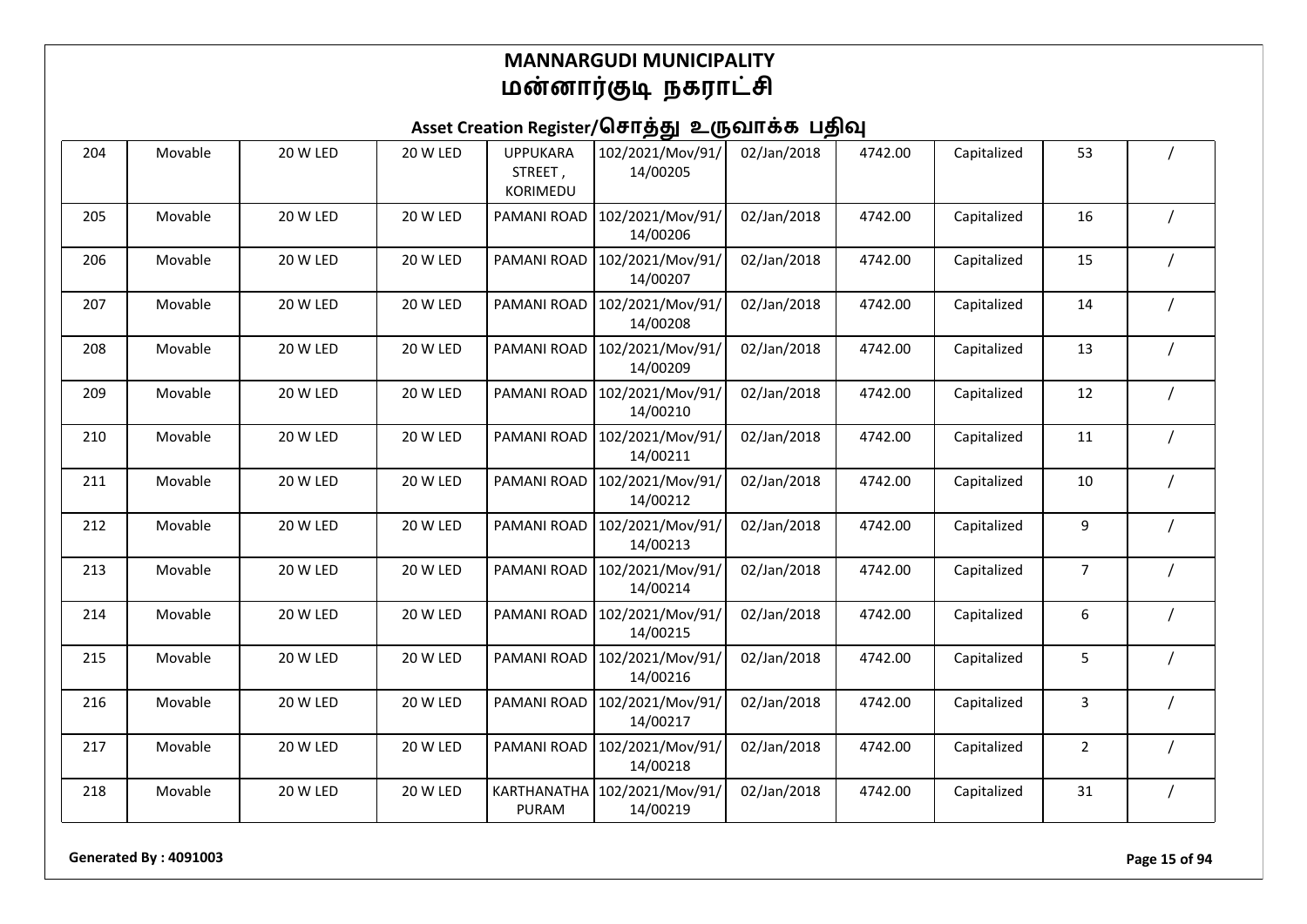| 219 | Movable | 20 W LED | 20 W LED | KARTHANATHA<br>PURAM               | 102/2021/Mov/91/<br>14/00220 | 02/Jan/2018 | 4742.00 | Capitalized | 30 |  |
|-----|---------|----------|----------|------------------------------------|------------------------------|-------------|---------|-------------|----|--|
| 220 | Movable | 20 W LED | 20 W LED | <b>KARTHANATHA</b><br>PURAM        | 102/2021/Mov/91/<br>14/00221 | 02/Jan/2018 | 4742.00 | Capitalized | 29 |  |
| 221 | Movable | 20 W LED | 20 W LED | PAMANI ROAD                        | 102/2021/Mov/91/<br>14/00222 | 02/Jan/2018 | 4742.00 | Capitalized | 21 |  |
| 222 | Movable | 20 W LED | 20 W LED | PAMANI ROAD                        | 102/2021/Mov/91/<br>14/00223 | 02/Jan/2018 | 4742.00 | Capitalized | 20 |  |
| 223 | Movable | 20 W LED | 20 W LED | PAMANI ROAD                        | 102/2021/Mov/91/<br>14/00224 | 02/Jan/2018 | 4742.00 | Capitalized | 19 |  |
| 224 | Movable | 20 W LED | 20 W LED | PAMANI ROAD                        | 102/2021/Mov/91/<br>14/00225 | 02/Jan/2018 | 4742.00 | Capitalized | 18 |  |
| 225 | Movable | 20 W LED | 20 W LED | PAMANI ROAD                        | 102/2021/Mov/91/<br>14/00226 | 02/Jan/2018 | 4742.00 | Capitalized | 17 |  |
| 226 | Movable | 20 W LED | 20 W LED | KARTHANATHA<br><b>PURAM</b>        | 102/2021/Mov/91/<br>14/00227 | 02/Jan/2018 | 4742.00 | Capitalized | 28 |  |
| 227 | Movable | 20 W LED | 20 W LED | KARTHANATHA<br>PURAM               | 102/2021/Mov/91/<br>14/00228 | 02/Jan/2018 | 4742.00 | Capitalized | 27 |  |
| 228 | Movable | 20 W LED | 20 W LED | <b>KARTHANATHA</b><br>PURAM        | 102/2021/Mov/91/<br>14/00229 | 02/Jan/2018 | 4742.00 | Capitalized | 26 |  |
| 229 | Movable | 20 W LED | 20 W LED | KARTHANATHA<br>PURAM               | 102/2021/Mov/91/<br>14/00230 | 02/Jan/2018 | 4742.00 | Capitalized | 25 |  |
| 230 | Movable | 20 W LED | 20 W LED | <b>KARTHANATHA</b><br><b>PURAM</b> | 102/2021/Mov/91/<br>14/00231 | 02/Jan/2018 | 4742.00 | Capitalized | 24 |  |
| 231 | Movable | 20 W LED | 20 W LED | KARTHANATHA<br><b>PURAM</b>        | 102/2021/Mov/91/<br>14/00232 | 02/Jan/2018 | 4742.00 | Capitalized | 23 |  |
| 232 | Movable | 20 W LED | 20 W LED | <b>KARTHANATHA</b><br>PURAM        | 102/2021/Mov/91/<br>14/00233 | 02/Jan/2018 | 4742.00 | Capitalized | 22 |  |
| 233 | Movable | 20 W LED | 20 W LED | <b>KARTHANATHA</b><br>PURAM        | 102/2021/Mov/91/<br>14/00234 | 02/Jan/2018 | 4742.00 | Capitalized | 20 |  |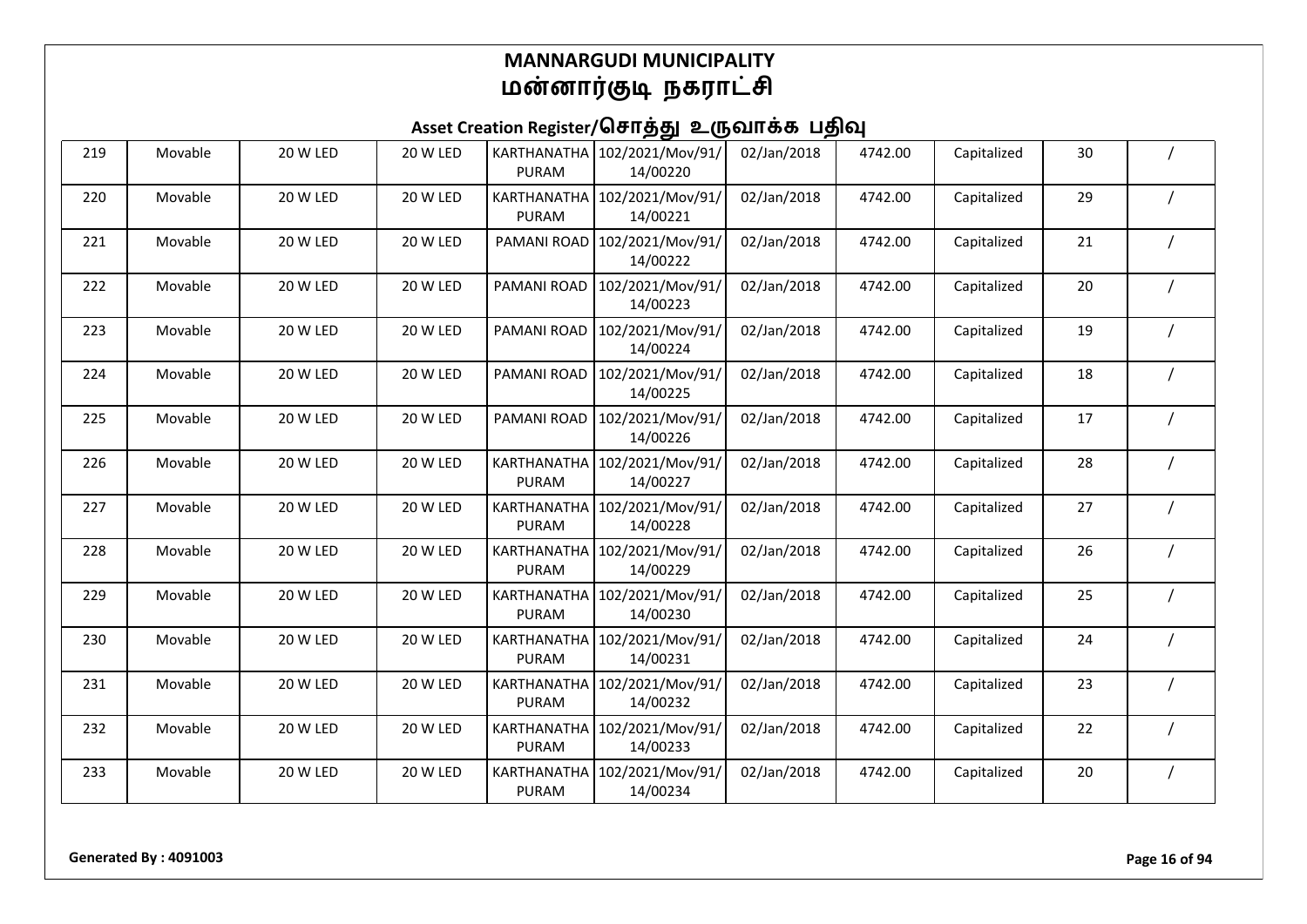| 234 | Movable | 20 W LED        | 20 W LED | KARTHANATHA<br>PURAM                             | 102/2021/Mov/91/<br>14/00235 | 02/Jan/2018 | 4742.00 | Capitalized | 19             |  |
|-----|---------|-----------------|----------|--------------------------------------------------|------------------------------|-------------|---------|-------------|----------------|--|
| 235 | Movable | <b>20 W LED</b> | 20 W LED | <b>KARTHANATHA</b><br>PURAM                      | 102/2021/Mov/91/<br>14/00236 | 02/Jan/2018 | 4742.00 | Capitalized | 18             |  |
| 236 | Movable | 20 W LED        | 20 W LED | <b>MANNAI</b><br><b>NAGAR</b>                    | 102/2021/Mov/91/<br>14/00237 | 02/Jan/2018 | 4742.00 | Capitalized | 35             |  |
| 237 | Movable | 20 W LED        | 20 W LED | THIRUVARUR<br>MAIN ROAD                          | 102/2021/Mov/91/<br>14/00238 | 02/Jan/2018 | 4742.00 | Capitalized | 14             |  |
| 238 | Movable | 20 W LED        | 20 W LED | THIRUVARUR<br>MAIN ROAD                          | 102/2021/Mov/91/<br>14/00239 | 02/Jan/2018 | 4742.00 | Capitalized | 13             |  |
| 239 | Movable | 20 W LED        | 20 W LED | THIRUVARUR<br>MAIN ROAD                          | 102/2021/Mov/91/<br>14/00240 | 02/Jan/2018 | 4742.00 | Capitalized | 12             |  |
| 240 | Movable | <b>20 W LED</b> | 20 W LED | THIRUVARUR<br>MAIN ROAD                          | 102/2021/Mov/91/<br>14/00241 | 02/Jan/2018 | 4742.00 | Capitalized | 11             |  |
| 241 | Movable | 20 W LED        | 20 W LED | <b>THIRUVARUR</b><br>MAIN ROAD                   | 102/2021/Mov/91/<br>14/00242 | 02/Jan/2018 | 4742.00 | Capitalized | 10             |  |
| 242 | Movable | 20 W LED        | 20 W LED | THIRUVARUR<br>MAIN ROAD                          | 102/2021/Mov/91/<br>14/00243 | 02/Jan/2018 | 4742.00 | Capitalized | 9              |  |
| 243 | Movable | 20 W LED        | 20 W LED | THIRUVARUR<br>MAIN ROAD                          | 102/2021/Mov/91/<br>14/00244 | 02/Jan/2018 | 4742.00 | Capitalized | $\overline{7}$ |  |
| 244 | Movable | 20 W LED        | 20 W LED | <b>MANNAI</b><br><b>NAGAR</b>                    | 102/2021/Mov/91/<br>14/00245 | 02/Jan/2018 | 4742.00 | Capitalized | 48             |  |
| 245 | Movable | 20 W LED        | 20 W LED | MARIYAMMAN<br><b>KOVIL STREET</b>                | 102/2021/Mov/91/<br>14/00246 | 02/Jan/2018 | 4742.00 | Capitalized | 35             |  |
| 246 | Movable | 20 W LED        | 20 W LED | MARIYAMMAN<br><b>KOVIL STREET</b>                | 102/2021/Mov/91/<br>14/00247 | 02/Jan/2018 | 4742.00 | Capitalized | 34             |  |
| 247 | Movable | 20 W LED        | 20 W LED | SATHIYA<br><b>MOORTHY</b><br><b>METTU STREET</b> | 102/2021/Mov/91/<br>14/00248 | 02/Jan/2018 | 4742.00 | Capitalized | 11             |  |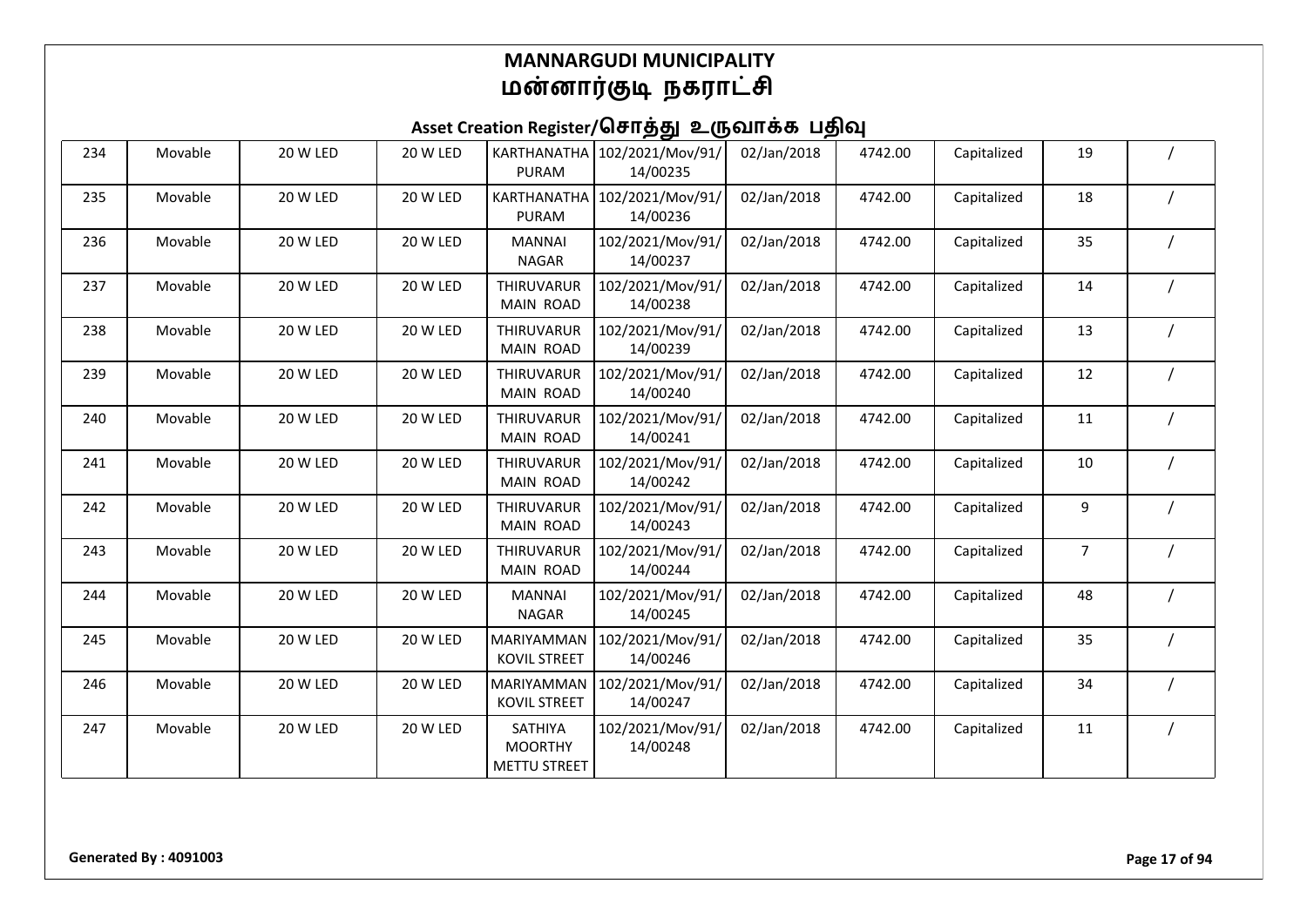| 248 | Movable | 20 W LED | 20 W LED        | SATHIYA<br><b>MOORTHY</b><br><b>METTU STREET</b> | 102/2021/Mov/91/<br>14/00249 | 02/Jan/2018 | 4742.00 | Capitalized | 10             |  |
|-----|---------|----------|-----------------|--------------------------------------------------|------------------------------|-------------|---------|-------------|----------------|--|
| 249 | Movable | 20 W LED | 20 W LED        | SATHIYA<br><b>MOORTHY</b><br><b>METTU STREET</b> | 102/2021/Mov/91/<br>14/00250 | 02/Jan/2018 | 4742.00 | Capitalized | 5              |  |
| 250 | Movable | 20 W LED | 20 W LED        | SATHIYA<br><b>MOORTHY</b><br><b>METTU STREET</b> | 102/2021/Mov/91/<br>14/00251 | 02/Jan/2018 | 4742.00 | Capitalized | 4              |  |
| 251 | Movable | 20 W LED | 20 W LED        | SATHIYA<br><b>MOORTHY</b><br><b>METTU STREET</b> | 102/2021/Mov/91/<br>14/00252 | 02/Jan/2018 | 4742.00 | Capitalized | 3              |  |
| 252 | Movable | 20 W LED | <b>20 W LED</b> | SATHIYA<br><b>MOORTHY</b><br><b>METTU STREET</b> | 102/2021/Mov/91/<br>14/00253 | 02/Jan/2018 | 4742.00 | Capitalized | $\overline{2}$ |  |
| 253 | Movable | 20 W LED | 20 W LED        | ANGALAMMAN<br><b>KOVIL STREET</b>                | 102/2021/Mov/91/<br>14/00254 | 02/Jan/2018 | 4742.00 | Capitalized | 16             |  |
| 254 | Movable | 20 W LED | 20 W LED        | ANGALAMMAN<br><b>KOVIL STREET</b>                | 102/2021/Mov/91/<br>14/00255 | 02/Jan/2018 | 4742.00 | Capitalized | 15             |  |
| 255 | Movable | 20 W LED | 20 W LED        | ANGALAMMAN<br><b>KOVIL STREET</b>                | 102/2021/Mov/91/<br>14/00256 | 02/Jan/2018 | 4742.00 | Capitalized | 13             |  |
| 256 | Movable | 20 W LED | 20 W LED        | ANGALAMMAN<br><b>KOVIL STREET</b>                | 102/2021/Mov/91/<br>14/00257 | 02/Jan/2018 | 4742.00 | Capitalized | 11             |  |
| 257 | Movable | 20 W LED | 20 W LED        | ANGALAMMAN<br><b>KOVIL STREET</b>                | 102/2021/Mov/91/<br>14/00258 | 02/Jan/2018 | 4742.00 | Capitalized | 10             |  |
| 258 | Movable | 20 W LED | 20 W LED        | ANGALAMMAN<br><b>KOVIL STREET</b>                | 102/2021/Mov/91/<br>14/00259 | 02/Jan/2018 | 4742.00 | Capitalized | 8              |  |
| 259 | Movable | 20 W LED | <b>20 W LED</b> | ANGALAMMAN<br><b>KOVIL STREET</b>                | 102/2021/Mov/91/<br>14/00260 | 02/Jan/2018 | 4742.00 | Capitalized | 7              |  |
| 260 | Movable | 20 W LED | 20 W LED        | ANGALAMMAN<br><b>KOVIL STREET</b>                | 102/2021/Mov/91/<br>14/00261 | 02/Jan/2018 | 4742.00 | Capitalized | 6              |  |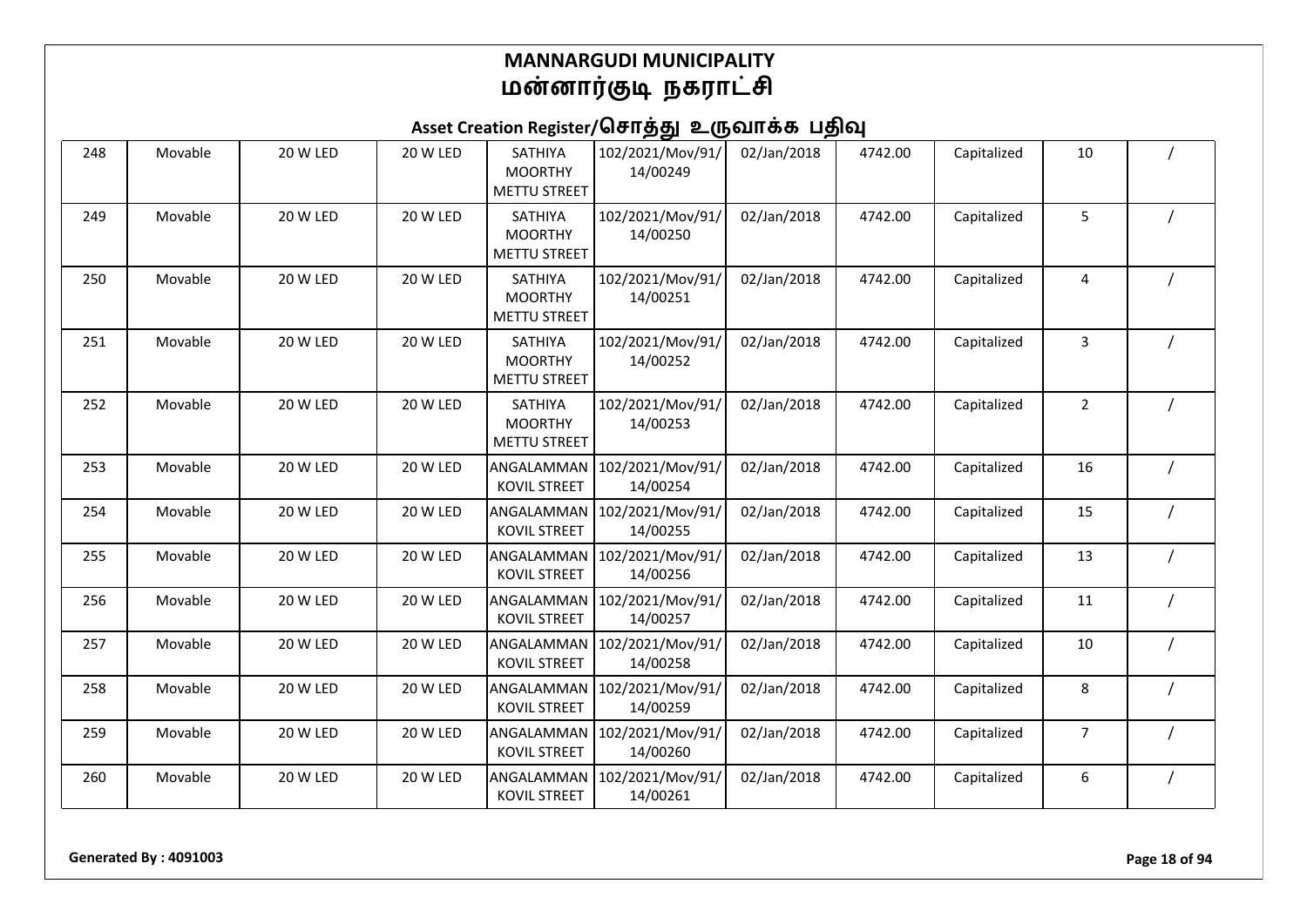| 261 | Movable | 20 W LED | 20 W LED | ANGALAMMAN<br><b>KOVIL STREET</b>                            | 102/2021/Mov/91/<br>14/00262 | 02/Jan/2018 | 4742.00 | Capitalized | 5              |  |
|-----|---------|----------|----------|--------------------------------------------------------------|------------------------------|-------------|---------|-------------|----------------|--|
| 262 | Movable | 20 W LED | 20 W LED | ANGALAMMAN<br><b>KOVIL STREET</b>                            | 102/2021/Mov/91/<br>14/00263 | 02/Jan/2018 | 4742.00 | Capitalized | 4              |  |
| 263 | Movable | 20 W LED | 20 W LED | ANGALAMMAN<br><b>KOVIL STREET</b>                            | 102/2021/Mov/91/<br>14/00264 | 02/Jan/2018 | 4742.00 | Capitalized | 3              |  |
| 264 | Movable | 20 W LED | 20 W LED | ANGALA<br><b>AMMAN KOVIL</b><br><b>STREET</b>                | 102/2021/Mov/91/<br>14/00265 | 02/Jan/2018 | 4742.00 | Capitalized | $\overline{2}$ |  |
| 265 | Movable | 20 W LED | 20 W LED | ANGALA<br><b>AMMAN KOVIL</b><br><b>STREET</b>                | 102/2021/Mov/91/<br>14/00266 | 02/Jan/2018 | 4742.00 | Capitalized | $\mathbf{1}$   |  |
| 266 | Movable | 20 W LED | 20 W LED | <b>KAILASA</b><br><b>NATHAR</b><br>SANNATHI<br><b>STREET</b> | 102/2021/Mov/91/<br>14/00267 | 02/Jan/2018 | 4742.00 | Capitalized | 21             |  |
| 267 | Movable | 20 W LED | 20 W LED | <b>KAILASA</b><br><b>NATHAR</b><br>SANNATHI<br><b>STREET</b> | 102/2021/Mov/91/<br>14/00268 | 02/Jan/2018 | 4742.00 | Capitalized | 20             |  |
| 268 | Movable | 20 W LED | 20 W LED | <b>KAILASA</b><br><b>NATHAR</b><br>SANNATHI<br><b>STREET</b> | 102/2021/Mov/91/<br>14/00269 | 02/Jan/2018 | 4742.00 | Capitalized | 15             |  |
| 269 | Movable | 20 W LED | 20 W LED | <b>KAILASA</b><br><b>NATHAR</b><br>SANNATHI<br><b>STREET</b> | 102/2021/Mov/91/<br>14/00270 | 02/Jan/2018 | 4742.00 | Capitalized | 12             |  |
| 270 | Movable | 20 W LED | 20 W LED | <b>KAILASA</b><br><b>NATHAR</b><br>SANNATHI<br><b>STREET</b> | 102/2021/Mov/91/<br>14/00271 | 02/Jan/2018 | 4742.00 | Capitalized | 11             |  |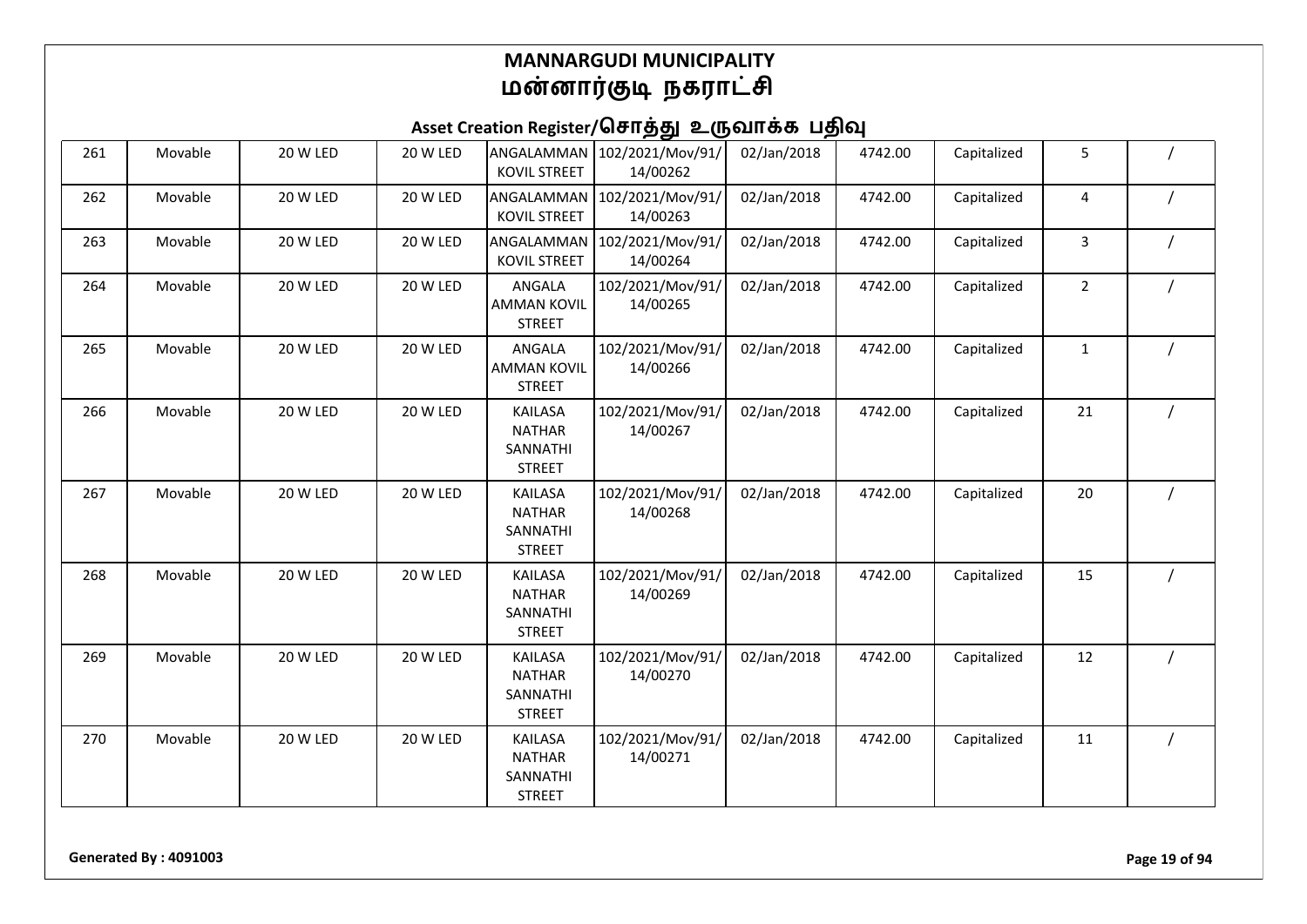| 271 | Movable | 20 W LED | 20 W LED        | <b>KAILASA</b><br><b>NATHAR</b><br>SANNATHI<br><b>STREET</b> | 102/2021/Mov/91/<br>14/00272 | 02/Jan/2018 | 4742.00 | Capitalized | 9              |  |
|-----|---------|----------|-----------------|--------------------------------------------------------------|------------------------------|-------------|---------|-------------|----------------|--|
| 272 | Movable | 20 W LED | 20 W LED        | <b>KAILASA</b><br><b>NATHAR</b><br>SANNATHI<br><b>STREET</b> | 102/2021/Mov/91/<br>14/00273 | 02/Jan/2018 | 4742.00 | Capitalized | 6              |  |
| 273 | Movable | 20 W LED | 20 W LED        | <b>KAILASA</b><br><b>NATHAR</b><br>SANNATHI<br><b>STREET</b> | 102/2021/Mov/91/<br>14/00274 | 02/Jan/2018 | 4742.00 | Capitalized | 3              |  |
| 274 | Movable | 20 W LED | <b>20 W LED</b> | <b>KAILASA</b><br><b>NATHAR</b><br>SANNATHI<br><b>STREET</b> | 102/2021/Mov/91/<br>14/00275 | 02/Jan/2018 | 4742.00 | Capitalized | $\overline{2}$ |  |
| 275 | Movable | 20 W LED | <b>20 W LED</b> | THIRUVARUR<br><b>MAIN ROAD</b>                               | 102/2021/Mov/91/<br>14/00276 | 02/Jan/2018 | 4742.00 | Capitalized | $\mathbf{1}$   |  |
| 276 | Movable | 20 W LED | <b>20 W LED</b> | MARIYAMMAN<br><b>KOVIL STREET</b>                            | 102/2021/Mov/91/<br>14/00277 | 02/Jan/2018 | 4742.00 | Capitalized | 42             |  |
| 277 | Movable | 20 W LED | 20 W LED        | MARIYAMMAN<br><b>KOVIL STREET</b>                            | 102/2021/Mov/91/<br>14/00278 | 02/Jan/2018 | 4742.00 | Capitalized | 43             |  |
| 278 | Movable | 20 W LED | 20 W LED        | MARIYAMMAN<br><b>KOVIL STREET</b>                            | 102/2021/Mov/91/<br>14/00279 | 02/Jan/2018 | 4742.00 | Capitalized | 41             |  |
| 279 | Movable | 20 W LED | 20 W LED        | MARIYAMMAN<br><b>KOVIL STREET</b>                            | 102/2021/Mov/91/<br>14/00280 | 02/Jan/2018 | 4742.00 | Capitalized | 40             |  |
| 280 | Movable | 20 W LED | 20 W LED        | MARIYAMMAN<br><b>KOVIL STREET</b>                            | 102/2021/Mov/91/<br>14/00281 | 02/Jan/2018 | 4742.00 | Capitalized | 39             |  |
| 281 | Movable | 20 W LED | 20 W LED        | MARIYAMMAN<br><b>KOVIL STREET</b>                            | 102/2021/Mov/91/<br>14/00282 | 02/Jan/2018 | 4742.00 | Capitalized | 38             |  |
| 282 | Movable | 20 W LED | 20 W LED        | MARIYAMMAN<br><b>KOVIL STREET</b>                            | 102/2021/Mov/91/<br>14/00283 | 02/Jan/2018 | 4742.00 | Capitalized | 37             |  |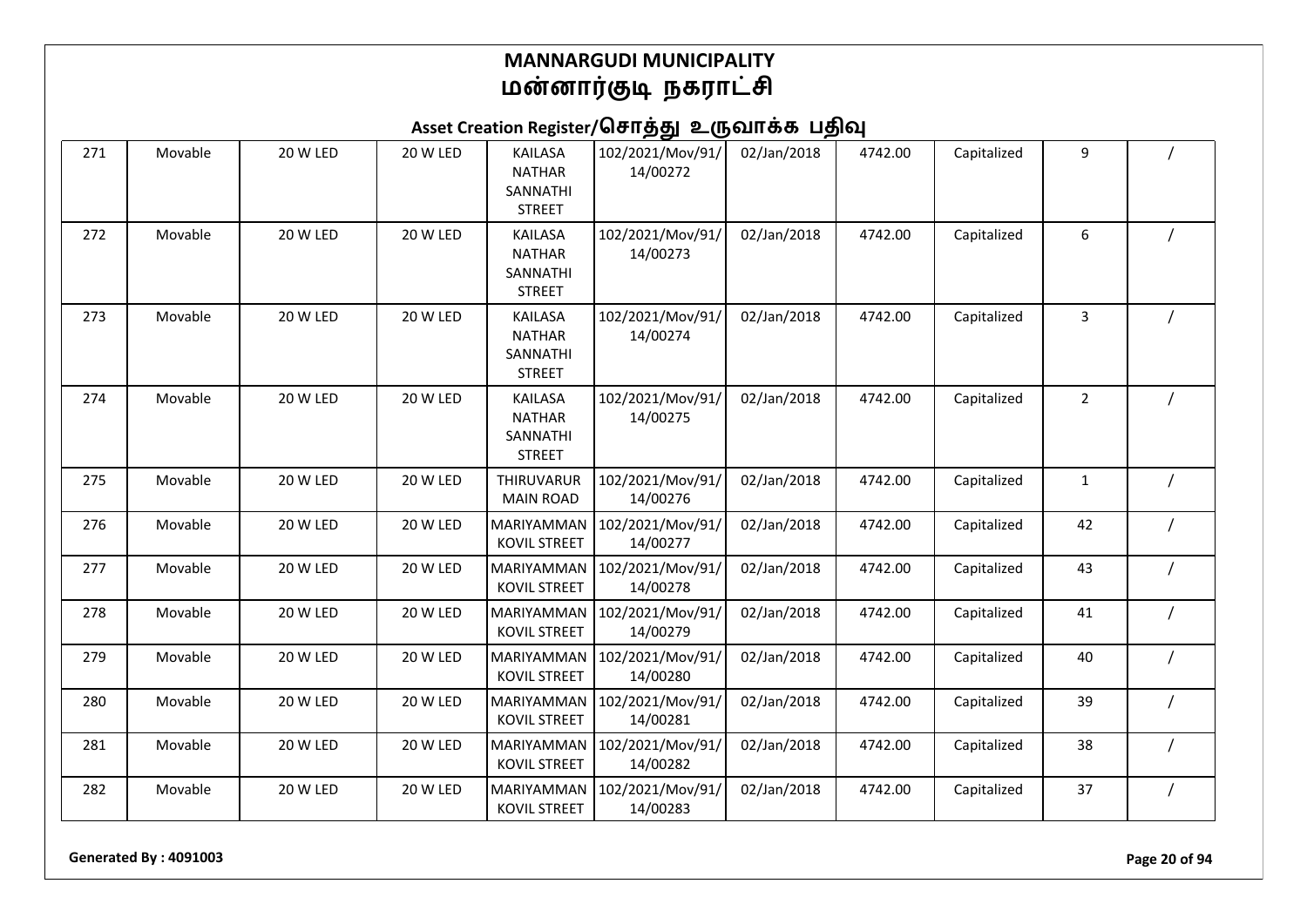| 283 | Movable | 20 W LED                     | 20 W LED                     | <b>MARIYAMMAN</b><br><b>KOVIL STREET</b> | 102/2021/Mov/91/<br>14/00284 | 02/Jan/2018 | 4742.00 | Capitalized | 36           |          |
|-----|---------|------------------------------|------------------------------|------------------------------------------|------------------------------|-------------|---------|-------------|--------------|----------|
| 284 | Movable | 20 W LED                     | 20 W LED                     | MARIYAMMAN<br><b>KOVIL STREET</b>        | 102/2021/Mov/91/<br>14/00285 | 02/Jan/2018 | 4742.00 | Capitalized | 33           |          |
| 285 | Movable | 20 W LED                     | 20 W LED                     | MARIYAMMAN<br><b>KOVIL STREET</b>        | 102/2021/Mov/91/<br>14/00286 | 02/Jan/2018 | 4742.00 | Capitalized | 32           |          |
| 286 | Movable | 20 W LED                     | 20 W LED                     | MARIYAMMAN<br><b>KOVIL STREET</b>        | 102/2021/Mov/91/<br>14/00287 | 02/Jan/2018 | 4742.00 | Capitalized | 31           |          |
| 287 | Movable | 20 W LED                     | 20 W LED                     | MARIYAMMAN<br><b>KOVIL STREET</b>        | 102/2021/Mov/91/<br>14/00288 | 02/Jan/2018 | 4742.00 | Capitalized | 30           |          |
| 288 | Movable | 20 W LED                     | 20 W LED                     | MARIYAMMAN<br>KOVIL STREET               | 102/2021/Mov/91/<br>14/00289 | 02/Jan/2018 | 4742.00 | Capitalized | 29           |          |
| 289 | Movable | 20 W LED                     | 20 W LED                     | MARIYAMMAN<br><b>KOVIL STREET</b>        | 102/2021/Mov/91/<br>14/00290 | 02/Jan/2018 | 4742.00 | Capitalized | 28           |          |
| 290 | Movable | 20 W LED                     | 20 W LED                     | MARIYAMMAN<br><b>KOVIL STREET</b>        | 102/2021/Mov/91/<br>14/00291 | 02/Jan/2018 | 4742.00 | Capitalized | 27           |          |
| 291 | Movable | 20 W LED                     | 20 W LED                     | MARIYAMMAN<br><b>KOVIL STREET</b>        | 102/2021/Mov/91/<br>14/00292 | 02/Jan/2018 | 4742.00 | Capitalized | 26           |          |
| 292 | Movable | SVL LAMP 250<br><b>WATTS</b> | SVL LAMP 250<br><b>WATTS</b> | MALIGAIMEDU<br><b>STREET</b>             | 102/2021/Mov/91/<br>14/00293 | 28/Feb/2018 | 1500.00 | Capitalized | $\mathbf{1}$ |          |
| 293 | Movable | 20 W LED                     | 20 W LED                     | MARIYAMMAN<br><b>KOVIL STREET</b>        | 102/2021/Mov/91/<br>14/00294 | 02/Jan/2018 | 4742.00 | Capitalized | 25           |          |
| 294 | Movable | 20 W LED                     | 20 W LED                     | MARIYAMMAN<br><b>KOVIL STREET</b>        | 102/2021/Mov/91/<br>14/00295 | 02/Jan/2018 | 4742.00 | Capitalized | 24           |          |
| 295 | Movable | 20 W LED                     | 20 W LED                     | MARIYAMMAN<br><b>KOVIL STREET</b>        | 102/2021/Mov/91/<br>14/00296 | 02/Jan/2018 | 4742.00 | Capitalized | 22           |          |
| 296 | Movable | 20 W LED                     | 20 W LED                     | MARIYAMMAN<br><b>KOVIL STREET</b>        | 102/2021/Mov/91/<br>14/00297 | 02/Jan/2018 | 4742.00 | Capitalized | 21           |          |
| 297 | Movable | 20 W LED                     | 20 W LED                     | MARIYAMMAN<br><b>KOVIL STREET</b>        | 102/2021/Mov/91/<br>14/00298 | 02/Jan/2018 | 4742.00 | Capitalized | 20           | $\prime$ |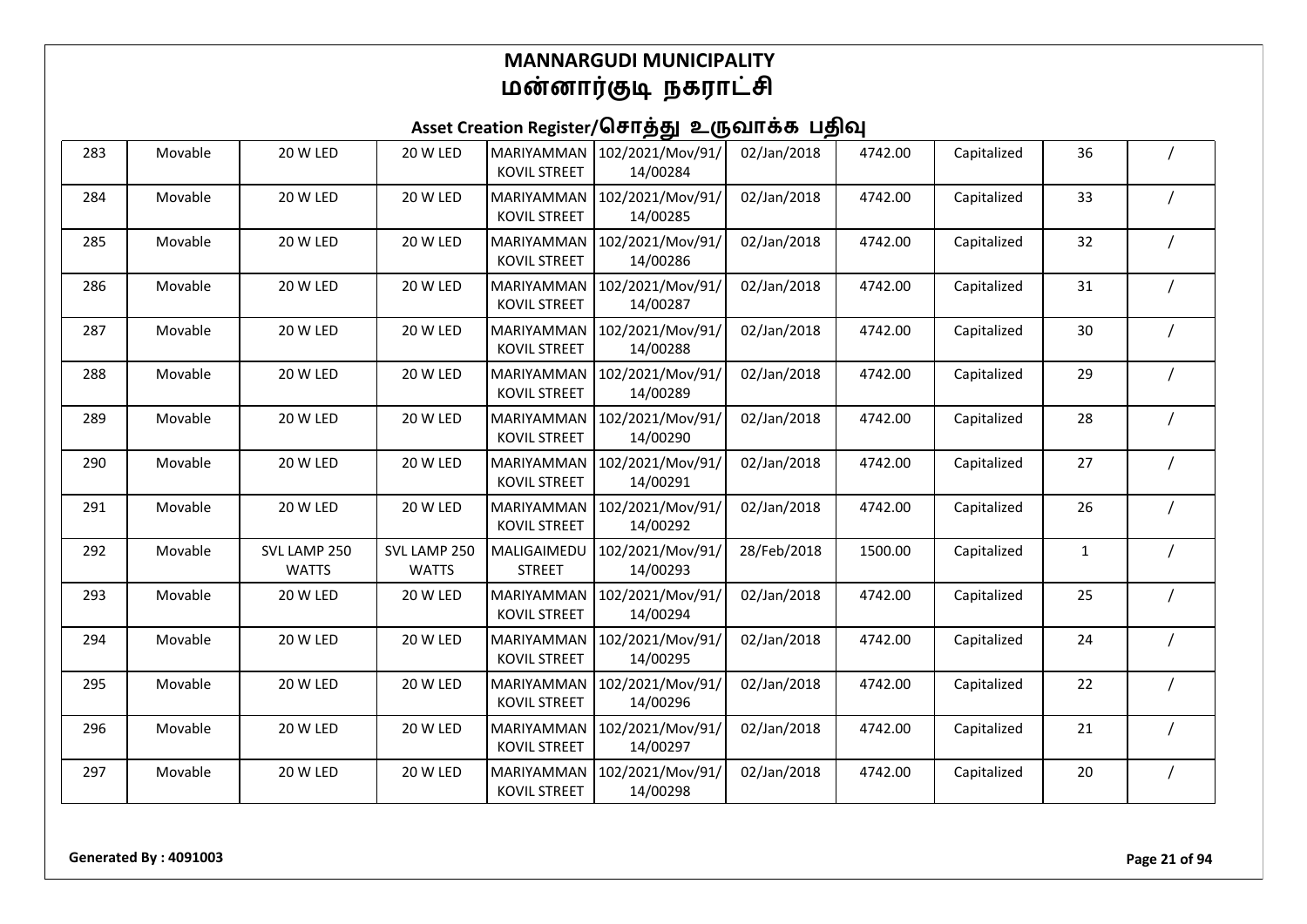| 298 | Movable | 20 W LED | <b>MUTHAL SETHI</b> | <b>MARIYAMMAN</b><br><b>KOVIL STREET</b> | 102/2021/Mov/91/<br>14/00299 | 02/Jan/2018 | 4742.00 | Capitalized | 19             |  |
|-----|---------|----------|---------------------|------------------------------------------|------------------------------|-------------|---------|-------------|----------------|--|
| 299 | Movable | 20 W LED | 20 W LED            | <b>MUTHAL SETH</b>                       | 102/2021/Mov/91/<br>14/00300 | 02/Jan/2018 | 4742.00 | Capitalized | 18             |  |
| 300 | Movable | 20 W LED | 20 W LED            | <b>MUTHAL SETHI</b>                      | 102/2021/Mov/91/<br>14/00301 | 02/Jan/2018 | 4742.00 | Capitalized | 16             |  |
| 301 | Movable | 20 W LED | 20 W LED            | <b>MUTHAL SETH</b>                       | 102/2021/Mov/91/<br>14/00302 | 02/Jan/2018 | 4742.00 | Capitalized | 15             |  |
| 302 | Movable | 20 W LED | 20 W LED            | MUTHAL SETH                              | 102/2021/Mov/91/<br>14/00303 | 02/Jan/2018 | 4742.00 | Capitalized | 14             |  |
| 303 | Movable | 20 W LED | 20 W LED            | <b>MUTHAL SETH</b>                       | 102/2021/Mov/91/<br>14/00304 | 02/Jan/2018 | 4742.00 | Capitalized | 11             |  |
| 304 | Movable | 20 W LED | 20 W LED            | <b>MUTHAL SETHI</b>                      | 102/2021/Mov/91/<br>14/00305 | 02/Jan/2018 | 4742.00 | Capitalized | 10             |  |
| 305 | Movable | 20 W LED | 20 W LED            | <b>MUTHAL SETH</b>                       | 102/2021/Mov/91/<br>14/00306 | 02/Jan/2018 | 4742.00 | Capitalized | 8              |  |
| 306 | Movable | 20 W LED | 20 W LED            | <b>MUTHAL SETH</b>                       | 102/2021/Mov/91/<br>14/00307 | 02/Jan/2018 | 4742.00 | Capitalized | 7              |  |
| 307 | Movable | 20 W LED | 20 W LED            | MUTHAL SETH                              | 102/2021/Mov/91/<br>14/00308 | 02/Jan/2018 | 4742.00 | Capitalized | 6              |  |
| 308 | Movable | 20 W LED | 20 W LED            | <b>MUTHAL SETH</b>                       | 102/2021/Mov/91/<br>14/00309 | 02/Jan/2018 | 4742.00 | Capitalized | 5              |  |
| 309 | Movable | 20 W LED | 20 W LED            | <b>MUTHAL SETH</b>                       | 102/2021/Mov/91/<br>14/00310 | 02/Jan/2018 | 4742.00 | Capitalized | 4              |  |
| 310 | Movable | 20 W LED | 20 W LED            | <b>MUTHAL SETHI</b>                      | 102/2021/Mov/91/<br>14/00311 | 02/Jan/2018 | 4742.00 | Capitalized | $\overline{2}$ |  |
| 311 | Movable | 20 W LED | 20 W LED            | PAMANI ROAD                              | 102/2021/Mov/91/<br>14/00312 | 02/Jan/2018 | 4742.00 | Capitalized | 27             |  |
| 312 | Movable | 20 W LED | 20 W LED            | PAMANI ROAD                              | 102/2021/Mov/91/<br>14/00313 | 02/Jan/2018 | 4742.00 | Capitalized | 26             |  |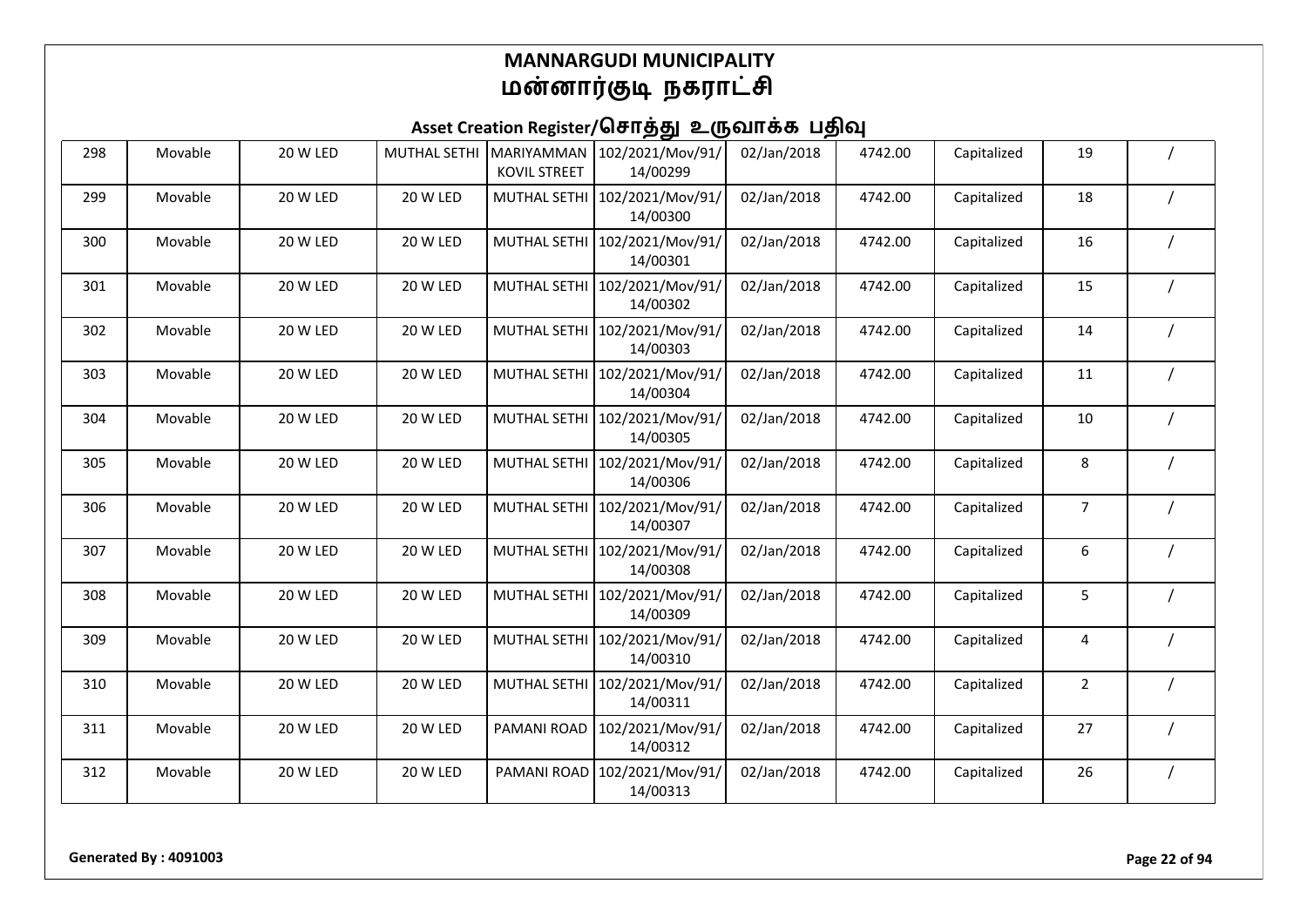| 313 | Movable | 20 W LED | 20 W LED | PAMANI ROAD                    | 102/2021/Mov/91/<br>14/00314 | 02/Jan/2018 | 4742.00 | Capitalized | 25             |          |
|-----|---------|----------|----------|--------------------------------|------------------------------|-------------|---------|-------------|----------------|----------|
| 314 | Movable | 20 W LED | 20 W LED | PAMANI ROAD                    | 102/2021/Mov/91/<br>14/00315 | 02/Jan/2018 | 4742.00 | Capitalized | 24             |          |
| 315 | Movable | 20 W LED | 20 W LED | PAMANI ROAD                    | 102/2021/Mov/91/<br>14/00316 | 02/Jan/2018 | 4742.00 | Capitalized | 23             |          |
| 316 | Movable | 20 W LED | 20 W LED | PAMANI ROAD                    | 102/2021/Mov/91/<br>14/00317 | 02/Jan/2018 | 4742.00 | Capitalized | 22             |          |
| 317 | Movable | 20 W LED | 20 W LED | <b>THIRUVARUR</b><br>MAIN ROAD | 102/2021/Mov/91/<br>14/00318 | 02/Jan/2018 | 4742.00 | Capitalized | 6              |          |
| 318 | Movable | 20 W LED | 20 W LED | THIRUVARUR<br>MAIN ROAD        | 102/2021/Mov/91/<br>14/00319 | 02/Jan/2018 | 4742.00 | Capitalized | 5              |          |
| 319 | Movable | 20 W LED | 20 W LED | <b>THIRUVARUR</b><br>MAIN ROAD | 102/2021/Mov/91/<br>14/00320 | 02/Jan/2018 | 4742.00 | Capitalized | $\mathbf{1}$   |          |
| 320 | Movable | 20 W LED | 20 W LED | PATTAKARA<br><b>STREET</b>     | 102/2021/Mov/91/<br>14/00321 | 02/Jan/2018 | 4742.00 | Capitalized | 10             |          |
| 321 | Movable | 20 W LED | 20 W LED | PATTAKARA<br><b>STREET</b>     | 102/2021/Mov/91/<br>14/00322 | 02/Jan/2018 | 4742.00 | Capitalized | 9              |          |
| 322 | Movable | 20 W LED | 20 W LED | PATTAKARA<br><b>STREET</b>     | 102/2021/Mov/91/<br>14/00323 | 02/Jan/2018 | 4742.00 | Capitalized | 8              |          |
| 323 | Movable | 20 W LED | 20 W LED | PATTAKARA<br><b>STREET</b>     | 102/2021/Mov/91/<br>14/00324 | 02/Jan/2018 | 4742.00 | Capitalized | $\overline{7}$ |          |
| 324 | Movable | 20 W LED | 20 W LED | PATTAKARA<br><b>STREET</b>     | 102/2021/Mov/91/<br>14/00325 | 02/Jan/2018 | 4742.00 | Capitalized | 6              |          |
| 325 | Movable | 20 W LED | 20 W LED | PATTAKARA<br><b>STREET</b>     | 102/2021/Mov/91/<br>14/00326 | 02/Jan/2018 | 4742.00 | Capitalized | 5              |          |
| 326 | Movable | 20 W LED | 20 W LED | PATTAKARA<br><b>STREET</b>     | 102/2021/Mov/91/<br>14/00327 | 02/Jan/2018 | 4742.00 | Capitalized | 4              |          |
| 327 | Movable | 20 W LED | 20 W LED | PATTAKARA<br><b>STREET</b>     | 102/2021/Mov/91/<br>14/00328 | 02/Jan/2018 | 4742.00 | Capitalized | 3              | $\prime$ |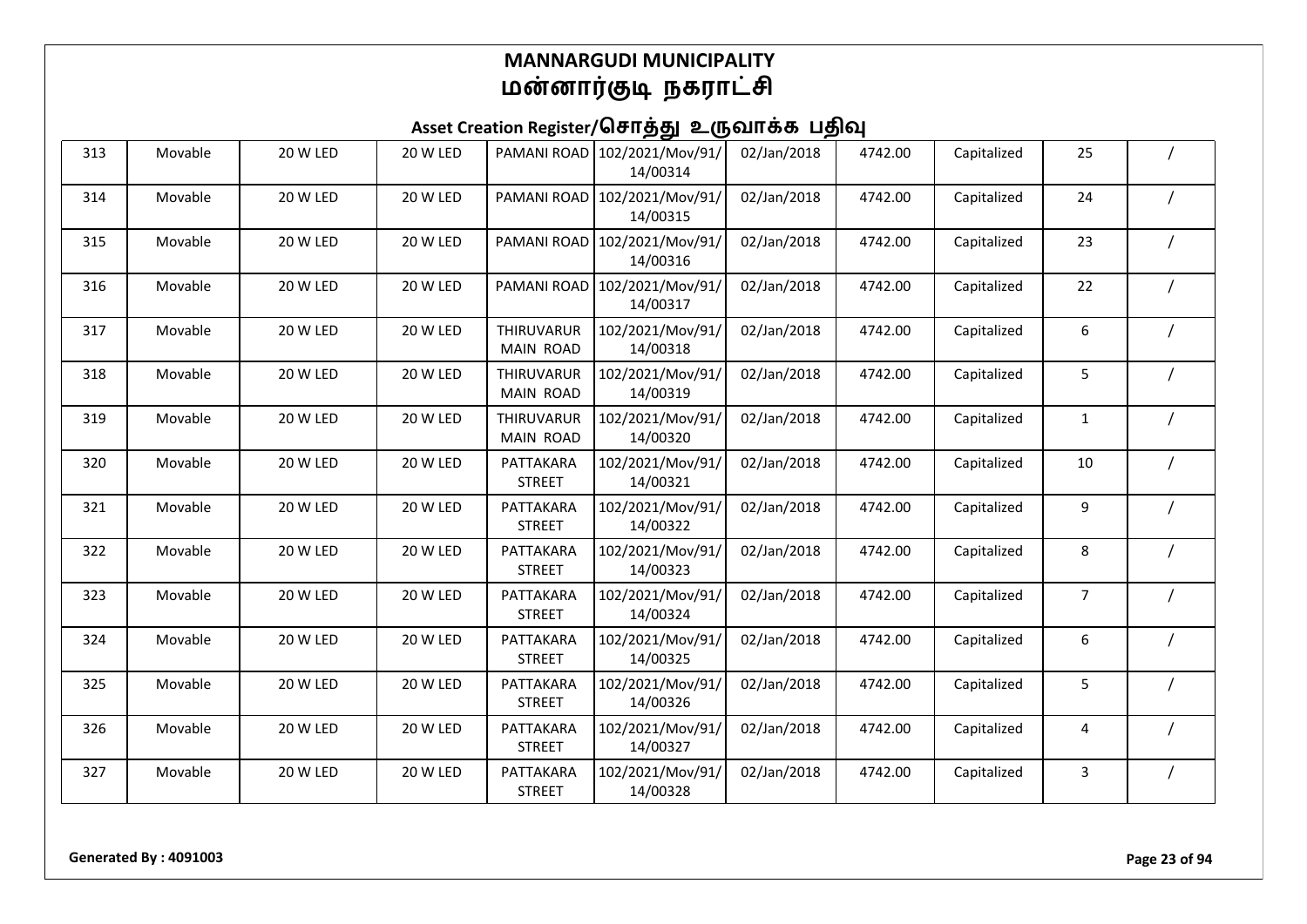| 328 | Movable | 20 W LED        | 20 W LED | PATTAKARA<br><b>STREET</b>       | 102/2021/Mov/91/<br>14/00329 | 02/Jan/2018 | 4742.00 | Capitalized | $\overline{2}$ |  |
|-----|---------|-----------------|----------|----------------------------------|------------------------------|-------------|---------|-------------|----------------|--|
| 329 | Movable | 20 W LED        | 20 W LED | PATTAKARA<br><b>STREET</b>       | 102/2021/Mov/91/<br>14/00330 | 02/Jan/2018 | 4742.00 | Capitalized | $\mathbf{1}$   |  |
| 330 | Movable | 20 W LED        | 20 W LED | <b>SENPAGA RICE</b><br>MILL ROAD | 102/2021/Mov/91/<br>14/00331 | 02/Jan/2018 | 4742.00 | Capitalized | 21             |  |
| 331 | Movable | 20 W LED        | 20 W LED | <b>SENPAGA RICE</b><br>MILL ROAD | 102/2021/Mov/91/<br>14/00332 | 02/Jan/2018 | 4742.00 | Capitalized | 20             |  |
| 332 | Movable | 20 W LED        | 20 W LED | <b>SENPAGA RICE</b><br>MILL ROAD | 102/2021/Mov/91/<br>14/00333 | 02/Jan/2018 | 4742.00 | Capitalized | 19             |  |
| 333 | Movable | <b>20 W LED</b> | 20 W LED | <b>SENPAGA RICE</b><br>MILL ROAD | 102/2021/Mov/91/<br>14/00334 | 02/Jan/2018 | 4742.00 | Capitalized | 18             |  |
| 334 | Movable | 20 W LED        | 20 W LED | <b>SENPAGA RICE</b><br>MILL ROAD | 102/2021/Mov/91/<br>14/00335 | 02/Jan/2018 | 4742.00 | Capitalized | 16             |  |
| 335 | Movable | <b>20 W LED</b> | 20 W LED | THIRUVARUR<br><b>ROAD</b>        | 102/2021/Mov/91/<br>14/00336 | 02/Jan/2018 | 4742.00 | Capitalized | 15             |  |
| 336 | Movable | 20 W LED        | 20 W LED | THIRUVARUR<br><b>ROAD</b>        | 102/2021/Mov/91/<br>14/00337 | 02/Jan/2018 | 4742.00 | Capitalized | 14             |  |
| 337 | Movable | 20 W LED        | 20 W LED | THIRUVARUR<br><b>ROAD</b>        | 102/2021/Mov/91/<br>14/00338 | 02/Jan/2018 | 4742.00 | Capitalized | 13             |  |
| 338 | Movable | 20 W LED        | 20 W LED | THIRUVARUR<br><b>ROAD</b>        | 102/2021/Mov/91/<br>14/00339 | 02/Jan/2018 | 4742.00 | Capitalized | 12             |  |
| 339 | Movable | 20 W LED        | 20 W LED | <b>THIRUVARUR</b><br><b>ROAD</b> | 102/2021/Mov/91/<br>14/00340 | 02/Jan/2018 | 4742.00 | Capitalized | 11             |  |
| 340 | Movable | 20 W LED        | 20 W LED | THIRUVARUR<br><b>ROAD</b>        | 102/2021/Mov/91/<br>14/00341 | 02/Jan/2018 | 4742.00 | Capitalized | 9              |  |
| 341 | Movable | 20 W LED        | 20 W LED | THIRUVARUR<br><b>ROAD</b>        | 102/2021/Mov/91/<br>14/00342 | 02/Jan/2018 | 4742.00 | Capitalized | 7              |  |
| 342 | Movable | 20 W LED        | 20 W LED | THIRUVARUR<br><b>ROAD</b>        | 102/2021/Mov/91/<br>14/00343 | 02/Jan/2018 | 4742.00 | Capitalized | 6              |  |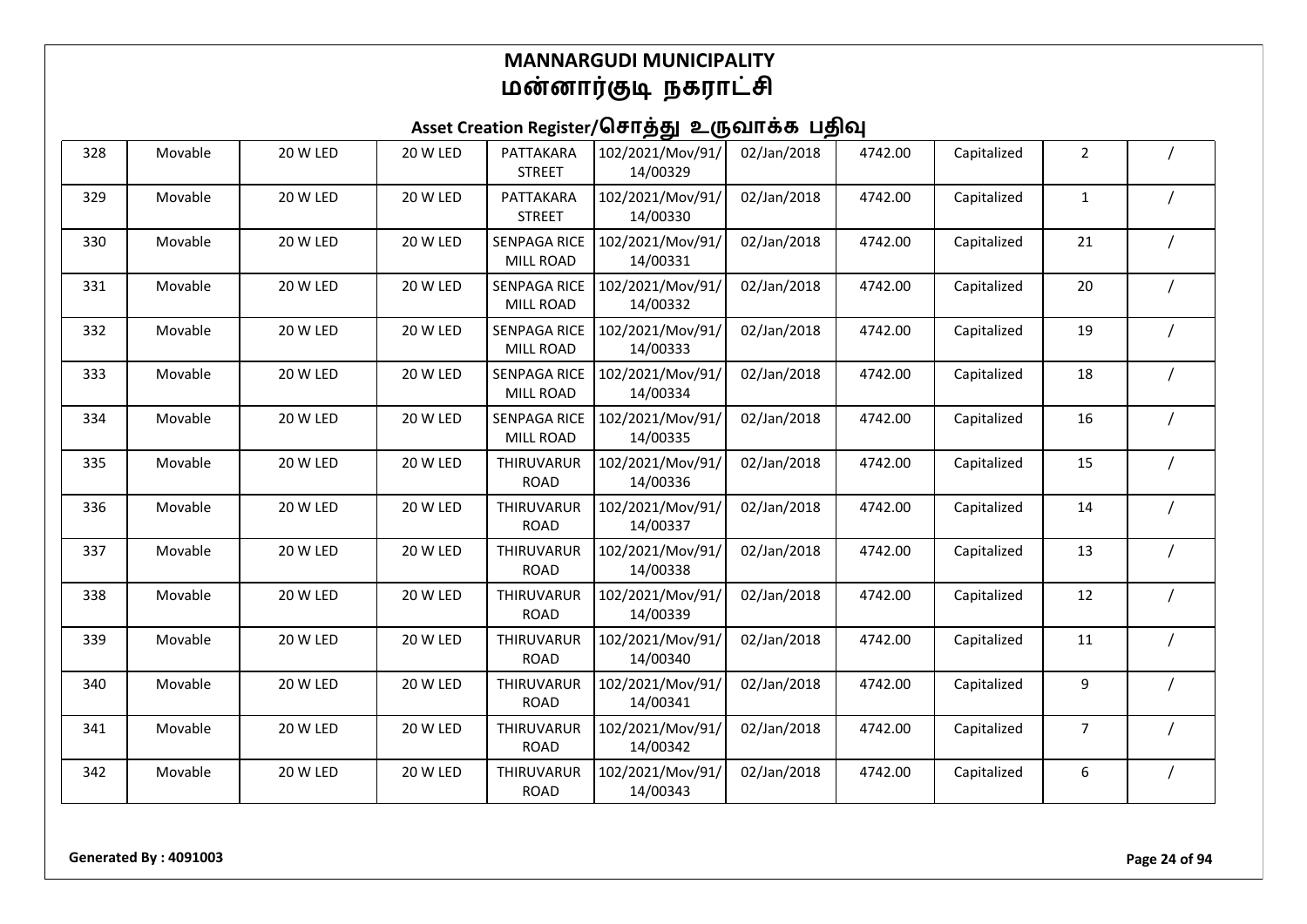| 343 | Movable | 20 W LED | 20 W LED | THIRUVARUR<br><b>ROAD</b>     | 102/2021/Mov/91/<br>14/00344 | 02/Jan/2018 | 4742.00 | Capitalized | 5              |  |
|-----|---------|----------|----------|-------------------------------|------------------------------|-------------|---------|-------------|----------------|--|
| 344 | Movable | 20 W LED | 20 W LED | THIRUVARUR<br><b>ROAD</b>     | 102/2021/Mov/91/<br>14/00345 | 02/Jan/2018 | 4742.00 | Capitalized | 4              |  |
| 345 | Movable | 20 W LED | 20 W LED | THIRUVARUR<br><b>ROAD</b>     | 102/2021/Mov/91/<br>14/00346 | 02/Jan/2018 | 4742.00 | Capitalized | 3              |  |
| 346 | Movable | 20 W LED | 20 W LED | THIRUVARUR<br><b>ROAD</b>     | 102/2021/Mov/91/<br>14/00347 | 02/Jan/2018 | 4742.00 | Capitalized | $\overline{2}$ |  |
| 347 | Movable | 20 W LED | 20 W LED | <b>MANNAI</b><br><b>NAGAR</b> | 102/2021/Mov/91/<br>14/00348 | 02/Jan/2018 | 4742.00 | Capitalized | 50             |  |
| 348 | Movable | 20 W LED | 20 W LED | <b>MANNAI</b><br><b>NAGAR</b> | 102/2021/Mov/91/<br>14/00349 | 02/Jan/2018 | 4742.00 | Capitalized | 49             |  |
| 349 | Movable | 20 W LED | 20 W LED | <b>MANNAI</b><br><b>NAGAR</b> | 102/2021/Mov/91/<br>14/00350 | 02/Jan/2018 | 4742.00 | Capitalized | 46             |  |
| 350 | Movable | 20 W LED | 20 W LED | <b>MANNAI</b><br><b>NAGAR</b> | 102/2021/Mov/91/<br>14/00351 | 02/Jan/2018 | 4742.00 | Capitalized | 44             |  |
| 351 | Movable | 20 W LED | 20 W LED | <b>MANNAI</b><br><b>NAGAR</b> | 102/2021/Mov/91/<br>14/00352 | 02/Jan/2018 | 4742.00 | Capitalized | 42             |  |
| 352 | Movable | 20 W LED | 20 W LED | <b>MANNAI</b><br><b>NAGAR</b> | 102/2021/Mov/91/<br>14/00353 | 02/Jan/2018 | 4742.00 | Capitalized | 41             |  |
| 353 | Movable | 20 W LED | 20 W LED | <b>MANNAI</b><br><b>NAGAR</b> | 102/2021/Mov/91/<br>14/00354 | 02/Jan/2018 | 4742.00 | Capitalized | 40             |  |
| 354 | Movable | 20 W LED | 20 W LED | <b>MANNAI</b><br><b>NAGAR</b> | 102/2021/Mov/91/<br>14/00355 | 02/Jan/2018 | 4742.00 | Capitalized | 39             |  |
| 355 | Movable | 20 W LED | 20 W LED | <b>MANNAI</b><br><b>NAGAR</b> | 102/2021/Mov/91/<br>14/00356 | 02/Jan/2018 | 4742.00 | Capitalized | 38             |  |
| 356 | Movable | 20 W LED | 20 W LED | <b>MANNAI</b><br><b>NAGAR</b> | 102/2021/Mov/91/<br>14/00357 | 02/Jan/2018 | 4742.00 | Capitalized | 37             |  |
| 357 | Movable | 20 W LED | 20 W LED | <b>MANNAI</b><br><b>NAGAR</b> | 102/2021/Mov/91/<br>14/00358 | 02/Jan/2018 | 4742.00 | Capitalized | 36             |  |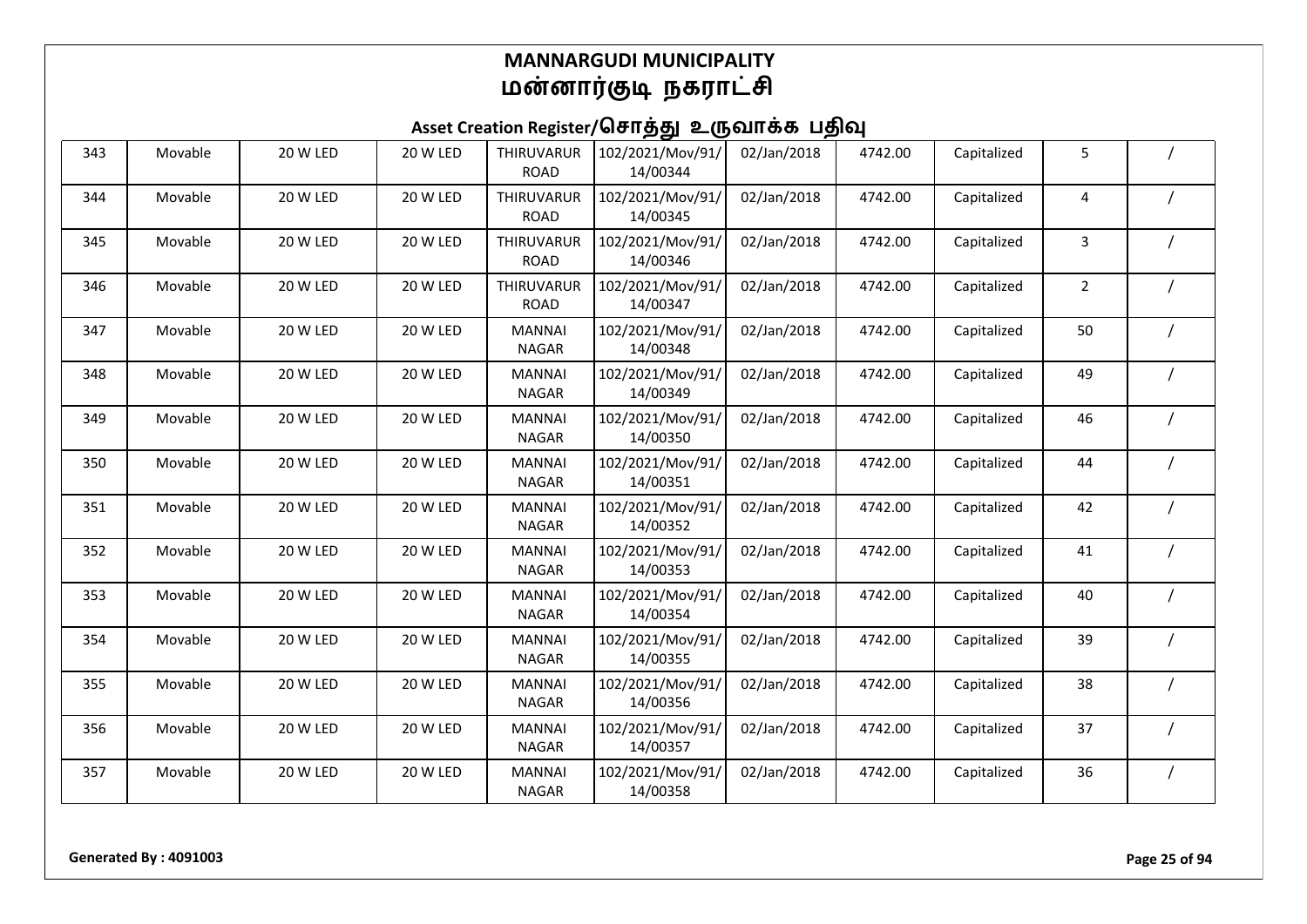| 358 | Movable | 20 W LED | 20 W LED | <b>MUTHUPATTAI</b><br><b>ROAD</b>        | 102/2021/Mov/91/<br>14/00359 | 02/Jan/2018 | 4742.00 | Capitalized | 12             |  |
|-----|---------|----------|----------|------------------------------------------|------------------------------|-------------|---------|-------------|----------------|--|
| 359 | Movable | 20 W LED | 20 W LED | <b>MUTHUPATTAI</b><br><b>ROAD</b>        | 102/2021/Mov/91/<br>14/00360 | 02/Jan/2018 | 4742.00 | Capitalized | 11             |  |
| 360 | Movable | 20 W LED | 20 W LED | MEENATCHI<br><b>AMMAN KOVIL</b>          | 102/2021/Mov/91/<br>14/00362 | 02/Jan/2018 | 4742.00 | Capitalized | 14             |  |
| 361 | Movable | 20 W LED | 20 W LED | MEENATCHI<br><b>AMMAN KOVIL</b>          | 102/2021/Mov/91/<br>14/00363 | 02/Jan/2018 | 4742.00 | Capitalized | 17             |  |
| 362 | Movable | 20 W LED | 20 W LED | <b>MEENATCHI</b><br><b>AMMAN KOVIL</b>   | 102/2021/Mov/91/<br>14/00364 | 02/Jan/2018 | 4742.00 | Capitalized | 19             |  |
| 363 | Movable | 20 W LED | 20 W LED | <b>MEENATCHI</b><br><b>AMMAN KOVIL</b>   | 102/2021/Mov/91/<br>14/00365 | 02/Jan/2018 | 4742.00 | Capitalized | 18             |  |
| 364 | Movable | 20 W LED | 20 W LED | MEENATCHI<br><b>AMMAN KOVIL</b>          | 102/2021/Mov/91/<br>14/00366 | 02/Jan/2018 | 4742.00 | Capitalized | 21             |  |
| 365 | Movable | 20 W LED | 20 W LED | <b>MEENATCHI</b><br><b>AMMAN KOVIL</b>   | 102/2021/Mov/91/<br>14/00367 | 02/Jan/2018 | 4742.00 | Capitalized | 20             |  |
| 366 | Movable | 20 W LED | 20 W LED | MEENATCHI<br><b>AMMAN KOVIL</b>          | 102/2021/Mov/91/<br>14/00368 | 02/Jan/2018 | 4742.00 | Capitalized | 24             |  |
| 367 | Movable | 20 W LED | 20 W LED | <b>MEENATCHI</b><br><b>AMMAN KOVIL</b>   | 102/2021/Mov/91/<br>14/00369 | 02/Jan/2018 | 4742.00 | Capitalized | 23             |  |
| 368 | Movable | 20 W LED | 20 W LED | <b>MEENATCHI</b><br><b>AMMAN KOVIL</b>   | 102/2021/Mov/91/<br>14/00370 | 02/Jan/2018 | 4742.00 | Capitalized | 29             |  |
| 369 | Movable | 20 W LED | 20 W LED | MEENATCHI<br><b>AMMAN KOVIL</b>          | 102/2021/Mov/91/<br>14/00371 | 02/Jan/2018 | 4742.00 | Capitalized | 26             |  |
| 370 | Movable | 20 W LED | 20 W LED | <b>MEENATCHI</b><br><b>AMMAN KOVIL</b>   | 102/2021/Mov/91/<br>14/00372 | 02/Jan/2018 | 4742.00 | Capitalized | 31             |  |
| 371 | Movable | 20 W LED | 20 W LED | <b>THIRUTHURAIP</b><br><b>OONDI ROAD</b> | 102/2021/Mov/91/<br>14/00373 | 02/Jan/2018 | 4742.00 | Capitalized | 9              |  |
| 372 | Movable | 20 W LED | 20 W LED | <b>THIRUTHURAIP</b><br><b>OONDI ROAD</b> | 102/2021/Mov/91/<br>14/00374 | 02/Jan/2018 | 4742.00 | Capitalized | $\overline{2}$ |  |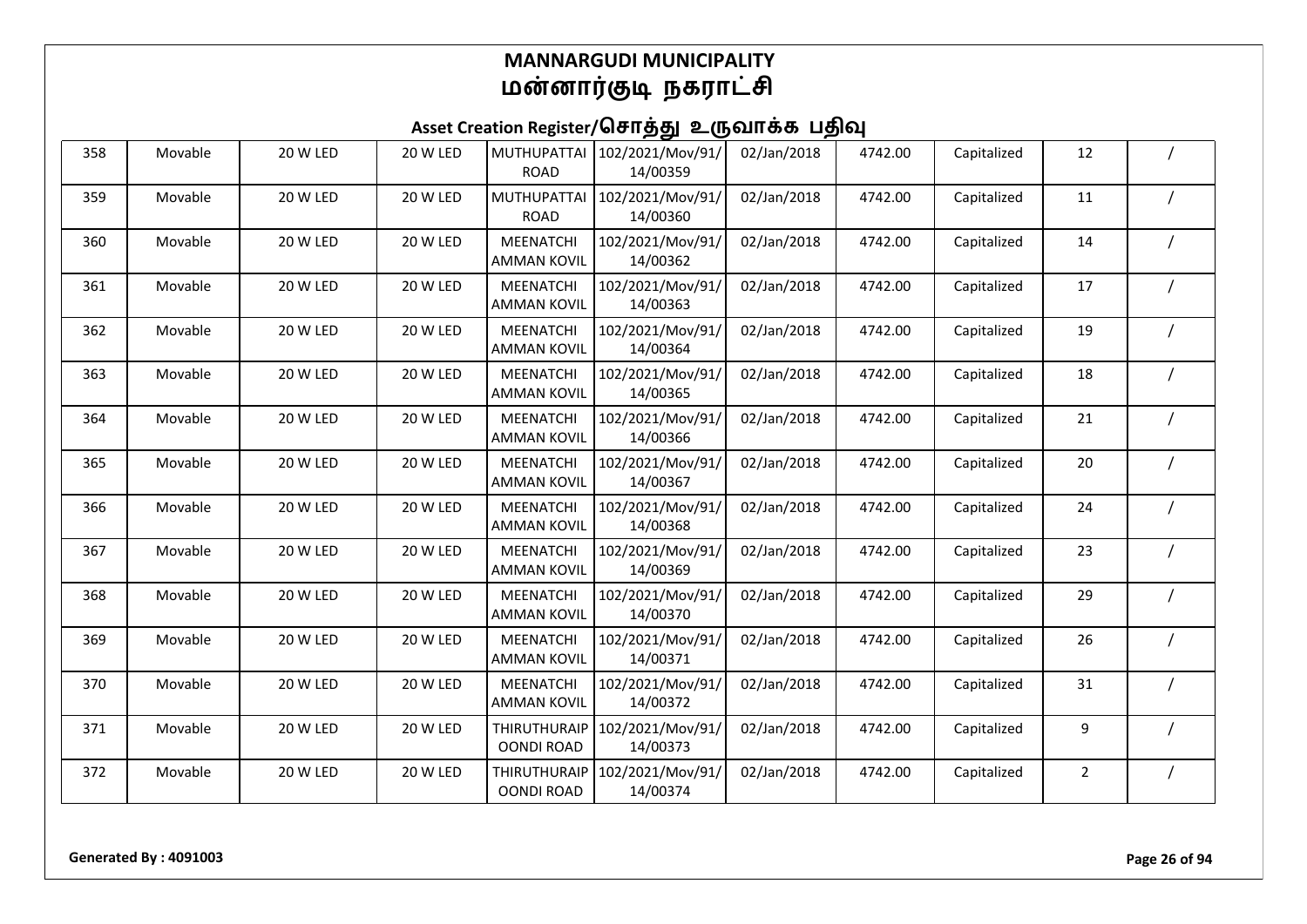| 373 | Movable | 20 W LED        | 20 W LED | MEENATCHI<br><b>AMMAN KOVIL</b>          | 102/2021/Mov/91/<br>14/00375 | 02/Jan/2018 | 4742.00 | Capitalized | 30 |  |
|-----|---------|-----------------|----------|------------------------------------------|------------------------------|-------------|---------|-------------|----|--|
| 374 | Movable | 20 W LED        | 20 W LED | <b>THIRUTHURAIP</b><br><b>OONDI ROAD</b> | 102/2021/Mov/91/<br>14/00376 | 02/Jan/2018 | 4742.00 | Capitalized | 8  |  |
| 375 | Movable | 20 W LED        | 20 W LED | <b>THIRUTHURAIP</b><br><b>OONDI ROAD</b> | 102/2021/Mov/91/<br>14/00377 | 02/Jan/2018 | 4742.00 | Capitalized | 3  |  |
| 376 | Movable | <b>20 W LED</b> | 20 W LED | THIRUTHURAIP<br><b>OONDI ROAD</b>        | 102/2021/Mov/91/<br>14/00378 | 02/Jan/2018 | 4742.00 | Capitalized | 5  |  |
| 377 | Movable | 20 W LED        | 20 W LED | KEELAPALAM                               | 102/2021/Mov/91/<br>14/00379 | 02/Jan/2018 | 4742.00 | Capitalized | 27 |  |
| 378 | Movable | 20 W LED        | 20 W LED | KEELAPALAM                               | 102/2021/Mov/91/<br>14/00380 | 02/Jan/2018 | 4742.00 | Capitalized | 3  |  |
| 379 | Movable | 20 W LED        | 20 W LED | KEELAPALAM                               | 102/2021/Mov/91/<br>14/00381 | 02/Jan/2018 | 4742.00 | Capitalized | 25 |  |
| 380 | Movable | 20 W LED        | 20 W LED | KEELAPALAM                               | 102/2021/Mov/91/<br>14/00382 | 02/Jan/2018 | 4742.00 | Capitalized | 28 |  |
| 381 | Movable | 20 W LED        | 20 W LED | KEELAPALAM                               | 102/2021/Mov/91/<br>14/00383 | 02/Jan/2018 | 4742.00 | Capitalized | 26 |  |
| 382 | Movable | 20 W LED        | 20 W LED | KEELAPALAM                               | 102/2021/Mov/91/<br>14/00384 | 02/Jan/2018 | 4742.00 | Capitalized | 24 |  |
| 383 | Movable | 20 W LED        | 20 W LED | <b>MEENATCHI</b><br><b>AMMAN KOVIL</b>   | 102/2021/Mov/91/<br>14/00385 | 02/Jan/2018 | 4742.00 | Capitalized | 32 |  |
| 384 | Movable | 20 W LED        | 20 W LED | KEELAPALAM                               | 102/2021/Mov/91/<br>14/00386 | 02/Jan/2018 | 4742.00 | Capitalized | 22 |  |
| 385 | Movable | 20 W LED        | 20 W LED | KEELAPALAM                               | 102/2021/Mov/91/<br>14/00387 | 02/Jan/2018 | 4742.00 | Capitalized | 23 |  |
| 386 | Movable | 20 W LED        | 20 W LED | KEELAPALAM                               | 102/2021/Mov/91/<br>14/00388 | 02/Jan/2018 | 4742.00 | Capitalized | 19 |  |
| 387 | Movable | 20 W LED        | 20 W LED | KEELAPALAM                               | 102/2021/Mov/91/<br>14/00389 | 02/Jan/2018 | 4742.00 | Capitalized | 21 |  |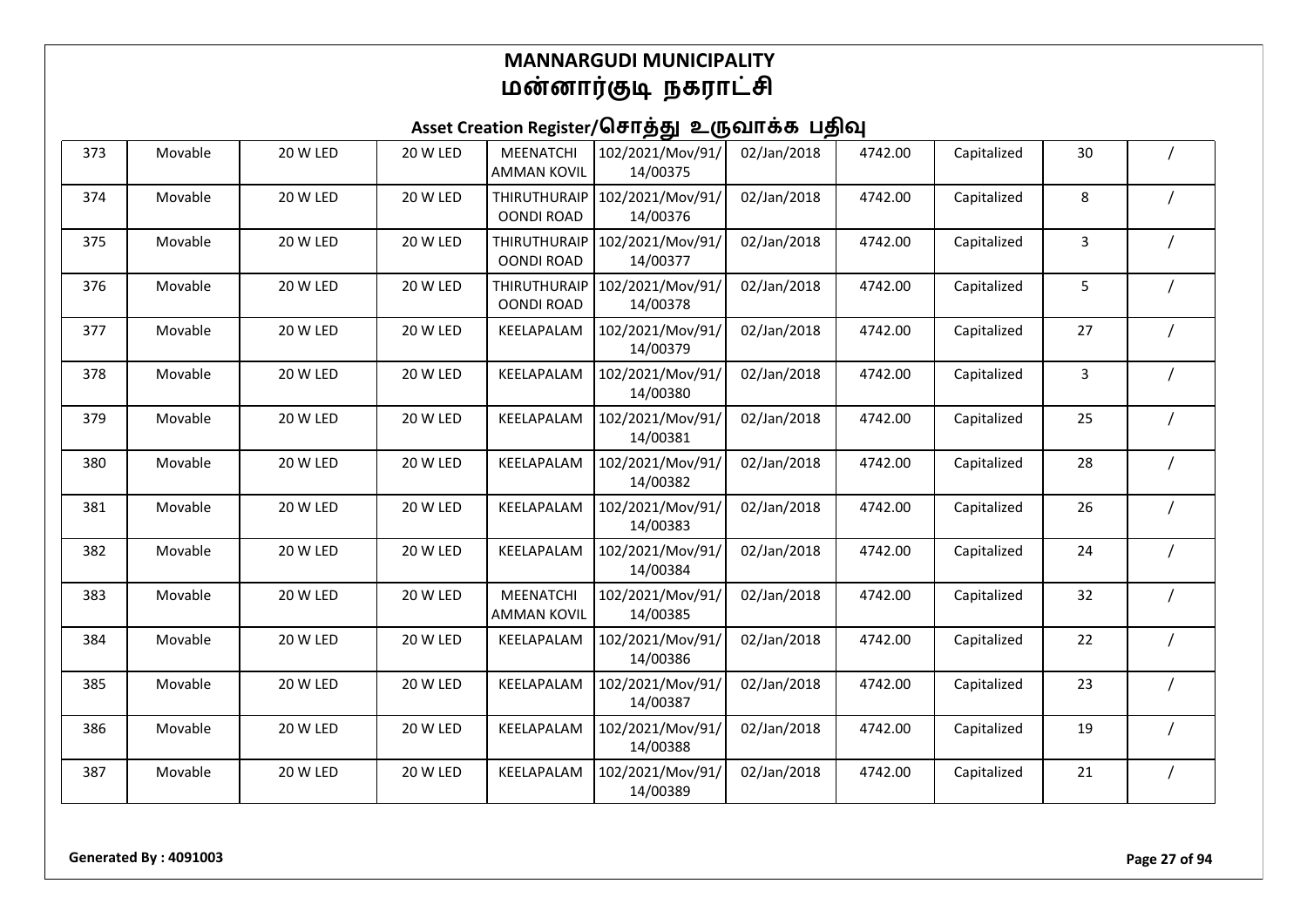| 388 | Movable | 20 W LED | 20 W LED   | KEELAPALAM | 102/2021/Mov/91/<br>14/00390 | 02/Jan/2018 | 4742.00 | Capitalized | 18             |  |
|-----|---------|----------|------------|------------|------------------------------|-------------|---------|-------------|----------------|--|
| 389 | Movable | 20 W LED | 20 W LED   | KEELAPALAM | 102/2021/Mov/91/<br>14/00391 | 02/Jan/2018 | 4742.00 | Capitalized | 20             |  |
| 390 | Movable | 20 W LED | 20 W LED   | KEELAPALAM | 102/2021/Mov/91/<br>14/00392 | 02/Jan/2018 | 4742.00 | Capitalized | 16             |  |
| 391 | Movable | 20 W LED | 20 W LED   | KEELAPALAM | 102/2021/Mov/91/<br>14/00393 | 02/Jan/2018 | 4742.00 | Capitalized | 17             |  |
| 392 | Movable | 20 W LED | 20 W LED   | KEELAPALAM | 102/2021/Mov/91/<br>14/00394 | 02/Jan/2018 | 4742.00 | Capitalized | 14             |  |
| 393 | Movable | 20 W LED | 20 W LED   | KEELAPALAM | 102/2021/Mov/91/<br>14/00395 | 02/Jan/2018 | 4742.00 | Capitalized | 12             |  |
| 394 | Movable | 20 W LED | 20 W LED10 | KEELAPALAM | 102/2021/Mov/91/<br>14/00396 | 02/Jan/2018 | 4742.00 | Capitalized | 10             |  |
| 395 | Movable | 20 W LED | 20 W LED   | KEELAPALAM | 102/2021/Mov/91/<br>14/00397 | 02/Jan/2018 | 4742.00 | Capitalized | 15             |  |
| 396 | Movable | 20 W LED | 20 W LED   | KEELAPALAM | 102/2021/Mov/91/<br>14/00398 | 02/Jan/2018 | 4742.00 | Capitalized | 9              |  |
| 397 | Movable | 20 W LED | 20 W LED   | KEELAPALAM | 102/2021/Mov/91/<br>14/00400 | 02/Jan/2018 | 4742.00 | Capitalized | 13             |  |
| 398 | Movable | 20 W LED | 20 W LED   | KEELAPALAM | 102/2021/Mov/91/<br>14/00401 | 02/Jan/2018 | 4742.00 | Capitalized | 8              |  |
| 399 | Movable | 20 W LED | 20 W LED   | KEELAPALAM | 102/2021/Mov/91/<br>14/00402 | 02/Jan/2018 | 4742.00 | Capitalized | 6              |  |
| 400 | Movable | 20 W LED | 20 W LED   | KEELAPALAM | 102/2021/Mov/91/<br>14/00403 | 02/Jan/2018 | 4742.00 | Capitalized | 5              |  |
| 401 | Movable | 20 W LED | 20 W LED   | KEELAPALAM | 102/2021/Mov/91/<br>14/00404 | 02/Jan/2018 | 4742.00 | Capitalized | 4              |  |
| 402 | Movable | 20 W LED | 20 W LED   | KEELAPALAM | 102/2021/Mov/91/<br>14/00405 | 02/Jan/2018 | 4742.00 | Capitalized | $\overline{2}$ |  |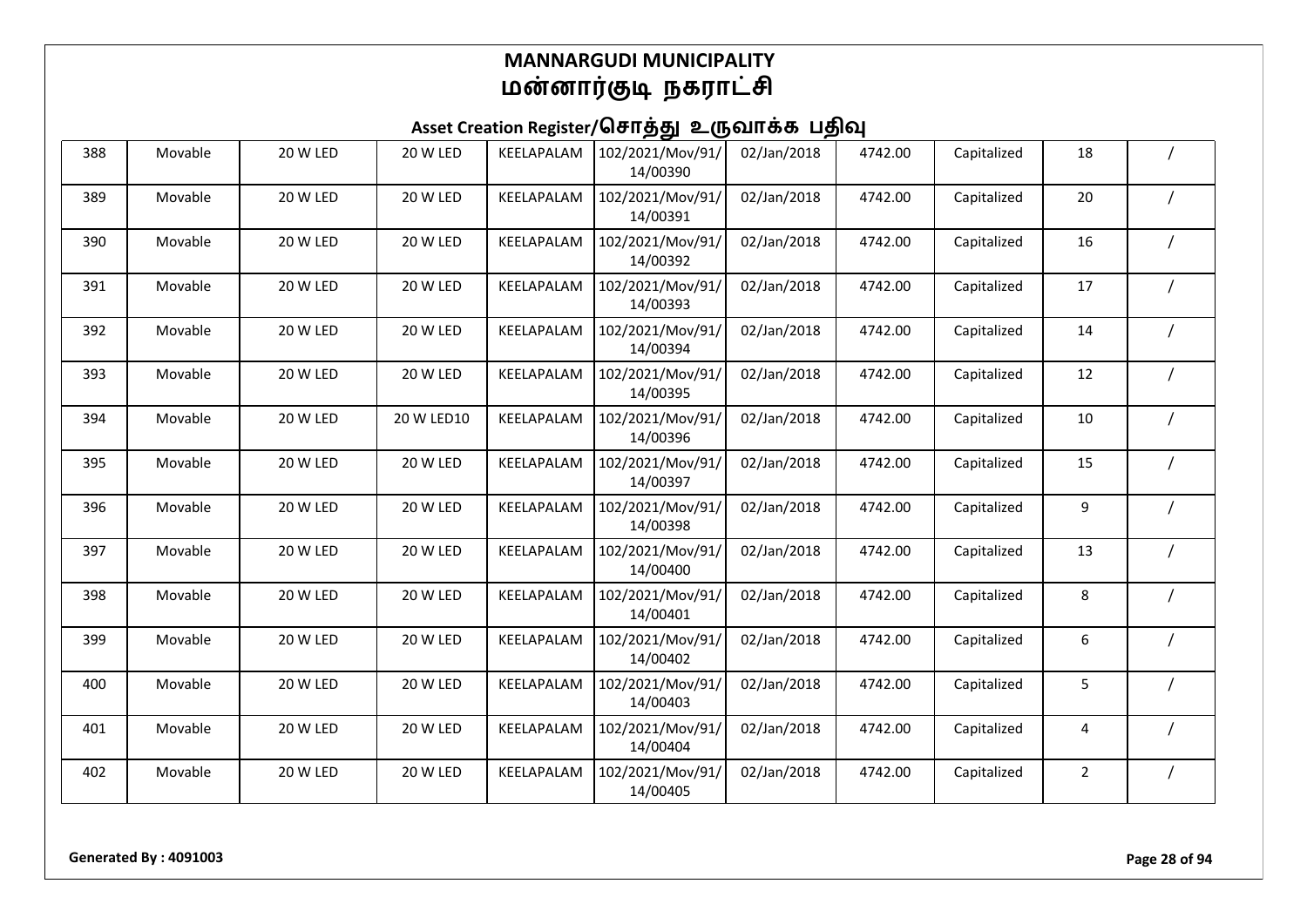| 403 | Movable | 20 W LED        | 20 W LED | MEENATCHI<br><b>AMMAN KOVIL</b>          | 102/2021/Mov/91/<br>14/00406 | 02/Jan/2018 | 4742.00 | Capitalized | 13             |  |
|-----|---------|-----------------|----------|------------------------------------------|------------------------------|-------------|---------|-------------|----------------|--|
| 404 | Movable | 20 W LED        | 20 W LED | <b>MEENATCHI</b><br><b>AMMAN KOVIL</b>   | 102/2021/Mov/91/<br>14/00407 | 02/Jan/2018 | 4742.00 | Capitalized | 12             |  |
| 405 | Movable | 20 W LED        | 20 W LED | MEENATCHI<br><b>AMMAN KOVIL</b>          | 102/2021/Mov/91/<br>14/00408 | 02/Jan/2018 | 4742.00 | Capitalized | 11             |  |
| 406 | Movable | <b>20 W LED</b> | 20 W LED | MEENAKSHI<br><b>AMMAN KOVIL</b>          | 102/2021/Mov/91/<br>14/00409 | 02/Jan/2018 | 4742.00 | Capitalized | 10             |  |
| 407 | Movable | 20 W LED        | 20 W LED | MANTHAKARA<br><b>STREET</b>              | 102/2021/Mov/91/<br>14/00410 | 02/Jan/2018 | 4742.00 | Capitalized | 8              |  |
| 408 | Movable | <b>20 W LED</b> | 20 W LED | MANTHAKARA<br><b>STREET</b>              | 102/2021/Mov/91/<br>14/00411 | 02/Jan/2018 | 4742.00 | Capitalized | 7              |  |
| 409 | Movable | 20 W LED        | 20 W LED | MANTHAKARA<br><b>STREET</b>              | 102/2021/Mov/91/<br>14/00412 | 02/Jan/2018 | 4742.00 | Capitalized | 6              |  |
| 410 | Movable | 20 W LED        | 20 W LED | MANTHAKARA<br><b>STREET</b>              | 102/2021/Mov/91/<br>14/00413 | 02/Jan/2018 | 4742.00 | Capitalized | 5              |  |
| 411 | Movable | 20 W LED        | 20 W LED | MANTHAKARA<br><b>STREET</b>              | 102/2021/Mov/91/<br>14/00414 | 02/Jan/2018 | 4742.00 | Capitalized | 3              |  |
| 412 | Movable | 20 W LED        | 20 W LED | MANTHAKARA<br><b>STREET</b>              | 102/2021/Mov/91/<br>14/00415 | 02/Jan/2018 | 4742.00 | Capitalized | 1              |  |
| 413 | Movable | 20 W LED        | 20 W LED | <b>THIRUTHURAIP</b><br><b>OONDI ROAD</b> | 102/2021/Mov/91/<br>14/00416 | 02/Jan/2018 | 4742.00 | Capitalized | 10             |  |
| 414 | Movable | 20 W LED        | 20 W LED | THIRUTHURAIP<br><b>OONDI ROAD</b>        | 102/2021/Mov/91/<br>14/00417 | 02/Jan/2018 | 4742.00 | Capitalized | 9              |  |
| 415 | Movable | 20 W LED        | 20 W LED | <b>THIRUTHURAIP</b><br><b>OONDI ROAD</b> | 102/2021/Mov/91/<br>14/00418 | 02/Jan/2018 | 4742.00 | Capitalized | 7              |  |
| 416 | Movable | 20 W LED        | 20 W LED | <b>THIRUTHURAIP</b><br><b>OONDI ROAD</b> | 102/2021/Mov/91/<br>14/00419 | 02/Jan/2018 | 4742.00 | Capitalized | 5              |  |
| 417 | Movable | 20 W LED        | 20 W LED | <b>THIRUTHURAIP</b><br><b>OONDI ROAD</b> | 102/2021/Mov/91/<br>14/00420 | 02/Jan/2018 | 4742.00 | Capitalized | $\overline{2}$ |  |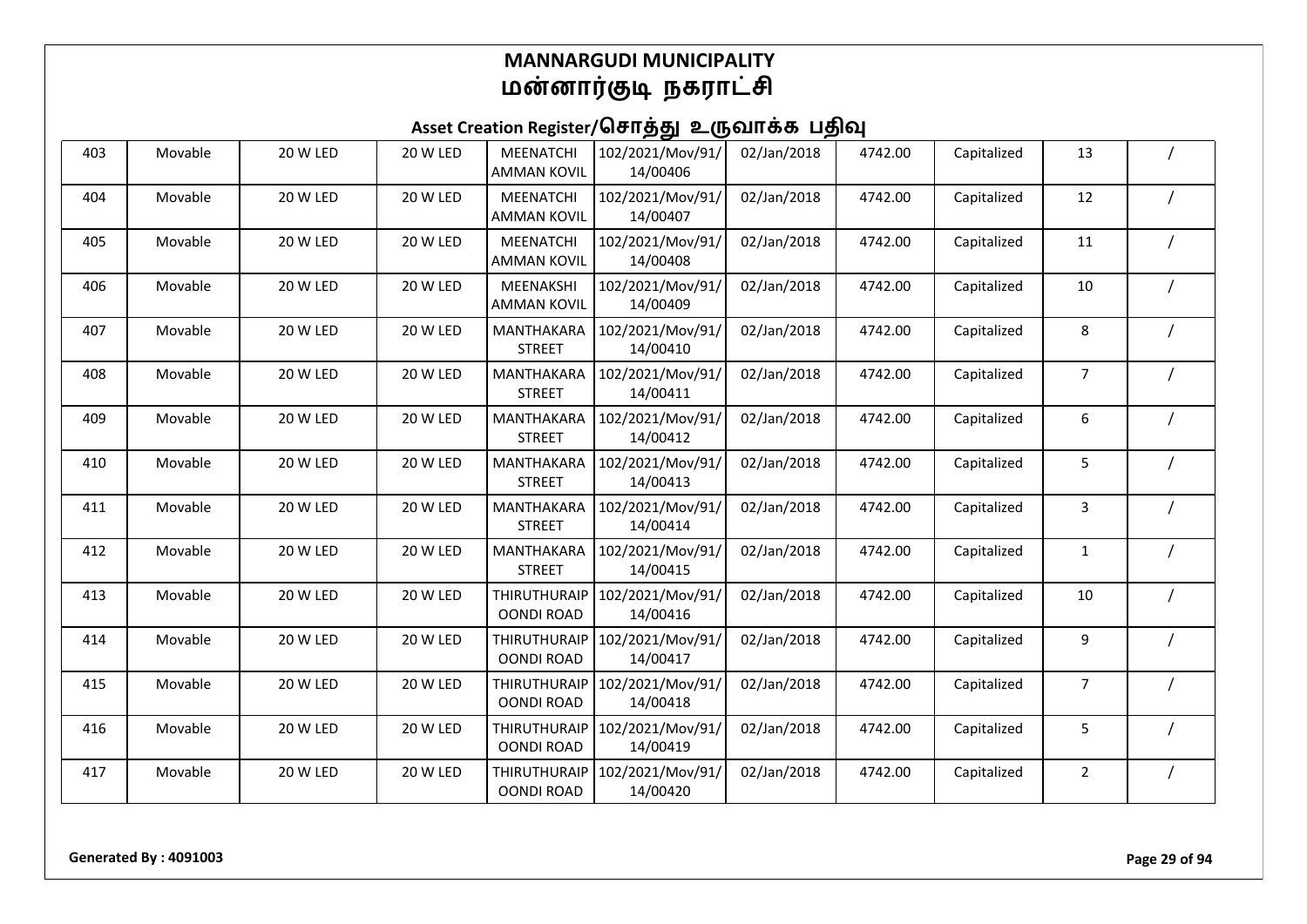| 418 | Movable | 20 W LED | 20 W LED | <b>THIRUTHURAIP</b><br><b>OONDI ROAD</b> | 102/2021/Mov/91/<br>14/00421 | 02/Jan/2018 | 4742.00 | Capitalized | 1  |  |
|-----|---------|----------|----------|------------------------------------------|------------------------------|-------------|---------|-------------|----|--|
| 419 | Movable | 20 W LED | 20 W LED | RAJAMPALAYA<br><b>M STREET</b>           | 102/2021/Mov/91/<br>14/00422 | 02/Jan/2018 | 4742.00 | Capitalized | 32 |  |
| 420 | Movable | 20 W LED | 20 W LED | RAJAMPALAYA<br><b>M STREET</b>           | 102/2021/Mov/91/<br>14/00423 | 02/Jan/2018 | 4742.00 | Capitalized | 31 |  |
| 421 | Movable | 20 W LED | 20 W LED | RAJAMPALAYA<br><b>M STREET</b>           | 102/2021/Mov/91/<br>14/00424 | 02/Jan/2018 | 4742.00 | Capitalized | 30 |  |
| 422 | Movable | 20 W LED | 20 W LED | RAJAMPALAYA<br><b>M STREET</b>           | 102/2021/Mov/91/<br>14/00425 | 02/Jan/2018 | 4742.00 | Capitalized | 29 |  |
| 423 | Movable | 20 W LED | 20 W LED | RAJAMPALAYA<br><b>M STREET</b>           | 102/2021/Mov/91/<br>14/00426 | 02/Jan/2018 | 4742.00 | Capitalized | 28 |  |
| 424 | Movable | 20 W LED | 20 W LED | RAJAMPALAYA<br><b>M STREET</b>           | 102/2021/Mov/91/<br>14/00427 | 02/Jan/2018 | 4742.00 | Capitalized | 27 |  |
| 425 | Movable | 20 W LED | 20 W LED | RAJAMPALAYA<br><b>M STREET</b>           | 102/2021/Mov/91/<br>14/00428 | 02/Jan/2018 | 4742.00 | Capitalized | 26 |  |
| 426 | Movable | 20 W LED | 20 W LED | RAJAMPALAYA<br><b>M STREET</b>           | 102/2021/Mov/91/<br>14/00429 | 02/Jan/2018 | 4742.00 | Capitalized | 25 |  |
| 427 | Movable | 20 W LED | 20 W LED | RAJAMPALAYA<br><b>M STREET</b>           | 102/2021/Mov/91/<br>14/00430 | 02/Jan/2018 | 4742.00 | Capitalized | 24 |  |
| 428 | Movable | 20 W LED | 20 W LED | RAJAMPALAYA<br><b>M STREET</b>           | 102/2021/Mov/91/<br>14/00431 | 02/Jan/2018 | 4742.00 | Capitalized | 23 |  |
| 429 | Movable | 20 W LED | 20 W LED | RAJAMPALAYA<br><b>M STREET</b>           | 102/2021/Mov/91/<br>14/00432 | 02/Jan/2018 | 4742.00 | Capitalized | 21 |  |
| 430 | Movable | 20 W LED | 20 W LED | RAJAMPALAYA<br><b>M STREET</b>           | 102/2021/Mov/91/<br>14/00433 | 02/Jan/2018 | 4742.00 | Capitalized | 20 |  |
| 431 | Movable | 20 W LED | 20 W LED | <b>THIRUTHURAIP</b><br><b>OONDI ROAD</b> | 102/2021/Mov/91/<br>14/00434 | 02/Jan/2018 | 4742.00 | Capitalized | 19 |  |
| 432 | Movable | 20 W LED | 20 W LED | <b>THIRUTHURAIP</b><br><b>OONDI ROAD</b> | 102/2021/Mov/91/<br>14/00435 | 02/Jan/2018 | 4742.00 | Capitalized | 18 |  |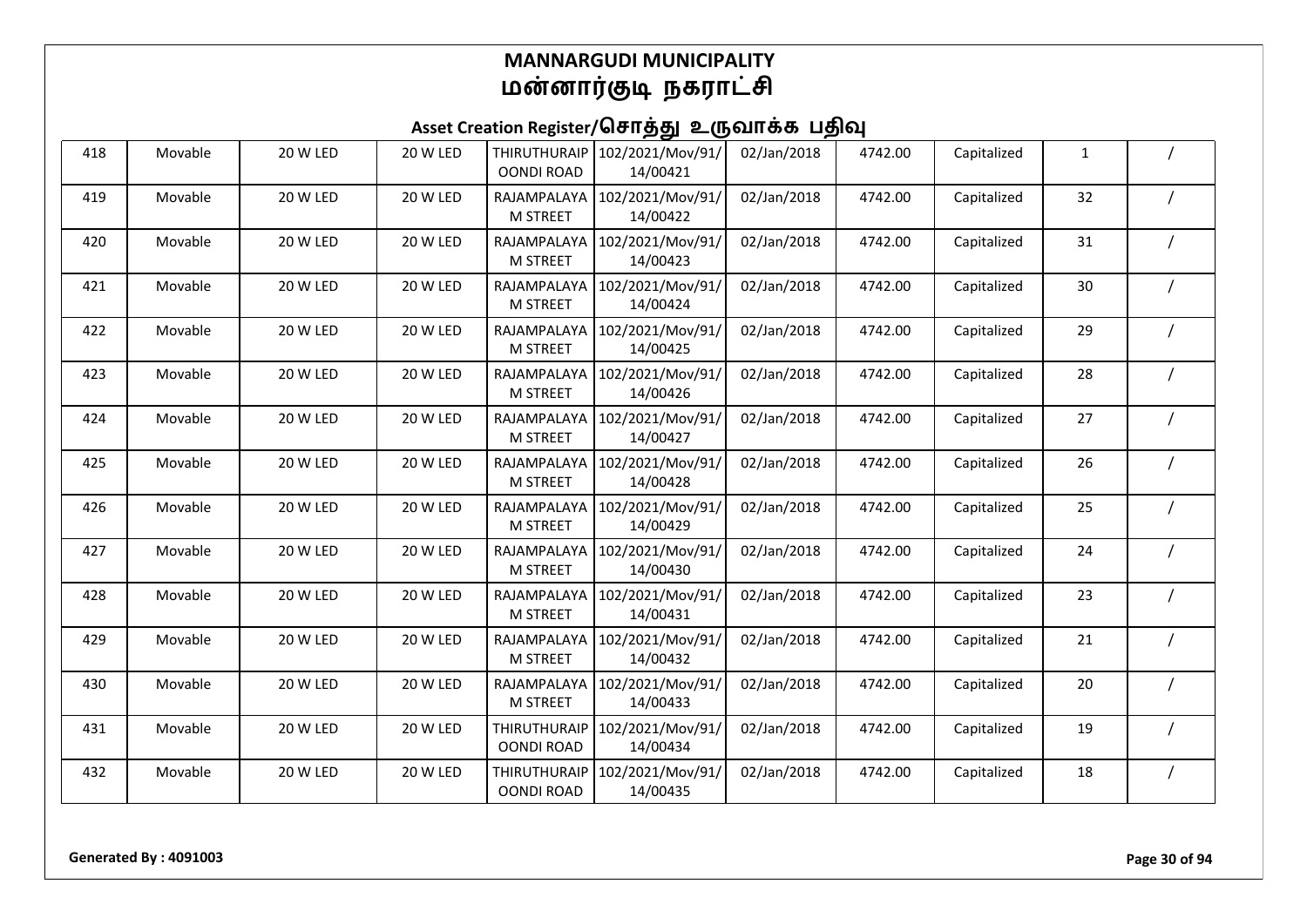| 433 | Movable | 20 W LED | 20 W LED | <b>THIRUTHURAIP</b><br><b>OONDI ROAD</b> | 102/2021/Mov/91/<br>14/00436 | 02/Jan/2018 | 4742.00 | Capitalized | 17             |  |
|-----|---------|----------|----------|------------------------------------------|------------------------------|-------------|---------|-------------|----------------|--|
| 434 | Movable | 20 W LED | 20 W LED | PUTHUPALAM                               | 102/2021/Mov/91/<br>14/00437 | 02/Jan/2018 | 4742.00 | Capitalized | $\overline{2}$ |  |
| 435 | Movable | 20 W LED | 20 W LED | <b>MUTHUPATTAI</b><br><b>ROAD</b>        | 102/2021/Mov/91/<br>14/00438 | 02/Jan/2018 | 4742.00 | Capitalized | 16             |  |
| 436 | Movable | 20 W LED | 20 W LED | THIRUVARUR<br><b>ROAD</b>                | 102/2021/Mov/91/<br>14/00439 | 02/Jan/2018 | 4742.00 | Capitalized | 4              |  |
| 437 | Movable | 20W LED  | 20W LED  | <b>MEELER 4TH</b><br><b>STREET</b>       | 102/2022/Mov/91/<br>14/00001 | 01/Feb/2018 | 4742.00 | Capitalized | 3              |  |
| 438 | Movable | 20W LED  | 20W LED  | <b>MEELER 4TH</b><br><b>STREET</b>       | 102/2022/Mov/91/<br>14/00002 | 01/Feb/2018 | 4742.00 | Capitalized | 4              |  |
| 439 | Movable | 20W LED  | 20W LED  | MEELER 4TH<br><b>STREET</b>              | 102/2022/Mov/91/<br>14/00003 | 01/Feb/2018 | 4742.00 | Capitalized | 8              |  |
| 440 | Movable | 20W LED  | 20W LED  | <b>MEELER 4TH</b><br><b>STREET</b>       | 102/2022/Mov/91/<br>14/00004 | 01/Feb/2018 | 4742.00 | Capitalized | 5              |  |
| 441 | Movable | 20W LED  | 20W LED  | MEELER 4TH<br><b>STREET</b>              | 102/2022/Mov/91/<br>14/00005 | 01/Feb/2018 | 4742.00 | Capitalized | 6              |  |
| 442 | Movable | 20W LED  | 20W LED  | <b>MEELER 4TH</b><br><b>STREET</b>       | 102/2022/Mov/91/<br>14/00006 | 01/Feb/2018 | 4742.00 | Capitalized | 7              |  |
| 443 | Movable | 20W LED  | 20W LED  | MEELER 4TH<br><b>STREET</b>              | 102/2022/Mov/91/<br>14/00007 | 01/Feb/2018 | 4742.00 | Capitalized | 9              |  |
| 444 | Movable | 20W LED  | 20W LED  | MEELER 4TH<br><b>STREET</b>              | 102/2022/Mov/91/<br>14/00008 | 01/Feb/2018 | 4742.00 | Capitalized | 10             |  |
| 445 | Movable | 20W LED  | 20W LED  | SANJIEEV<br><b>STREET</b>                | 102/2022/Mov/91/<br>14/00009 | 01/Feb/2018 | 4742.00 | Capitalized | $\mathbf{1}$   |  |
| 446 | Movable | 20W LED  | 20W LED  | SANJIEEV<br><b>STREET</b>                | 102/2022/Mov/91/<br>14/00010 | 01/Feb/2018 | 4742.00 | Capitalized | $\overline{2}$ |  |
| 447 | Movable | 20W LED  | 20W LED  | SANJIEEV<br><b>STREET</b>                | 102/2022/Mov/91/<br>14/00011 | 01/Feb/2018 | 4742.00 | Capitalized | 3              |  |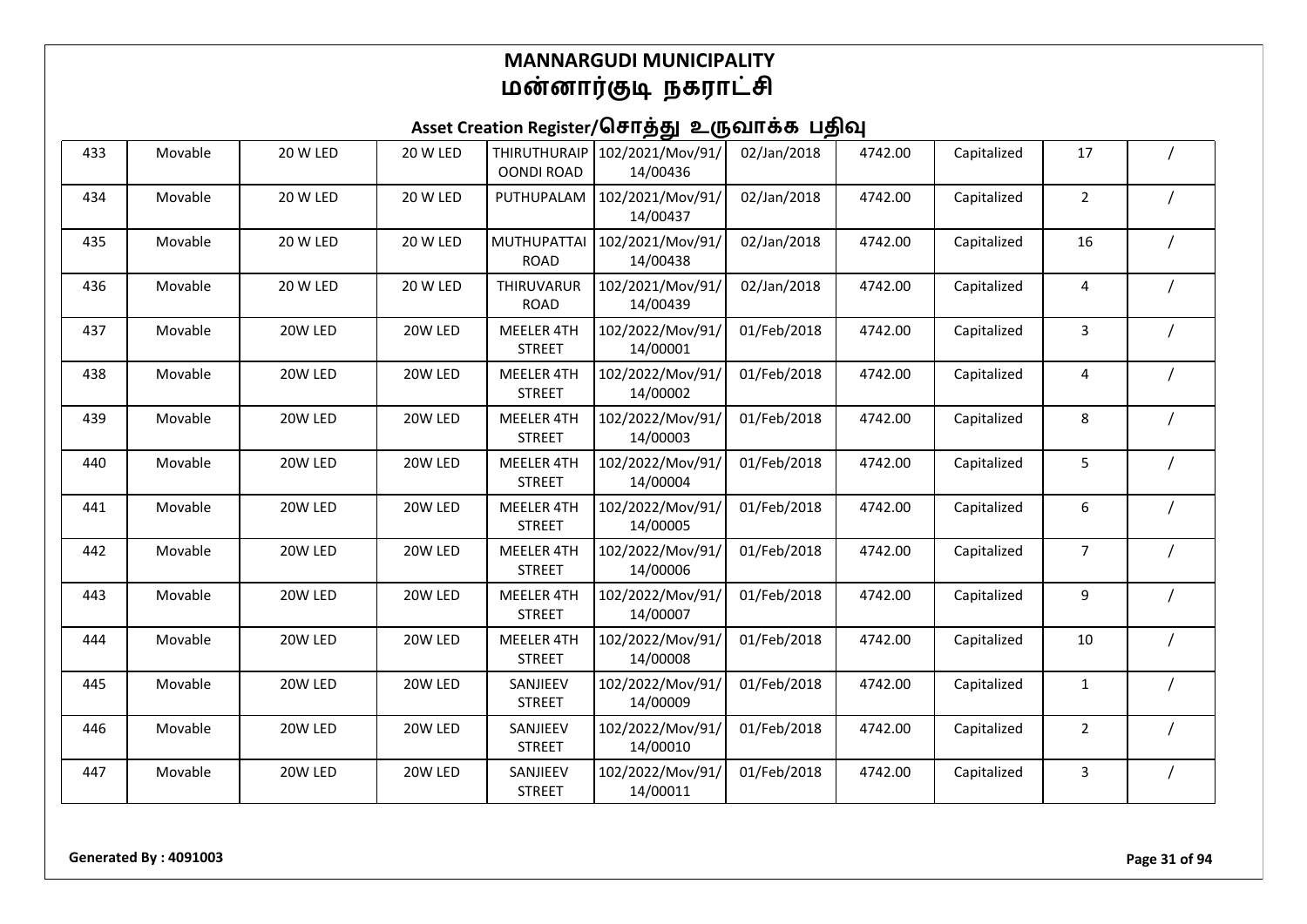| 448 | Movable | 20W LED | 20W LED | SANJIEEV<br><b>STREET</b>     | 102/2022/Mov/91/<br>14/00012 | 01/Feb/2018 | 4742.00 | Capitalized | 5              |  |
|-----|---------|---------|---------|-------------------------------|------------------------------|-------------|---------|-------------|----------------|--|
| 449 | Movable | 20W LED | 20W LED | SANJIEEV<br><b>STREET</b>     | 102/2022/Mov/91/<br>14/00013 | 01/Feb/2018 | 4742.00 | Capitalized | 4              |  |
| 450 | Movable | 20W LED | 20W LED | SANJIEEV<br><b>STREET</b>     | 102/2022/Mov/91/<br>14/00014 | 01/Feb/2018 | 4742.00 | Capitalized | $\overline{7}$ |  |
| 451 | Movable | 20W LED | 20W LED | SANJIEEV<br><b>STREET</b>     | 102/2022/Mov/91/<br>14/00015 | 01/Feb/2018 | 4742.00 | Capitalized | 10             |  |
| 452 | Movable | 20W LED | 20W LED | SANJIEEV<br><b>STREET</b>     | 102/2022/Mov/91/<br>14/00016 | 01/Feb/2018 | 4742.00 | Capitalized | 9              |  |
| 453 | Movable | 20W LED | 20W LED | SANJIEEV<br><b>STREET</b>     | 102/2022/Mov/91/<br>14/00017 | 01/Feb/2018 | 4742.00 | Capitalized | 11             |  |
| 454 | Movable | 20W LED | 20W LED | KASANGUKARA<br><b>STREET</b>  | 102/2022/Mov/91/<br>14/00018 | 01/Feb/2018 | 4742.00 | Capitalized | $\mathbf{1}$   |  |
| 455 | Movable | 20W LED | 20W LED | KASANGUKARA<br><b>STREET</b>  | 102/2022/Mov/91/<br>14/00019 | 01/Feb/2018 | 4742.00 | Capitalized | $\overline{2}$ |  |
| 456 | Movable | 20W LED | 20W LED | KRUKKU<br>THIRUPPAKADA        | 102/2022/Mov/91/<br>14/00020 | 01/Feb/2018 | 4742.00 | Capitalized | $\overline{7}$ |  |
| 457 | Movable | 20W LED | 20W LED | <b>KRUKKU</b><br>THIRUPPAKADA | 102/2022/Mov/91/<br>14/00021 | 01/Feb/2018 | 4742.00 | Capitalized | 8              |  |
| 458 | Movable | 20W LED | 20W LED | <b>KRUKKU</b><br>THIRUPPAKADA | 102/2022/Mov/91/<br>14/00022 | 01/Feb/2018 | 4742.00 | Capitalized | 9              |  |
| 459 | Movable | 20W LED | 20W LED | <b>KRUKKU</b><br>THIRUPPAKADA | 102/2022/Mov/91/<br>14/00023 | 01/Feb/2018 | 4742.00 | Capitalized | 13             |  |
| 460 | Movable | 20W LED | 20W LED | KRUKKU<br>THIRUPPAKADA<br>L   | 102/2022/Mov/91/<br>14/00024 | 01/Feb/2018 | 4742.00 | Capitalized | 15             |  |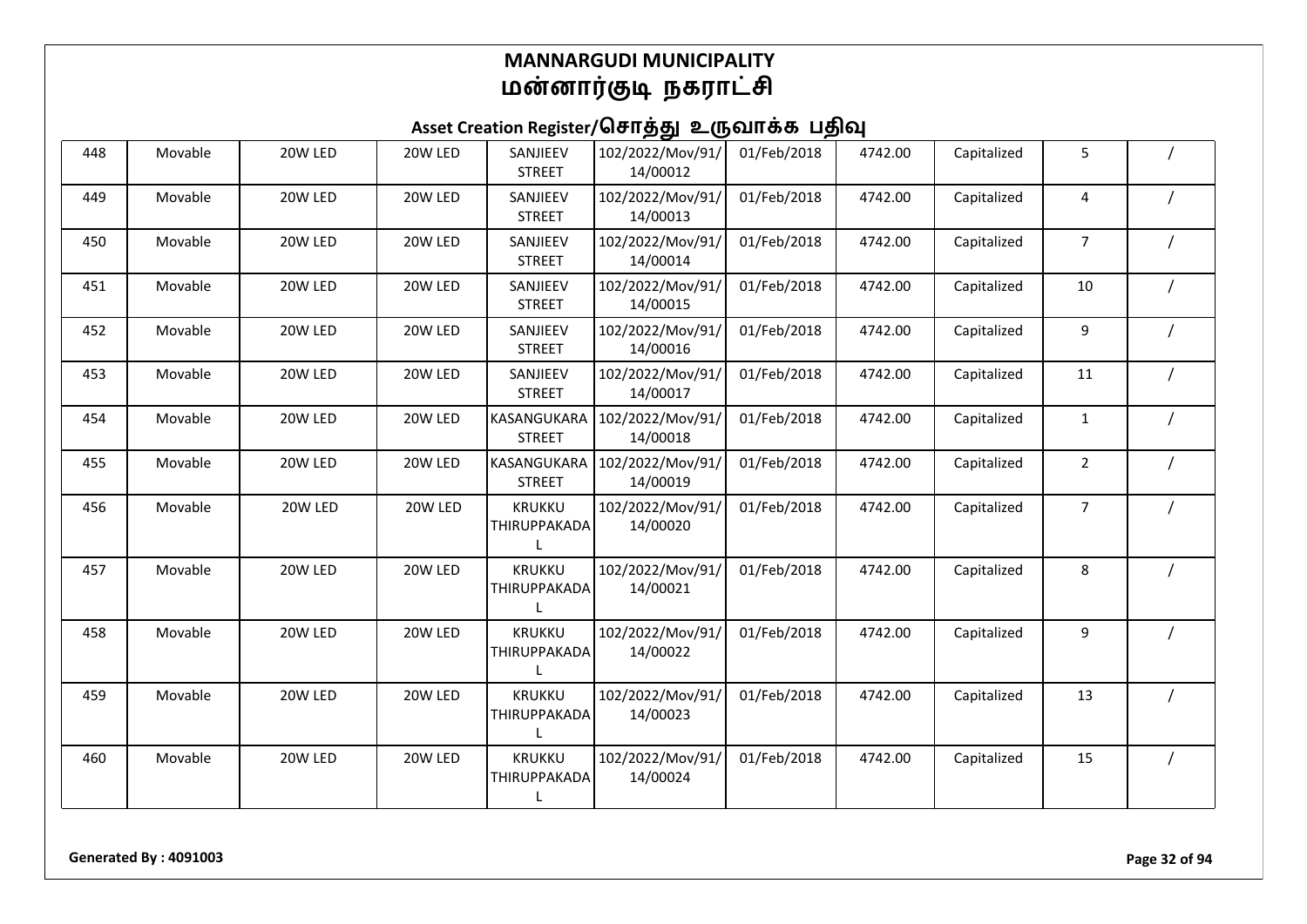| 461 | Movable | 20W LED | 20W LED | <b>KRUKKU</b><br>THIRUPPAKADA              | 102/2022/Mov/91/<br>14/00025 | 01/Feb/2018 | 4742.00 | Capitalized | 17             |  |
|-----|---------|---------|---------|--------------------------------------------|------------------------------|-------------|---------|-------------|----------------|--|
| 462 | Movable | 20W LED | 20W LED | <b>GANDHI ROAD</b>                         | 102/2022/Mov/91/<br>14/00026 | 01/Feb/2018 | 4742.00 | Capitalized | 9              |  |
| 463 | Movable | 20W LED | 20W LED | <b>KRUKKU</b><br>THIRUPPAKADA              | 102/2022/Mov/91/<br>14/00027 | 01/Feb/2018 | 4742.00 | Capitalized | 18             |  |
| 464 | Movable | 20W LED | 20W LED | <b>KRUKKU</b><br>THIRUPPAKADA              | 102/2022/Mov/91/<br>14/00028 | 01/Feb/2018 | 4742.00 | Capitalized | 19             |  |
| 465 | Movable | 20W LED | 20W LED | <b>GANDHI ROAD</b>                         | 102/2022/Mov/91/<br>14/00029 | 01/Feb/2018 | 4742.00 | Capitalized | 4              |  |
| 466 | Movable | 20W LED | 20W LED | <b>GANDHI ROAD</b>                         | 102/2022/Mov/91/<br>14/00030 | 01/Feb/2018 | 4742.00 | Capitalized | $\overline{2}$ |  |
| 467 | Movable | 20W LED | 20W LED | <b>GANDHI ROAD</b>                         | 102/2022/Mov/91/<br>14/00031 | 01/Feb/2018 | 4742.00 | Capitalized | 6              |  |
| 468 | Movable | 20W LED | 20W LED | <b>GANDHI ROAD</b>                         | 102/2022/Mov/91/<br>14/00032 | 01/Feb/2018 | 4742.00 | Capitalized | 8              |  |
| 469 | Movable | 20W LED | 20W LED | <b>GANDHI ROAD</b>                         | 102/2022/Mov/91/<br>14/00033 | 01/Feb/2018 | 4742.00 | Capitalized | 14             |  |
| 470 | Movable | 20W LED | 20W LED | <b>GANDHI ROAD</b>                         | 102/2022/Mov/91/<br>14/00034 | 01/Feb/2018 | 4742.00 | Capitalized | 10             |  |
| 471 | Movable | 20W LED | 20W LED | <b>GANDHI ROAD</b>                         | 102/2022/Mov/91/<br>14/00035 | 01/Feb/2018 | 4742.00 | Capitalized | 12             |  |
| 472 | Movable | 20W LED | 20W LED | <b>GANDHI ROAD</b>                         | 102/2022/Mov/91/<br>14/00036 | 01/Feb/2018 | 4742.00 | Capitalized | 13             |  |
| 473 | Movable | 20W LED | 20W LED | <b>BALA</b><br>ANCHINEYAR<br><b>TEMPLE</b> | 102/2022/Mov/91/<br>14/00037 | 01/Feb/2018 | 4742.00 | Capitalized | $\overline{2}$ |  |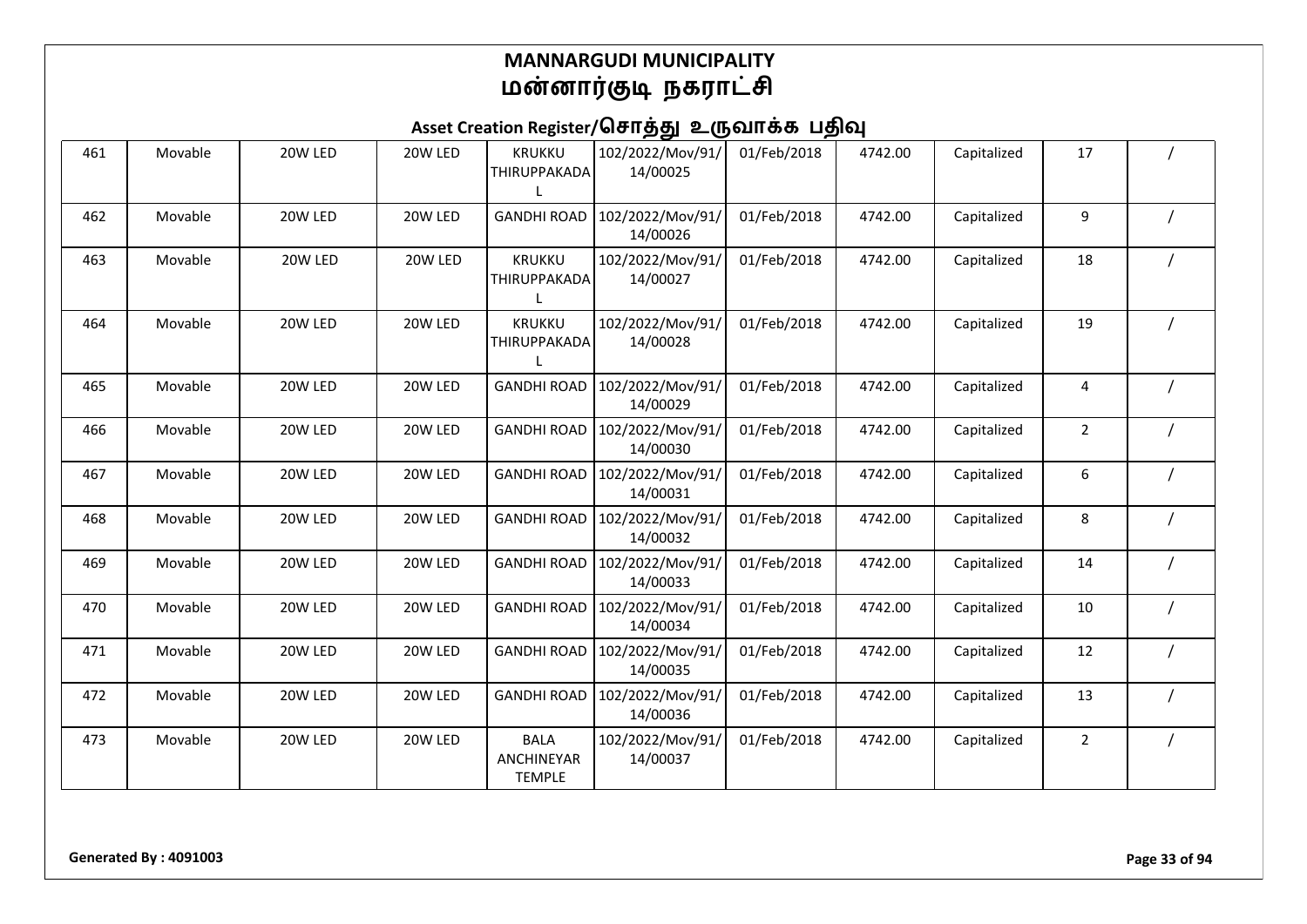## Asset Creation Register/சொத்து உருவாக்க பதிவு

| 474 | Movable | 20W LED | 20W LED | <b>BALA</b><br>ANCHINEYAR<br><b>TEMPLE</b> | 102/2022/Mov/91/<br>14/00038 | 01/Feb/2018 | 4742.00 | Capitalized | 3  |                |
|-----|---------|---------|---------|--------------------------------------------|------------------------------|-------------|---------|-------------|----|----------------|
| 475 | Movable | 20W LED | 20W LED | <b>BALA</b><br>ANCHINEYAR<br><b>TEMPLE</b> | 102/2022/Mov/91/<br>14/00039 | 01/Feb/2018 | 4742.00 | Capitalized | 13 |                |
| 476 | Movable | 20W LED | 20W LED | <b>BALA</b><br>ANCHINEYAR<br><b>TEMPLE</b> | 102/2022/Mov/91/<br>14/00040 | 01/Feb/2018 | 4742.00 | Capitalized | 5  |                |
| 477 | Movable | 20W LED | 20W LED | <b>BALA</b><br>ANCHINEYAR<br><b>TEMPLE</b> | 102/2022/Mov/91/<br>14/00041 | 01/Feb/2018 | 4742.00 | Capitalized | 6  |                |
| 478 | Movable | 20W LED | 20W LED | <b>BALA</b><br>ANCHINEYAR<br><b>TEMPLE</b> | 102/2022/Mov/91/<br>14/00042 | 01/Feb/2018 | 4742.00 | Capitalized | 07 |                |
| 479 | Movable | 20W LED | 20W LED | <b>BALA</b><br>ANCHINEYAR<br><b>TEMPLE</b> | 102/2022/Mov/91/<br>14/00043 | 01/Feb/2018 | 4742.00 | Capitalized | 9  |                |
| 480 | Movable | 20W LED | 20W LED | <b>BALA</b><br>ANCHINEYAR<br><b>TEMPLE</b> | 102/2022/Mov/91/<br>14/00044 | 01/Feb/2018 | 4742.00 | Capitalized | 10 |                |
| 481 | Movable | 20W LED | 20W LED | <b>BALA</b><br>ANCHINEYAR<br><b>TEMPLE</b> | 102/2022/Mov/91/<br>14/00045 | 01/Feb/2018 | 4742.00 | Capitalized | 12 |                |
| 482 | Movable | 20W LED | 20W LED | <b>BALA</b><br>ANCHINEYAR<br><b>TEMPLE</b> | 102/2022/Mov/91/<br>14/00046 | 01/Feb/2018 | 4742.00 | Capitalized | 19 | $\overline{1}$ |
| 483 | Movable | 20W LED | 20W LED | <b>BALA</b><br>ANCHINEYAR<br><b>TEMPLE</b> | 102/2022/Mov/91/<br>14/00047 | 01/Feb/2018 | 4742.00 | Capitalized | 14 |                |
| 484 | Movable | 20W LED | 20W LED | <b>BALA</b><br>ANCHINEYAR<br><b>TEMPLE</b> | 102/2022/Mov/91/<br>14/00048 | 01/Feb/2018 | 4742.00 | Capitalized | 15 |                |

**Generated By : 4091003 Page 34 of 94**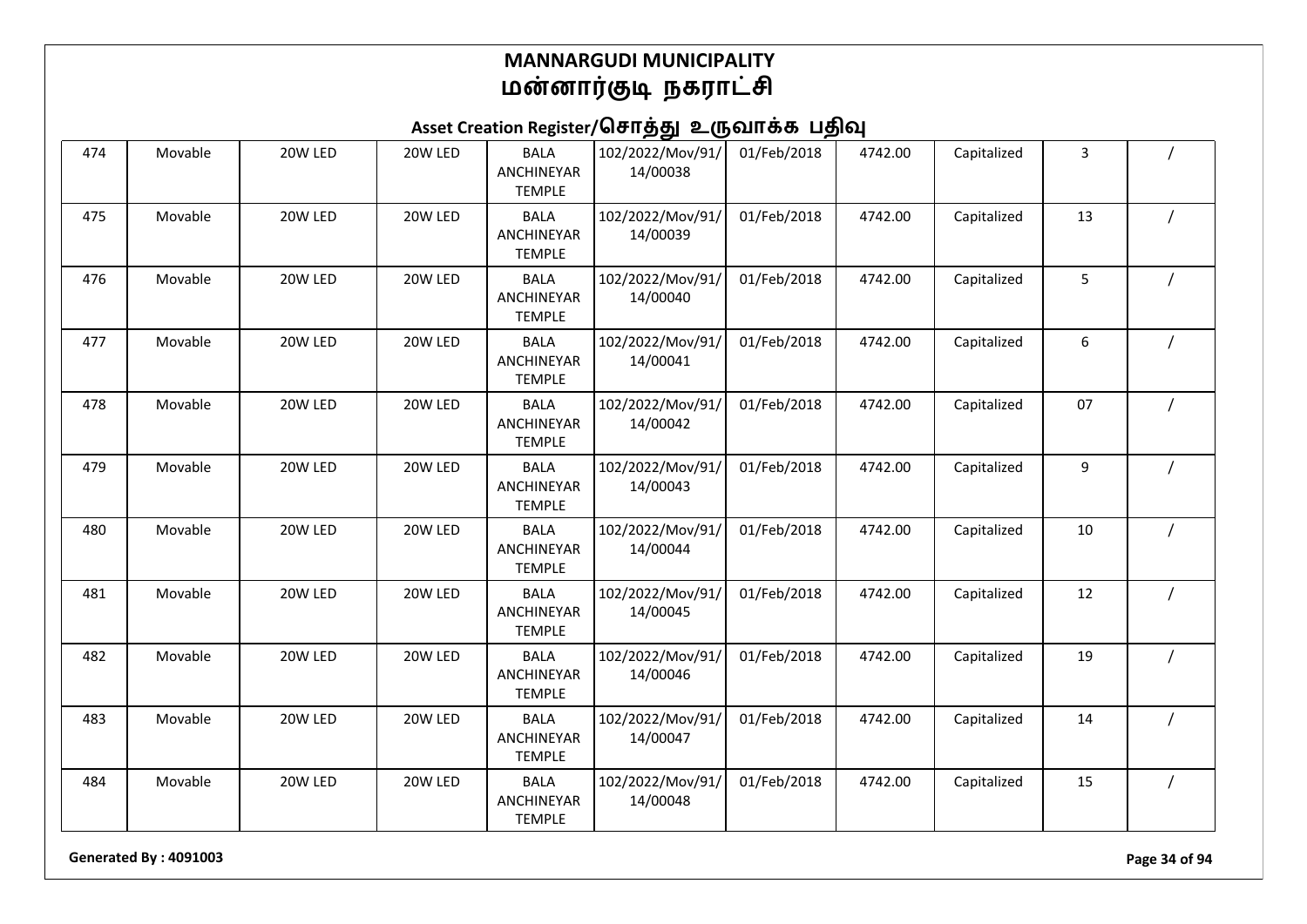| 485 | Movable | 20W LED | 20W LED | <b>BALA</b><br>ANCHINEYAR<br><b>TEMPLE</b>      | 102/2022/Mov/91/<br>14/00049 | 01/Feb/2018 | 4742.00 | Capitalized | 11             |  |
|-----|---------|---------|---------|-------------------------------------------------|------------------------------|-------------|---------|-------------|----------------|--|
| 486 | Movable | 20W LED | 20W LED | <b>BALA</b><br>ANCHINEYAR<br><b>TEMPLE</b>      | 102/2022/Mov/91/<br>14/00050 | 01/Feb/2018 | 4742.00 | Capitalized | 16             |  |
| 487 | Movable | 20W LED | 20W LED | <b>BALA</b><br>ANCHINEYAR<br><b>TEMPLE</b>      | 102/2022/Mov/91/<br>14/00051 | 01/Feb/2018 | 4742.00 | Capitalized | 17             |  |
| 488 | Movable | 20W LED | 20W LED | <b>BALA</b><br>ANCHINEYAR<br><b>TEMPLE</b>      | 102/2022/Mov/91/<br>14/00052 | 01/Feb/2018 | 4742.00 | Capitalized | 18             |  |
| 489 | Movable | 20W LED | 20W LED | SINAGARAVALA<br><b>VDAIYAR</b><br><b>STREET</b> | 102/2022/Mov/91/<br>14/00053 | 01/Feb/2018 | 4742.00 | Capitalized | 1              |  |
| 490 | Movable | 20W LED | 20W LED | SINAGARAVALA<br><b>VDAIYAR</b><br><b>STREET</b> | 102/2022/Mov/91/<br>14/00054 | 01/Feb/2018 | 4742.00 | Capitalized | 3              |  |
| 491 | Movable | 20W LED | 20W LED | SINAGARAVALA<br><b>VDAIYAR</b><br><b>STREET</b> | 102/2022/Mov/91/<br>14/00055 | 01/Feb/2018 | 4742.00 | Capitalized | $\overline{2}$ |  |
| 492 | Movable | 20W LED | 20W LED | <b>BALA</b><br>ANCHINEYAR<br><b>TEMPLE</b>      | 102/2022/Mov/91/<br>14/00056 | 01/Feb/2018 | 4742.00 | Capitalized | 21             |  |
| 493 | Movable | 20W LED | 20W LED | SINAGARAVALA<br><b>VDAIYAR</b><br><b>STREET</b> | 102/2022/Mov/91/<br>14/00057 | 01/Feb/2018 | 4742.00 | Capitalized | 4              |  |
| 494 | Movable | 20W LED | 20W LED | <b>KASUKARA</b><br><b>CHETTI STREET</b>         | 102/2022/Mov/91/<br>14/00058 | 01/Feb/2018 | 4742.00 | Capitalized | $\overline{2}$ |  |
| 495 | Movable | 20W LED | 20W LED | SINAGARAVALA<br><b>VDAIYAR</b><br><b>STREET</b> | 102/2022/Mov/91/<br>14/00059 | 01/Feb/2018 | 4742.00 | Capitalized | 5              |  |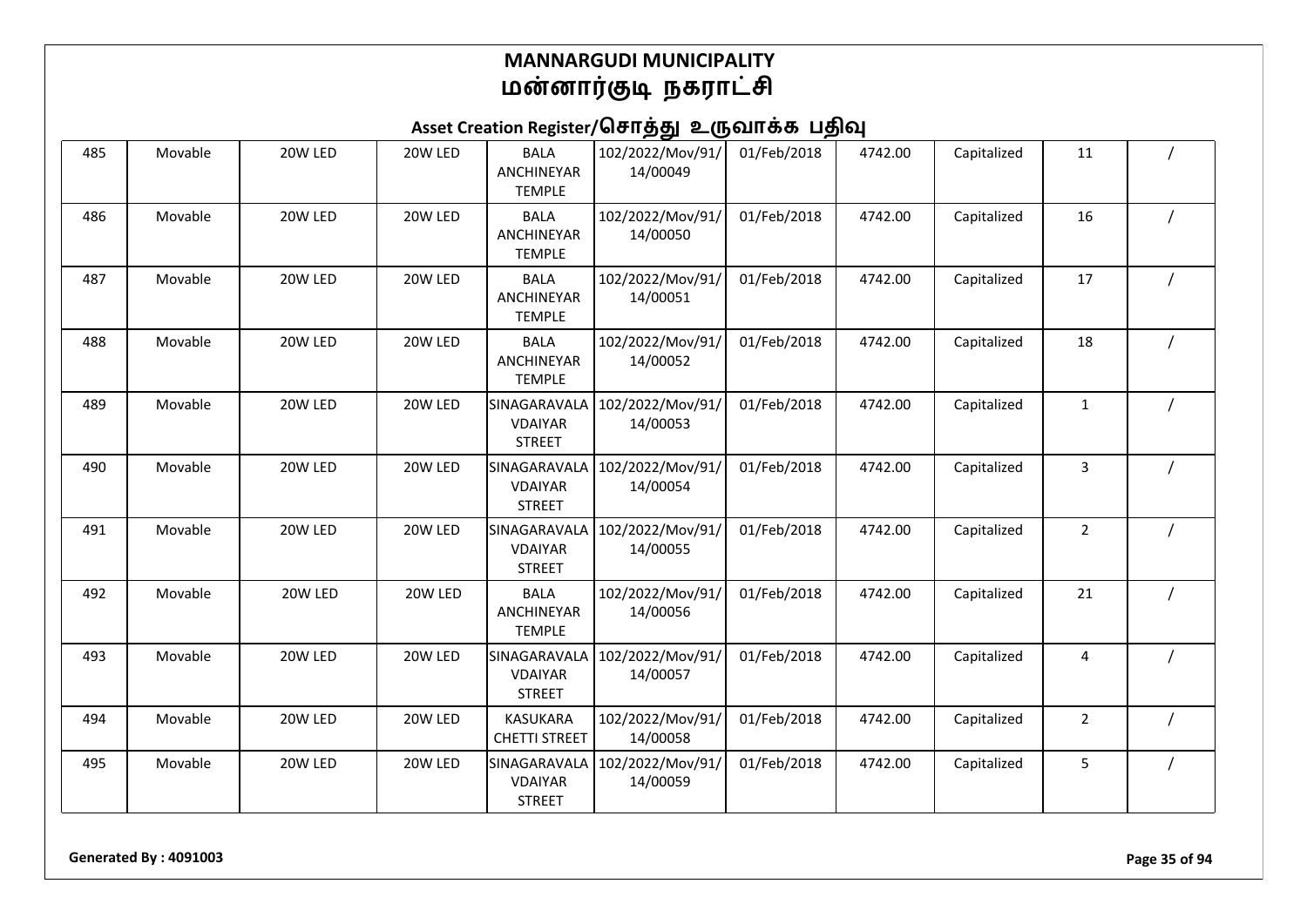# Asset Creation Register/சொத்து உருவாக்க பதிவு

| 496 | Movable | 20W LED | 20W LED | SINAGARAVALA<br><b>VDAIYAR</b><br><b>STREET</b> | 102/2022/Mov/91/<br>14/00060 | 01/Feb/2018 | 4742.00 | Capitalized | 6  |  |
|-----|---------|---------|---------|-------------------------------------------------|------------------------------|-------------|---------|-------------|----|--|
| 497 | Movable | 20W LED | 20W LED | SINAGARAVALA<br><b>VDAIYAR</b><br><b>STREET</b> | 102/2022/Mov/91/<br>14/00061 | 01/Feb/2018 | 4742.00 | Capitalized | 9  |  |
| 498 | Movable | 20W LED | 20W LED | SINAGARAVALA<br><b>VDAIYAR</b><br><b>STREET</b> | 102/2022/Mov/91/<br>14/00062 | 01/Feb/2018 | 4742.00 | Capitalized | 7  |  |
| 499 | Movable | 20W LED | 20W LED | SINAGARAVALA<br><b>VDAIYAR</b><br><b>STREET</b> | 102/2022/Mov/91/<br>14/00063 | 01/Feb/2018 | 4742.00 | Capitalized | 8  |  |
| 500 | Movable | 20W LED | 20W LED | SINAGARAVALA<br><b>VDAIYAR</b><br><b>STREET</b> | 102/2022/Mov/91/<br>14/00064 | 01/Feb/2018 | 4742.00 | Capitalized | 10 |  |
| 501 | Movable | 20W LED | 20W LED | <b>KASUKARA</b><br><b>CHETTI STREET</b>         | 102/2022/Mov/91/<br>14/00065 | 01/Feb/2018 | 4742.00 | Capitalized | 16 |  |
| 502 | Movable | 20W LED | 20W LED | SINAGARAVALA<br><b>VDAIYAR</b><br><b>STREET</b> | 102/2022/Mov/91/<br>14/00066 | 01/Feb/2018 | 4742.00 | Capitalized | 12 |  |
| 503 | Movable | 20W LED | 20W LED | <b>KASUKARA</b><br><b>CHETTI STREET</b>         | 102/2022/Mov/91/<br>14/00067 | 01/Feb/2018 | 4742.00 | Capitalized | 15 |  |
| 504 | Movable | 20W LED | 20W LED | <b>KASUKARA</b><br><b>CHETTI STREET</b>         | 102/2022/Mov/91/<br>14/00068 | 01/Feb/2018 | 4742.00 | Capitalized | 3  |  |
| 505 | Movable | 20W LED | 20W LED | <b>KASUKARA</b><br><b>CHETTI STREET</b>         | 102/2022/Mov/91/<br>14/00069 | 01/Feb/2018 | 4742.00 | Capitalized | 6  |  |
| 506 | Movable | 20W LED | 20W LED | <b>KASUKARA</b><br><b>CHETTI STREET</b>         | 102/2022/Mov/91/<br>14/00070 | 01/Feb/2018 | 4742.00 | Capitalized | 8  |  |
| 507 | Movable | 20W LED | 20W LED | <b>KASUKARA</b><br><b>CHETTI STREET</b>         | 102/2022/Mov/91/<br>14/00071 | 01/Feb/2018 | 4742.00 | Capitalized | 9  |  |
| 508 | Movable | 20W LED | 20W LED | <b>KASUKARA</b><br><b>CHETTI STREET</b>         | 102/2022/Mov/91/<br>14/00072 | 01/Feb/2018 | 4742.00 | Capitalized | 11 |  |

**Generated By : 4091003 Page 36 of 94**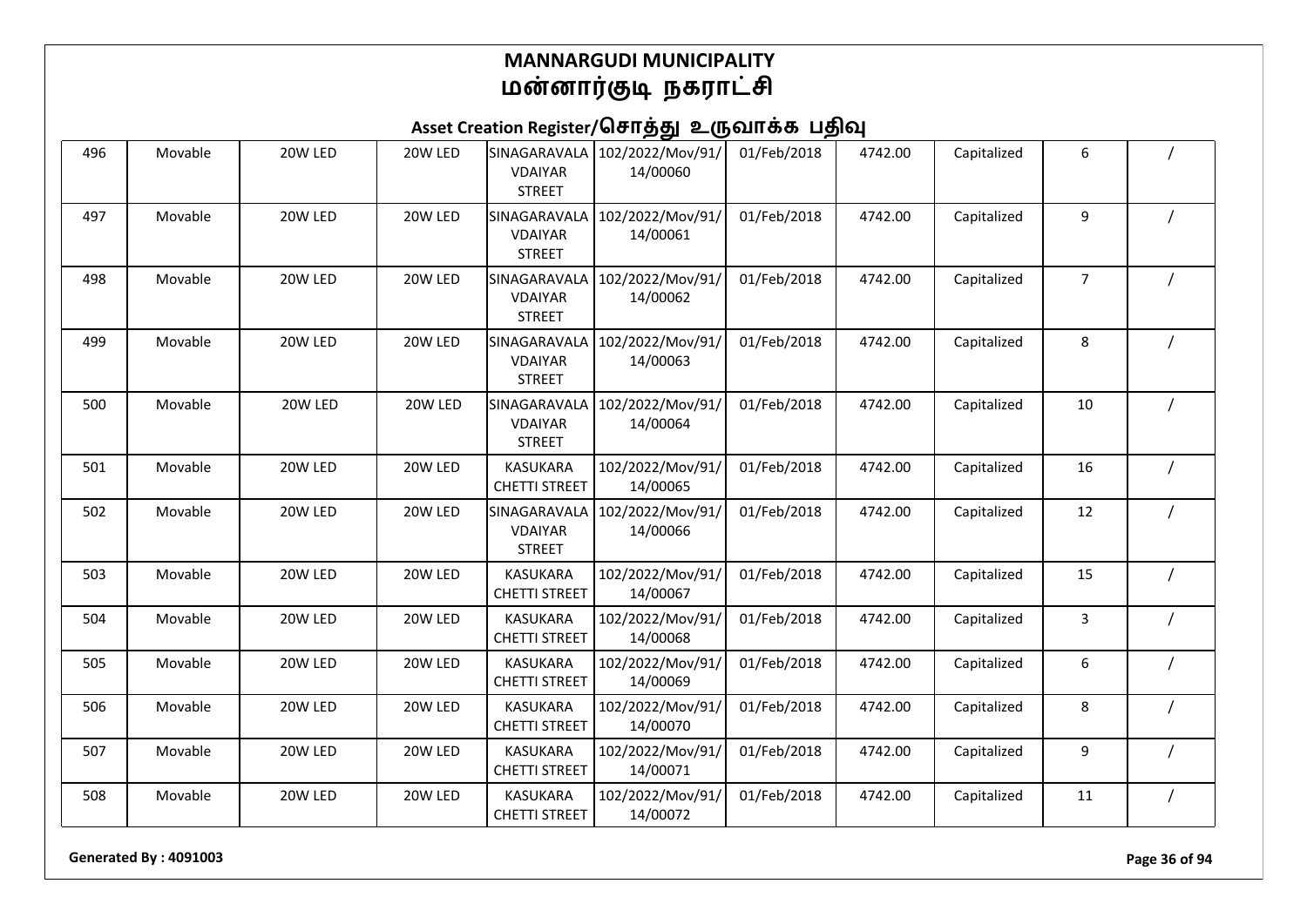| 509 | Movable | 20W LED | 20W LED | <b>KASUKARA</b><br><b>CHETTI STREET</b> | 102/2022/Mov/91/<br>14/00073 | 01/Feb/2018 | 4742.00 | Capitalized | $10\,$         |          |
|-----|---------|---------|---------|-----------------------------------------|------------------------------|-------------|---------|-------------|----------------|----------|
| 510 | Movable | 20W LED | 20W LED | <b>KASUKARA</b><br><b>CHETTI STREET</b> | 102/2022/Mov/91/<br>14/00074 | 01/Feb/2018 | 4742.00 | Capitalized | 13             |          |
| 511 | Movable | 20W LED | 20W LED | <b>KASUKARA</b><br><b>CHETTI STREET</b> | 102/2022/Mov/91/<br>14/00075 | 01/Feb/2018 | 4742.00 | Capitalized | 12             |          |
| 512 | Movable | 20W LED | 20W LED | <b>KASUKARA</b><br><b>CHETTI STREET</b> | 102/2022/Mov/91/<br>14/00076 | 01/Feb/2018 | 4742.00 | Capitalized | 14             |          |
| 513 | Movable | 20W LED | 20W LED | <b>MELA OTHAI</b><br>THERU              | 102/2022/Mov/91/<br>14/00077 | 01/Feb/2018 | 4742.00 | Capitalized | $\mathbf{1}$   |          |
| 514 | Movable | 20W LED | 20W LED | <b>KASUKARA</b><br><b>CHETTI STREET</b> | 102/2022/Mov/91/<br>14/00078 | 01/Feb/2018 | 4742.00 | Capitalized | 17             |          |
| 515 | Movable | 20W LED | 20W LED | <b>MELA OTHAI</b><br><b>THERU</b>       | 102/2022/Mov/91/<br>14/00079 | 01/Feb/2018 | 4742.00 | Capitalized | $\overline{2}$ |          |
| 516 | Movable | 20W LED | 20W LED | <b>MELA OTHAI</b><br>THERU              | 102/2022/Mov/91/<br>14/00080 | 01/Feb/2018 | 4742.00 | Capitalized | 3              |          |
| 517 | Movable | 20W LED | 20W LED | <b>GANDHI ROAD</b>                      | 102/2022/Mov/91/<br>14/00081 | 01/Feb/2018 | 4742.00 | Capitalized | 15             |          |
| 518 | Movable | 20W LED | 20W LED | <b>GANDHI ROAD</b>                      | 102/2022/Mov/91/<br>14/00082 | 01/Feb/2018 | 4742.00 | Capitalized | 16             |          |
| 519 | Movable | 20W LED | 20W LED | <b>GANDHI ROAD</b>                      | 102/2022/Mov/91/<br>14/00083 | 01/Feb/2018 | 4742.00 | Capitalized | 17             |          |
| 520 | Movable | 20W LED | 20W LED | <b>GANDHI ROAD</b>                      | 102/2022/Mov/91/<br>14/00084 | 01/Feb/2018 | 4742.00 | Capitalized | 19             |          |
| 521 | Movable | 20W LED | 20W LED | <b>GANDHI ROAD</b>                      | 102/2022/Mov/91/<br>14/00085 | 01/Feb/2018 | 4742.00 | Capitalized | 21             |          |
| 522 | Movable | 20W LED | 20W LED | <b>GANDHI ROAD</b>                      | 102/2022/Mov/91/<br>14/00086 | 01/Feb/2018 | 4742.00 | Capitalized | 22             |          |
| 523 | Movable | 20W LED | 20W LED | <b>GANDHI ROAD</b>                      | 102/2022/Mov/91/<br>14/00087 | 01/Feb/2018 | 4742.00 | Capitalized | 23             | $\prime$ |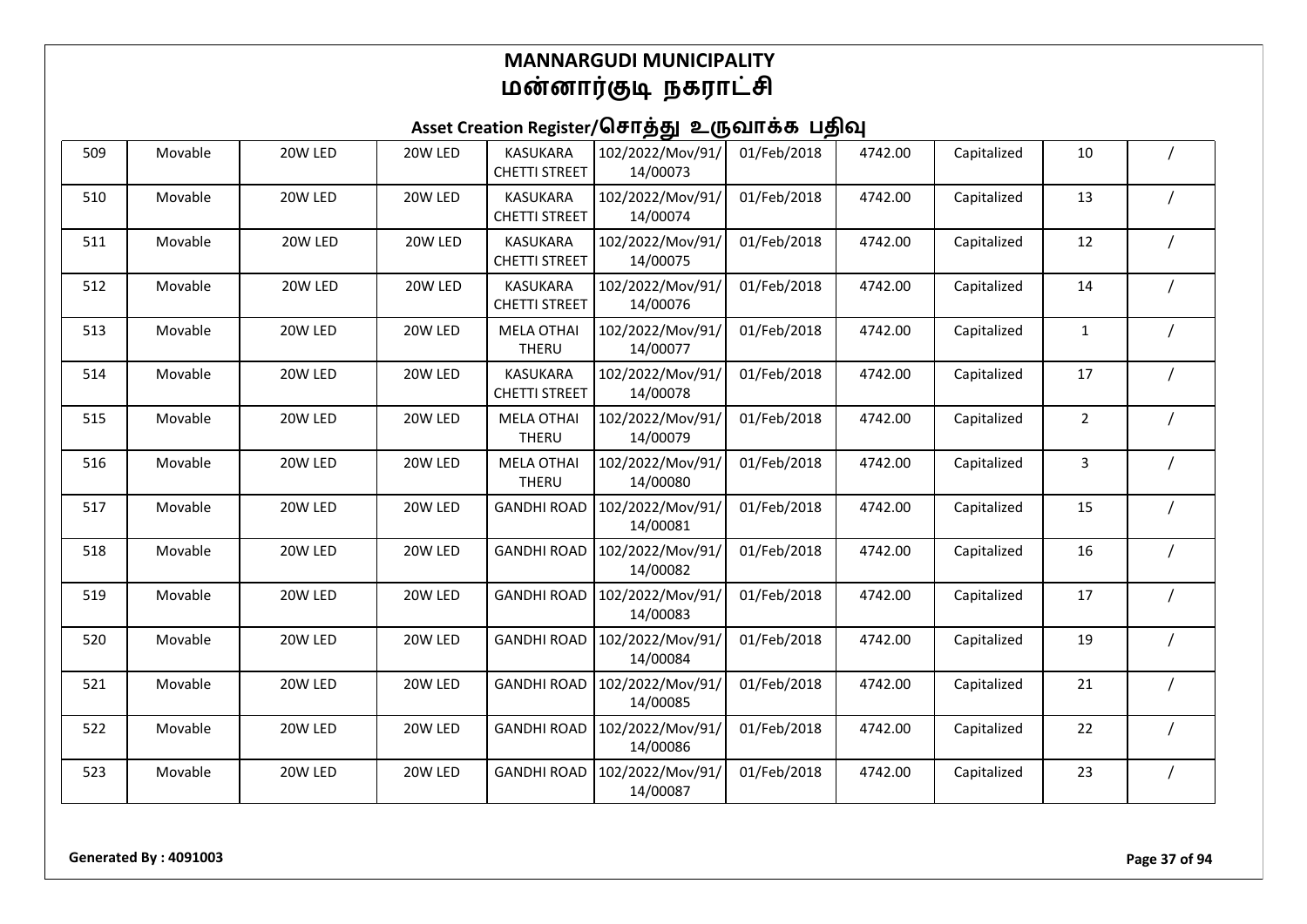| 524 | Movable | 20W LED | 20W LED | <b>GANDHI ROAD</b>                          | 102/2022/Mov/91/<br>14/00088 | 01/Feb/2018 | 4742.00 | Capitalized | 24             |  |
|-----|---------|---------|---------|---------------------------------------------|------------------------------|-------------|---------|-------------|----------------|--|
| 525 | Movable | 20W LED | 20W LED | <b>GANDHI ROAD</b>                          | 102/2022/Mov/91/<br>14/00089 | 01/Feb/2018 | 4742.00 | Capitalized | 26             |  |
| 526 | Movable | 20W LED | 20W LED | <b>GANDHI ROAD</b>                          | 102/2022/Mov/91/<br>14/00090 | 01/Feb/2018 | 4742.00 | Capitalized | 27             |  |
| 527 | Movable | 20W LED | 20W LED | <b>GANDHI ROAD</b>                          | 102/2022/Mov/91/<br>14/00091 | 01/Feb/2018 | 4742.00 | Capitalized | 28             |  |
| 528 | Movable | 20W LED | 20W LED | <b>GANDHI ROAD</b>                          | 102/2022/Mov/91/<br>14/00092 | 01/Feb/2018 | 4742.00 | Capitalized | 29             |  |
| 529 | Movable | 20W LED | 20W LED | <b>GANDHI ROAD</b>                          | 102/2022/Mov/91/<br>14/00093 | 01/Feb/2018 | 4742.00 | Capitalized | $\overline{2}$ |  |
| 530 | Movable | 20W LED | 20W LED | <b>KURUKKU</b><br>PATHAMASALA<br><b>VAR</b> | 102/2022/Mov/91/<br>14/00094 | 01/Feb/2018 | 4742.00 | Capitalized | 17             |  |
| 531 | Movable | 20W LED | 20W LED | KURUKKU<br>PATHAMASALA<br><b>VAR</b>        | 102/2022/Mov/91/<br>14/00095 | 01/Feb/2018 | 4742.00 | Capitalized | 18             |  |
| 532 | Movable | 20W LED | 20W LED | KURUKKU<br>PATHAMASALA<br><b>VAR</b>        | 102/2022/Mov/91/<br>14/00096 | 01/Feb/2018 | 4742.00 | Capitalized | 19             |  |
| 533 | Movable | 20W LED | 20W LED | KURUKKU<br>PATHAMASALA<br><b>VAR</b>        | 102/2022/Mov/91/<br>14/00097 | 01/Feb/2018 | 4742.00 | Capitalized | 20             |  |
| 534 | Movable | 20W LED | 20W LED | <b>KURUKKU</b><br>PATHAMASALA<br><b>VAR</b> | 102/2022/Mov/91/<br>14/00098 | 01/Feb/2018 | 4742.00 | Capitalized | 22             |  |
| 535 | Movable | 20W LED | 20W LED | KURUKKU<br>PATHAMASALA<br><b>VAR</b>        | 102/2022/Mov/91/<br>14/00099 | 01/Feb/2018 | 4742.00 | Capitalized | 24             |  |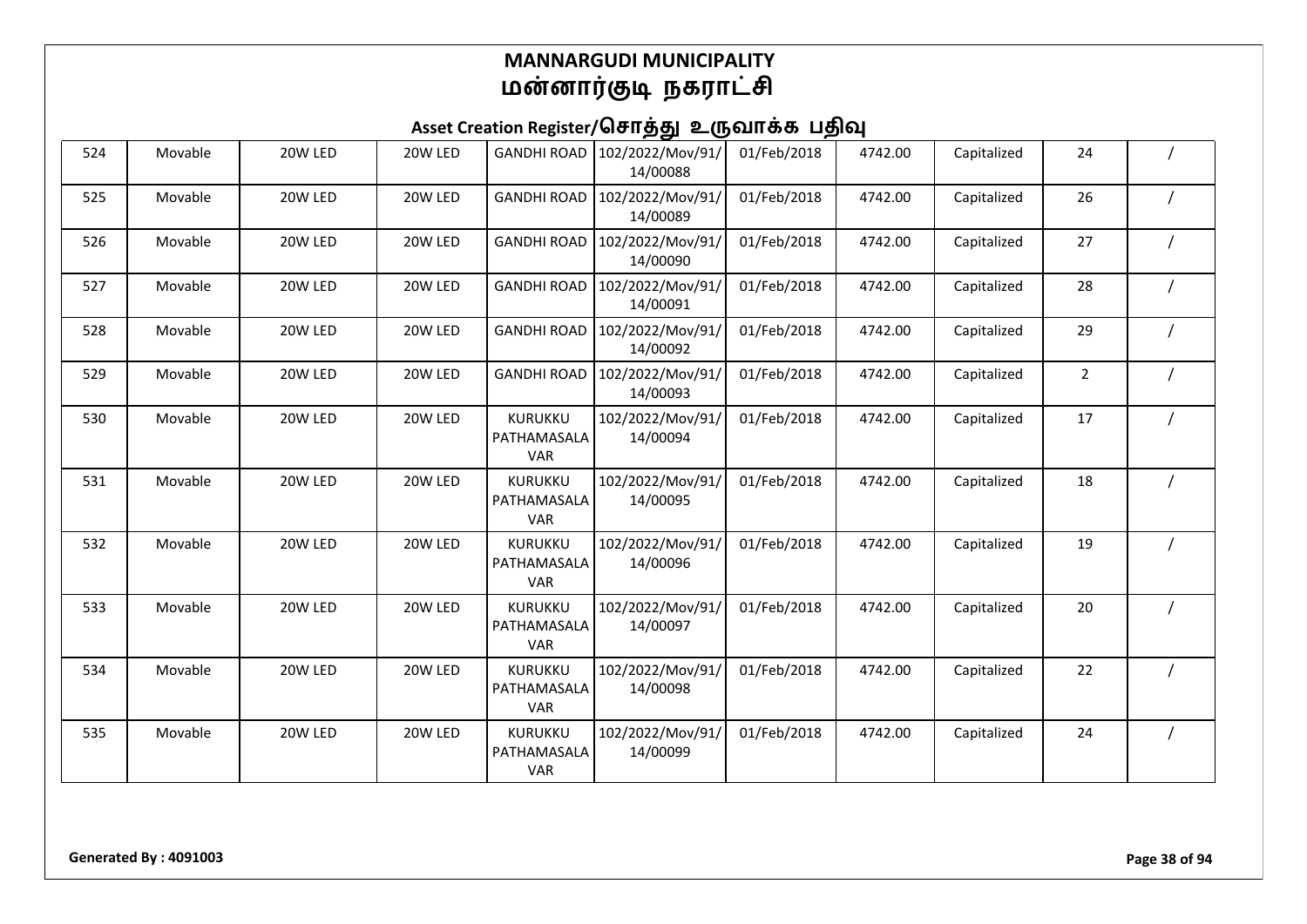## Asset Creation Register/சொத்து உருவாக்க பதிவு

| 536 | Movable | 20W LED  | 20W LED         | KURUKKU<br>PATHAMASALA<br><b>VAR</b>        | 102/2022/Mov/91/<br>14/00100 | 01/Feb/2018 | 4742.00 | Capitalized | 25             |  |
|-----|---------|----------|-----------------|---------------------------------------------|------------------------------|-------------|---------|-------------|----------------|--|
| 537 | Movable | 20W LED  | 20W LED         | KURUKKU<br>THIRUPPAKKAD<br>AL               | 102/2022/Mov/91/<br>14/00101 | 01/Feb/2018 | 4742.00 | Capitalized | $\mathbf 1$    |  |
| 538 | Movable | 20W LED  | 20W LED         | <b>KURUKKU</b><br>THIRUPPAKKAD<br>AL        | 102/2022/Mov/91/<br>14/00102 | 01/Feb/2018 | 4742.00 | Capitalized | $\overline{2}$ |  |
| 539 | Movable | 20W LED  | 20W LED         | <b>KURUKKU</b><br>THIRUPPAKKAD<br>AL        | 102/2022/Mov/91/<br>14/00103 | 01/Feb/2018 | 4742.00 | Capitalized | 4              |  |
| 540 | Movable | 20W LED  | 20W LED         | <b>KURUKKU</b><br>THIRUPPAKKAD<br>AL        | 102/2022/Mov/91/<br>14/00104 | 01/Feb/2018 | 4742.00 | Capitalized | 5              |  |
| 541 | Movable | 20W LED  | 20W LED         | KURUKKU<br>PATHAMASALA<br><b>VAR</b>        | 102/2022/Mov/91/<br>14/00105 | 01/Feb/2018 | 4742.00 | Capitalized | 13             |  |
| 542 | Movable | 20W LED  | 20W LED         | KURUKKU<br>PATHAMASALA<br><b>VAR</b>        | 102/2022/Mov/91/<br>14/00106 | 01/Feb/2018 | 4742.00 | Capitalized | 14             |  |
| 543 | Movable | 20 W LED | 20 W LED        | <b>EAST FIRST</b><br><b>STREET</b>          | 102/2022/Mov/91/<br>14/00107 | 02/Jan/2018 | 4742.00 | Capitalized | $\overline{7}$ |  |
| 544 | Movable | 20W LED  | 20W LED         | KURUKKU<br>PATHAMASALA<br><b>VAR</b>        | 102/2022/Mov/91/<br>14/00108 | 01/Feb/2018 | 4742.00 | Capitalized | 12             |  |
| 545 | Movable | 20 W LED | <b>20 W LED</b> | <b>EAST FIRST</b><br><b>STREET</b>          | 102/2022/Mov/91/<br>14/00109 | 02/Jan/2018 | 4742.00 | Capitalized | 5              |  |
| 546 | Movable | 20 W LED | 20 W LED        | <b>EAST FIRST</b><br><b>STREET</b>          | 102/2022/Mov/91/<br>14/00110 | 02/Jan/2018 | 4742.00 | Capitalized | $\overline{2}$ |  |
| 547 | Movable | 20W LED  | 20W LED         | <b>KURUKKU</b><br>PATHAMASALA<br><b>VAR</b> | 102/2022/Mov/91/<br>14/00111 | 01/Feb/2018 | 4742.00 | Capitalized | 11             |  |

**Generated By : 4091003 Page 39 of 94**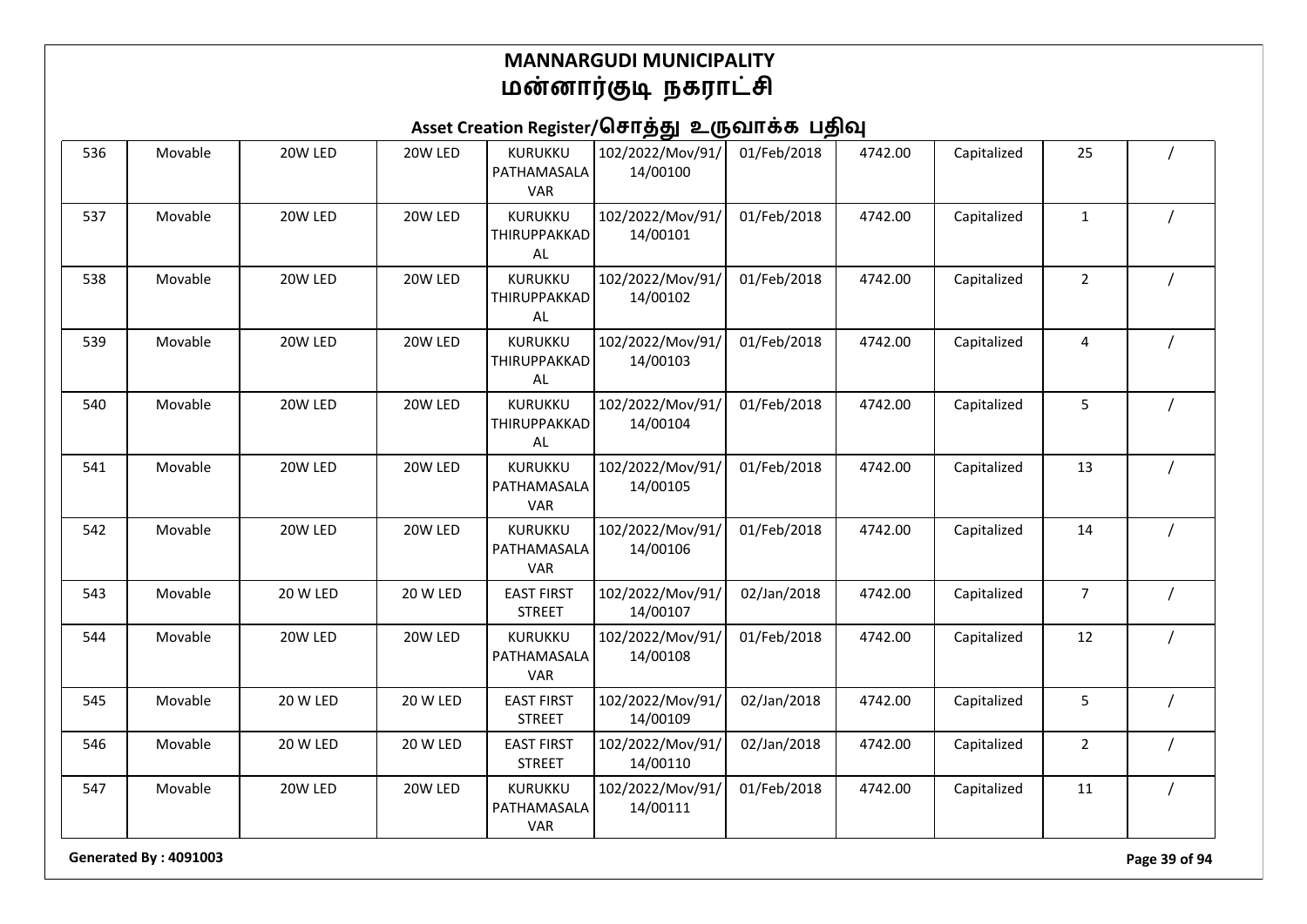## Asset Creation Register/சொத்து உருவாக்க பதிவு

| 548 | Movable | 20W LED  | 20W LED  | KURUKKU<br>PATHAMASALA<br><b>VAR</b>        | 102/2022/Mov/91/<br>14/00112 | 01/Feb/2018 | 4742.00 | Capitalized | 5              |  |
|-----|---------|----------|----------|---------------------------------------------|------------------------------|-------------|---------|-------------|----------------|--|
| 549 | Movable | 20 W LED | 20 W LED | <b>EAST FIRST</b><br><b>STREET</b>          | 102/2022/Mov/91/<br>14/00113 | 02/Jan/2018 | 4742.00 | Capitalized | 3              |  |
| 550 | Movable | 20W LED  | 20W LED  | KURUKKU<br>PATHAMASALA<br><b>VAR</b>        | 102/2022/Mov/91/<br>14/00114 | 01/Feb/2018 | 4742.00 | Capitalized | 8              |  |
| 551 | Movable | 20W LED  | 20W LED  | KURUKKU<br>PATHAMASALA<br><b>VAR</b>        | 102/2022/Mov/91/<br>14/00115 | 01/Feb/2018 | 4742.00 | Capitalized | $\overline{7}$ |  |
| 552 | Movable | 20W LED  | 20W LED  | KURUKKU<br>PATHAMASALA<br><b>VAR</b>        | 102/2022/Mov/91/<br>14/00116 | 01/Feb/2018 | 4742.00 | Capitalized | 6              |  |
| 553 | Movable | 20 W LED | 20 W LED | <b>WEST FIRST</b><br><b>STREET</b>          | 102/2022/Mov/91/<br>14/00117 | 02/Jan/2018 | 4742.00 | Capitalized | 11             |  |
| 554 | Movable | 20 W LED | 20 W LED | <b>WEST FIRST</b><br><b>STREET</b>          | 102/2022/Mov/91/<br>14/00118 | 02/Jan/2018 | 4742.00 | Capitalized | 17             |  |
| 555 | Movable | 20W LED  | 20W LED  | KURUKKU<br>PATHAMASALA<br><b>VAR</b>        | 102/2022/Mov/91/<br>14/00119 | 01/Feb/2018 | 4742.00 | Capitalized | $\overline{2}$ |  |
| 556 | Movable | 20W LED  | 20W LED  | <b>NADU</b><br>VAANIYAR<br><b>STREET</b>    | 102/2022/Mov/91/<br>14/00120 | 01/Feb/2018 | 4742.00 | Capitalized | 31             |  |
| 557 | Movable | 20W LED  | 20W LED  | <b>KURUKKU</b><br>PATHAMASALA<br><b>VAR</b> | 102/2022/Mov/91/<br>14/00121 | 01/Feb/2018 | 4742.00 | Capitalized | 9              |  |
| 558 | Movable | 20W LED  | 20W LED  | <b>KURUKKU</b><br>PATHAMASALA<br>VAR        | 102/2022/Mov/91/<br>14/00122 | 01/Feb/2018 | 4742.00 | Capitalized | $\mathbf{1}$   |  |
| 559 | Movable | 20W LED  | 20W LED  | <b>KURUKKU</b><br>PATHAMASALA<br><b>VAR</b> | 102/2022/Mov/91/<br>14/00123 | 01/Feb/2018 | 4742.00 | Capitalized | 4              |  |

**Generated By : 4091003 Page 40 of 94**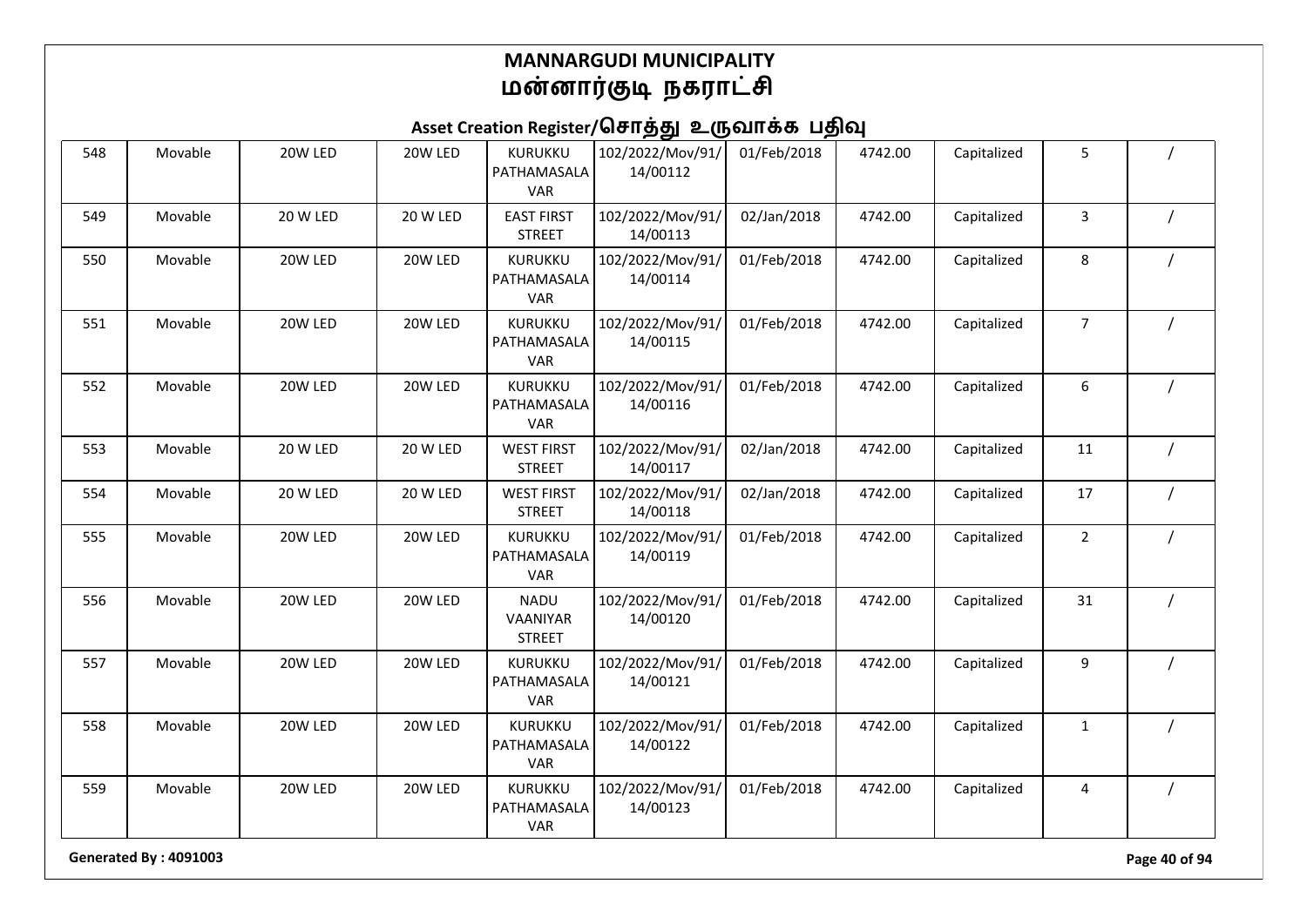### Asset Creation Register/சொத்து உருவாக்க பதிவு

| 560 | Movable | 20 W LED | 20 W LED | <b>EAST FIRST</b><br><b>STREET</b>       | 102/2022/Mov/91/<br>14/00124 | 02/Jan/2018 | 4742.00 | Capitalized | 8  |  |
|-----|---------|----------|----------|------------------------------------------|------------------------------|-------------|---------|-------------|----|--|
| 561 | Movable | 20W LED  | 20W LED  | <b>NADU</b><br>VAANIYAR<br><b>STREET</b> | 102/2022/Mov/91/<br>14/00125 | 01/Feb/2018 | 4742.00 | Capitalized | 30 |  |
| 562 | Movable | 20 W LED | 20 W LED | <b>WEST FIRST</b><br><b>STREET</b>       | 102/2022/Mov/91/<br>14/00126 | 02/Jan/2018 | 4742.00 | Capitalized | 12 |  |
| 563 | Movable | 20W LED  | 20W LED  | <b>NADU</b><br>VAANIYAR<br><b>STREET</b> | 102/2022/Mov/91/<br>14/00127 | 01/Feb/2018 | 4742.00 | Capitalized | 26 |  |
| 564 | Movable | 20 W LED | 20 W LED | <b>EAST FIRST</b><br><b>STREET</b>       | 102/2022/Mov/91/<br>14/00128 | 02/Jan/2018 | 4742.00 | Capitalized | 9  |  |
| 565 | Movable | 20 W LED | 20 W LED | <b>WEST FIRST</b><br><b>STREET</b>       | 102/2022/Mov/91/<br>14/00129 | 02/Jan/2018 | 4742.00 | Capitalized | 13 |  |
| 566 | Movable | 20 W LED | 20 W LED | <b>WEST FIRST</b><br><b>STREET</b>       | 102/2022/Mov/91/<br>14/00130 | 02/Jan/2018 | 4742.00 | Capitalized | 14 |  |
| 567 | Movable | 20 W LED | 20 W LED | <b>WEST FIRST</b><br><b>STREET</b>       | 102/2022/Mov/91/<br>14/00131 | 02/Jan/2018 | 4742.00 | Capitalized | 18 |  |
| 568 | Movable | 20W LED  | 20W LED  | <b>NADU</b><br>VAANIYAR<br><b>STREET</b> | 102/2022/Mov/91/<br>14/00132 | 01/Feb/2018 | 4742.00 | Capitalized | 29 |  |
| 569 | Movable | 20 W LED | 20 W LED | <b>WEST FIRST</b><br><b>STREET</b>       | 102/2022/Mov/91/<br>14/00133 | 02/Jan/2018 | 4742.00 | Capitalized | 19 |  |
| 570 | Movable | 20W LED  | 20W LED  | <b>NADU</b><br>VAANIYAR<br><b>STREET</b> | 102/2022/Mov/91/<br>14/00134 | 01/Feb/2018 | 4742.00 | Capitalized | 25 |  |
| 571 | Movable | 20W LED  | 20W LED  | <b>NADU</b><br>VAANIYAR<br><b>STREET</b> | 102/2022/Mov/91/<br>14/00135 | 01/Feb/2018 | 4742.00 | Capitalized | 27 |  |
| 572 | Movable | 20W LED  | 20W LED  | <b>NADU</b><br>VAANIYAR<br><b>STREET</b> | 102/2022/Mov/91/<br>14/00136 | 01/Feb/2018 | 4742.00 | Capitalized | 23 |  |

**Generated By : 4091003 Page 41 of 94**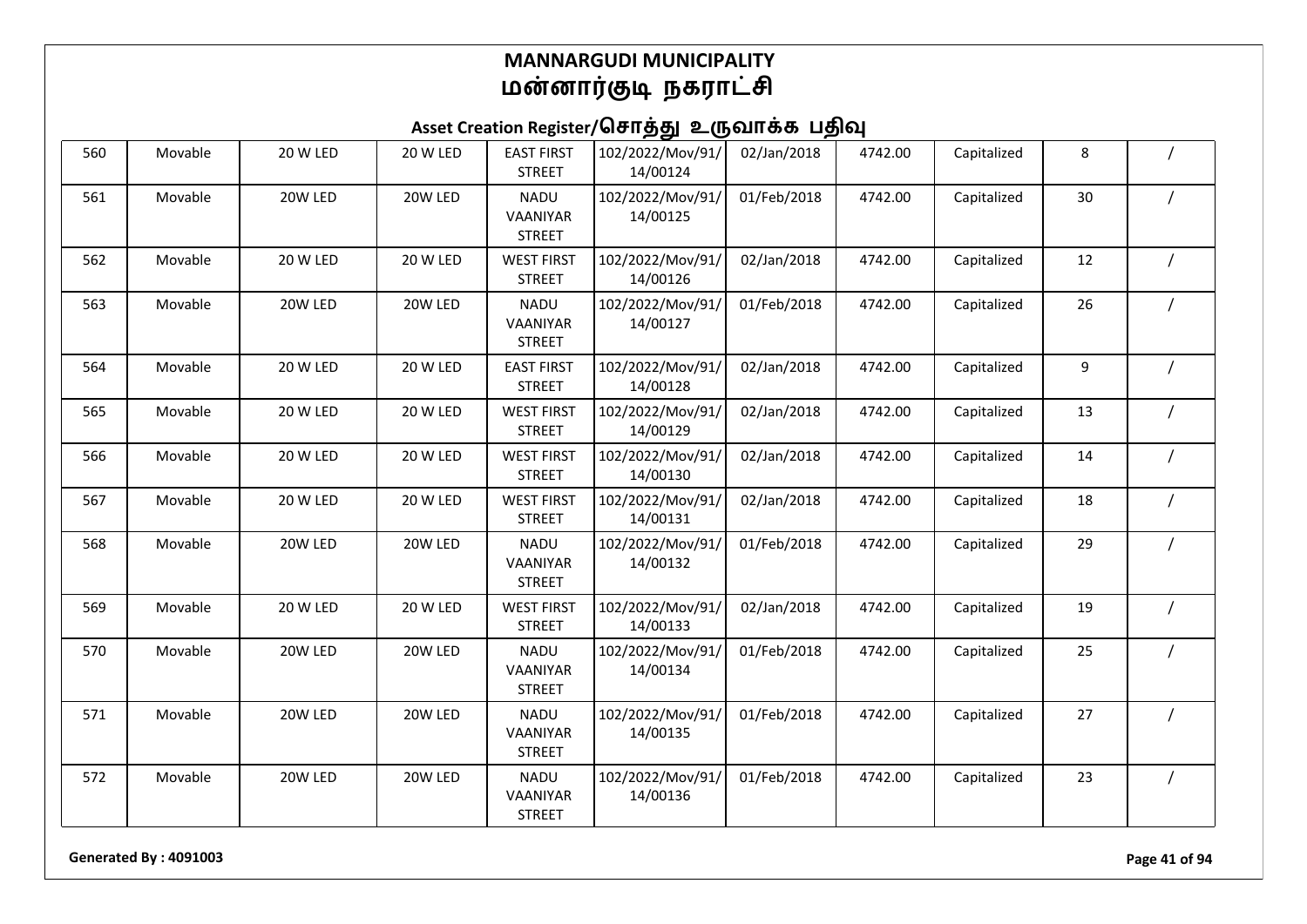| 573 | Movable | 20 W LED | 20 W LED        | <b>WEST FIRST</b><br><b>STREET</b>       | 102/2022/Mov/91/<br>14/00137 | 02/Jan/2018 | 4742.00 | Capitalized | 21 |  |
|-----|---------|----------|-----------------|------------------------------------------|------------------------------|-------------|---------|-------------|----|--|
| 574 | Movable | 20 W LED | <b>20 W LED</b> | <b>WEST FIRST</b><br><b>STREET</b>       | 102/2022/Mov/91/<br>14/00138 | 02/Jan/2018 | 4742.00 | Capitalized | 16 |  |
| 575 | Movable | 20W LED  | 20W LED         | <b>NADU VANITH</b><br><b>STREET</b>      | 102/2022/Mov/91/<br>14/00139 | 01/Feb/2018 | 4742.00 | Capitalized | 25 |  |
| 576 | Movable | 20 W LED | 20 W LED        | <b>WEST FIRST</b><br><b>STREET</b>       | 102/2022/Mov/91/<br>14/00140 | 01/Feb/2018 | 4742.00 | Capitalized | 21 |  |
| 577 | Movable | 20W LED  | 20W LED         | <b>NADU</b><br>VAANIYAR<br><b>STREET</b> | 102/2022/Mov/91/<br>14/00141 | 01/Feb/2018 | 4742.00 | Capitalized | 16 |  |
| 578 | Movable | 20W LED  | 20W LED         | <b>NADU</b><br>VAANIYAR<br><b>STREET</b> | 102/2022/Mov/91/<br>14/00142 | 01/Feb/2018 | 4742.00 | Capitalized | 24 |  |
| 579 | Movable | 20W LED  | 20W LED         | <b>NADU VANITH</b><br>SREET              | 102/2022/Mov/91/<br>14/00143 | 01/Feb/2018 | 4742.00 | Capitalized | 27 |  |
| 580 | Movable | 20W LED  | 20W LED         | <b>NADU VAANITH</b><br><b>STREET</b>     | 102/2022/Mov/91/<br>14/00144 | 01/Feb/2018 | 4742.00 | Capitalized | 28 |  |
| 581 | Movable | 20W LED  | 20W LED         | <b>NADU</b><br>VAANIYAR<br><b>STREET</b> | 102/2022/Mov/91/<br>14/00145 | 01/Feb/2018 | 4742.00 | Capitalized | 17 |  |
| 582 | Movable | 20W LED  | 20W LED         | WEST 2ND<br><b>STREET</b>                | 102/2022/Mov/91/<br>14/00146 | 01/Feb/2018 | 4742.00 | Capitalized | 30 |  |
| 583 | Movable | 20W LED  | 20W LED         | <b>NADU</b><br>VAANIYAR<br><b>STREET</b> | 102/2022/Mov/91/<br>14/00147 | 01/Feb/2018 | 4742.00 | Capitalized | 21 |  |
| 584 | Movable | 20W LED  | 20W LED         | <b>NADU VANITH</b><br><b>STREET</b>      | 102/2022/Mov/91/<br>14/00148 | 01/Feb/2018 | 4742.00 | Capitalized | 22 |  |
| 585 | Movable | 20W LED  | 20W LED         | <b>NADU</b><br>VAANIYAR<br><b>STREET</b> | 102/2022/Mov/91/<br>14/00149 | 01/Feb/2018 | 4742.00 | Capitalized | 20 |  |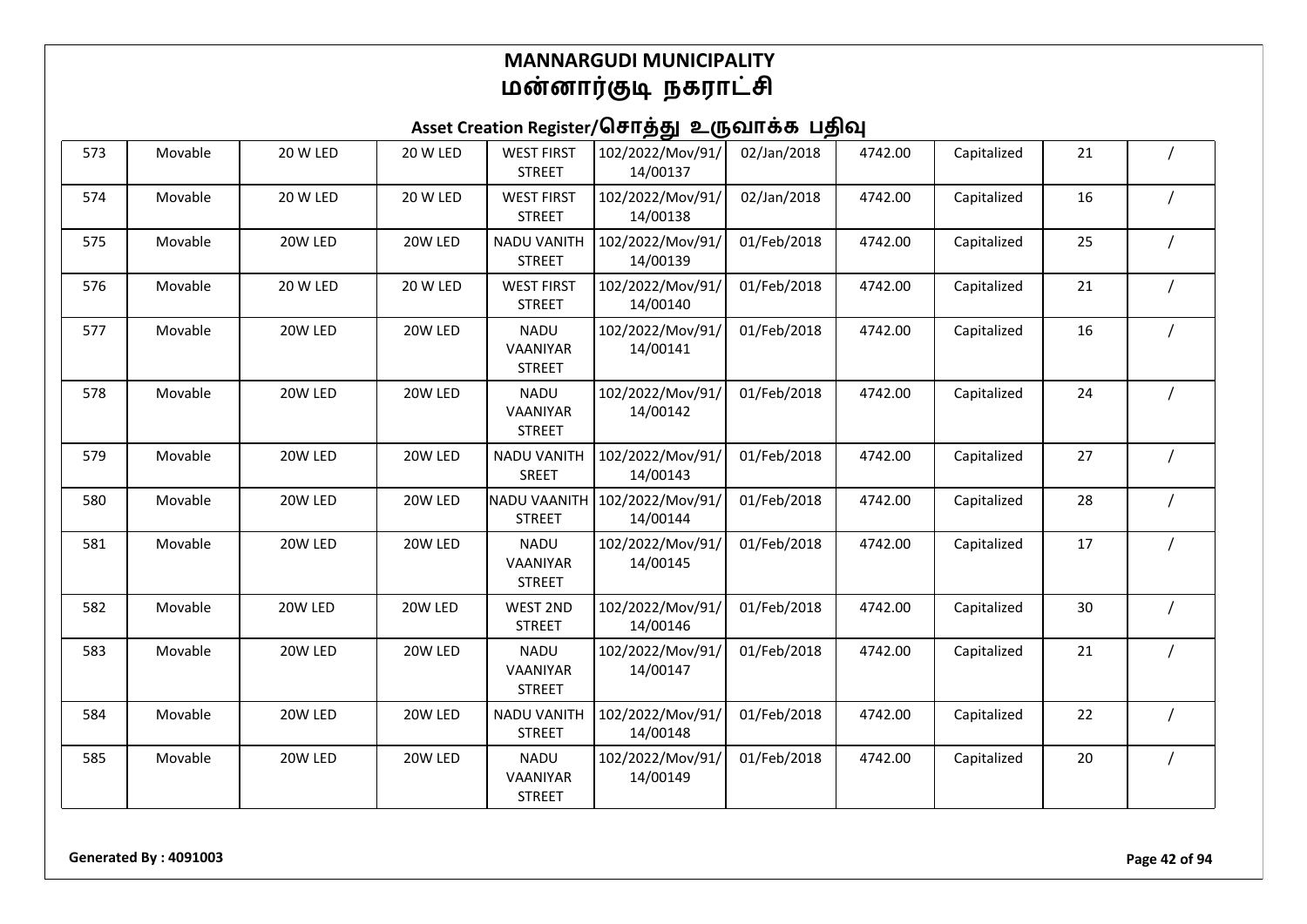## Asset Creation Register/சொத்து உருவாக்க பதிவு

| 586 | Movable | 20W LED  | 20W LED  | WEST 2 ND<br><b>STREET</b>                                  | 102/2022/Mov/91/<br>14/00150 | 01/Feb/2018 | 4742.00 | Capitalized | 36             |                |
|-----|---------|----------|----------|-------------------------------------------------------------|------------------------------|-------------|---------|-------------|----------------|----------------|
| 587 | Movable | 20W LED  | 20W LED  | WEST 2ND<br><b>STREET</b>                                   | 102/2022/Mov/91/<br>14/00151 | 01/Feb/2018 | 4742.00 | Capitalized | 31             | $\prime$       |
| 588 | Movable | 20W LED  | 20W LED  | <b>NADU</b><br>VAANIYAR<br><b>STREET</b>                    | 102/2022/Mov/91/<br>14/00152 | 01/Feb/2018 | 4742.00 | Capitalized | 8              |                |
| 589 | Movable | 20W LED  | 20W LED  | <b>EAST 2ND</b><br><b>STREET</b>                            | 102/2022/Mov/91/<br>14/00153 | 01/Feb/2018 | 4742.00 | Capitalized | $\mathbf{1}$   | $\overline{1}$ |
| 590 | Movable | 20W LED  | 20W LED  | <b>NEW STREET</b><br><b>BHATATHI</b><br>VIDYALAYA<br>SCHOOL | 102/2022/Mov/91/<br>14/00154 | 01/Feb/2018 | 4742.00 | Capitalized | 10             |                |
| 591 | Movable | 20W LED  | 20W LED  | <b>NEW STREET</b><br><b>BHATATHI</b><br>VIDYALAYA<br>SCHOOL | 102/2022/Mov/91/<br>14/00155 | 01/Feb/2018 | 4742.00 | Capitalized | 9              |                |
| 592 | Movable | 20W LED  | 20W LED  | <b>NEW STREET</b><br><b>BHATATHI</b><br>VIDYALAYA<br>SCHOOL | 102/2022/Mov/91/<br>14/00156 | 01/Feb/2018 | 4742.00 | Capitalized | $\overline{7}$ |                |
| 593 | Movable | 20W LED  | 20W LED  | <b>NEW STREET</b><br><b>BHATATHI</b><br>VIDYALAYA<br>SCHOOL | 102/2022/Mov/91/<br>14/00157 | 01/Feb/2018 | 4742.00 | Capitalized | 3              |                |
| 594 | Movable | 20W LED  | 20W LED  | <b>NEW STREET</b><br><b>BHATATHI</b><br>VIDYALAYA<br>SCHOOL | 102/2022/Mov/91/<br>14/00158 | 01/Feb/2018 | 4742.00 | Capitalized | $\mathbf{1}$   |                |
| 595 | Movable | 20 W LED | 20 W LED | <b>WEST FIRST</b><br><b>STREET</b>                          | 102/2022/Mov/91/<br>14/00159 | 02/Jan/2018 | 4742.00 | Capitalized | 15             |                |
| 596 | Movable | 20W LED  | 20W LED  | <b>NEW STREET</b>                                           | 102/2022/Mov/91/<br>14/00160 | 01/Feb/2018 | 4742.00 | Capitalized | 6              |                |

**Generated By : 4091003 Page 43 of 94**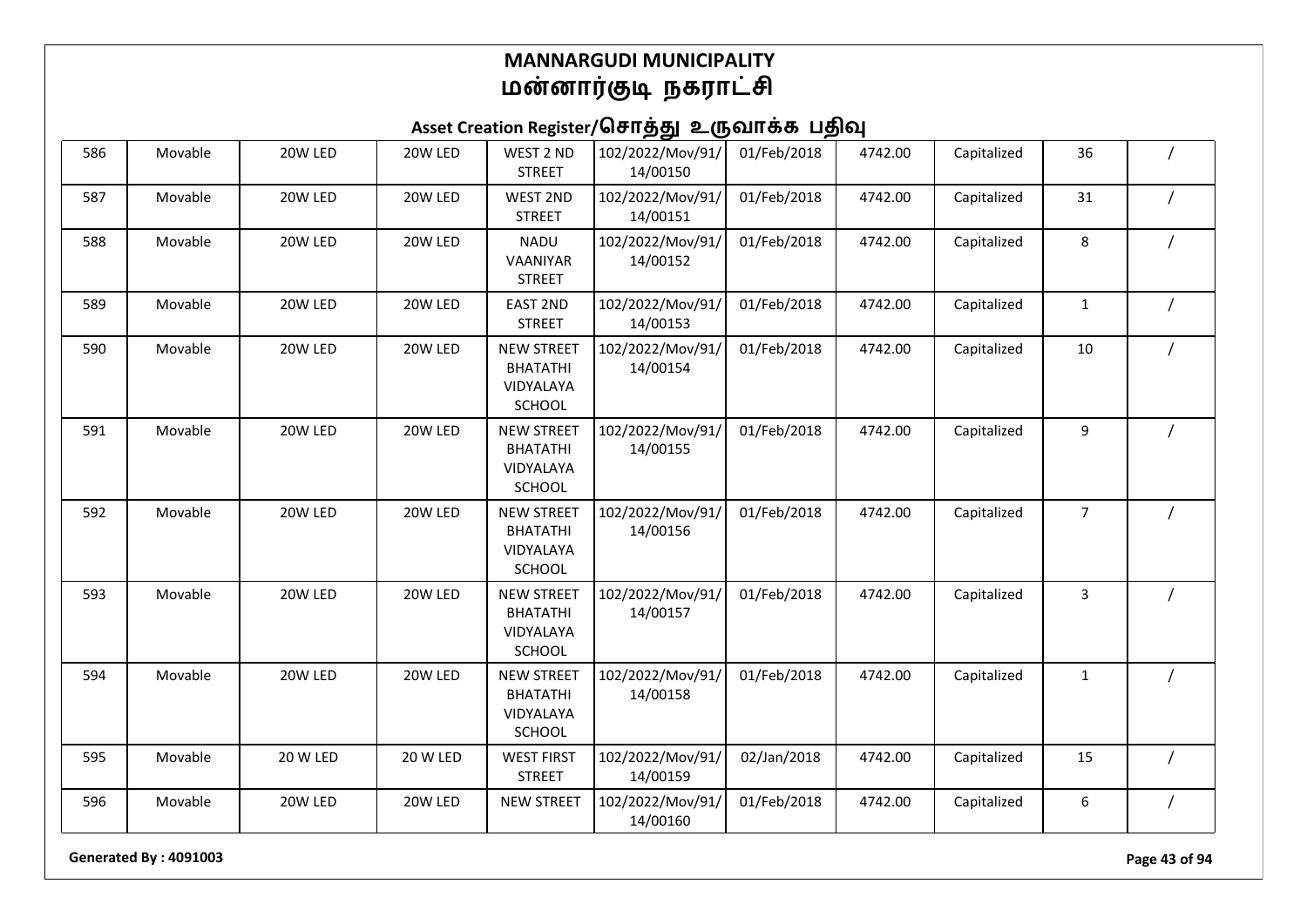| 597 | Movable | 20W LED | 20W LED | <b>NEW STREET</b>                               | 102/2022/Mov/91/<br>14/00161 | 01/Feb/2018 | 4742.00 | Capitalized | 15           |  |
|-----|---------|---------|---------|-------------------------------------------------|------------------------------|-------------|---------|-------------|--------------|--|
| 598 | Movable | 20W LED | 20W LED | <b>NEW STREET</b>                               | 102/2022/Mov/91/<br>14/00162 | 01/Feb/2018 | 4742.00 | Capitalized | 14           |  |
| 599 | Movable | 20W LED | 20W LED | <b>NADU</b><br>VAANIYAR<br><b>STREET</b>        | 102/2022/Mov/91/<br>14/00163 | 01/Feb/2018 | 4742.00 | Capitalized | 22           |  |
| 600 | Movable | 20W LED | 20W LED | <b>NADU</b><br><b>VAANIYAR</b><br><b>STREET</b> | 102/2022/Mov/91/<br>14/00164 | 01/Feb/2018 | 4742.00 | Capitalized | 23           |  |
| 601 | Movable | 20W LED | 20W LED | <b>NADU</b><br>VAANIYAR<br><b>STREET</b>        | 102/2022/Mov/91/<br>14/00165 | 01/Feb/2018 | 4742.00 | Capitalized | 19           |  |
| 602 | Movable | 20W LED | 20W LED | <b>NADU</b><br>VAANIYAR<br><b>STREET</b>        | 102/2022/Mov/91/<br>14/00166 | 01/Feb/2018 | 4742.00 | Capitalized | 20           |  |
| 603 | Movable | 20W LED | 20W LED | <b>NADU</b><br>VAANIYAR<br><b>STREET</b>        | 102/2022/Mov/91/<br>14/00167 | 01/Feb/2018 | 4742.00 | Capitalized | 25           |  |
| 604 | Movable | 20W LED | 20W LED | <b>NEW STREET</b>                               | 102/2022/Mov/91/<br>14/00168 | 01/Feb/2018 | 4742.00 | Capitalized | 11           |  |
| 605 | Movable | 20W LED | 20W LED | <b>NEW STREET</b>                               | 102/2022/Mov/91/<br>14/00169 | 01/Feb/2018 | 4742.00 | Capitalized | 9            |  |
| 606 | Movable | 20W LED | 20W LED | <b>NADU</b><br>VAANIYAR<br><b>STREET</b>        | 102/2022/Mov/91/<br>14/00170 | 01/Feb/2018 | 4742.00 | Capitalized | 27           |  |
| 607 | Movable | 20W LED | 20W LED | <b>NEW STREET</b>                               | 102/2022/Mov/91/<br>14/00171 | 01/Feb/2018 | 4742.00 | Capitalized | 8            |  |
| 608 | Movable | 20W LED | 20W LED | <b>NADU</b><br>VAANIYAR<br><b>STREET</b>        | 102/2022/Mov/91/<br>14/00172 | 01/Feb/2018 | 4742.00 | Capitalized | $\mathbf{1}$ |  |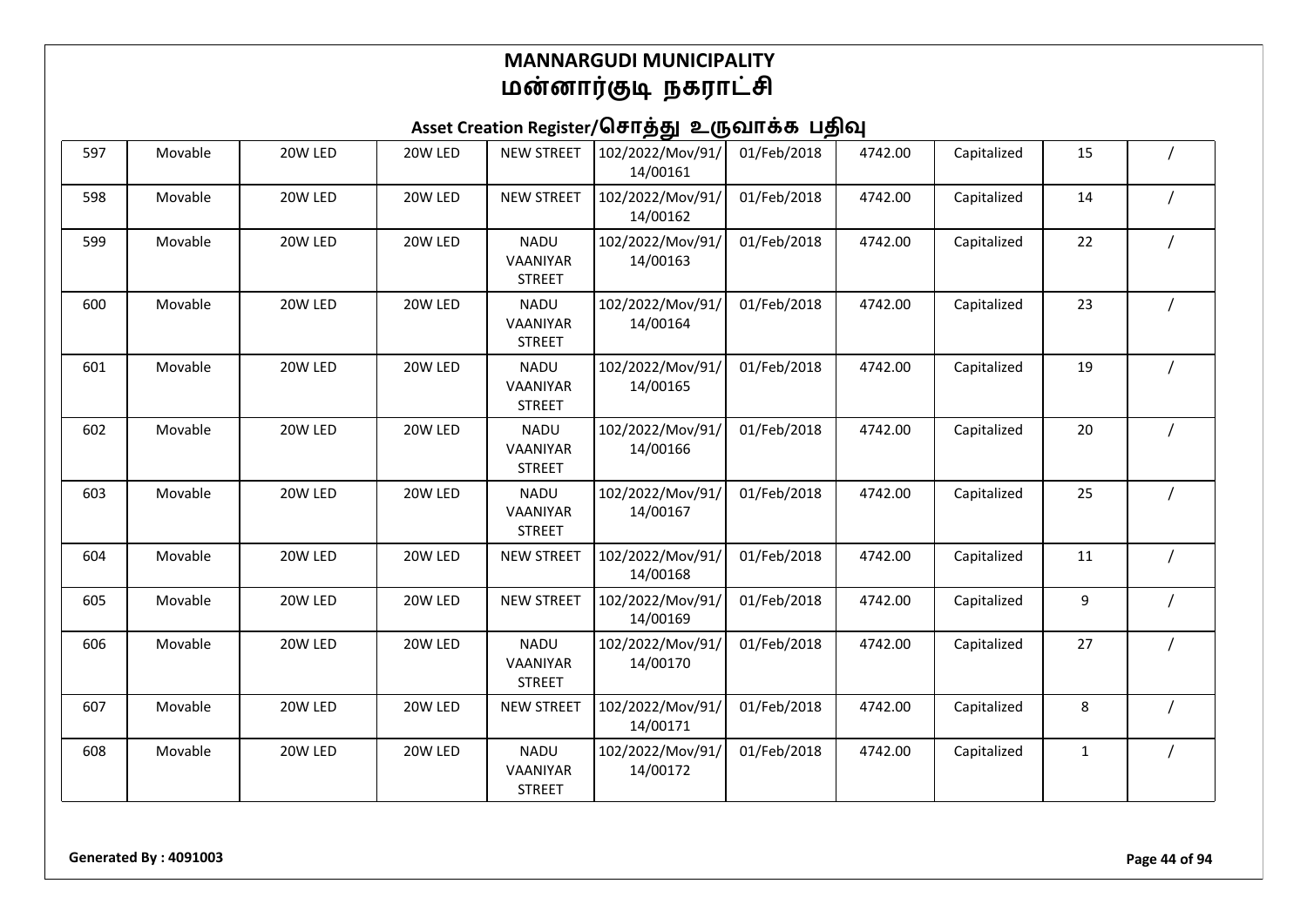| 609 | Movable | 20W LED | 20W LED | <b>NEW STREET</b>                        | 102/2022/Mov/91/<br>14/00173 | 01/Feb/2018 | 4742.00 | Capitalized | 5              |  |
|-----|---------|---------|---------|------------------------------------------|------------------------------|-------------|---------|-------------|----------------|--|
| 610 | Movable | 20W LED | 20W LED | <b>NEW STREET</b>                        | 102/2022/Mov/91/<br>14/00174 | 01/Feb/2018 | 4742.00 | Capitalized | 4              |  |
| 611 | Movable | 20W LED | 20W LED | <b>NADU</b><br>VAANIYAR<br><b>STREET</b> | 102/2022/Mov/91/<br>14/00175 | 01/Feb/2018 | 4742.00 | Capitalized | $\overline{2}$ |  |
| 612 | Movable | 20W LED | 20W LED | <b>NADU</b><br>VAANIYAR<br><b>STREET</b> | 102/2022/Mov/91/<br>14/00176 | 01/Feb/2018 | 4742.00 | Capitalized | 3              |  |
| 613 | Movable | 20W LED | 20W LED | <b>NADU</b><br>VAANIYAR<br><b>STREET</b> | 102/2022/Mov/91/<br>14/00177 | 01/Feb/2018 | 4742.00 | Capitalized | 26             |  |
| 614 | Movable | 20W LED | 20W LED | <b>NEW STREET</b>                        | 102/2022/Mov/91/<br>14/00178 | 01/Feb/2018 | 4742.00 | Capitalized | 3              |  |
| 615 | Movable | 20W LED | 20W LED | <b>NEW STREET</b>                        | 102/2022/Mov/91/<br>14/00179 | 01/Feb/2018 | 4742.00 | Capitalized | $\overline{2}$ |  |
| 616 | Movable | 20W LED | 20W LED | <b>NADU</b><br>VAANIYAR<br><b>STREET</b> | 102/2022/Mov/91/<br>14/00180 | 01/Feb/2018 | 4742.00 | Capitalized | $\overline{7}$ |  |
| 617 | Movable | 20W LED | 20W LED | THIRD STREET                             | 102/2022/Mov/91/<br>14/00181 | 01/Feb/2018 | 4742.00 | Capitalized | 13             |  |
| 618 | Movable | 20W LED | 20W LED | <b>NEW STREET</b>                        | 102/2022/Mov/91/<br>14/00182 | 01/Feb/2018 | 4742.00 | Capitalized | 10             |  |
| 619 | Movable | 20W LED | 20W LED | THIRD STREET                             | 102/2022/Mov/91/<br>14/00183 | 01/Feb/2018 | 4742.00 | Capitalized | 18             |  |
| 620 | Movable | 20W LED | 20W LED | THIRD STREET                             | 102/2022/Mov/91/<br>14/00184 | 01/Feb/2018 | 4742.00 | Capitalized | 10             |  |
| 621 | Movable | 20W LED | 20W LED | THIRD STREET                             | 102/2022/Mov/91/<br>14/00185 | 01/Feb/2018 | 4742.00 | Capitalized | 12             |  |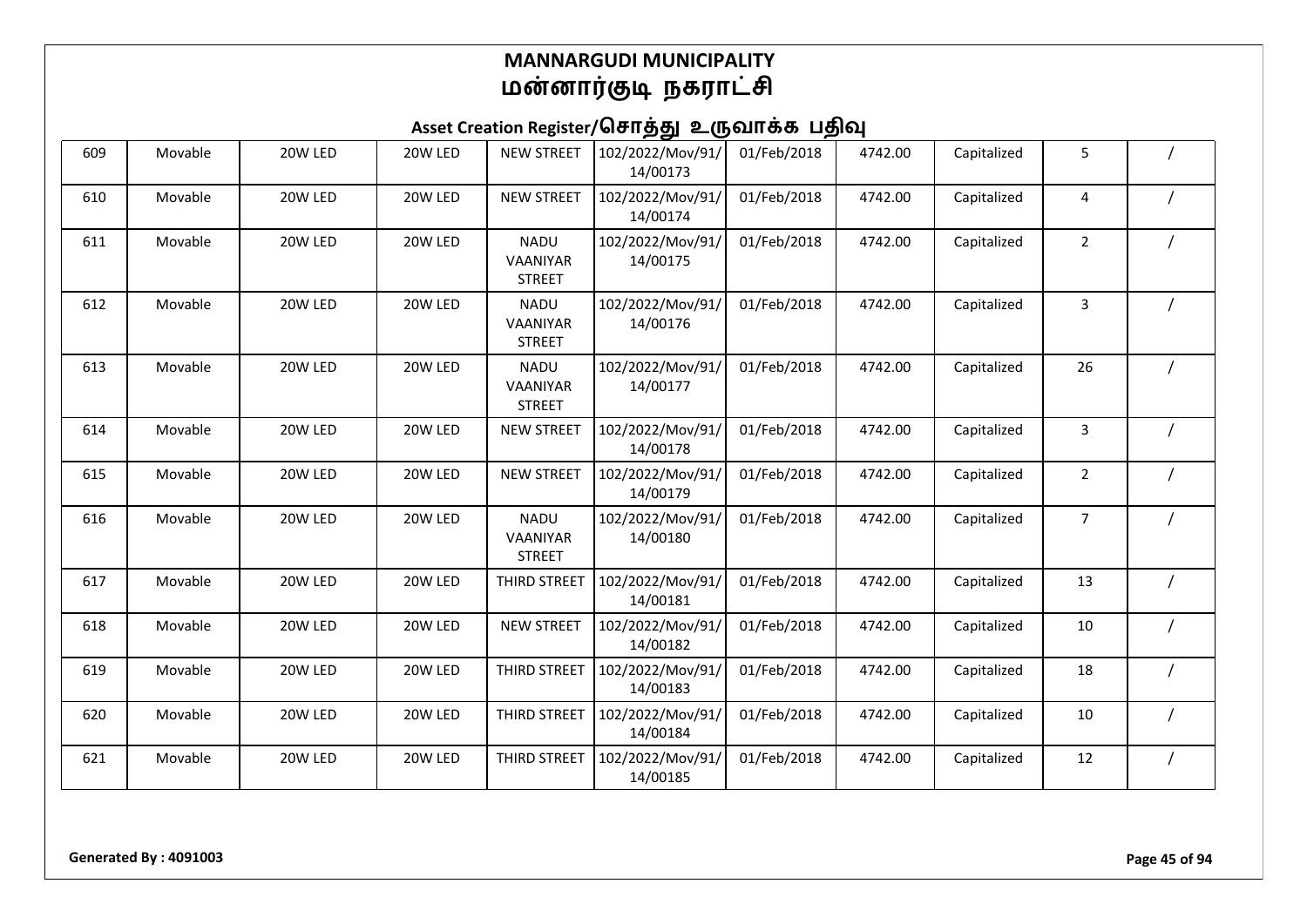# Asset Creation Register/சொத்து உருவாக்க பதிவு

| 622 | Movable | 20W LED | 20W LED | <b>NADU</b><br>VAANIYAR<br><b>STREET</b> | 102/2022/Mov/91/<br>14/00186 | 01/Feb/2018 | 4742.00 | Capitalized | 4            |          |
|-----|---------|---------|---------|------------------------------------------|------------------------------|-------------|---------|-------------|--------------|----------|
| 623 | Movable | 20W LED | 20W LED | <b>NADU VAANITH</b><br><b>STREET</b>     | 102/2022/Mov/91/<br>14/00187 | 01/Feb/2018 | 4742.00 | Capitalized | $\mathbf{1}$ |          |
| 624 | Movable | 20W LED | 20W LED | <b>NADU</b><br>VAANIYAR<br><b>STREET</b> | 102/2022/Mov/91/<br>14/00188 | 01/Feb/2018 | 4742.00 | Capitalized | 9            |          |
| 625 | Movable | 20W LED | 20W LED | WEST 2 ND<br><b>STREET</b>               | 102/2022/Mov/91/<br>14/00189 | 01/Feb/2018 | 4742.00 | Capitalized | 40           |          |
| 626 | Movable | 20W LED | 20W LED | <b>NADU</b><br>VAANIYAR<br><b>STREET</b> | 102/2022/Mov/91/<br>14/00190 | 01/Feb/2018 | 4742.00 | Capitalized | 6            |          |
| 627 | Movable | 20W LED | 20W LED | WEST 2 ND<br><b>STREET</b>               | 102/2022/Mov/91/<br>14/00191 | 01/Feb/2018 | 4742.00 | Capitalized | 39           |          |
| 628 | Movable | 20W LED | 20W LED | <b>NADU VANITH</b><br><b>STREET</b>      | 102/2022/Mov/91/<br>14/00192 | 01/Feb/2018 | 4742.00 | Capitalized |              |          |
| 629 | Movable | 20W LED | 20W LED | WEST 2 ND<br><b>STREET</b>               | 102/2022/Mov/91/<br>14/00193 | 01/Feb/2018 | 4742.00 | Capitalized | 37           |          |
| 630 | Movable | 20W LED | 20W LED | WEST 2 ND<br><b>STREET</b>               | 102/2022/Mov/91/<br>14/00194 | 01/Feb/2018 | 4742.00 | Capitalized | 38           |          |
| 631 | Movable | 20W LED | 20W LED | <b>NADU</b><br>VAANIYAR<br><b>STREET</b> | 102/2022/Mov/91/<br>14/00195 | 01/Feb/2018 | 4742.00 | Capitalized | 10           |          |
| 632 | Movable | 20W LED | 20W LED | WEST 2 ND<br><b>STREET</b>               | 102/2022/Mov/91/<br>14/00196 | 01/Feb/2018 | 4742.00 | Capitalized | 35           |          |
| 633 | Movable | 20W LED | 20W LED | <b>NADU</b><br>VAANIYAR<br><b>STREET</b> | 102/2022/Mov/91/<br>14/00197 | 01/Feb/2018 | 4742.00 | Capitalized | 15           |          |
| 634 | Movable | 20W LED | 20W LED | WEST 2ND<br><b>STREET</b>                | 102/2022/Mov/91/<br>14/00198 | 01/Feb/2018 | 4742.00 | Capitalized | 33           | $\prime$ |

**Generated By : 4091003 Page 46 of 94**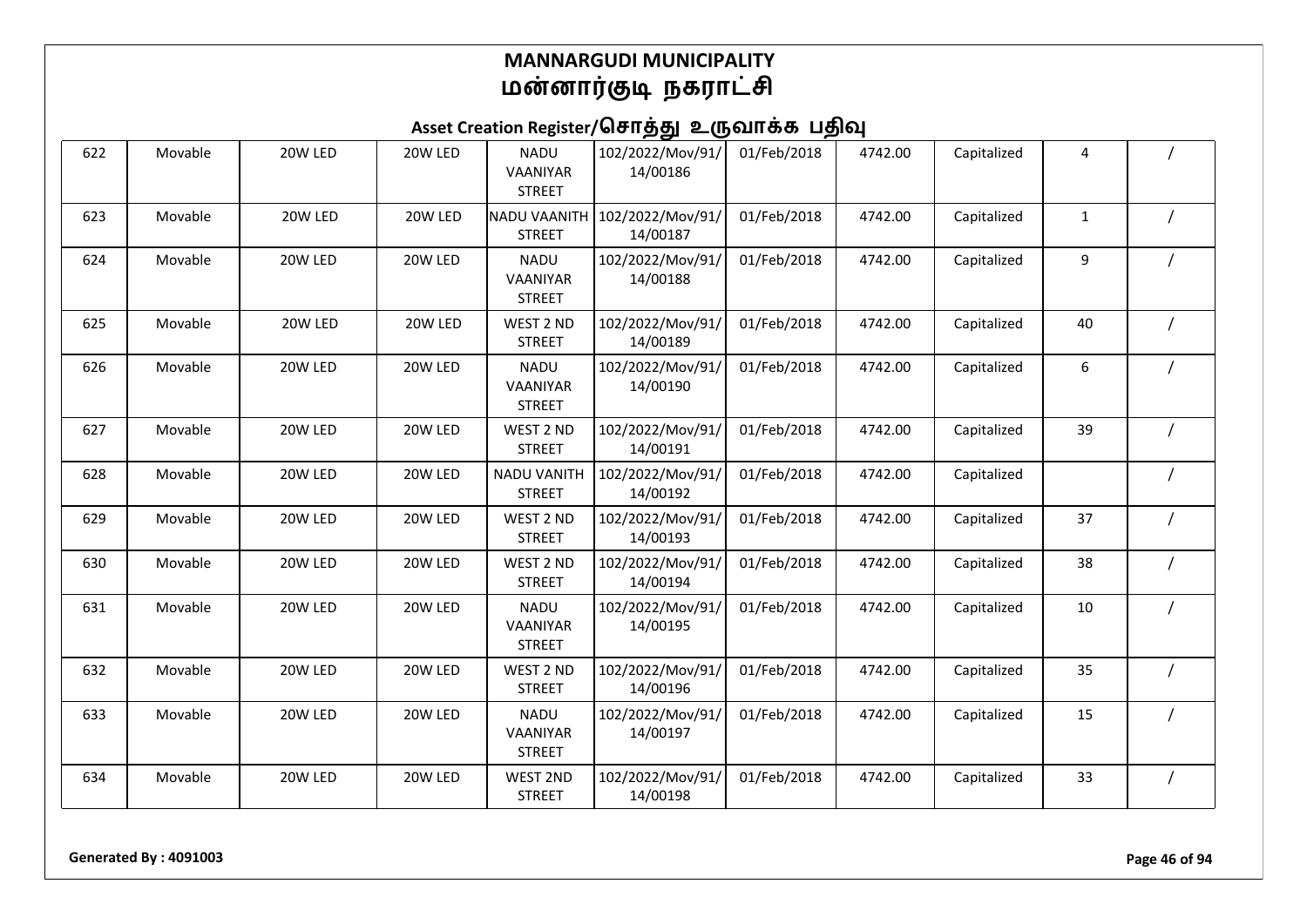| 635 | Movable | 20W LED | 20W LED | <b>NADU</b><br>VAANIYAR<br><b>STREET</b> | 102/2022/Mov/91/<br>14/00199 | 01/Feb/2018 | 4742.00 | Capitalized | 13             |          |
|-----|---------|---------|---------|------------------------------------------|------------------------------|-------------|---------|-------------|----------------|----------|
| 636 | Movable | 20W LED | 20W LED | <b>WEST 2ND</b><br><b>STREET</b>         | 102/2022/Mov/91/<br>14/00200 | 01/Feb/2018 | 4742.00 | Capitalized | 32             |          |
| 637 | Movable | 20W LED | 20W LED | <b>NADU</b><br>VAANIYAR<br><b>STREET</b> | 102/2022/Mov/91/<br>14/00201 | 01/Feb/2018 | 4742.00 | Capitalized | 19             |          |
| 638 | Movable | 20W LED | 20W LED | <b>NADU</b><br>VAANIYAR<br><b>STREET</b> | 102/2022/Mov/91/<br>14/00202 | 01/Feb/2018 | 4742.00 | Capitalized | 28             |          |
| 639 | Movable | 20W LED | 20W LED | KURUKKU<br>PATHAMASALA<br><b>VAR</b>     | 102/2022/Mov/91/<br>14/00203 | 01/Feb/2018 | 4742.00 | Capitalized | 15             |          |
| 640 | Movable | 20W LED | 20W LED | <b>KASUKARA</b><br><b>CHETTI STREET</b>  | 102/2022/Mov/91/<br>14/00204 | 01/Feb/2018 | 4742.00 | Capitalized | 4              |          |
| 641 | Movable | 20W LED | 20W LED | <b>KASUKARA</b><br><b>CHETTI STREET</b>  | 102/2022/Mov/91/<br>14/00205 | 01/Feb/2018 | 4742.00 | Capitalized | $\overline{7}$ |          |
| 642 | Movable | 20W LED | 20W LED | <b>KRUKKU</b><br>THIRUPPAKADA            | 102/2022/Mov/91/<br>14/00206 | 01/Feb/2018 | 4742.00 | Capitalized | 14             | $\prime$ |
| 643 | Movable | 20W LED | 20W LED | <b>KRUKKU</b><br>THIRUPPAKADA            | 102/2022/Mov/91/<br>14/00207 | 01/Feb/2018 | 4742.00 | Capitalized | 11             |          |
| 644 | Movable | 20W LED | 20W LED | <b>KRUKKU</b><br>THIRUPPAKADA            | 102/2022/Mov/91/<br>14/00208 | 01/Feb/2018 | 4742.00 | Capitalized | 12             |          |
| 645 | Movable | 20W LED | 20W LED | <b>KRUKKU</b><br>THIRUPPAKADA            | 102/2022/Mov/91/<br>14/00209 | 01/Feb/2018 | 4742.00 | Capitalized | 6              |          |
| 646 | Movable | 20W LED | 20W LED | MEELER 4TH<br><b>STREET</b>              | 102/2022/Mov/91/<br>14/00210 | 01/Feb/2018 | 4742.00 | Capitalized | $\overline{2}$ |          |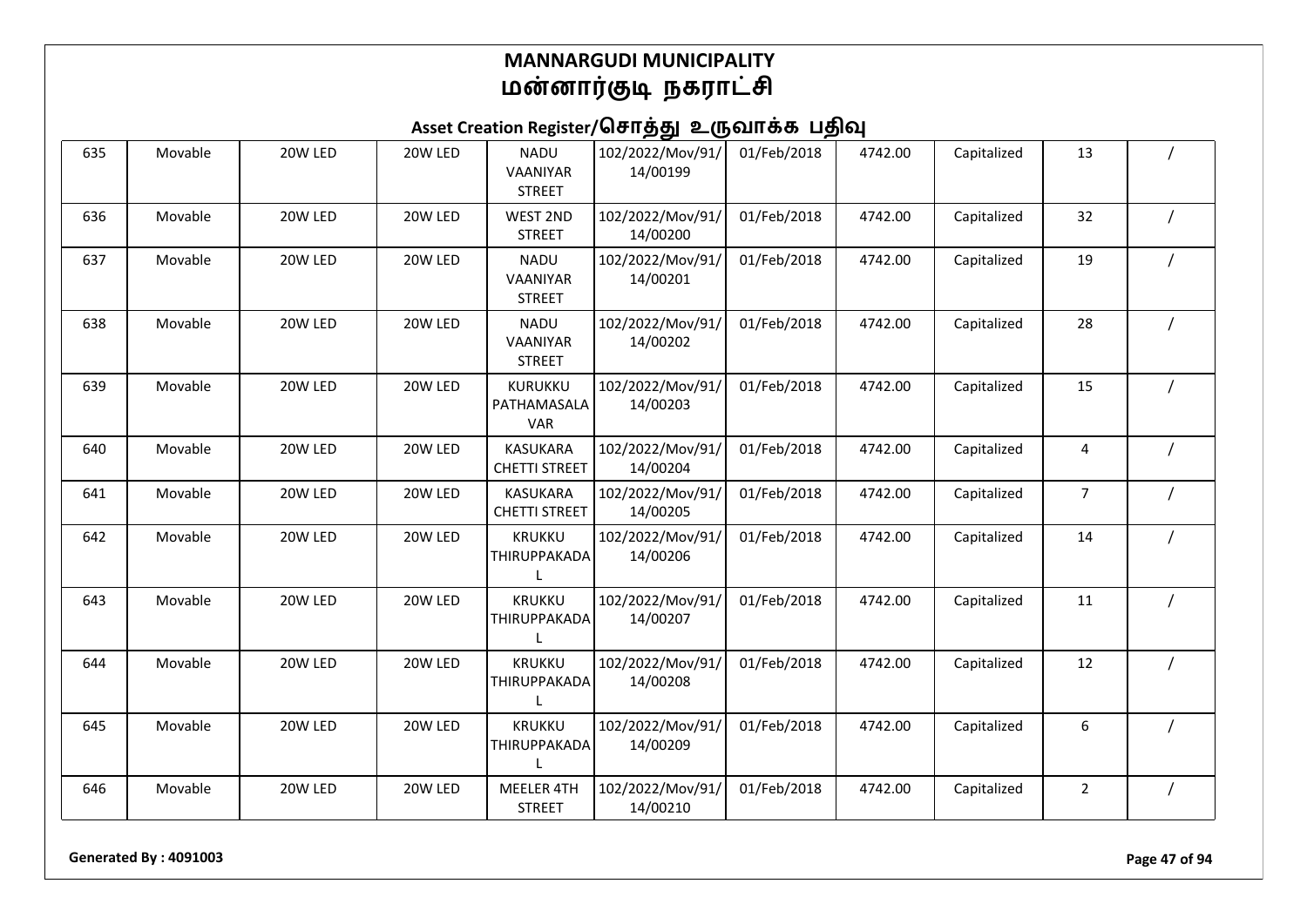| 647 | Movable | 20W LED | 20W LED | <b>MELA OTHAI</b><br>THERU        | 102/2022/Mov/91/<br>14/00211 | 01/Feb/2018 | 4742.00 | Capitalized | 24 |  |
|-----|---------|---------|---------|-----------------------------------|------------------------------|-------------|---------|-------------|----|--|
| 648 | Movable | 20W LED | 20W LED | <b>MELA OTHAI</b><br>THERU        | 102/2022/Mov/91/<br>14/00212 | 01/Feb/2018 | 4742.00 | Capitalized | 27 |  |
| 649 | Movable | 20W LED | 20W LED | <b>MELA OTHAI</b><br>THERU        | 102/2022/Mov/91/<br>14/00213 | 01/Feb/2018 | 4742.00 | Capitalized | 22 |  |
| 650 | Movable | 20W LED | 20W LED | <b>MELA OTHAI</b><br><b>THERU</b> | 102/2022/Mov/91/<br>14/00214 | 01/Feb/2018 | 4742.00 | Capitalized | 23 |  |
| 651 | Movable | 20W LED | 20W LED | <b>MELA OTHAI</b><br>THERU        | 102/2022/Mov/91/<br>14/00215 | 01/Feb/2018 | 4742.00 | Capitalized | 21 |  |
| 652 | Movable | 20W LED | 20W LED | <b>MELA OTHAI</b><br><b>THERU</b> | 102/2022/Mov/91/<br>14/00216 | 01/Feb/2018 | 4742.00 | Capitalized | 20 |  |
| 653 | Movable | 20W LED | 20W LED | <b>MELA OTHAI</b><br>THERU        | 102/2022/Mov/91/<br>14/00217 | 01/Feb/2018 | 4742.00 | Capitalized | 16 |  |
| 654 | Movable | 20W LED | 20W LED | <b>MELA OTHAI</b><br>THERU        | 102/2022/Mov/91/<br>14/00218 | 01/Feb/2018 | 4742.00 | Capitalized | 13 |  |
| 655 | Movable | 20W LED | 20W LED | <b>MELA OTHAI</b><br><b>THERU</b> | 102/2022/Mov/91/<br>14/00219 | 01/Feb/2018 | 4742.00 | Capitalized | 12 |  |
| 656 | Movable | 20W LED | 20W LED | <b>MELA OTHAI</b><br><b>THERU</b> | 102/2022/Mov/91/<br>14/00220 | 01/Feb/2018 | 4742.00 | Capitalized | 9  |  |
| 657 | Movable | 20W LED | 20W LED | <b>MELA OTHAI</b><br>THERU        | 102/2022/Mov/91/<br>14/00221 | 01/Feb/2018 | 4742.00 | Capitalized | 8  |  |
| 658 | Movable | 20W LED | 20W LED | <b>MELA OTHAI</b><br>THERU        | 102/2022/Mov/91/<br>14/00222 | 01/Feb/2018 | 4742.00 | Capitalized | 7  |  |
| 659 | Movable | 20W LED | 20W LED | <b>MELA OTHAI</b><br>THERU        | 102/2022/Mov/91/<br>14/00223 | 01/Feb/2018 | 4742.00 | Capitalized | 6  |  |
| 660 | Movable | 20W LED | 20W LED | <b>MELA OTHAI</b><br>THERU        | 102/2022/Mov/91/<br>14/00224 | 01/Feb/2018 | 4742.00 | Capitalized | 5  |  |
| 661 | Movable | 20W LED | 20W LED | <b>MELA OTHAI</b><br>THERU        | 102/2022/Mov/91/<br>14/00225 | 01/Feb/2018 | 4742.00 | Capitalized | 4  |  |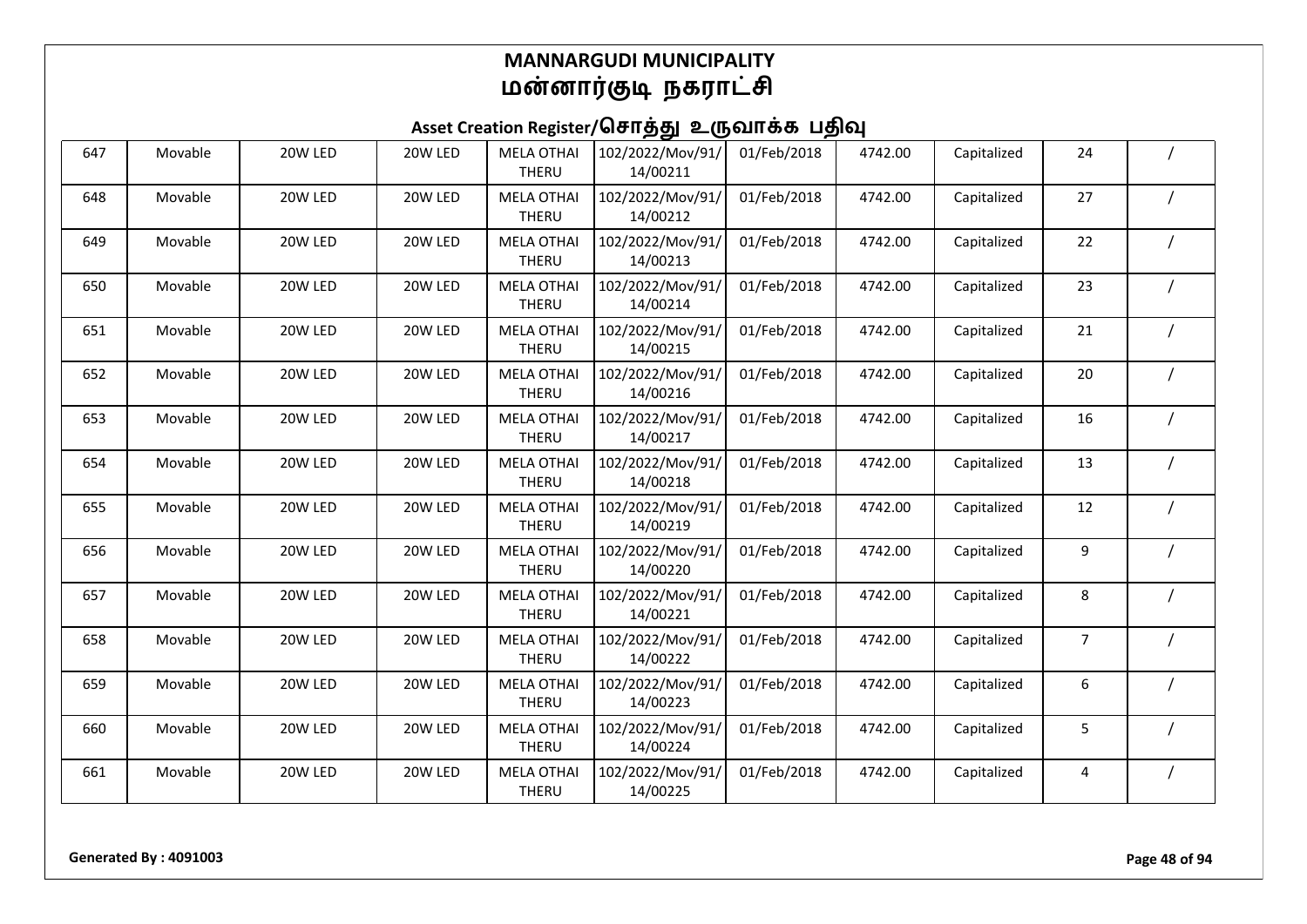| 662 | Movable | 20W LED | 20W LED | KRUKKU<br>THIRUPPAKADA       | 102/2022/Mov/91/<br>14/00226 | 01/Feb/2018 | 4742.00 | Capitalized | 16             |  |
|-----|---------|---------|---------|------------------------------|------------------------------|-------------|---------|-------------|----------------|--|
| 663 | Movable | 20W LED | 20W LED | KASANGUKARA<br><b>STREET</b> | 102/2022/Mov/91/<br>14/00227 | 01/Feb/2018 | 4742.00 | Capitalized | 4              |  |
| 664 | Movable | 20W LED | 20W LED | KASANGUKARA<br><b>STREET</b> | 102/2022/Mov/91/<br>14/00228 | 01/Feb/2018 | 4742.00 | Capitalized | 5              |  |
| 665 | Movable | 20W LED | 20W LED | KASANGUKARA<br><b>STREET</b> | 102/2022/Mov/91/<br>14/00229 | 01/Feb/2018 | 4742.00 | Capitalized | $\overline{7}$ |  |
| 666 | Movable | 20W LED | 20W LED | KASANGUKARA<br><b>STREET</b> | 102/2022/Mov/91/<br>14/00230 | 01/Feb/2018 | 4742.00 | Capitalized | 8              |  |
| 667 | Movable | 20W LED | 20W LED | KASANGUKARA<br><b>STREET</b> | 102/2022/Mov/91/<br>14/00231 | 01/Feb/2018 | 4742.00 | Capitalized | 9              |  |
| 668 | Movable | 20W LED | 20W LED | KASANGUKARA<br><b>STREET</b> | 102/2022/Mov/91/<br>14/00232 | 01/Feb/2018 | 4742.00 | Capitalized | 10             |  |
| 669 | Movable | 20W LED | 20W LED | KASANGUKARA<br><b>STREET</b> | 102/2022/Mov/91/<br>14/00233 | 01/Feb/2018 | 4742.00 | Capitalized | 11             |  |
| 670 | Movable | 20W LED | 20W LED | KASANGUKARA<br><b>STREET</b> | 102/2022/Mov/91/<br>14/00234 | 01/Feb/2018 | 4742.00 | Capitalized | 12             |  |
| 671 | Movable | 20W LED | 20W LED | KASANGUKARA<br><b>STREET</b> | 102/2022/Mov/91/<br>14/00235 | 01/Feb/2018 | 4742.00 | Capitalized | 13             |  |
| 672 | Movable | 20W LED | 20W LED | KASANGUKARA<br><b>STREET</b> | 102/2022/Mov/91/<br>14/00236 | 01/Feb/2018 | 4742.00 | Capitalized | 15             |  |
| 673 | Movable | 20W LED | 20W LED | KASANGUKARA<br><b>STREET</b> | 102/2022/Mov/91/<br>14/00237 | 01/Feb/2018 | 4742.00 | Capitalized | 16             |  |
| 674 | Movable | 20W LED | 20W LED | KASANGUKARA<br><b>STREET</b> | 102/2022/Mov/91/<br>14/00238 | 01/Feb/2018 | 4742.00 | Capitalized | 17             |  |
| 675 | Movable | 20W LED | 20W LED | KASANGUKARA<br><b>STREET</b> | 102/2022/Mov/91/<br>14/00239 | 01/Feb/2018 | 4742.00 | Capitalized | 20             |  |
| 676 | Movable | 20W LED | 20W LED | KASANGUKARA<br><b>STREET</b> | 102/2022/Mov/91/<br>14/00240 | 01/Feb/2018 | 4742.00 | Capitalized | 21             |  |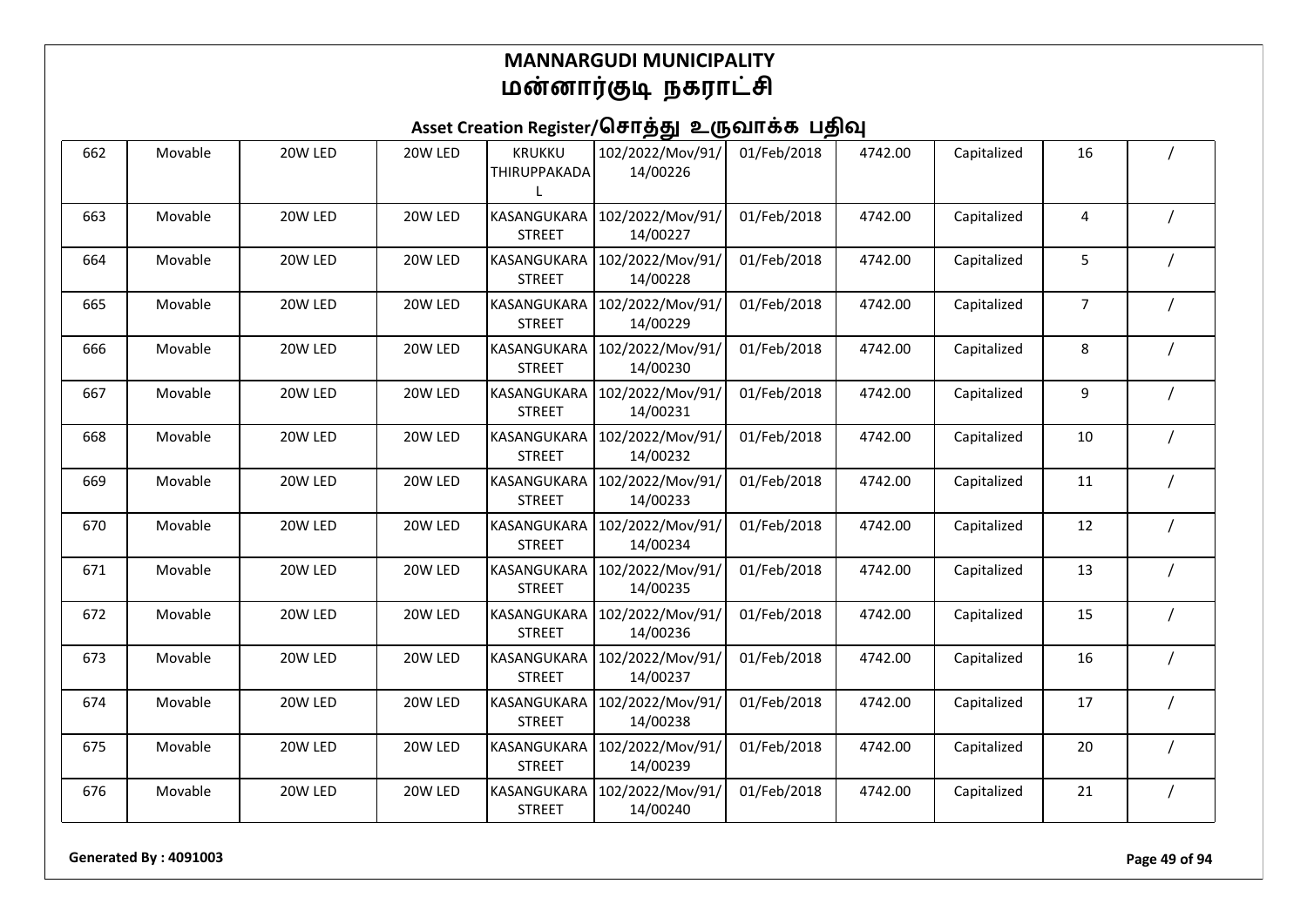## Asset Creation Register/சொத்து உருவாக்க பதிவு

| 677 | Movable | 20W LED | 20W LED | KASANGUKARA<br><b>STREET</b>      | 102/2022/Mov/91/<br>14/00241 | 01/Feb/2018 | 4742.00 | Capitalized | 23             |  |
|-----|---------|---------|---------|-----------------------------------|------------------------------|-------------|---------|-------------|----------------|--|
| 678 | Movable | 20W LED | 20W LED | KASANGUKARA<br><b>STREET</b>      | 102/2022/Mov/91/<br>14/00242 | 01/Feb/2018 | 4742.00 | Capitalized | 24             |  |
| 679 | Movable | 20W LED | 20W LED | KASANGUKARA<br><b>STREET</b>      | 102/2022/Mov/91/<br>14/00243 | 01/Feb/2018 | 4742.00 | Capitalized | 25             |  |
| 680 | Movable | 20W LED | 20W LED | KASANGUKARA<br><b>STREET</b>      | 102/2022/Mov/91/<br>14/00244 | 01/Feb/2018 | 4742.00 | Capitalized | 26             |  |
| 681 | Movable | 20W LED | 20W LED | OLD<br>THANJAVUR<br><b>RASTHA</b> | 102/2022/Mov/91/<br>14/00245 | 01/Feb/2018 | 4742.00 | Capitalized | $\mathbf{1}$   |  |
| 682 | Movable | 20W LED | 20W LED | OLD<br>THANJAVUR<br><b>RASTHA</b> | 102/2022/Mov/91/<br>14/00246 | 01/Feb/2018 | 4742.00 | Capitalized | $\overline{2}$ |  |
| 683 | Movable | 20W LED | 20W LED | OLD<br>THANJAVUR<br><b>RASTHA</b> | 102/2022/Mov/91/<br>14/00247 | 01/Feb/2018 | 4742.00 | Capitalized | 3              |  |
| 684 | Movable | 20W LED | 20W LED | OLD<br>THANJAVUR<br><b>RASTHA</b> | 102/2022/Mov/91/<br>14/00248 | 01/Feb/2018 | 4742.00 | Capitalized | 4              |  |
| 685 | Movable | 20W LED | 20W LED | OLD<br>THANJAVUR<br><b>RASTHA</b> | 102/2022/Mov/91/<br>14/00249 | 01/Feb/2018 | 4742.00 | Capitalized | 5              |  |
| 686 | Movable | 20W LED | 20W LED | OLD<br>THANJAVUR<br><b>RASTHA</b> | 102/2022/Mov/91/<br>14/00250 | 01/Feb/2018 | 4742.00 | Capitalized | 6              |  |
| 687 | Movable | 20W LED | 20W LED | OLD<br>THANJAVUR<br><b>RASTHA</b> | 102/2022/Mov/91/<br>14/00251 | 01/Feb/2018 | 4742.00 | Capitalized | $\overline{7}$ |  |
| 688 | Movable | 20W LED | 20W LED | OLD<br>THANJAVUR<br><b>RASTHA</b> | 102/2022/Mov/91/<br>14/00252 | 01/Feb/2018 | 4742.00 | Capitalized | 9              |  |

**Generated By : 4091003 Page 50 of 94**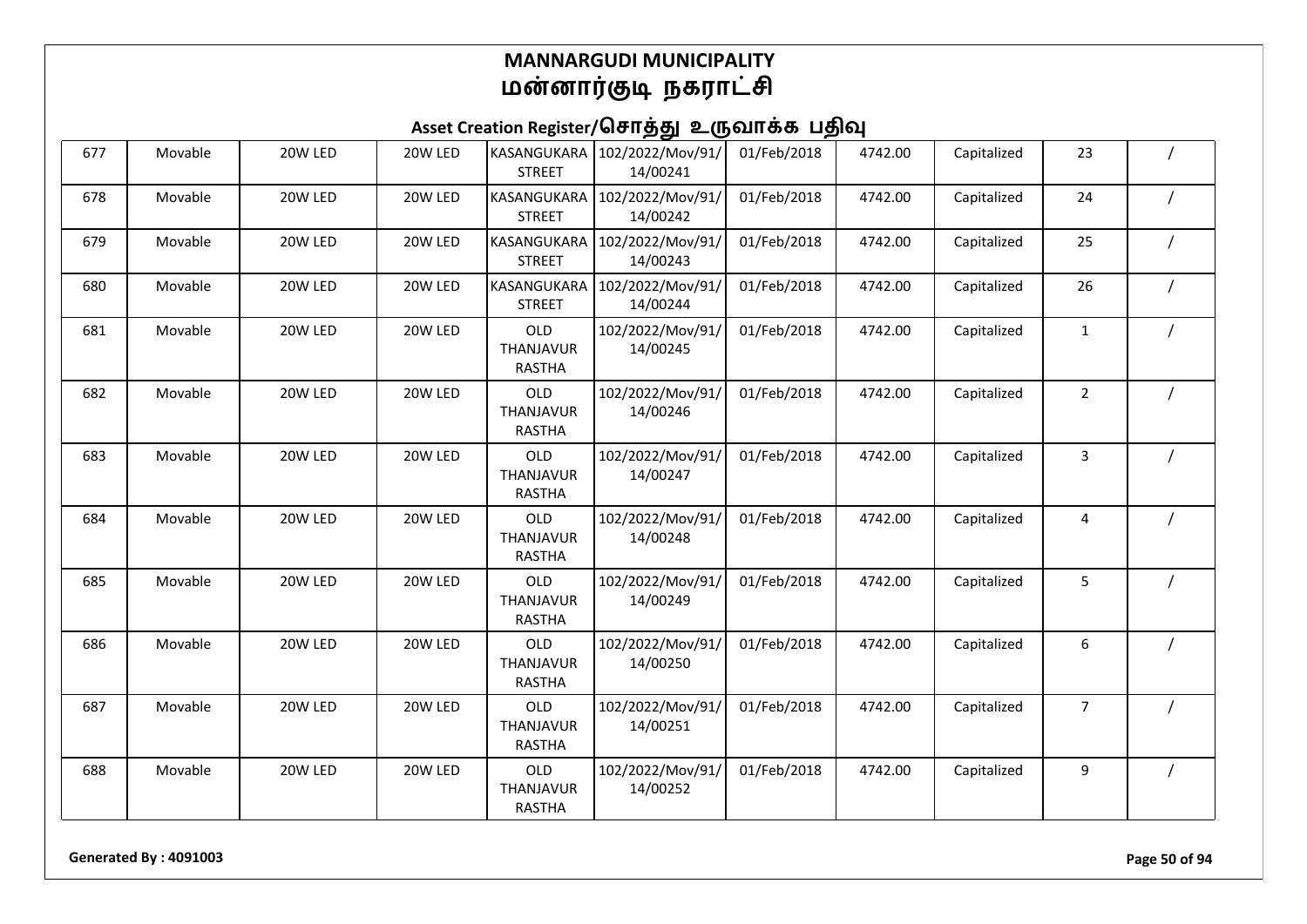## Asset Creation Register/சொத்து உருவாக்க பதிவு

| 689 | Movable | 20W LED | 20W LED | OLD<br>THANJAVUR<br><b>RASTHA</b>        | 102/2022/Mov/91/<br>14/00253 | 01/Feb/2018 | 4742.00 | Capitalized | 11 |  |
|-----|---------|---------|---------|------------------------------------------|------------------------------|-------------|---------|-------------|----|--|
| 690 | Movable | 20W LED | 20W LED | OLD<br>THANJAVUR<br><b>RASTHA</b>        | 102/2022/Mov/91/<br>14/00254 | 01/Feb/2018 | 4742.00 | Capitalized | 13 |  |
| 691 | Movable | 20W LED | 20W LED | OLD<br>THANJAVUR<br><b>RASTHA</b>        | 102/2022/Mov/91/<br>14/00255 | 01/Feb/2018 | 4742.00 | Capitalized | 14 |  |
| 692 | Movable | 20W LED | 20W LED | OLD<br>THANJAVUR<br><b>RASTHA</b>        | 102/2022/Mov/91/<br>14/00256 | 01/Feb/2018 | 4742.00 | Capitalized | 16 |  |
| 693 | Movable | 20W LED | 20W LED | OLD<br>THANJAVUR<br><b>RASTHA</b>        | 102/2022/Mov/91/<br>14/00257 | 01/Feb/2018 | 4742.00 | Capitalized | 17 |  |
| 694 | Movable | 20W LED | 20W LED | OLD<br>THANJAVUR<br><b>RASTHA</b>        | 102/2022/Mov/91/<br>14/00258 | 01/Feb/2018 | 4742.00 | Capitalized | 18 |  |
| 695 | Movable | 20W LED | 20W LED | OLD<br>THANJAVUR<br><b>RASTHA</b>        | 102/2022/Mov/91/<br>14/00259 | 01/Feb/2018 | 4742.00 | Capitalized | 19 |  |
| 696 | Movable | 20W LED | 20W LED | OLD<br>THANJAVUR<br><b>RASTHA</b>        | 102/2022/Mov/91/<br>14/00260 | 01/Feb/2018 | 4742.00 | Capitalized | 20 |  |
| 697 | Movable | 20W LED | 20W LED | OLD<br>THANJAVUR<br><b>RASTHA</b>        | 102/2022/Mov/91/<br>14/00261 | 01/Feb/2018 | 4742.00 | Capitalized | 21 |  |
| 698 | Movable | 20W LED | 20W LED | OLD<br><b>THANJAVUR</b><br><b>RASTHA</b> | 102/2022/Mov/91/<br>14/00262 | 01/Feb/2018 | 4742.00 | Capitalized | 23 |  |
| 699 | Movable | 20W LED | 20W LED | OLD<br>THANJAVUR<br><b>RASTHA</b>        | 102/2022/Mov/91/<br>14/00263 | 01/Feb/2018 | 4742.00 | Capitalized | 24 |  |

**Generated By : 4091003 Page 51 of 94**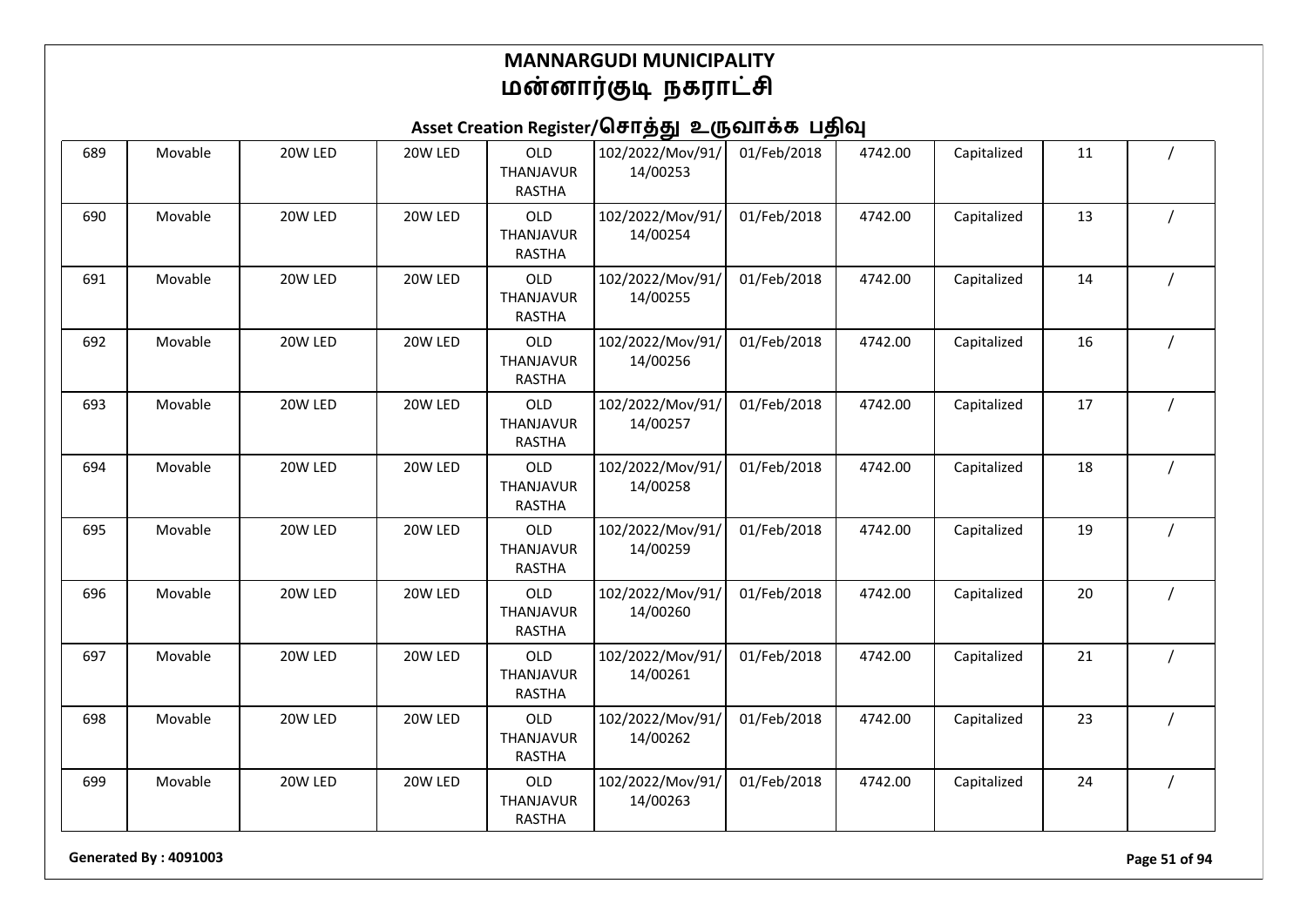| 700 | Movable | 20W LED | 20W LED | OLD<br>THANJAVUR<br><b>RASTHA</b>        | 102/2022/Mov/91/<br>14/00264 | 01/Feb/2018 | 4742.00 | Capitalized | 26             |  |
|-----|---------|---------|---------|------------------------------------------|------------------------------|-------------|---------|-------------|----------------|--|
| 701 | Movable | 20W LED | 20W LED | OLD<br>THANJAVUR<br><b>RASTHA</b>        | 102/2022/Mov/91/<br>14/00265 | 01/Feb/2018 | 4742.00 | Capitalized | 27             |  |
| 702 | Movable | 20W LED | 20W LED | OLD<br><b>THANJAVUR</b><br><b>RASTHA</b> | 102/2022/Mov/91/<br>14/00266 | 01/Feb/2018 | 4742.00 | Capitalized | 30             |  |
| 703 | Movable | 20W LED | 20W LED | OLD<br>THANJAVUR<br>SALAI                | 102/2022/Mov/91/<br>14/00267 | 01/Feb/2018 | 4742.00 | Capitalized | $\overline{2}$ |  |
| 704 | Movable | 20W LED | 20W LED | OLD<br>THANJAVUR<br>SALAI                | 102/2022/Mov/91/<br>14/00268 | 01/Feb/2018 | 4742.00 | Capitalized | 3              |  |
| 705 | Movable | 20W LED | 20W LED | OLD<br>THANJAVUR<br>SALAI                | 102/2022/Mov/91/<br>14/00269 | 01/Feb/2018 | 4742.00 | Capitalized | 4              |  |
| 706 | Movable | 20W LED | 20W LED | <b>EAST 2ND</b><br><b>STREET</b>         | 102/2022/Mov/91/<br>14/00270 | 01/Feb/2018 | 4742.00 | Capitalized | $\overline{2}$ |  |
| 707 | Movable | 20W LED | 20W LED | <b>EAST 2ND</b><br><b>STREET</b>         | 102/2022/Mov/91/<br>14/00271 | 01/Feb/2018 | 4742.00 | Capitalized | $\mathbf{1}$   |  |
| 708 | Movable | 20W LED | 20W LED | <b>EAST 2ND</b><br><b>STREET</b>         | 102/2022/Mov/91/<br>14/00272 | 01/Feb/2018 | 4742.00 | Capitalized | $\overline{2}$ |  |
| 709 | Movable | 20W LED | 20W LED | <b>NEW STREET</b>                        | 102/2022/Mov/91/<br>14/00273 | 01/Feb/2018 | 4742.00 | Capitalized | 4              |  |
| 710 | Movable | 20W LED | 20W LED | <b>NADU</b><br>VAANIYAR<br><b>STREET</b> | 102/2022/Mov/91/<br>14/00274 | 01/Feb/2018 | 4742.00 | Capitalized | 18             |  |
| 711 | Movable | 20W LED | 20W LED | <b>NEW STREET</b>                        | 102/2022/Mov/91/<br>14/00275 | 01/Feb/2018 | 4742.00 | Capitalized | 7              |  |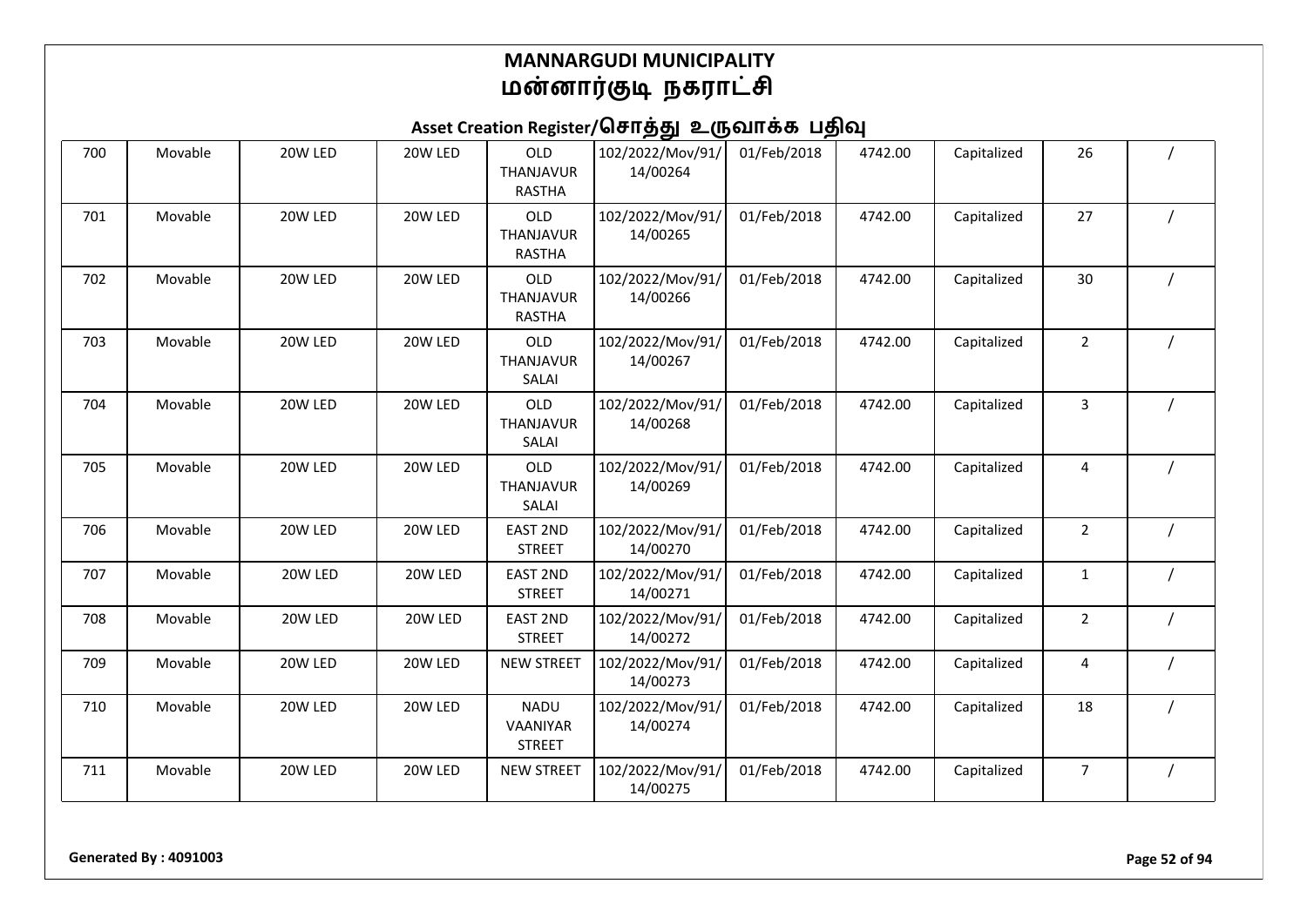| 712 | Movable | 20W LED | 20W LED | <b>NEW STREET</b>                         | 102/2022/Mov/91/<br>14/00276 | 01/Feb/2018 | 4742.00 | Capitalized | 8              |  |
|-----|---------|---------|---------|-------------------------------------------|------------------------------|-------------|---------|-------------|----------------|--|
| 713 | Movable | 20W LED | 20W LED | <b>NEW STREET</b>                         | 102/2022/Mov/91/<br>14/00277 | 01/Feb/2018 | 4742.00 | Capitalized | 11             |  |
| 714 | Movable | 20W LED | 20W LED | <b>KEELA RAJA</b><br><b>VEETHI</b>        | 102/2022/Mov/91/<br>14/00278 | 01/Feb/2018 | 4742.00 | Capitalized | 16             |  |
| 715 | Movable | 20W LED | 20W LED | <b>KEELA RAJA</b><br><b>VEETHI</b>        | 102/2022/Mov/91/<br>14/00279 | 01/Feb/2018 | 4742.00 | Capitalized | 13             |  |
| 716 | Movable | 20W LED | 20W LED | THEN VADAL,<br>VAANIYATH<br><b>STREET</b> | 102/2022/Mov/91/<br>14/00280 | 01/Feb/2018 | 4742.00 | Capitalized | 13             |  |
| 717 | Movable | 20W LED | 20W LED | <b>KEELA RAJA</b><br><b>VEETHI</b>        | 102/2022/Mov/91/<br>14/00281 | 01/Feb/2018 | 4742.00 | Capitalized | 10             |  |
| 718 | Movable | 20W LED | 20W LED | <b>KEELA RAJA</b><br><b>VEETHI</b>        | 102/2022/Mov/91/<br>14/00282 | 01/Feb/2018 | 4742.00 | Capitalized |                |  |
| 719 | Movable | 20W LED | 20W LED | <b>KEELA RAJA</b><br><b>VEETHI</b>        | 102/2022/Mov/91/<br>14/00283 | 01/Feb/2018 | 4742.00 | Capitalized | 6              |  |
| 720 | Movable | 20W LED | 20W LED | <b>KEELA RAJA</b><br><b>VEETHI</b>        | 102/2022/Mov/91/<br>14/00284 | 01/Feb/2018 | 4742.00 | Capitalized | 4              |  |
| 721 | Movable | 20W LED | 20W LED | <b>KEELA RAJA</b><br><b>VEETHI</b>        | 102/2022/Mov/91/<br>14/00285 | 01/Feb/2018 | 4742.00 | Capitalized | $\overline{2}$ |  |
| 722 | Movable | 20W LED | 20W LED | <b>KEELA RAJA</b><br><b>VEETHI</b>        | 102/2022/Mov/91/<br>14/00286 | 01/Feb/2018 | 4742.00 | Capitalized | 3              |  |
| 723 | Movable | 20W LED | 20W LED | THEN VADAL,<br>VAANIYATH<br><b>STREET</b> | 102/2022/Mov/91/<br>14/00287 | 01/Feb/2018 | 4742.00 | Capitalized | 12             |  |
| 724 | Movable | 20W LED | 20W LED | <b>MLA OFFICE</b>                         | 102/2022/Mov/91/<br>14/00288 | 01/Feb/2018 | 4742.00 | Capitalized | $\overline{7}$ |  |
| 725 | Movable | 20W LED | 20W LED | <b>MLA OFFICE</b>                         | 102/2022/Mov/91/<br>14/00289 | 01/Feb/2018 | 4742.00 | Capitalized | 10             |  |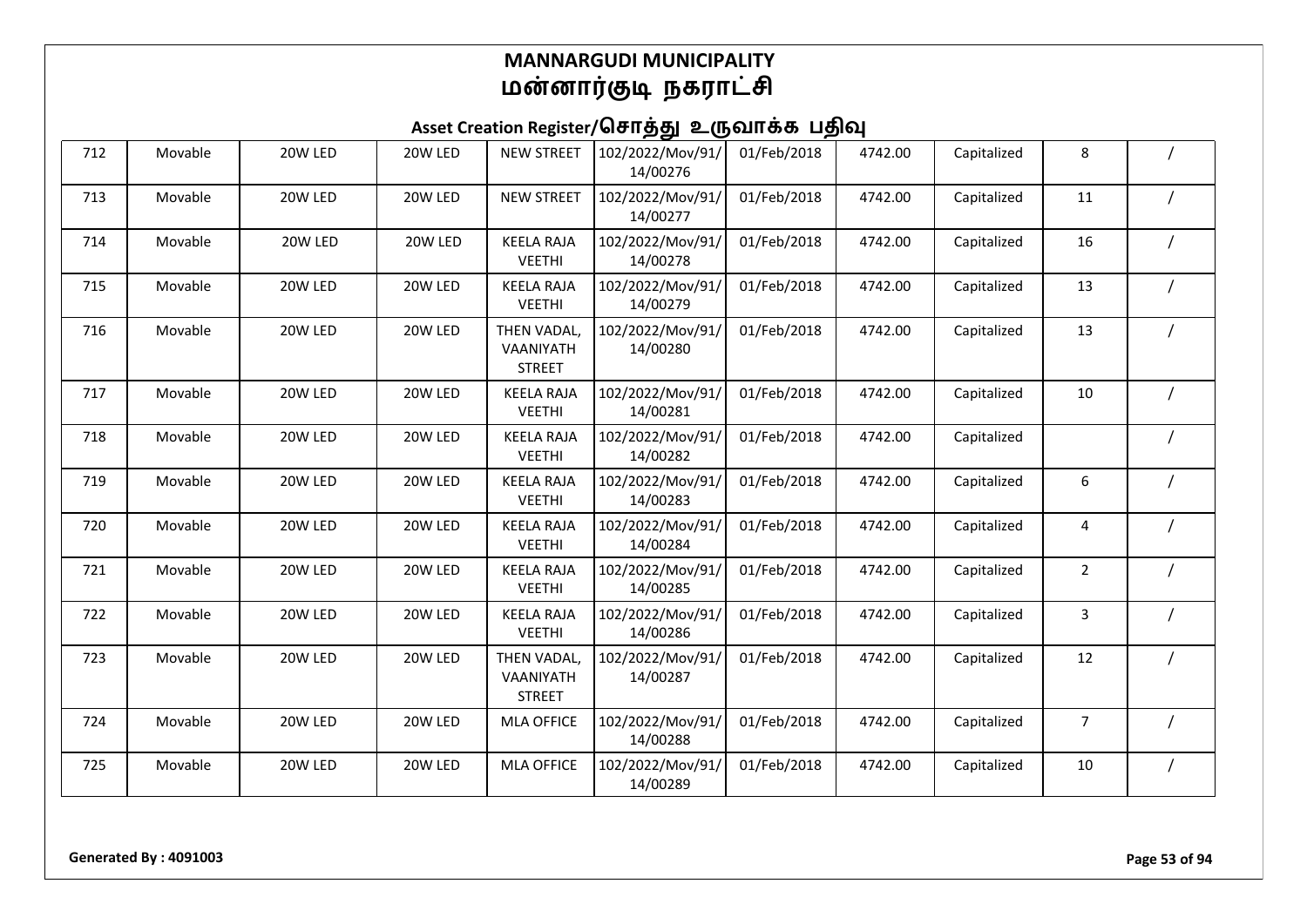## Asset Creation Register/சொத்து உருவாக்க பதிவு

| 726 | Movable | 20W LED | 20W LED | <b>MLA OFFICE</b>                                       | 102/2022/Mov/91/<br>14/00290 | 01/Feb/2018 | 4742.00 | Capitalized | 8              |                |
|-----|---------|---------|---------|---------------------------------------------------------|------------------------------|-------------|---------|-------------|----------------|----------------|
| 727 | Movable | 20W LED | 20W LED | <b>MLA OFFICE</b>                                       | 102/2022/Mov/91/<br>14/00291 | 01/Feb/2018 | 4742.00 | Capitalized | 11             |                |
| 728 | Movable | 20W LED | 20W LED | <b>MLA OFFICE</b>                                       | 102/2022/Mov/91/<br>14/00292 | 01/Feb/2018 | 4742.00 | Capitalized | 12             |                |
| 729 | Movable | 20W LED | 20W LED | <b>MLA OFFICE</b>                                       | 102/2022/Mov/91/<br>14/00293 | 01/Feb/2018 | 4742.00 | Capitalized | 13             |                |
| 730 | Movable | 20W LED | 20W LED | <b>MLA OFFICE</b>                                       | 102/2022/Mov/91/<br>14/00294 | 01/Feb/2018 | 4742.00 | Capitalized | 14             |                |
| 731 | Movable | 20W LED | 20W LED | <b>MLA OFFICE</b>                                       | 102/2022/Mov/91/<br>14/00295 | 01/Feb/2018 | 4742.00 | Capitalized | 16             |                |
| 732 | Movable | 20W LED | 20W LED | <b>MLA OFFICE</b>                                       | 102/2022/Mov/91/<br>14/00296 | 01/Feb/2018 | 4742.00 | Capitalized | 21             |                |
| 733 | Movable | 20W LED | 20W LED | <b>MLA OFFICE</b>                                       | 102/2022/Mov/91/<br>14/00297 | 01/Feb/2018 | 4742.00 | Capitalized | 17             |                |
| 734 | Movable | 20W LED | 20W LED | <b>MLA OFFICE</b>                                       | 102/2022/Mov/91/<br>14/00298 | 01/Feb/2018 | 4742.00 | Capitalized | 19             |                |
| 735 | Movable | 20W LED | 20W LED | <b>MLA OFFICE</b>                                       | 102/2022/Mov/91/<br>14/00299 | 01/Feb/2018 | 4742.00 | Capitalized | 22             |                |
| 736 | Movable | 20W LED | 20W LED | <b>MLA OFFICE</b>                                       | 102/2022/Mov/91/<br>14/00300 | 01/Feb/2018 | 4742.00 | Capitalized | 24             |                |
| 737 | Movable | 20W LED | 20W LED | <b>TALUK OFFICE</b><br>ROAD, NEAR<br><b>MUSLIM ROAD</b> | 102/2022/Mov/91/<br>14/00301 | 01/Feb/2018 | 4742.00 | Capitalized | $\overline{7}$ |                |
| 738 | Movable | 20W LED | 20W LED | <b>MLA OFFICE</b>                                       | 102/2022/Mov/91/<br>14/00302 | 01/Feb/2018 | 4742.00 | Capitalized | 25             |                |
| 739 | Movable | 20W LED | 20W LED | <b>MLA OFFICE</b>                                       | 102/2022/Mov/91/<br>14/00303 | 01/Feb/2018 | 4742.00 | Capitalized | 29             |                |
| 740 | Movable | 20W LED | 20W LED | <b>MLA OFFICE</b>                                       | 102/2022/Mov/91/<br>14/00304 | 01/Feb/2018 | 4742.00 | Capitalized | 28             | $\overline{1}$ |

**Generated By : 4091003 Page 54 of 94**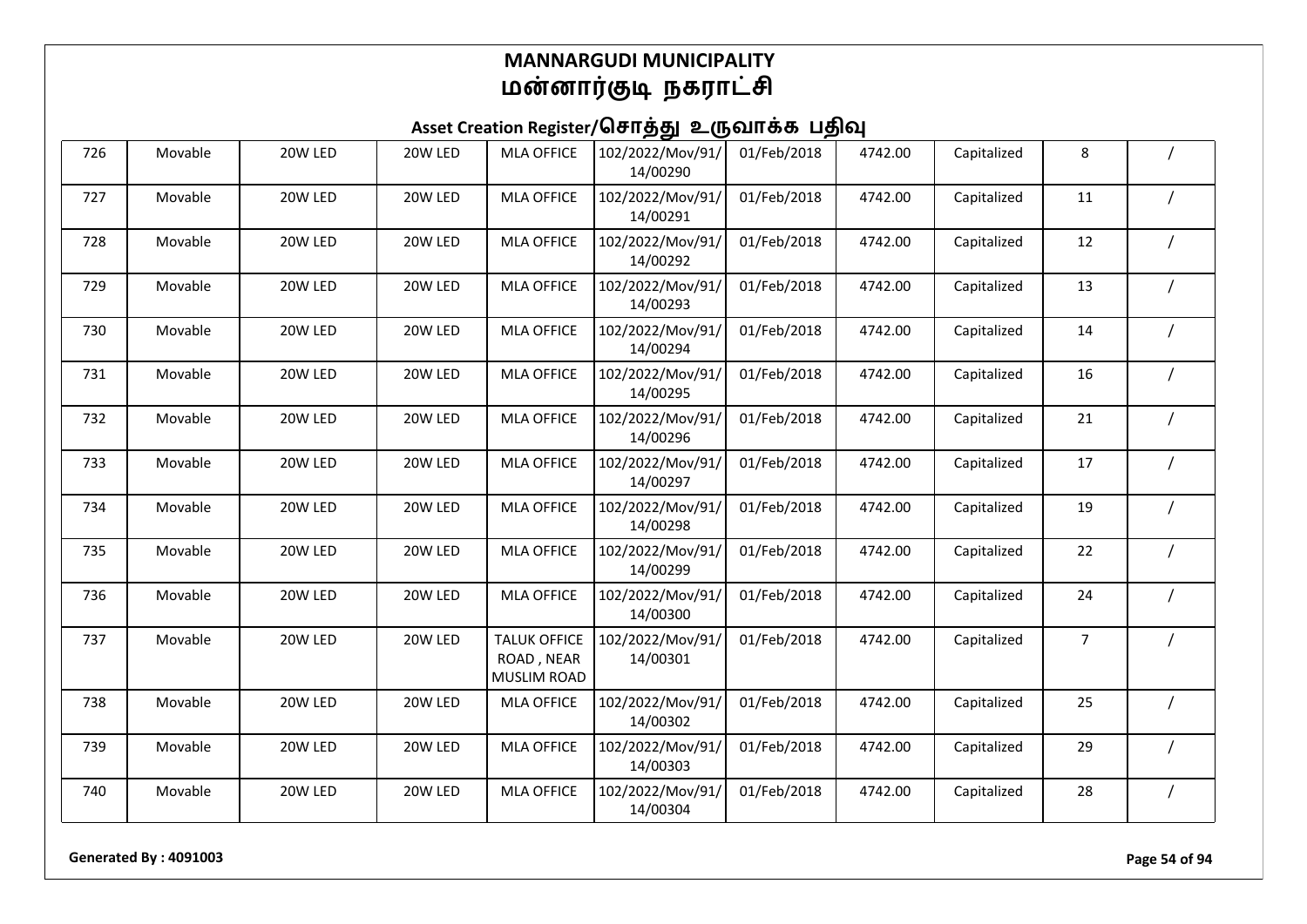| 741 | Movable | 20W LED | 20W LED | <b>MLA OFFICE</b>                                | 102/2022/Mov/91/<br>14/00305 | 01/Feb/2018 | 4742.00 | Capitalized | 26             |  |
|-----|---------|---------|---------|--------------------------------------------------|------------------------------|-------------|---------|-------------|----------------|--|
| 742 | Movable | 20W LED | 20W LED | <b>MLA OFFICE</b>                                | 102/2022/Mov/91/<br>14/00306 | 01/Feb/2018 | 4742.00 | Capitalized | 27             |  |
| 743 | Movable | 20W LED | 20W LED | <b>MLA OFFICE</b>                                | 102/2022/Mov/91/<br>14/00307 | 01/Feb/2018 | 4742.00 | Capitalized | 32             |  |
| 744 | Movable | 20W LED | 20W LED | <b>MLA OFFICE</b>                                | 102/2022/Mov/91/<br>14/00308 | 01/Feb/2018 | 4742.00 | Capitalized | 30             |  |
| 745 | Movable | 20W LED | 20W LED | <b>SREE PAPARA</b><br>KALIYAMAN<br><b>TEMPLE</b> | 102/2022/Mov/91/<br>14/00309 | 01/Feb/2018 | 4742.00 | Capitalized | 4              |  |
| 746 | Movable | 20W LED | 20W LED | <b>MLA OFFICE</b>                                | 102/2022/Mov/91/<br>14/00310 | 01/Feb/2018 | 4742.00 | Capitalized | 33             |  |
| 747 | Movable | 20W LED | 20W LED | <b>SREE PAPARA</b><br>KALIYAMAN<br><b>TEMPLE</b> | 102/2022/Mov/91/<br>14/00311 | 01/Feb/2018 | 4742.00 | Capitalized | 3              |  |
| 748 | Movable | 20W LED | 20W LED | <b>SREE PAPARA</b><br>KALIYAMAN<br><b>TEMPLE</b> | 102/2022/Mov/91/<br>14/00312 | 01/Feb/2018 | 4742.00 | Capitalized | $\overline{2}$ |  |
| 749 | Movable | 20W LED | 20W LED | <b>SREE PAPARA</b><br>KALIYAMAN<br><b>TEMPLE</b> | 102/2022/Mov/91/<br>14/00313 | 01/Feb/2018 | 4742.00 | Capitalized | 6              |  |
| 750 | Movable | 20W LED | 20W LED | <b>SREE PAPARA</b><br>KALIYAMAN<br><b>TEMPLE</b> | 102/2022/Mov/91/<br>14/00314 | 01/Feb/2018 | 4742.00 | Capitalized | 13             |  |
| 751 | Movable | 20W LED | 20W LED | <b>SREE PAPARA</b><br>KALIYAMAN<br><b>TEMPLE</b> | 102/2022/Mov/91/<br>14/00315 | 01/Feb/2018 | 4742.00 | Capitalized | 5              |  |
| 752 | Movable | 20W LED | 20W LED | <b>SREE PAPARA</b><br>KALIYAMAN<br><b>TEMPLE</b> | 102/2022/Mov/91/<br>14/00316 | 01/Feb/2018 | 4742.00 | Capitalized | 10             |  |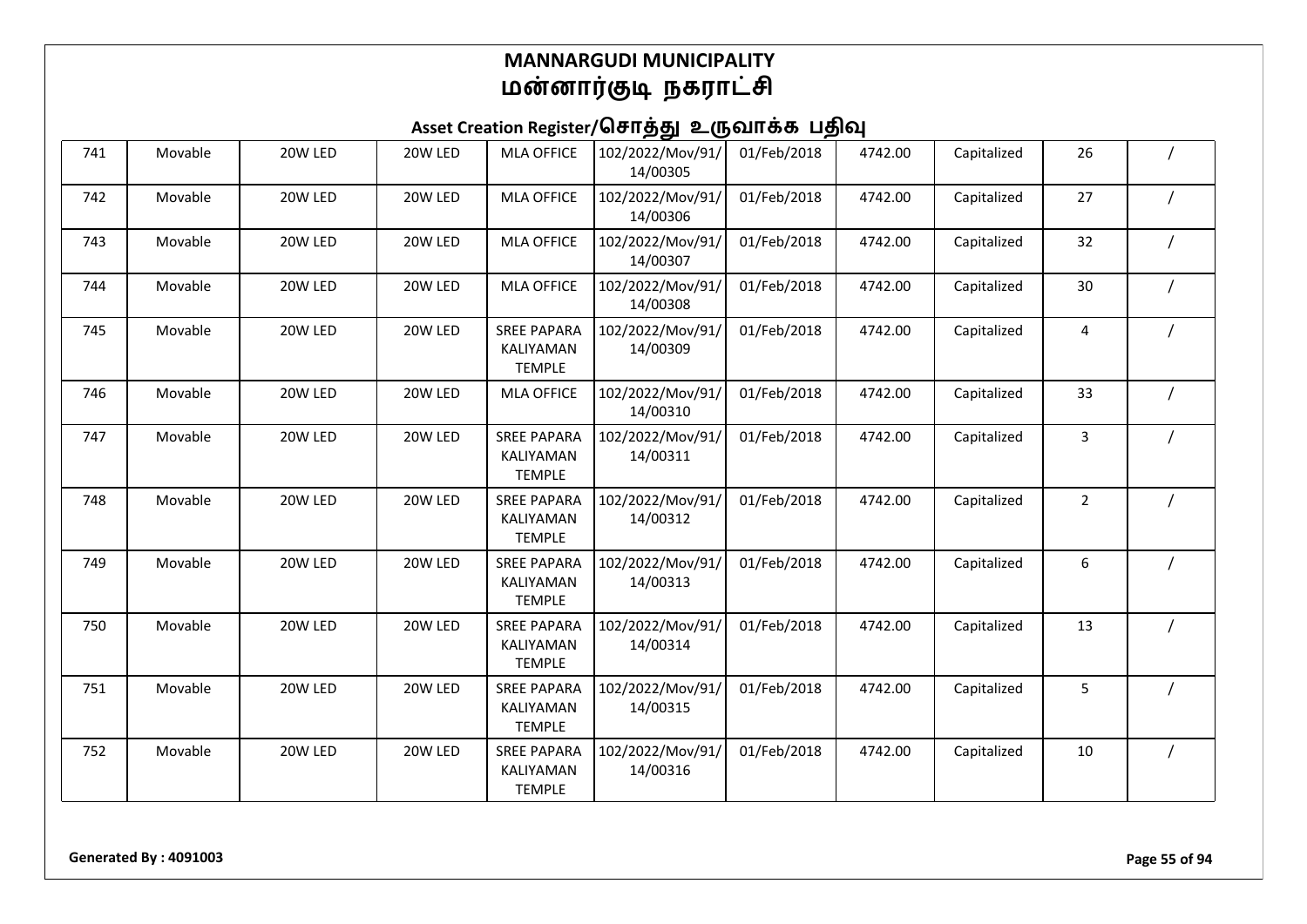## Asset Creation Register/சொத்து உருவாக்க பதிவு

| 753 | Movable | 20W LED | 20W LED | <b>TALUK OFFICE</b><br>ROAD, NEAR<br><b>MUSLIM ROAD</b> | 102/2022/Mov/91/<br>14/00317 | 01/Feb/2018 | 4742.00 | Capitalized | 4              |          |
|-----|---------|---------|---------|---------------------------------------------------------|------------------------------|-------------|---------|-------------|----------------|----------|
| 754 | Movable | 20W LED | 20W LED | <b>WATER TANK</b>                                       | 102/2022/Mov/91/<br>14/00318 | 01/Feb/2018 | 4742.00 | Capitalized | 15             |          |
| 755 | Movable | 20W LED | 20W LED | <b>TALUK OFFICE</b><br>ROAD, NEAR<br><b>MUSLIM ROAD</b> | 102/2022/Mov/91/<br>14/00319 | 01/Feb/2018 | 4742.00 | Capitalized | $\overline{2}$ |          |
| 756 | Movable | 20W LED | 20W LED | <b>TALUK OFFICE</b><br>ROAD, NEAR<br><b>MUSLIM ROAD</b> | 102/2022/Mov/91/<br>14/00320 | 01/Feb/2018 | 4742.00 | Capitalized | 5              |          |
| 757 | Movable | 20W LED | 20W LED | <b>TALUK OFFICE</b><br>ROAD, NEAR<br><b>MUSLIM ROAD</b> | 102/2022/Mov/91/<br>14/00321 | 01/Feb/2018 | 4742.00 | Capitalized | 9              |          |
| 758 | Movable | 20W LED | 20W LED | <b>TALUK OFFICE</b><br>ROAD, NEAR<br>MUSLIM ROAD        | 102/2022/Mov/91/<br>14/00322 | 01/Feb/2018 | 4742.00 | Capitalized | 6              |          |
| 759 | Movable | 20W LED | 20W LED | <b>TALUK OFFICE</b><br>ROAD, NEAR<br><b>MUSLIM ROAD</b> | 102/2022/Mov/91/<br>14/00323 | 01/Feb/2018 | 4742.00 | Capitalized | 11             |          |
| 760 | Movable | 20W LED | 20W LED | <b>TALUK OFFICE</b><br>ROAD, NEAR<br><b>MUSLIM ROAD</b> | 102/2022/Mov/91/<br>14/00324 | 01/Feb/2018 | 4742.00 | Capitalized | 8              |          |
| 761 | Movable | 20W LED | 20W LED | <b>TALUK OFFICE</b><br>ROAD, NEAR<br><b>MUSLIM ROAD</b> | 102/2022/Mov/91/<br>14/00325 | 01/Feb/2018 | 4742.00 | Capitalized | 12             |          |
| 762 | Movable | 20W LED | 20W LED | <b>TALUK OFFICE</b><br>ROAD, NEAR<br><b>MUSLIM ROAD</b> | 102/2022/Mov/91/<br>14/00327 | 01/Feb/2018 | 4742.00 | Capitalized | 14             |          |
| 763 | Movable | 20W LED | 20W LED | RANJITHA<br><b>FANCY STORE</b>                          | 102/2022/Mov/91/<br>14/00328 | 01/Feb/2018 | 4742.00 | Capitalized | 21             |          |
| 764 | Movable | 20W LED | 20W LED | RANJITHA<br><b>FANCY STORE</b>                          | 102/2022/Mov/91/<br>14/00329 | 01/Feb/2018 | 4742.00 | Capitalized | 20             | $\prime$ |

**Generated By : 4091003 Page 56 of 94**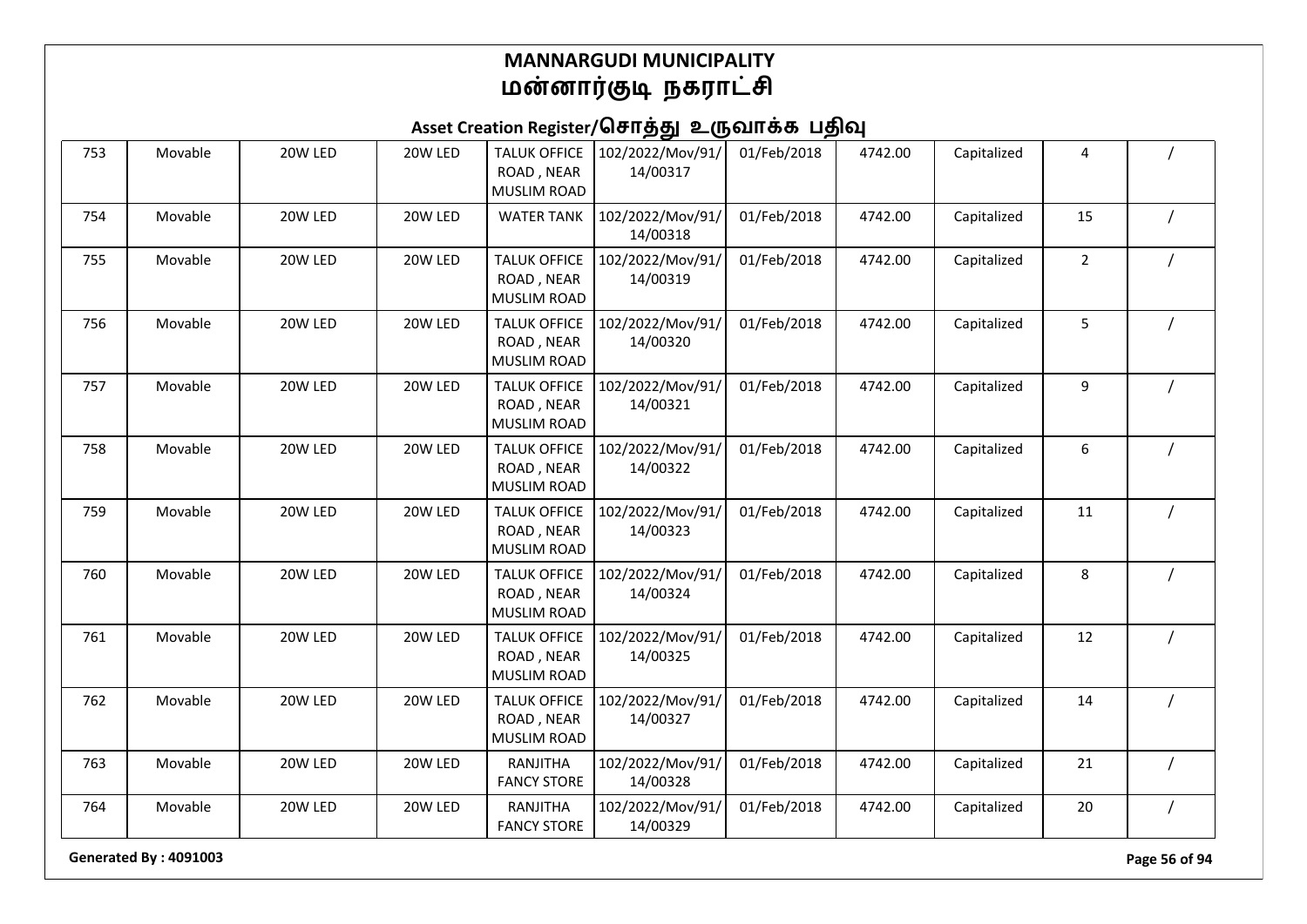| 765 | Movable | 20W LED | 20W LED | <b>SREE PAPARA</b><br>KALIYAMAN<br><b>TEMPLE</b> | 102/2022/Mov/91/<br>14/00330 | 01/Feb/2018 | 4742.00 | Capitalized | 11             |  |
|-----|---------|---------|---------|--------------------------------------------------|------------------------------|-------------|---------|-------------|----------------|--|
| 766 | Movable | 20W LED | 20W LED | <b>SREE PAPARA</b><br>KALIYAMAN<br><b>TEMPLE</b> | 102/2022/Mov/91/<br>14/00331 | 01/Feb/2018 | 4742.00 | Capitalized | 12             |  |
| 767 | Movable | 20W LED | 20W LED | <b>SREE PAPARA</b><br>KALIYAMAN<br><b>TEMPLE</b> | 102/2022/Mov/91/<br>14/00332 | 01/Feb/2018 | 4742.00 | Capitalized | $\overline{7}$ |  |
| 768 | Movable | 20W LED | 20W LED | <b>SREE PAPARA</b><br>KALIYAMAN<br><b>TEMPLE</b> | 102/2022/Mov/91/<br>14/00333 | 01/Feb/2018 | 4742.00 | Capitalized | 15             |  |
| 769 | Movable | 20W LED | 20W LED | <b>SREE PAPARA</b><br>KALIYAMAN<br><b>TEMPLE</b> | 102/2022/Mov/91/<br>14/00334 | 01/Feb/2018 | 4742.00 | Capitalized | 14             |  |
| 770 | Movable | 20W LED | 20W LED | RANJITHA<br><b>FANCY STORE</b>                   | 102/2022/Mov/91/<br>14/00335 | 01/Feb/2018 | 4742.00 | Capitalized | 17             |  |
| 771 | Movable | 20W LED | 20W LED | <b>MLA OFFICE</b>                                | 102/2022/Mov/91/<br>14/00336 | 01/Feb/2018 | 4742.00 | Capitalized | 35             |  |
| 772 | Movable | 20W LED | 20W LED | <b>TALUK OFFICE</b><br><b>ROAD</b>               | 102/2022/Mov/91/<br>14/00337 | 01/Feb/2018 | 4742.00 | Capitalized | 21             |  |
| 773 | Movable | 20W LED | 20W LED | DR. ABDUL<br><b>KALAM</b>                        | 102/2022/Mov/91/<br>14/00338 | 01/Feb/2018 | 4742.00 | Capitalized | 4              |  |
| 774 | Movable | 20W LED | 20W LED | <b>HOTEL</b><br>PANDIYAN                         | 102/2022/Mov/91/<br>14/00339 | 01/Feb/2018 | 4742.00 | Capitalized | 23             |  |
| 775 | Movable | 20W LED | 20W LED | <b>HOTEL</b><br>PANDIYAN                         | 102/2022/Mov/91/<br>14/00340 | 01/Feb/2018 | 4742.00 | Capitalized | 25             |  |
| 776 | Movable | 20W LED | 20W LED | <b>TALUK OFFICE</b><br><b>ROAD</b>               | 102/2022/Mov/91/<br>14/00341 | 01/Feb/2018 | 4742.00 | Capitalized | 20             |  |
| 777 | Movable | 20W LED | 20W LED | DR. ABDUL<br><b>KALAM</b>                        | 102/2022/Mov/91/<br>14/00342 | 01/Feb/2018 | 4742.00 | Capitalized | 5              |  |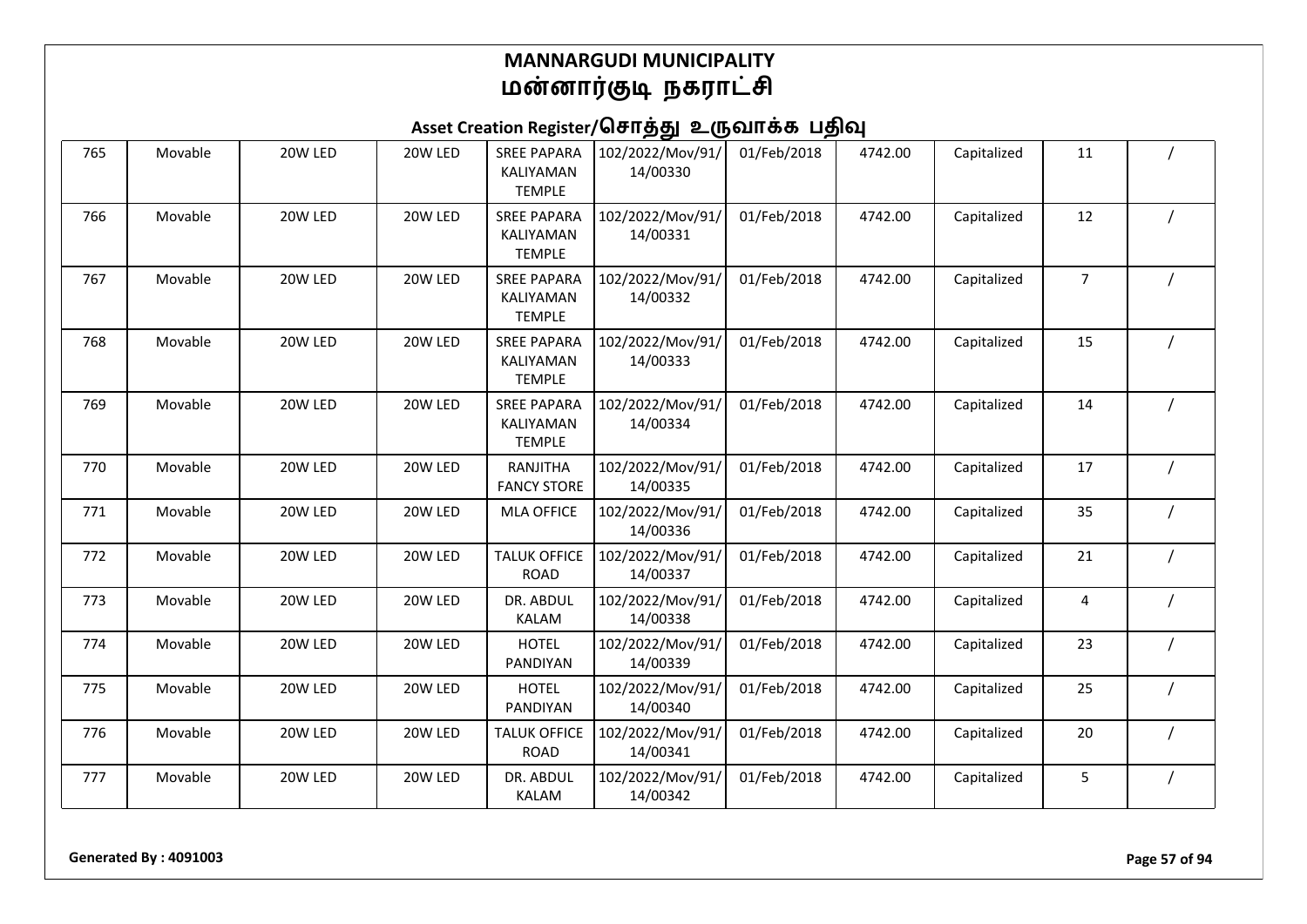## Asset Creation Register/சொத்து உருவாக்க பதிவு

| 778 | Movable | 20W LED | 20W LED | DR. ABDUL<br><b>KALAM</b>                  | 102/2022/Mov/91/<br>14/00343 | 01/Feb/2018 | 4742.00 | Capitalized | 6              |  |
|-----|---------|---------|---------|--------------------------------------------|------------------------------|-------------|---------|-------------|----------------|--|
| 779 | Movable | 20W LED | 20W LED | <b>BALA KRISHNA</b><br><b>NGAR</b>         | 102/2022/Mov/91/<br>14/00344 | 01/Feb/2018 | 4742.00 | Capitalized | 5              |  |
| 780 | Movable | 20W LED | 20W LED | <b>BON SECOURS</b><br>SCHOOL               | 102/2022/Mov/91/<br>14/00345 | 01/Feb/2018 | 4742.00 | Capitalized | 5              |  |
| 781 | Movable | 20W LED | 20W LED | <b>BON SECOURS</b><br>SCHOOL               | 102/2022/Mov/91/<br>14/00346 | 01/Feb/2018 | 4742.00 | Capitalized | $\overline{7}$ |  |
| 782 | Movable | 20W LED | 20W LED | <b>TALUK OFFICE</b><br><b>ROAD</b>         | 102/2022/Mov/91/<br>14/00347 | 01/Feb/2018 | 4742.00 | Capitalized | 15             |  |
| 783 | Movable | 20W LED | 20W LED | <b>BON SECOURS</b><br>SCHOOL               | 102/2022/Mov/91/<br>14/00348 | 01/Feb/2018 | 4742.00 | Capitalized | 8              |  |
| 784 | Movable | 20W LED | 20W LED | <b>TALUK OFFICE</b><br><b>ROAD</b>         | 102/2022/Mov/91/<br>14/00349 | 01/Feb/2018 | 4742.00 | Capitalized | 14             |  |
| 785 | Movable | 20W LED | 20W LED | PERIYA<br>KAMMALAR<br><b>STREET</b>        | 102/2022/Mov/91/<br>14/00350 | 01/Feb/2018 | 4742.00 | Capitalized | 3              |  |
| 786 | Movable | 20W LED | 20W LED | PERIYA<br>KAMMALAR<br><b>STREET</b>        | 102/2022/Mov/91/<br>14/00351 | 01/Feb/2018 | 4742.00 | Capitalized | 4              |  |
| 787 | Movable | 20W LED | 20W LED | PERIYA<br>KAMMALAR<br><b>STREET</b>        | 102/2022/Mov/91/<br>14/00352 | 01/Feb/2018 | 4742.00 | Capitalized | 5              |  |
| 788 | Movable | 20W LED | 20W LED | PERIYA<br><b>KAMMALAR</b><br><b>STREET</b> | 102/2022/Mov/91/<br>14/00353 | 01/Feb/2018 | 4742.00 | Capitalized | $\overline{7}$ |  |
| 789 | Movable | 20W LED | 20W LED | PERIYA<br><b>KAMMALAR</b><br><b>STREET</b> | 102/2022/Mov/91/<br>14/00354 | 01/Feb/2018 | 4742.00 | Capitalized | 9              |  |
| 790 | Movable | 20W LED | 20W LED | PERIYA<br>KAMMALAR<br><b>STREET</b>        | 102/2022/Mov/91/<br>14/00355 | 01/Feb/2018 | 4742.00 | Capitalized | 10             |  |

**Generated By : 4091003 Page 58 of 94**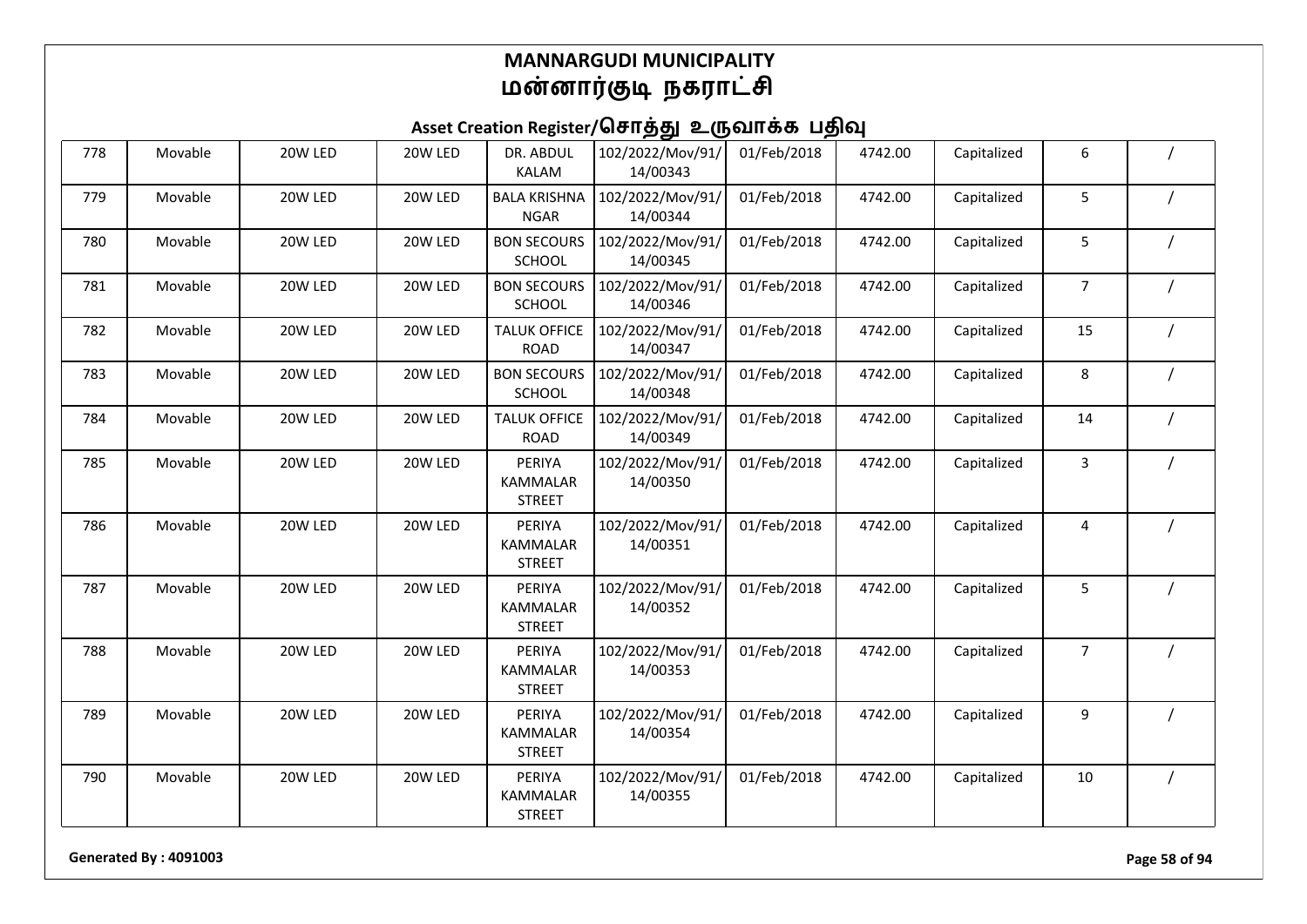## Asset Creation Register/சொத்து உருவாக்க பதிவு

| 791 | Movable | 20W LED | 20W LED | PERIYA<br><b>KAMMALAR</b><br><b>STREET</b>       | 102/2022/Mov/91/<br>14/00356 | 01/Feb/2018 | 4742.00 | Capitalized | 12             |  |
|-----|---------|---------|---------|--------------------------------------------------|------------------------------|-------------|---------|-------------|----------------|--|
| 792 | Movable | 20W LED | 20W LED | PERIYA<br>KAMMALAR<br><b>STREET</b>              | 102/2022/Mov/91/<br>14/00357 | 01/Feb/2018 | 4742.00 | Capitalized | 13             |  |
| 793 | Movable | 20W LED | 20W LED | PERIYA<br>KAMMALAR<br><b>STREET</b>              | 102/2022/Mov/91/<br>14/00358 | 01/Feb/2018 | 4742.00 | Capitalized | 14             |  |
| 794 | Movable | 20W LED | 20W LED | PERIYA<br>KAMMALAR<br><b>STREET</b>              | 102/2022/Mov/91/<br>14/00359 | 01/Feb/2018 | 4742.00 | Capitalized | 15             |  |
| 795 | Movable | 20W LED | 20W LED | PERIYA<br>KAMMALAR<br><b>STREET</b>              | 102/2022/Mov/91/<br>14/00360 | 01/Feb/2018 | 4742.00 | Capitalized | 16             |  |
| 796 | Movable | 20W LED | 20W LED | PERIYA<br>KAMMALAR<br><b>STREET</b>              | 102/2022/Mov/91/<br>14/00361 | 01/Feb/2018 | 4742.00 | Capitalized | 17             |  |
| 797 | Movable | 20W LED | 20W LED | PERIYA<br>KAMMALAR<br><b>STREET</b>              | 102/2022/Mov/91/<br>14/00362 | 01/Feb/2018 | 4742.00 | Capitalized | 19             |  |
| 798 | Movable | 20W LED | 20W LED | <b>MAHA</b><br>MARIYAMMAN<br><b>KOVIL STREET</b> | 102/2022/Mov/91/<br>14/00363 | 01/Feb/2018 | 4742.00 | Capitalized | $\overline{7}$ |  |
| 799 | Movable | 20W LED | 20W LED | <b>MAHA</b><br>MARIYAMMAN<br><b>KOVIL STREET</b> | 102/2022/Mov/91/<br>14/00364 | 01/Feb/2018 | 4742.00 | Capitalized | 9              |  |
| 800 | Movable | 20W LED | 20W LED | <b>MAHA</b><br>MARIYAMMAN<br><b>KOVIL STREET</b> | 102/2022/Mov/91/<br>14/00365 | 01/Feb/2018 | 4742.00 | Capitalized | 10             |  |
| 801 | Movable | 20W LED | 20W LED | <b>MAHA</b><br>MARIYAMMAN<br><b>KOVIL STREET</b> | 102/2022/Mov/91/<br>14/00366 | 01/Feb/2018 | 4742.00 | Capitalized | 14             |  |

**Generated By : 4091003 Page 59 of 94**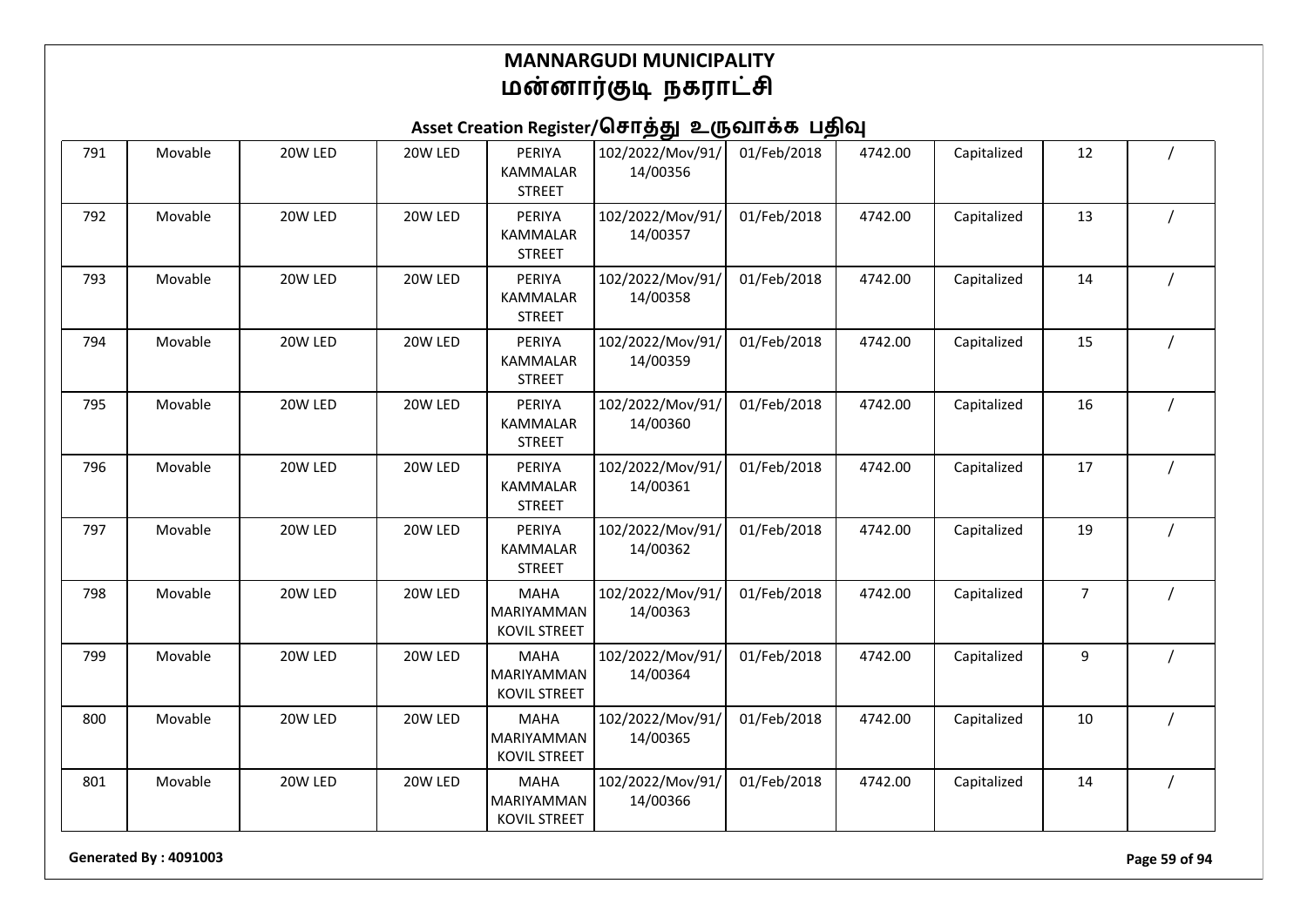## Asset Creation Register/சொத்து உருவாக்க பதிவு

| 802 | Movable | 20W LED | 20W LED | <b>MAHA</b><br>MARIYAMMAN<br><b>KOVIL STREET</b>    | 102/2022/Mov/91/<br>14/00367 | 01/Feb/2018 | 4742.00 | Capitalized | 15             |  |
|-----|---------|---------|---------|-----------------------------------------------------|------------------------------|-------------|---------|-------------|----------------|--|
| 803 | Movable | 20W LED | 20W LED | <b>MAHA</b><br>MARIYAMMAN<br><b>KOVIL STREET</b>    | 102/2022/Mov/91/<br>14/00368 | 01/Feb/2018 | 4742.00 | Capitalized | 18             |  |
| 804 | Movable | 20W LED | 20W LED | <b>MAHA</b><br>MARIYAMMAN<br><b>KOVIL STREET</b>    | 102/2022/Mov/91/<br>14/00369 | 01/Feb/2018 | 4742.00 | Capitalized | 19             |  |
| 805 | Movable | 20W LED | 20W LED | <b>AZATH STREET</b><br><b>MASTHAN</b><br>PALLIVASAI | 102/2022/Mov/91/<br>14/00370 | 01/Feb/2018 | 4742.00 | Capitalized | $\mathbf{1}$   |  |
| 806 | Movable | 20W LED | 20W LED | <b>AZATH STREET</b><br><b>MASTHAN</b><br>PALLIVASAI | 102/2022/Mov/91/<br>14/00371 | 01/Feb/2018 | 4742.00 | Capitalized | $\overline{2}$ |  |
| 807 | Movable | 20W LED | 20W LED | <b>AZATH STREET</b><br><b>MASTHAN</b><br>PALLIVASAI | 102/2022/Mov/91/<br>14/00372 | 01/Feb/2018 | 4742.00 | Capitalized | 9              |  |
| 808 | Movable | 20W LED | 20W LED | <b>AZATH STREET</b><br><b>MASTHAN</b><br>PALLIVASAI | 102/2022/Mov/91/<br>14/00373 | 01/Feb/2018 | 4742.00 | Capitalized | 10             |  |
| 809 | Movable | 20W LED | 20W LED | <b>AZATH STREET</b><br><b>MASTHAN</b><br>PALLIVASAI | 102/2022/Mov/91/<br>14/00374 | 01/Feb/2018 | 4742.00 | Capitalized | 12             |  |
| 810 | Movable | 20W LED | 20W LED | <b>AZATH STREET</b><br><b>MASTHAN</b><br>PALLIVASAI | 102/2022/Mov/91/<br>14/00375 | 01/Feb/2018 | 4742.00 | Capitalized | 14             |  |
| 811 | Movable | 20W LED | 20W LED | <b>AZATH STREET</b><br><b>MASTHAN</b><br>PALLIVASAI | 102/2022/Mov/91/<br>14/00376 | 01/Feb/2018 | 4742.00 | Capitalized | 17             |  |
| 812 | Movable | 20W LED | 20W LED | PERIYA KADAI<br>STREET, NEAR<br><b>SBI BANK</b>     | 102/2022/Mov/91/<br>14/00377 | 01/Feb/2018 | 4742.00 | Capitalized | 9              |  |

**Generated By : 4091003 Page 60 of 94**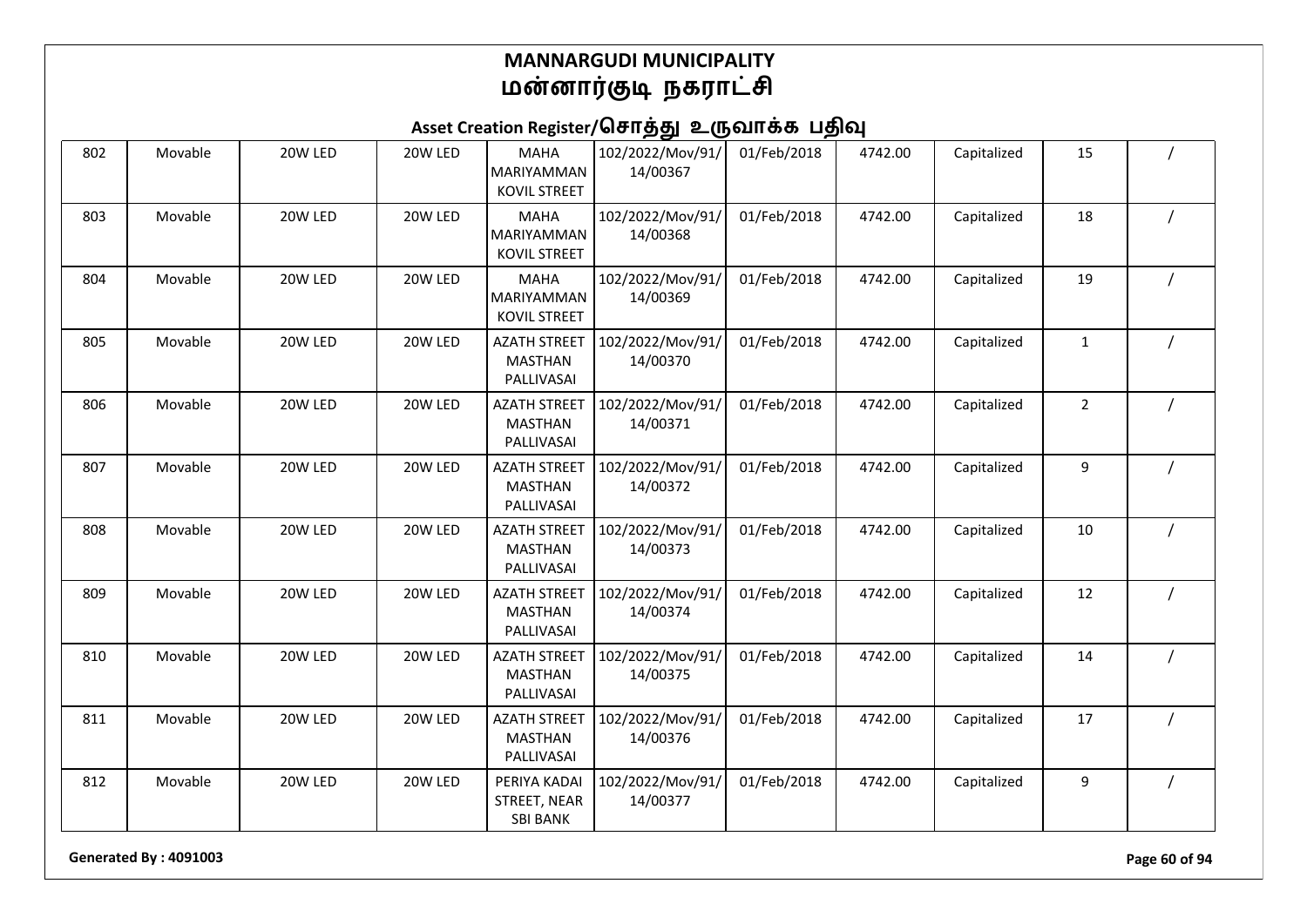# Asset Creation Register/சொத்து உருவாக்க பதிவு

| 813 | Movable | 20W LED | 20W LED | PERIYA KADAI<br>STREET, NEAR<br><b>SBI BANK</b>     | 102/2022/Mov/91/<br>14/00378 | 01/Feb/2018 | 4742.00 | Capitalized | 11             |  |
|-----|---------|---------|---------|-----------------------------------------------------|------------------------------|-------------|---------|-------------|----------------|--|
| 814 | Movable | 20W LED | 20W LED | PERIYA KADAI<br>STREET, NEAR<br><b>SBI BANK</b>     | 102/2022/Mov/91/<br>14/00379 | 01/Feb/2018 | 4742.00 | Capitalized | 12             |  |
| 815 | Movable | 20W LED | 20W LED | <b>MASTHAN</b><br>PALLIVASAL<br><b>STREET</b>       | 102/2022/Mov/91/<br>14/00380 | 01/Feb/2018 | 4742.00 | Capitalized | 18             |  |
| 816 | Movable | 20W LED | 20W LED | <b>MASTHAN</b><br>PALLIVASAL<br><b>STREET</b>       | 102/2022/Mov/91/<br>14/00381 | 01/Feb/2018 | 4742.00 | Capitalized | 21             |  |
| 817 | Movable | 20W LED | 20W LED | <b>THAMARAI</b><br><b>KULAM MEL</b><br><b>KARAI</b> | 102/2022/Mov/91/<br>14/00382 | 01/Feb/2018 | 4742.00 | Capitalized | 1              |  |
| 818 | Movable | 20W LED | 20W LED | <b>THAMARAI</b><br><b>KULAM MEL</b><br><b>KARAI</b> | 102/2022/Mov/91/<br>14/00383 | 01/Feb/2018 | 4742.00 | Capitalized | 3              |  |
| 819 | Movable | 20W LED | 20W LED | <b>THAMARAI</b><br><b>KULAM MEL</b><br><b>KARAI</b> | 102/2022/Mov/91/<br>14/00384 | 01/Feb/2018 | 4742.00 | Capitalized | 4              |  |
| 820 | Movable | 20W LED | 20W LED | <b>THAMARAI</b><br><b>KULAM MEL</b><br><b>KARAI</b> | 102/2022/Mov/91/<br>14/00385 | 01/Feb/2018 | 4742.00 | Capitalized | 5              |  |
| 821 | Movable | 20W LED | 20W LED | <b>ARISI KADAI</b><br><b>STREET</b>                 | 102/2022/Mov/91/<br>14/00386 | 01/Feb/2018 | 4742.00 | Capitalized | $\overline{2}$ |  |
| 822 | Movable | 20W LED | 20W LED | <b>ARISI KADAI</b><br><b>STREET</b>                 | 102/2022/Mov/91/<br>14/00387 | 01/Feb/2018 | 4742.00 | Capitalized | 4              |  |
| 823 | Movable | 20W LED | 20W LED | <b>ARISI KADAI</b><br><b>STREET</b>                 | 102/2022/Mov/91/<br>14/00388 | 01/Feb/2018 | 4742.00 | Capitalized | 6              |  |
| 824 | Movable | 20W LED | 20W LED | <b>ARISI KADAI</b><br><b>STREET</b>                 | 102/2022/Mov/91/<br>14/00389 | 01/Feb/2018 | 4742.00 | Capitalized | 9              |  |

**Generated By : 4091003 Page 61 of 94**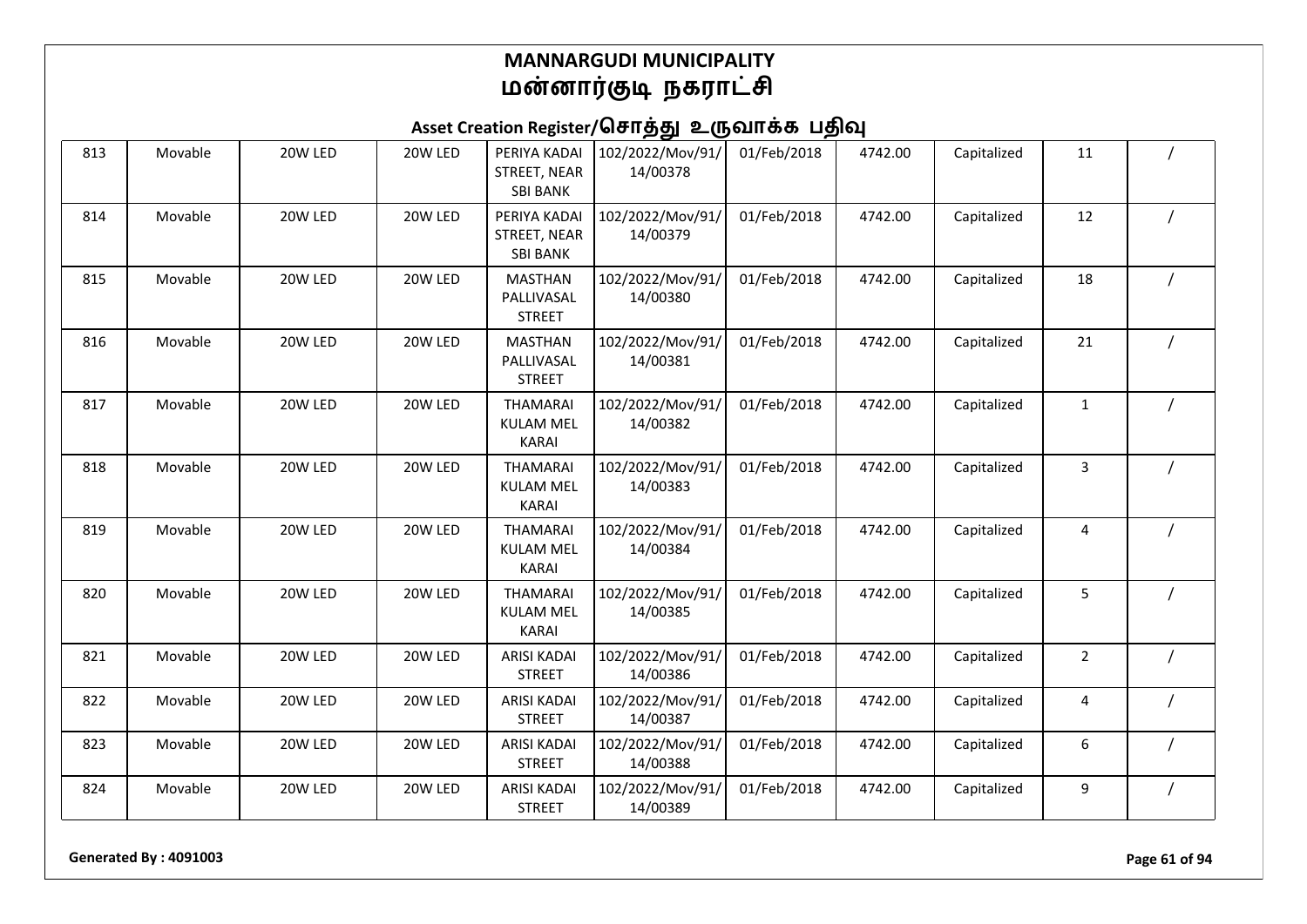| 825 | Movable | 20W LED | 20W LED | <b>ARISI KADAI</b><br><b>STREET</b> | 102/2022/Mov/91/<br>14/00390 | 01/Feb/2018 | 4742.00 | Capitalized | 10 |  |
|-----|---------|---------|---------|-------------------------------------|------------------------------|-------------|---------|-------------|----|--|
| 826 | Movable | 20W LED | 20W LED | <b>ARISI KADAI</b><br><b>STREET</b> | 102/2022/Mov/91/<br>14/00391 | 01/Feb/2018 | 4742.00 | Capitalized | 11 |  |
| 827 | Movable | 20W LED | 20W LED | <b>ARISI KADAI</b><br><b>STREET</b> | 102/2022/Mov/91/<br>14/00392 | 01/Feb/2018 | 4742.00 | Capitalized | 15 |  |
| 828 | Movable | 20W LED | 20W LED | <b>ARISI KADAI</b><br><b>STREET</b> | 102/2022/Mov/91/<br>14/00393 | 01/Feb/2018 | 4742.00 | Capitalized | 14 |  |
| 829 | Movable | 20W LED | 20W LED | <b>ARISI KADAI</b><br><b>STREET</b> | 102/2022/Mov/91/<br>14/00394 | 01/Feb/2018 | 4742.00 | Capitalized | 17 |  |
| 830 | Movable | 20W LED | 20W LED | <b>ARISI KADAI</b><br><b>STREET</b> | 102/2022/Mov/91/<br>14/00395 | 01/Feb/2018 | 4742.00 | Capitalized | 20 |  |
| 831 | Movable | 20W LED | 20W LED | <b>ARISI KADAI</b><br><b>STREET</b> | 102/2022/Mov/91/<br>14/00396 | 01/Feb/2018 | 4742.00 | Capitalized | 23 |  |
| 832 | Movable | 20W LED | 20W LED | <b>ARISI KADAI</b><br><b>STREET</b> | 102/2022/Mov/91/<br>14/00397 | 01/Feb/2018 | 4742.00 | Capitalized | 24 |  |
| 833 | Movable | 20W LED | 20W LED | <b>ARISI KADAI</b><br><b>STREET</b> | 102/2022/Mov/91/<br>14/00398 | 01/Feb/2018 | 4742.00 | Capitalized | 27 |  |
| 834 | Movable | 20W LED | 20W LED | <b>ARISI KADAI</b><br><b>STREET</b> | 102/2022/Mov/91/<br>14/00399 | 01/Feb/2018 | 4742.00 | Capitalized | 29 |  |
| 835 | Movable | 20W LED | 20W LED | <b>ARISI KADAI</b><br><b>STREET</b> | 102/2022/Mov/91/<br>14/00400 | 01/Feb/2018 | 4742.00 | Capitalized | 30 |  |
| 836 | Movable | 20W LED | 20W LED | <b>ARISI KADAI</b><br><b>STREET</b> | 102/2022/Mov/91/<br>14/00401 | 01/Feb/2018 | 4742.00 | Capitalized | 33 |  |
| 837 | Movable | 20W LED | 20W LED | <b>ARISI KADAI</b><br><b>STREET</b> | 102/2022/Mov/91/<br>14/00402 | 01/Feb/2018 | 4742.00 | Capitalized | 34 |  |
| 838 | Movable | 20W LED | 20W LED | <b>ARISI KADAI</b><br><b>STREET</b> | 102/2022/Mov/91/<br>14/00403 | 01/Feb/2018 | 4742.00 | Capitalized | 35 |  |
| 839 | Movable | 20W LED | 20W LED | <b>ARISI KADAI</b><br><b>STREET</b> | 102/2022/Mov/91/<br>14/00404 | 01/Feb/2018 | 4742.00 | Capitalized | 36 |  |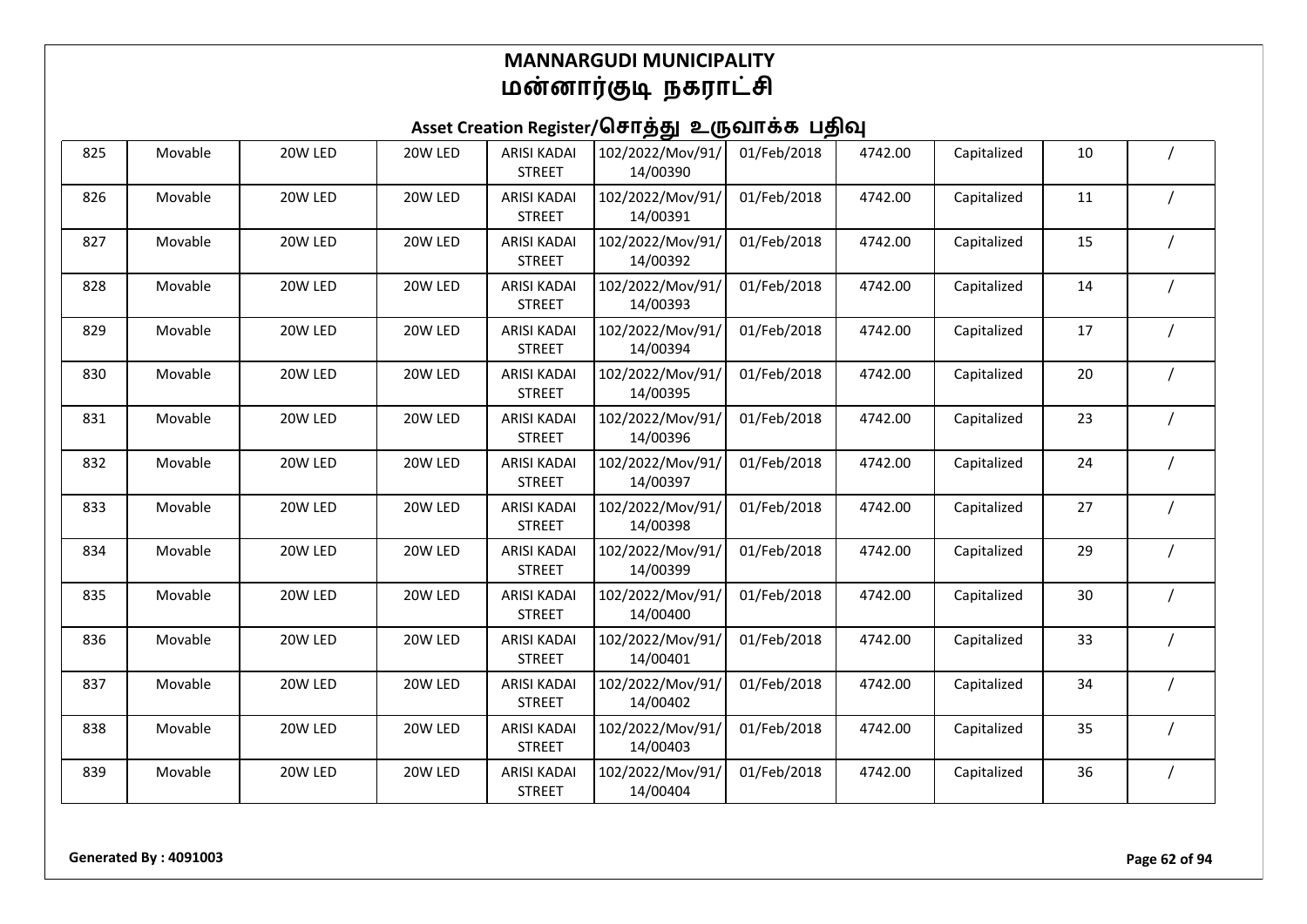| 840 | Movable | 20W LED | 20W LED | <b>ARISI KADAI</b><br><b>STREET</b>                 | 102/2022/Mov/91/<br>14/00405 | 01/Feb/2018 | 4742.00 | Capitalized | 37             |  |
|-----|---------|---------|---------|-----------------------------------------------------|------------------------------|-------------|---------|-------------|----------------|--|
| 841 | Movable | 20W LED | 20W LED | <b>ARISI KADAI</b><br><b>STREET</b>                 | 102/2022/Mov/91/<br>14/00406 | 01/Feb/2018 | 4742.00 | Capitalized | 38             |  |
| 842 | Movable | 20W LED | 20W LED | <b>ARISI KADAI</b><br><b>STREET</b>                 | 102/2022/Mov/91/<br>14/00407 | 01/Feb/2018 | 4742.00 | Capitalized | 42             |  |
| 843 | Movable | 20W LED | 20W LED | <b>ARISI KADAI</b><br><b>STREET</b>                 | 102/2022/Mov/91/<br>14/00408 | 01/Feb/2018 | 4742.00 | Capitalized | 43             |  |
| 844 | Movable | 20W LED | 20W LED | <b>ARISI KADAI</b><br><b>STREET</b>                 | 102/2022/Mov/91/<br>14/00409 | 01/Feb/2018 | 4742.00 | Capitalized | 44             |  |
| 845 | Movable | 20W LED | 20W LED | <b>ARISI KADAI</b><br><b>STREET</b>                 | 102/2022/Mov/91/<br>14/00410 | 01/Feb/2018 | 4742.00 | Capitalized | 45             |  |
| 846 | Movable | 20W LED | 20W LED | <b>ARISI KADAI</b><br><b>STREET</b>                 | 102/2022/Mov/91/<br>14/00411 | 01/Feb/2018 | 4742.00 | Capitalized | 22             |  |
| 847 | Movable | 20W LED | 20W LED | <b>ARISI KADAI</b><br><b>STREET</b>                 | 102/2022/Mov/91/<br>14/00412 | 01/Feb/2018 | 4742.00 | Capitalized | 13             |  |
| 848 | Movable | 20W LED | 20W LED | <b>ARISI KADAI</b><br><b>STREET</b>                 | 102/2022/Mov/91/<br>14/00413 | 01/Feb/2018 | 4742.00 | Capitalized | $\overline{7}$ |  |
| 849 | Movable | 20W LED | 20W LED | <b>THAMARAI</b><br><b>KULAM MEL</b><br><b>KARAI</b> | 102/2022/Mov/91/<br>14/00414 | 01/Feb/2018 | 4742.00 | Capitalized | $\overline{2}$ |  |
| 850 | Movable | 20W LED | 20W LED | <b>MASTHAN</b><br>PALLIVASAL<br><b>STREET</b>       | 102/2022/Mov/91/<br>14/00415 | 01/Feb/2018 | 4742.00 | Capitalized | 19             |  |
| 851 | Movable | 20W LED | 20W LED | <b>AZATH STREET</b><br><b>MASTHAN</b><br>PALLIVASAI | 102/2022/Mov/91/<br>14/00416 | 01/Feb/2018 | 4742.00 | Capitalized | 13             |  |
| 852 | Movable | 20W LED | 20W LED | <b>AZATH STREET</b><br><b>MASTHAN</b><br>PALLIVASAI | 102/2022/Mov/91/<br>14/00417 | 01/Feb/2018 | 4742.00 | Capitalized | 11             |  |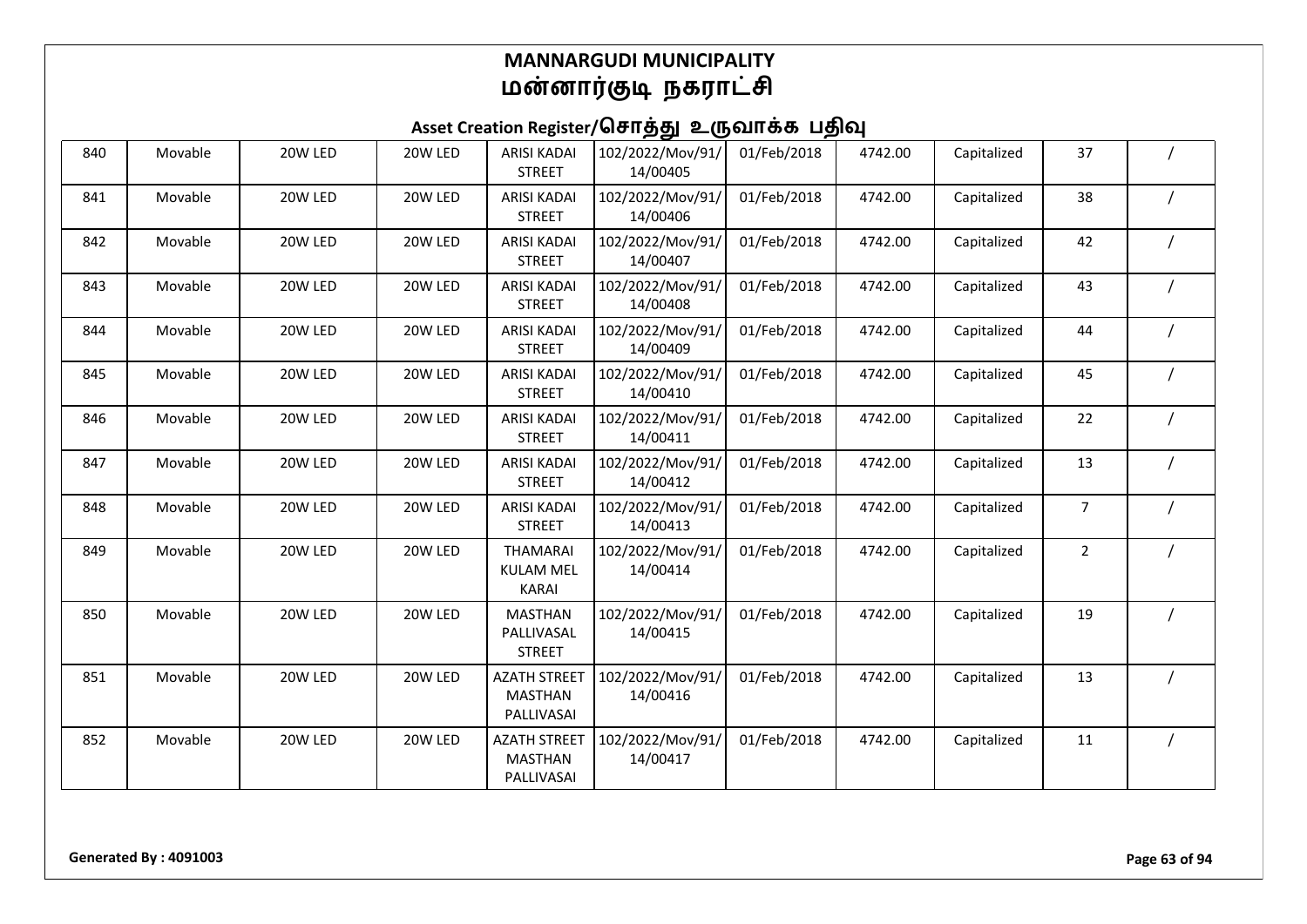| 853 | Movable | 20W LED | 20W LED | <b>MAHA</b><br>MARIYAMMAN<br><b>KOVIL STREET</b>        | 102/2022/Mov/91/<br>14/00418 | 01/Feb/2018 | 4742.00 | Capitalized | 17             |          |
|-----|---------|---------|---------|---------------------------------------------------------|------------------------------|-------------|---------|-------------|----------------|----------|
| 854 | Movable | 20W LED | 20W LED | PERIYA<br>KAMMALAR<br><b>STREET</b>                     | 102/2022/Mov/91/<br>14/00419 | 01/Feb/2018 | 4742.00 | Capitalized | 8              |          |
| 855 | Movable | 20W LED | 20W LED | <b>TALUK OFFICE</b><br><b>ROAD</b>                      | 102/2022/Mov/91/<br>14/00420 | 01/Feb/2018 | 4742.00 | Capitalized | 13             |          |
| 856 | Movable | 20W LED | 20W LED | <b>BALA KRISHNA</b><br><b>NGAR</b>                      | 102/2022/Mov/91/<br>14/00421 | 01/Feb/2018 | 4742.00 | Capitalized | 4              |          |
| 857 | Movable | 20W LED | 20W LED | <b>TALUK OFFICE</b><br><b>ROAD</b>                      | 102/2022/Mov/91/<br>14/00422 | 01/Feb/2018 | 4742.00 | Capitalized | 17             |          |
| 858 | Movable | 20W LED | 20W LED | <b>TALUK OFFICE</b><br><b>ROAD</b>                      | 102/2022/Mov/91/<br>14/00423 | 01/Feb/2018 | 4742.00 | Capitalized | 18             |          |
| 859 | Movable | 20W LED | 20W LED | <b>TALUK OFFICE</b><br><b>ROAD</b>                      | 102/2022/Mov/91/<br>14/00424 | 01/Feb/2018 | 4742.00 | Capitalized | 19             |          |
| 860 | Movable | 20W LED | 20W LED | DR. ABDUL<br><b>KALAM</b>                               | 102/2022/Mov/91/<br>14/00425 | 01/Feb/2018 | 4742.00 | Capitalized | 3              |          |
| 861 | Movable | 20W LED | 20W LED | <b>HOTEL</b><br>PANDIYAN                                | 102/2022/Mov/91/<br>14/00426 | 01/Feb/2018 | 4742.00 | Capitalized | 24             |          |
| 862 | Movable | 20W LED | 20W LED | DR. ABDUL<br><b>KALAM</b>                               | 102/2022/Mov/91/<br>14/00427 | 01/Feb/2018 | 4742.00 | Capitalized | $\overline{2}$ |          |
| 863 | Movable | 20W LED | 20W LED | RANJITHA<br><b>FANCY STORE</b>                          | 102/2022/Mov/91/<br>14/00428 | 01/Feb/2018 | 4742.00 | Capitalized | 18             |          |
| 864 | Movable | 20W LED | 20W LED | RANJITHA<br><b>FANCY STORE</b>                          | 102/2022/Mov/91/<br>14/00429 | 01/Feb/2018 | 4742.00 | Capitalized | 16             |          |
| 865 | Movable | 20W LED | 20W LED | <b>TALUK OFFICE</b><br>ROAD, NEAR<br><b>MUSLIM ROAD</b> | 102/2022/Mov/91/<br>14/00430 | 01/Feb/2018 | 4742.00 | Capitalized | 13             |          |
| 866 | Movable | 20W LED | 20W LED | <b>MLA OFFICE</b>                                       | 102/2022/Mov/91/<br>14/00431 | 01/Feb/2018 | 4742.00 | Capitalized | 23             | $\prime$ |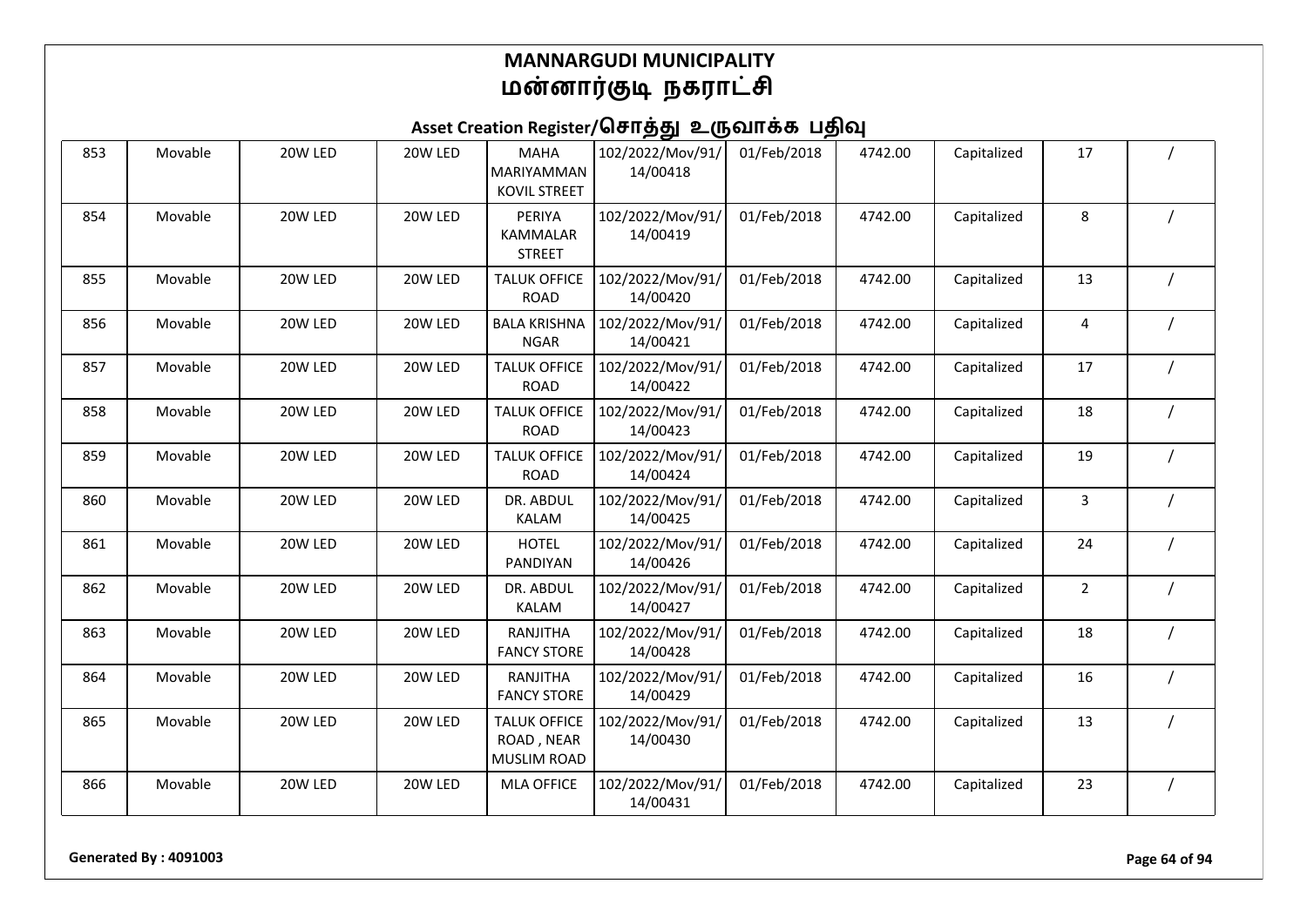Asset Creation Register/சொத்து உருவாக்க பதிவு

| 867 | Movable | 20W LED | 20W LED | <b>MLA OFFICE</b>                                                 | 102/2022/Mov/91/<br>14/00432 | 01/Feb/2018 | 4742.00 | Capitalized | $\overline{2}$ |  |
|-----|---------|---------|---------|-------------------------------------------------------------------|------------------------------|-------------|---------|-------------|----------------|--|
| 868 | Movable | 20W LED | 20W LED | PERIYAR SILAI                                                     | 102/2022/Mov/91/<br>14/00433 | 01/Feb/2018 | 4742.00 | Capitalized | 5              |  |
| 869 | Movable | 20W LED | 20W LED | <b>MELARAJA</b><br><b>VEETHI NEAR</b><br>LATHA<br><b>INDUSTRY</b> | 102/2022/Mov/91/<br>14/00434 | 01/Feb/2018 | 4742.00 | Capitalized | 3              |  |
| 870 | Movable | 20W LED | 20W LED | MELARAJA<br><b>VEETHI NEAR</b><br>LATHA<br><b>INDUSTRY</b>        | 102/2022/Mov/91/<br>14/00435 | 01/Feb/2018 | 4742.00 | Capitalized | 4              |  |
| 871 | Movable | 20W LED | 20W LED | MELARAJA<br><b>VEETHI NEAR</b><br>LATHA<br><b>INDUSTRY</b>        | 102/2022/Mov/91/<br>14/00436 | 01/Feb/2018 | 4742.00 | Capitalized | 5              |  |
| 872 | Movable | 20W LED | 20W LED | MELARAJA<br><b>VEETHI NEAR</b><br>LATHA<br><b>INDUSTRY</b>        | 102/2022/Mov/91/<br>14/00437 | 01/Feb/2018 | 4742.00 | Capitalized | 6              |  |
| 873 | Movable | 20W LED | 20W LED | MELARAJA<br><b>VEETHI NEAR</b><br>LATHA<br><b>INDUSTRY</b>        | 102/2022/Mov/91/<br>14/00438 | 01/Feb/2018 | 4742.00 | Capitalized | $\overline{7}$ |  |
| 874 | Movable | 20W LED | 20W LED | <b>BUSTAND</b>                                                    | 102/2022/Mov/91/<br>14/00439 | 01/Feb/2018 | 4742.00 | Capitalized | 8              |  |
| 875 | Movable | 20W LED | 20W LED | <b>BUSTAND</b>                                                    | 102/2022/Mov/91/<br>14/00440 | 01/Feb/2018 | 4742.00 | Capitalized | 13             |  |
| 876 | Movable | 20W LED | 20W LED | <b>UZHAVAR</b><br>SANDHAI                                         | 102/2022/Mov/91/<br>14/00441 | 01/Feb/2018 | 4742.00 | Capitalized | $\mathbf{1}$   |  |
| 877 | Movable | 20W LED | 20W LED | <b>UZHAVAR</b><br>SANDHAI                                         | 102/2022/Mov/91/<br>14/00442 | 01/Feb/2018 | 4742.00 | Capitalized | $\overline{2}$ |  |

**Generated By : 4091003 Page 65 of 94**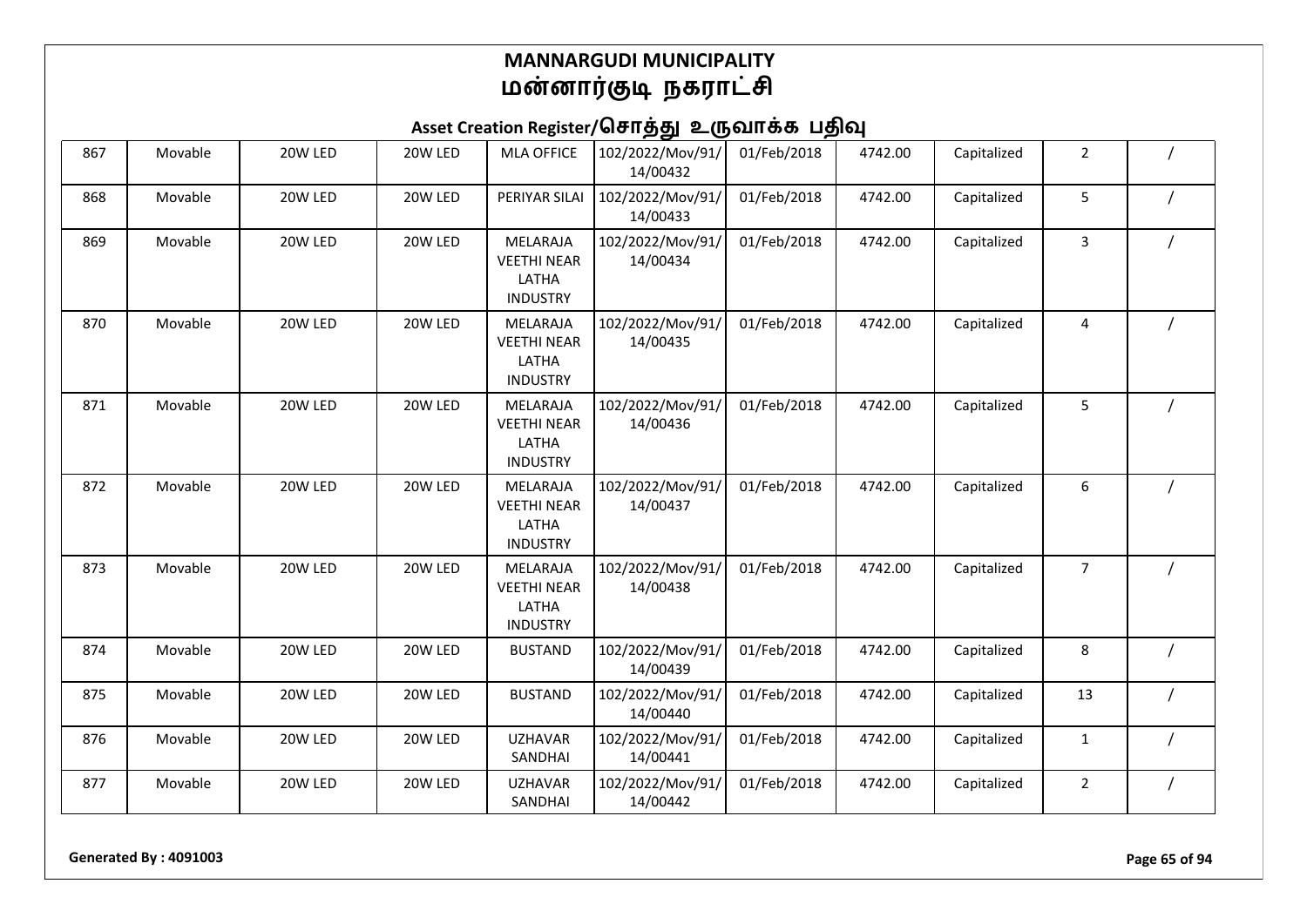| 878 | Movable | 20W LED | 20W LED | <b>UZHAVAR</b><br>SANDHAI                    | 102/2022/Mov/91/<br>14/00443 | 01/Feb/2018 | 4742.00 | Capitalized | 4            |  |
|-----|---------|---------|---------|----------------------------------------------|------------------------------|-------------|---------|-------------|--------------|--|
| 879 | Movable | 20W LED | 20W LED | <b>UZHAVAR</b><br>SANDHAI                    | 102/2022/Mov/91/<br>14/00444 | 01/Feb/2018 | 4742.00 | Capitalized | 10           |  |
| 880 | Movable | 20W LED | 20W LED | ANNAVASAL<br>STREET, KVM<br><b>MAIN ROAD</b> | 102/2022/Mov/91/<br>14/00445 | 01/Feb/2018 | 4742.00 | Capitalized | $\mathbf{1}$ |  |
| 881 | Movable | 20W LED | 20W LED | ANNAVASAL<br>STREET, KVM<br><b>MAIN ROAD</b> | 102/2022/Mov/91/<br>14/00446 | 01/Feb/2018 | 4742.00 | Capitalized | 11           |  |
| 882 | Movable | 20W LED | 20W LED | <b>UPPUKARA</b><br><b>STREET</b>             | 102/2022/Mov/91/<br>14/00447 | 01/Feb/2018 | 4742.00 | Capitalized | 18           |  |
| 883 | Movable | 20W LED | 20W LED | <b>UPPUKARA</b><br><b>STREET</b>             | 102/2022/Mov/91/<br>14/00448 | 01/Feb/2018 | 4742.00 | Capitalized | 20           |  |
| 884 | Movable | 20W LED | 20W LED | <b>UPPUKARA</b><br><b>STREET</b>             | 102/2022/Mov/91/<br>14/00449 | 01/Feb/2018 | 4742.00 | Capitalized | 14           |  |
| 885 | Movable | 20W LED | 20W LED | <b>UPPUKARA</b><br><b>STREET</b>             | 102/2022/Mov/91/<br>14/00450 | 01/Feb/2018 | 4742.00 | Capitalized | 17           |  |
| 886 | Movable | 20W LED | 20W LED | <b>UPPUKARA</b><br><b>STREET</b>             | 102/2022/Mov/91/<br>14/00451 | 01/Feb/2018 | 4742.00 | Capitalized | 21           |  |
| 887 | Movable | 20W LED | 20W LED | <b>UPPUKARA</b><br><b>STREET</b>             | 102/2022/Mov/91/<br>14/00452 | 01/Feb/2018 | 4742.00 | Capitalized | 22           |  |
| 888 | Movable | 20W LED | 20W LED | <b>UPPUKARA</b><br><b>STREET</b>             | 102/2022/Mov/91/<br>14/00453 | 01/Feb/2018 | 4742.00 | Capitalized | 16           |  |
| 889 | Movable | 20W LED | 20W LED | <b>UPPUKARA</b><br><b>STREET</b>             | 102/2022/Mov/91/<br>14/00454 | 01/Feb/2018 | 4742.00 | Capitalized | 23           |  |
| 890 | Movable | 20W LED | 20W LED | <b>UPPUKARA</b><br><b>STREET</b>             | 102/2022/Mov/91/<br>14/00455 | 01/Feb/2018 | 4742.00 | Capitalized | 25           |  |
| 891 | Movable | 20W LED | 20W LED | <b>TNPHC</b>                                 | 102/2022/Mov/91/<br>14/00456 | 01/Feb/2018 | 4742.00 | Capitalized | 26           |  |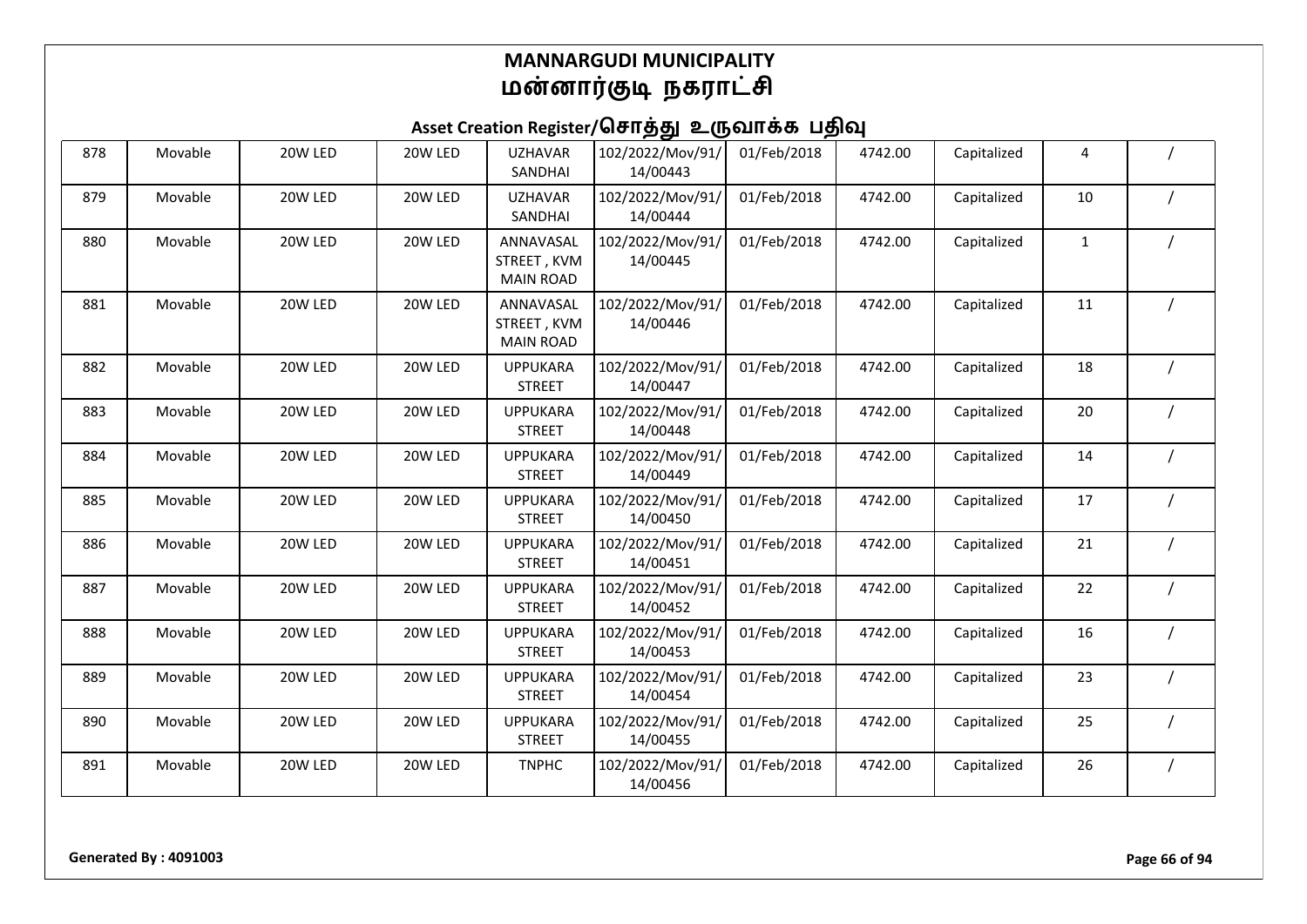| 892 | Movable | 20W LED | 20W LED | <b>TNPHC</b>                                              | 102/2022/Mov/91/<br>14/00457 | 01/Feb/2018 | 4742.00 | Capitalized | 27             |  |
|-----|---------|---------|---------|-----------------------------------------------------------|------------------------------|-------------|---------|-------------|----------------|--|
| 893 | Movable | 20W LED | 20W LED | <b>TNPHC</b>                                              | 102/2022/Mov/91/<br>14/00458 | 01/Feb/2018 | 4742.00 | Capitalized | 28             |  |
| 894 | Movable | 20W LED | 20W LED | <b>TNPHC</b>                                              | 102/2022/Mov/91/<br>14/00459 | 01/Feb/2018 | 4742.00 | Capitalized | 29             |  |
| 895 | Movable | 20W LED | 20W LED | <b>TNPHC</b>                                              | 102/2022/Mov/91/<br>14/00460 | 01/Feb/2018 | 4742.00 | Capitalized | 30             |  |
| 896 | Movable | 20W LED | 20W LED | <b>TNPHC</b>                                              | 102/2022/Mov/91/<br>14/00461 | 01/Feb/2018 | 4742.00 | Capitalized | 31             |  |
| 897 | Movable | 20W LED | 20W LED | <b>TNPHC</b>                                              | 102/2022/Mov/91/<br>14/00462 | 01/Feb/2018 | 4742.00 | Capitalized | 34             |  |
| 898 | Movable | 20W LED | 20W LED | <b>TNPHC</b>                                              | 102/2022/Mov/91/<br>14/00463 | 01/Feb/2018 | 4742.00 | Capitalized | 32             |  |
| 899 | Movable | 20W LED | 20W LED | <b>TNPHC</b>                                              | 102/2022/Mov/91/<br>14/00464 | 01/Feb/2018 | 4742.00 | Capitalized | 35             |  |
| 900 | Movable | 20W LED | 20W LED | <b>TNPHC</b>                                              | 102/2022/Mov/91/<br>14/00465 | 01/Feb/2018 | 4742.00 | Capitalized | 37             |  |
| 901 | Movable | 20W LED | 20W LED | <b>TNPHC</b>                                              | 102/2022/Mov/91/<br>14/00466 | 01/Feb/2018 | 4742.00 | Capitalized | 38             |  |
| 902 | Movable | 20W LED | 20W LED | <b>MOORTHI</b><br>VINAYAKAR<br><b>KOVIL STREET</b>        | 102/2022/Mov/91/<br>14/00467 | 01/Feb/2018 | 4742.00 | Capitalized | 5              |  |
| 903 | Movable | 20W LED | 20W LED | <b>MOORTHI</b><br>VINAYAKAR<br><b>KOVIL STREET</b>        | 102/2022/Mov/91/<br>14/00468 | 01/Feb/2018 | 4742.00 | Capitalized | 4              |  |
| 904 | Movable | 20W LED | 20W LED | <b>TNPHC</b>                                              | 102/2022/Mov/91/<br>14/00469 | 01/Feb/2018 | 4742.00 | Capitalized | 33             |  |
| 905 | Movable | 20W LED | 20W LED | <b>MOORTHI</b><br><b>VINAYAKAR</b><br><b>KOVIL STREET</b> | 102/2022/Mov/91/<br>14/00470 | 01/Feb/2018 | 4742.00 | Capitalized | $\overline{2}$ |  |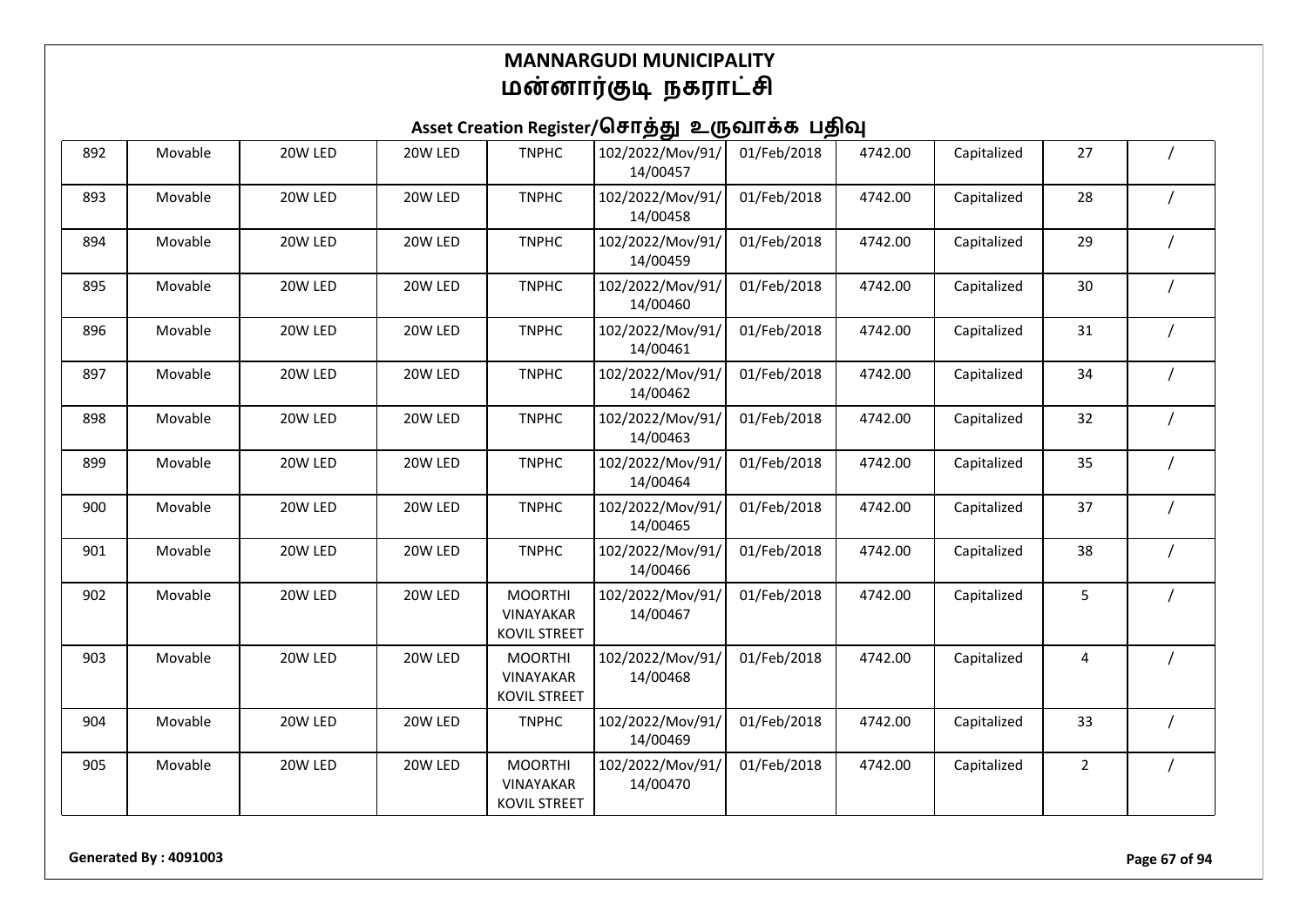## Asset Creation Register/சொத்து உருவாக்க பதிவு

| 906 | Movable | 20W LED | 20W LED | <b>MOORTHI</b><br><b>VINAYAKAR</b><br><b>KOVIL STREET</b> | 102/2022/Mov/91/<br>14/00471 | 01/Feb/2018 | 4742.00 | Capitalized | 6              |  |
|-----|---------|---------|---------|-----------------------------------------------------------|------------------------------|-------------|---------|-------------|----------------|--|
| 907 | Movable | 20W LED | 20W LED | <b>MOORTHI</b><br>VINAYAKAR<br><b>KOVIL STREET</b>        | 102/2022/Mov/91/<br>14/00472 | 01/Feb/2018 | 4742.00 | Capitalized | 8              |  |
| 908 | Movable | 20W LED | 20W LED | <b>MOORTHI</b><br>VINAYAKAR<br><b>KOVIL STREET</b>        | 102/2022/Mov/91/<br>14/00473 | 01/Feb/2018 | 4742.00 | Capitalized | 3              |  |
| 909 | Movable | 20W LED | 20W LED | <b>MOORTHI</b><br>VINAYAKAR<br><b>KOVIL STREET</b>        | 102/2022/Mov/91/<br>14/00474 | 01/Feb/2018 | 4742.00 | Capitalized | 9              |  |
| 910 | Movable | 20W LED | 20W LED | <b>MOORTHI</b><br><b>VINAYAKAR</b><br><b>KOVIL STREET</b> | 102/2022/Mov/91/<br>14/00475 | 01/Feb/2018 | 4742.00 | Capitalized | 13             |  |
| 911 | Movable | 20W LED | 20W LED | <b>MOORTHI</b><br>VINAYAKAR<br><b>KOVIL STREET</b>        | 102/2022/Mov/91/<br>14/00476 | 01/Feb/2018 | 4742.00 | Capitalized | 16             |  |
| 912 | Movable | 20W LED | 20W LED | PETROL BUNK<br><b>OPPOSITE</b>                            | 102/2022/Mov/91/<br>14/00477 | 01/Feb/2018 | 4742.00 | Capitalized | $\overline{2}$ |  |
| 913 | Movable | 20W LED | 20W LED | <b>MOORTHI</b><br>VINAYAKAR<br><b>KOVIL STREET</b>        | 102/2022/Mov/91/<br>14/00478 | 01/Feb/2018 | 4742.00 | Capitalized | 11             |  |
| 914 | Movable | 20W LED | 20W LED | RAJAGOPALASA<br><b>MI KOIL</b><br>KIZHAKU<br>KOPURAM      | 102/2022/Mov/91/<br>14/00479 | 01/Feb/2018 | 4742.00 | Capitalized | $\mathbf{1}$   |  |
| 915 | Movable | 20W LED | 20W LED | <b>MOORTHI</b><br><b>VINAYAKAR</b><br><b>KOVIL STREET</b> | 102/2022/Mov/91/<br>14/00480 | 01/Feb/2018 | 4742.00 | Capitalized | 19             |  |
| 916 | Movable | 20W LED | 20W LED | SANGU<br>THEERTHAM<br><b>MEL KRAI</b>                     | 102/2022/Mov/91/<br>14/00481 | 01/Feb/2018 | 4742.00 | Capitalized | $\mathbf{1}$   |  |

**Generated By : 4091003 Page 68 of 94**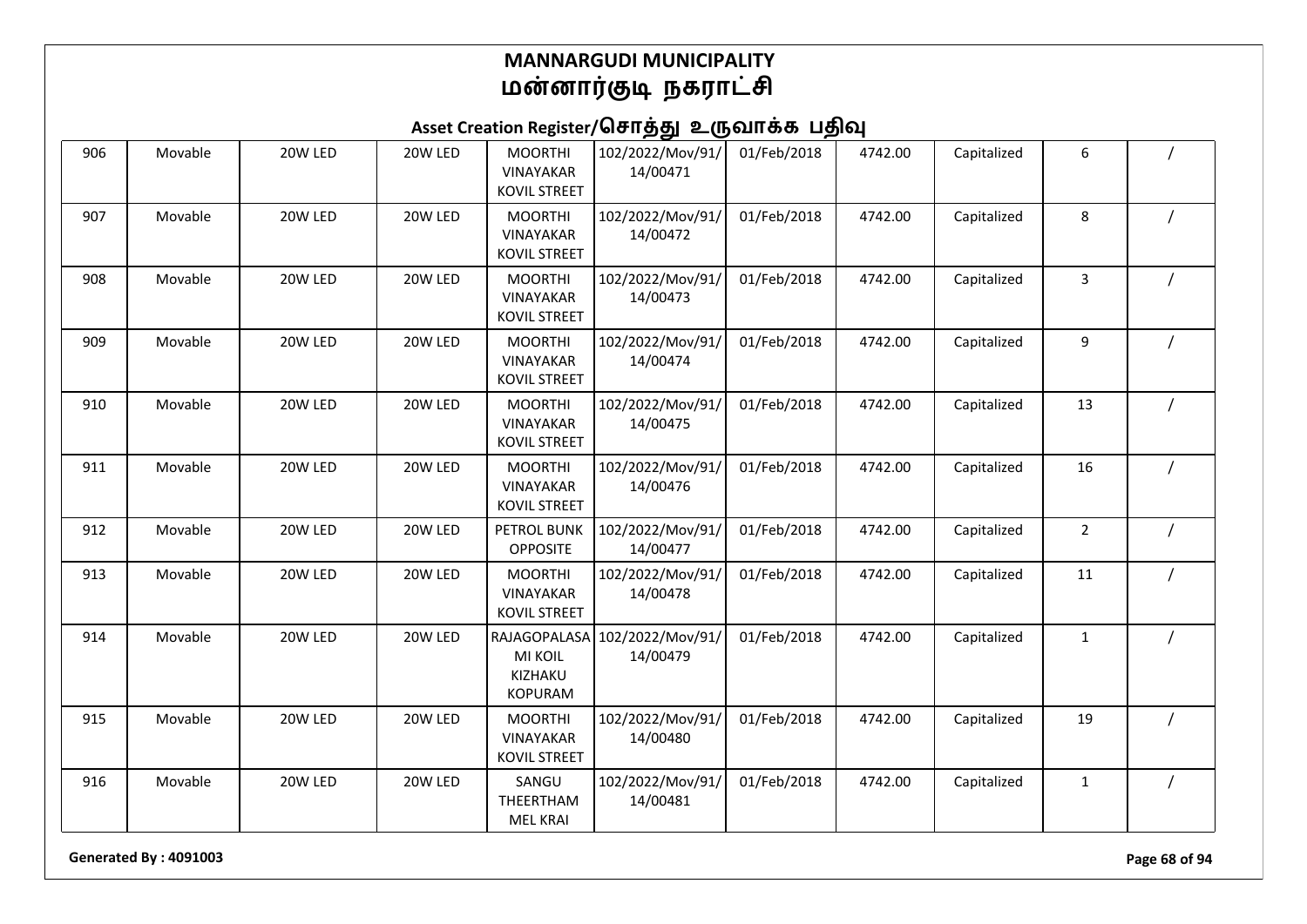# Asset Creation Register/சொத்து உருவாக்க பதிவு

| 917 | Movable | 20W LED | 20W LED | SANGU<br>THEERTHAM<br><b>MEL KRAI</b>                       | 102/2022/Mov/91/<br>14/00482 | 01/Feb/2018 | 4742.00 | Capitalized | $\overline{2}$ |                |
|-----|---------|---------|---------|-------------------------------------------------------------|------------------------------|-------------|---------|-------------|----------------|----------------|
| 918 | Movable | 20W LED | 20W LED | RAJAGOPALASA<br><b>MI KOIL</b><br>KIZHAKU<br><b>KOPURAM</b> | 102/2022/Mov/91/<br>14/00484 | 01/Feb/2018 | 4742.00 | Capitalized | 10             |                |
| 919 | Movable | 20W LED | 20W LED | SANGU<br>THEERTHAM<br><b>MEL KRAI</b>                       | 102/2022/Mov/91/<br>14/00485 | 01/Feb/2018 | 4742.00 | Capitalized | $\overline{7}$ |                |
| 920 | Movable | 20W LED | 20W LED | SANGU<br>THEERTHAM<br><b>MEL KRAI</b>                       | 102/2022/Mov/91/<br>14/00486 | 01/Feb/2018 | 4742.00 | Capitalized | 5              |                |
| 921 | Movable | 20W LED | 20W LED | KATHAYI<br><b>AMMAN KOIL</b><br><b>STREET</b>               | 102/2022/Mov/91/<br>14/00487 | 01/Feb/2018 | 4742.00 | Capitalized | 11             |                |
| 922 | Movable | 20W LED | 20W LED | SOUTH<br><b>KOPURA VASAL</b>                                | 102/2022/Mov/91/<br>14/00488 | 01/Feb/2018 | 4742.00 | Capitalized | $\mathbf{1}$   |                |
| 923 | Movable | 20W LED | 20W LED | KATHAYI<br><b>AMMAN KOIL</b><br><b>STREET</b>               | 102/2022/Mov/91/<br>14/00489 | 01/Feb/2018 | 4742.00 | Capitalized | 9              |                |
| 924 | Movable | 20W LED | 20W LED | SANGU<br>THEERTHAM<br><b>MEL KRAI</b>                       | 102/2022/Mov/91/<br>14/00490 | 01/Feb/2018 | 4742.00 | Capitalized | 8              |                |
| 925 | Movable | 20W LED | 20W LED | SOUTH<br><b>KOPURA VASAL</b>                                | 102/2022/Mov/91/<br>14/00491 | 01/Feb/2018 | 4742.00 | Capitalized | 3              |                |
| 926 | Movable | 20W LED | 20W LED | KATHAYI<br><b>AMMAN KOIL</b><br><b>STREET</b>               | 102/2022/Mov/91/<br>14/00492 | 01/Feb/2018 | 4742.00 | Capitalized | 12             |                |
| 927 | Movable | 20W LED | 20W LED | SOUTH<br>KOPURA VASAL                                       | 102/2022/Mov/91/<br>14/00493 | 01/Feb/2018 | 4742.00 | Capitalized | 4              |                |
| 928 | Movable | 20W LED | 20W LED | SOUTH<br>KOPURA VASAL                                       | 102/2022/Mov/91/<br>14/00494 | 01/Feb/2018 | 4742.00 | Capitalized | 5              | $\overline{1}$ |

**Generated By : 4091003 Page 69 of 94**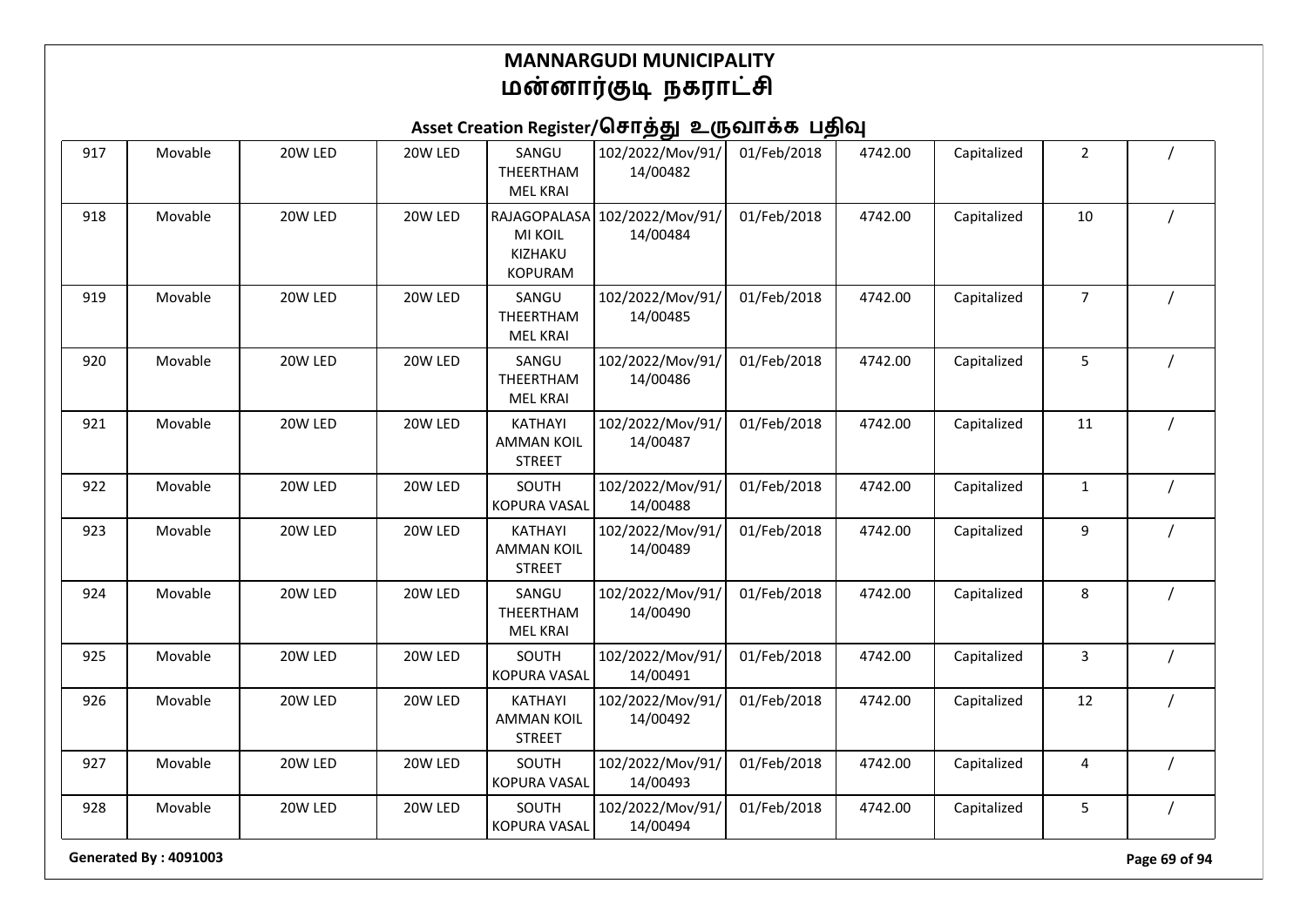# Asset Creation Register/சொத்து உருவாக்க பதிவு

| 929 | Movable | 20W LED | 20W LED | KATHAYI<br><b>AMMAN KOIL</b><br><b>STREET</b>      | 102/2022/Mov/91/<br>14/00495             | 01/Feb/2018 | 4742.00 | Capitalized | 13             |  |
|-----|---------|---------|---------|----------------------------------------------------|------------------------------------------|-------------|---------|-------------|----------------|--|
| 930 | Movable | 20W LED | 20W LED | <b>SOUTH</b><br><b>KOPURA VASAL</b>                | 102/2022/Mov/91/<br>14/00496             | 01/Feb/2018 | 4742.00 | Capitalized | $\overline{7}$ |  |
| 931 | Movable | 20W LED | 20W LED | PERIYA KOVIL<br><b>BACK SIDE</b>                   | 102/2022/Mov/91/<br>14/00497             | 01/Feb/2018 | 4742.00 | Capitalized | 10             |  |
| 932 | Movable | 20W LED | 20W LED | SOUTH<br>KOPURA VASAL                              | 102/2022/Mov/91/<br>14/00498             | 01/Feb/2018 | 4742.00 | Capitalized | 8              |  |
| 933 | Movable | 20W LED | 20W LED | PERIYA KOVIL<br><b>BACK SIDE</b>                   | 102/2022/Mov/91/<br>14/00499             | 01/Feb/2018 | 4742.00 | Capitalized | 12             |  |
| 934 | Movable | 20W LED | 20W LED | GOPALASMUTH<br><b>IARAM SOUTH</b><br><b>STREET</b> | 102/2022/Mov/91/<br>14/00500             | 01/Feb/2018 | 4742.00 | Capitalized | $\overline{2}$ |  |
| 935 | Movable | 20W LED | 20W LED | PERIYA KOVIL<br><b>BACK SIDE</b>                   | 102/2022/Mov/91/<br>14/00501             | 01/Feb/2018 | 4742.00 | Capitalized | 11             |  |
| 936 | Movable | 20W LED | 20W LED | <b>IARAM SOUTH</b><br><b>STREET</b>                | GOPALASMUTH 102/2022/Mov/91/<br>14/00502 | 01/Feb/2018 | 4742.00 | Capitalized | 6              |  |
| 937 | Movable | 20W LED | 20W LED | <b>IARAM SOUTH</b><br><b>STREET</b>                | GOPALASMUTH 102/2022/Mov/91/<br>14/00503 | 01/Feb/2018 | 4742.00 | Capitalized | 4              |  |
| 938 | Movable | 20W LED | 20W LED | <b>IARAM SOUTH</b><br><b>STREET</b>                | GOPALASMUTH 102/2022/Mov/91/<br>14/00504 | 01/Feb/2018 | 4742.00 | Capitalized | 12             |  |
| 939 | Movable | 20W LED | 20W LED | <b>IARAM SOUTH</b><br><b>STREET</b>                | GOPALASMUTH 102/2022/Mov/91/<br>14/00505 | 01/Feb/2018 | 4742.00 | Capitalized | 10             |  |
| 940 | Movable | 20W LED | 20W LED | <b>IARAM SOUTH</b><br><b>STREET</b>                | GOPALASMUTH 102/2022/Mov/91/<br>14/00506 | 01/Feb/2018 | 4742.00 | Capitalized | 14             |  |

**Generated By : 4091003 Page 70 of 94**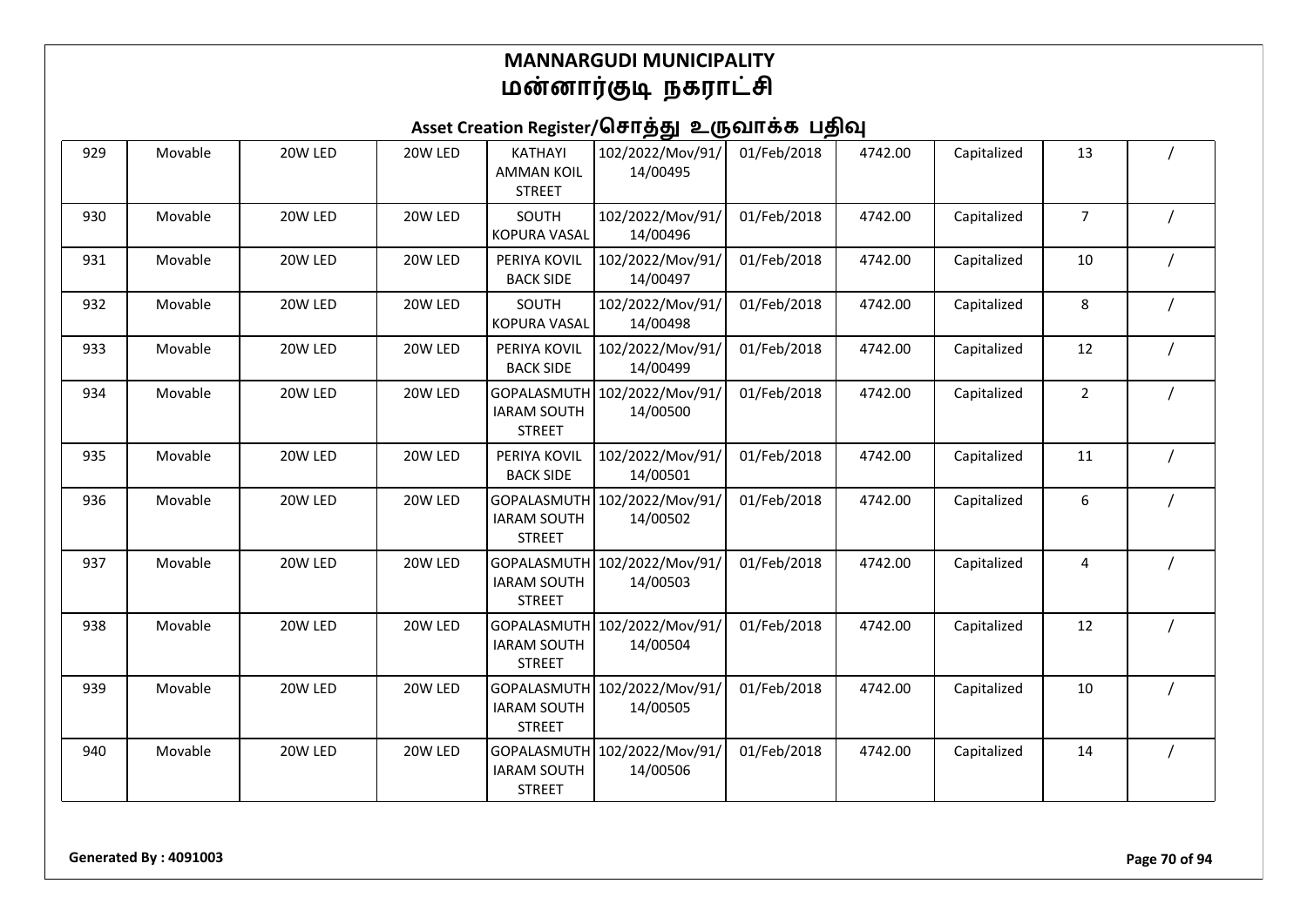| 941 | Movable | 20W LED | 20W LED | <b>IARAM SOUTH</b><br><b>STREET</b>               | GOPALASMUTH 102/2022/Mov/91/<br>14/00507 | 01/Feb/2018 | 4742.00 | Capitalized | 15 |  |
|-----|---------|---------|---------|---------------------------------------------------|------------------------------------------|-------------|---------|-------------|----|--|
| 942 | Movable | 20W LED | 20W LED | <b>RUKMANI</b><br>PALAYAM<br><b>CENTER STREET</b> | 102/2022/Mov/91/<br>14/00508             | 01/Feb/2018 | 4742.00 | Capitalized | 9  |  |
| 943 | Movable | 20W LED | 20W LED | <b>RUKMANI</b><br>PALAYAM<br><b>CENTER STREET</b> | 102/2022/Mov/91/<br>14/00509             | 01/Feb/2018 | 4742.00 | Capitalized | 11 |  |
| 944 | Movable | 20W LED | 20W LED | <b>RUKMANI</b><br>PALAYAM<br><b>CENTER STREET</b> | 102/2022/Mov/91/<br>14/00510             | 01/Feb/2018 | 4742.00 | Capitalized | 14 |  |
| 945 | Movable | 20W LED | 20W LED | <b>RUKMANI</b><br>PALAYAM<br><b>CENTER STREET</b> | 102/2022/Mov/91/<br>14/00511             | 01/Feb/2018 | 4742.00 | Capitalized | 10 |  |
| 946 | Movable | 20W LED | 20W LED | RUKMANI<br>PALAYAM<br><b>CENTER STREET</b>        | 102/2022/Mov/91/<br>14/00512             | 01/Feb/2018 | 4742.00 | Capitalized | 12 |  |
| 947 | Movable | 20W LED | 20W LED | <b>RUKMANI</b><br>PALAYAM<br><b>CENTER STREET</b> | 102/2022/Mov/91/<br>14/00513             | 01/Feb/2018 | 4742.00 | Capitalized | 21 |  |
| 948 | Movable | 20W LED | 20W LED | <b>RUKMANI</b><br>PALAYAM<br><b>CENTER STREET</b> | 102/2022/Mov/91/<br>14/00514             | 01/Feb/2018 | 4742.00 | Capitalized | 18 |  |
| 949 | Movable | 20W LED | 20W LED | <b>RUKMANI</b><br>PALAYAM<br><b>CENTER STREET</b> | 102/2022/Mov/91/<br>14/00515             | 01/Feb/2018 | 4742.00 | Capitalized | 20 |  |
| 950 | Movable | 20W LED | 20W LED | <b>MGR NAGAR</b>                                  | 102/2022/Mov/91/<br>14/00516             | 01/Feb/2018 | 4742.00 | Capitalized | 6  |  |
| 951 | Movable | 20W LED | 20W LED | <b>RUKMANI</b><br>PALAYAM<br><b>CENTER STREET</b> | 102/2022/Mov/91/<br>14/00517             | 01/Feb/2018 | 4742.00 | Capitalized | 22 |  |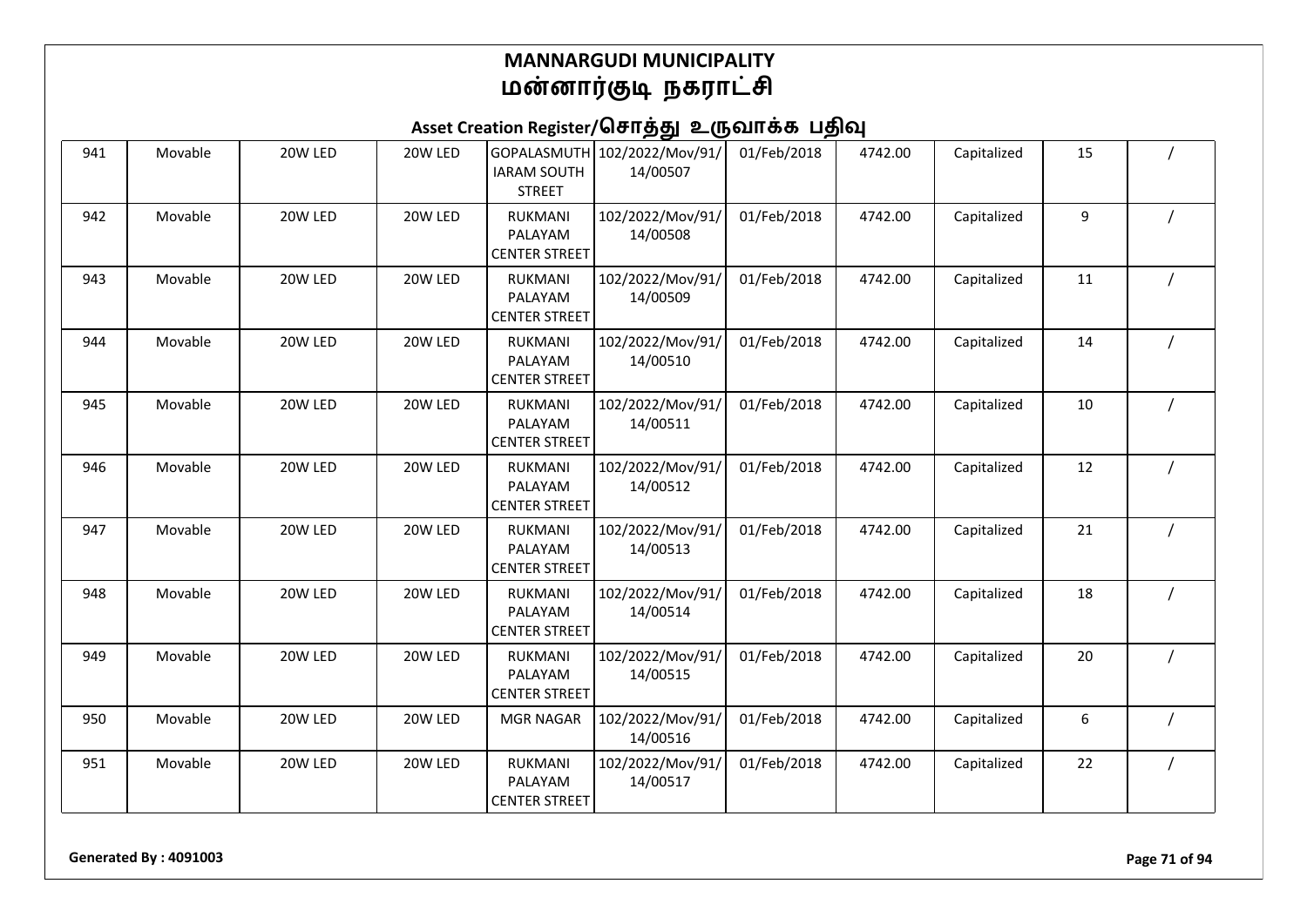| 952 | Movable | 20W LED | 20W LED | <b>MGR NAGAR</b>                                  | 102/2022/Mov/91/<br>14/00518 | 01/Feb/2018 | 4742.00 | Capitalized | 3              |  |
|-----|---------|---------|---------|---------------------------------------------------|------------------------------|-------------|---------|-------------|----------------|--|
| 953 | Movable | 20W LED | 20W LED | <b>RUKMANI</b><br>PALAYAM<br><b>CENTER STREET</b> | 102/2022/Mov/91/<br>14/00519 | 01/Feb/2018 | 4742.00 | Capitalized | 23             |  |
| 954 | Movable | 20W LED | 20W LED | RUKMANI<br>PALAYAM<br><b>CENTER STREET</b>        | 102/2022/Mov/91/<br>14/00520 | 01/Feb/2018 | 4742.00 | Capitalized | 24             |  |
| 955 | Movable | 20W LED | 20W LED | <b>MGR NAGAR</b>                                  | 102/2022/Mov/91/<br>14/00521 | 01/Feb/2018 | 4742.00 | Capitalized | $\overline{2}$ |  |
| 956 | Movable | 20W LED | 20W LED | <b>MGR NAGAR</b>                                  | 102/2022/Mov/91/<br>14/00522 | 01/Feb/2018 | 4742.00 | Capitalized | $\overline{7}$ |  |
| 957 | Movable | 20W LED | 20W LED | <b>MGR NAGAR</b>                                  | 102/2022/Mov/91/<br>14/00523 | 01/Feb/2018 | 4742.00 | Capitalized | 13             |  |
| 958 | Movable | 20W LED | 20W LED | <b>MGR NAGAR</b>                                  | 102/2022/Mov/91/<br>14/00524 | 01/Feb/2018 | 4742.00 | Capitalized | 12             |  |
| 959 | Movable | 20W LED | 20W LED | <b>MGR NAGAR</b>                                  | 102/2022/Mov/91/<br>14/00525 | 01/Feb/2018 | 4742.00 | Capitalized | 16             |  |
| 960 | Movable | 20W LED | 20W LED | <b>MGR NAGAR</b>                                  | 102/2022/Mov/91/<br>14/00527 | 01/Feb/2018 | 4742.00 | Capitalized | 14             |  |
| 961 | Movable | 20W LED | 20W LED | <b>MGR NAGAR</b>                                  | 102/2022/Mov/91/<br>14/00528 | 01/Feb/2018 | 4742.00 | Capitalized | 17             |  |
| 962 | Movable | 20W LED | 20W LED | <b>MGR NAGAR</b>                                  | 102/2022/Mov/91/<br>14/00529 | 01/Feb/2018 | 4742.00 | Capitalized | 19             |  |
| 963 | Movable | 20W LED | 20W LED | <b>MGR NAGAR</b>                                  | 102/2022/Mov/91/<br>14/00530 | 01/Feb/2018 | 4742.00 | Capitalized | 21             |  |
| 964 | Movable | 20W LED | 20W LED | <b>MGR NAGAR</b>                                  | 102/2022/Mov/91/<br>14/00531 | 01/Feb/2018 | 4742.00 | Capitalized | 22             |  |
| 965 | Movable | 20W LED | 20W LED | <b>MGR NAGAR</b>                                  | 102/2022/Mov/91/<br>14/00532 | 01/Feb/2018 | 4742.00 | Capitalized | 23             |  |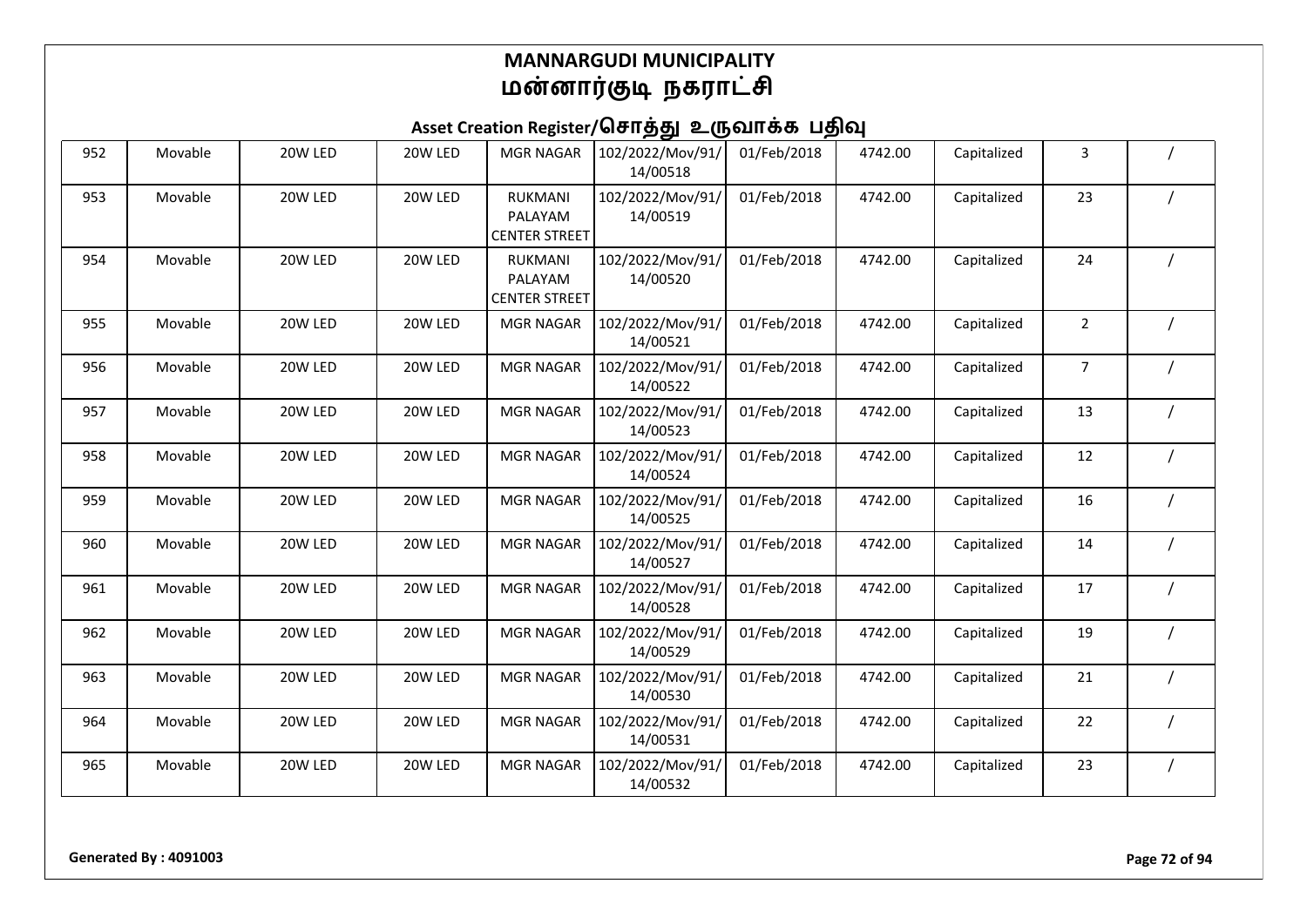### Asset Creation Register/சொத்து உருவாக்க பதிவு

| 966 | Movable | 20W LED         | 20W LED  | <b>MGR NAGAR</b>                                          | 102/2022/Mov/91/<br>14/00533 | 01/Feb/2018 | 4742.00 | Capitalized | 24             |                |
|-----|---------|-----------------|----------|-----------------------------------------------------------|------------------------------|-------------|---------|-------------|----------------|----------------|
| 967 | Movable | 20W LED         | 20W LED  | KATHAYI<br><b>AMMAN KOIL</b><br><b>STREET</b>             | 102/2022/Mov/91/<br>14/00534 | 01/Feb/2018 | 4742.00 | Capitalized | 10             |                |
| 968 | Movable | 20W LED         | 20W LED  | <b>MGR NAGAR</b>                                          | 102/2022/Mov/91/<br>14/00535 | 01/Feb/2018 | 4742.00 | Capitalized | 20             |                |
| 969 | Movable | 20W LED         | 20W LED  | <b>MGR NAGAR</b>                                          | 102/2022/Mov/91/<br>14/00536 | 01/Feb/2018 | 4742.00 | Capitalized | 9              | $\prime$       |
| 970 | Movable | 20W LED         | 20W LED  | <b>MGR NAGAR</b>                                          | 102/2022/Mov/91/<br>14/00537 | 01/Feb/2018 | 4742.00 | Capitalized | 4              |                |
| 971 | Movable | 20W LED         | 20W LED  | GOPALASMUTH<br><b>IARAM SOUTH</b><br><b>STREET</b>        | 102/2022/Mov/91/<br>14/00538 | 01/Feb/2018 | 4742.00 | Capitalized | 8              |                |
| 972 | Movable | 20W LED         | 20W LED  | SOUTH<br><b>KOPURA VASAL</b>                              | 102/2022/Mov/91/<br>14/00539 | 01/Feb/2018 | 4742.00 | Capitalized | 9              | $\prime$       |
| 973 | Movable | 20W LED         | 20W LED  | <b>MOORTHI</b><br><b>VINAYAKAR</b><br><b>KOVIL STREET</b> | 102/2022/Mov/91/<br>14/00540 | 01/Feb/2018 | 4742.00 | Capitalized | 18             |                |
| 974 | Movable | 20W LED         | 20W LED  | <b>UPPUKARA</b><br><b>STREET</b>                          | 102/2022/Mov/91/<br>14/00541 | 01/Feb/2018 | 4742.00 | Capitalized | 15             |                |
| 975 | Movable | 20W LED         | 20W LED  | ANNAVASAL<br>STREET, KVM<br><b>MAIN ROAD</b>              | 102/2022/Mov/91/<br>14/00542 | 01/Feb/2018 | 4742.00 | Capitalized | $\overline{7}$ |                |
| 976 | Movable | 20W LED         | 20W LED  | <b>BUSTAND</b>                                            | 102/2022/Mov/91/<br>14/00543 | 01/Feb/2018 | 4742.00 | Capitalized | 14             |                |
| 977 | Movable | 20W LED         | 20W LED  | <b>BUSTAND</b>                                            | 102/2022/Mov/91/<br>14/00544 | 01/Feb/2018 | 4742.00 | Capitalized | 12             | $\overline{1}$ |
| 978 | Movable | 250W SVL        | 250W SVL | GOPALASAMUD<br><b>RAM NORTH</b>                           | 102/2022/Mov/91/<br>14/00546 | 02/Jan/2018 | 4164.00 | Capitalized | $\mathbf{1}$   |                |
| 979 | Movable | <b>250W SVL</b> | 250W SVL | <b>HARITHRANAT</b><br>HI WEST                             | 102/2022/Mov/91/<br>14/00547 | 02/Jan/2018 | 4164.00 | Capitalized | 45             | $\prime$       |

**Generated By : 4091003 Page 73 of 94**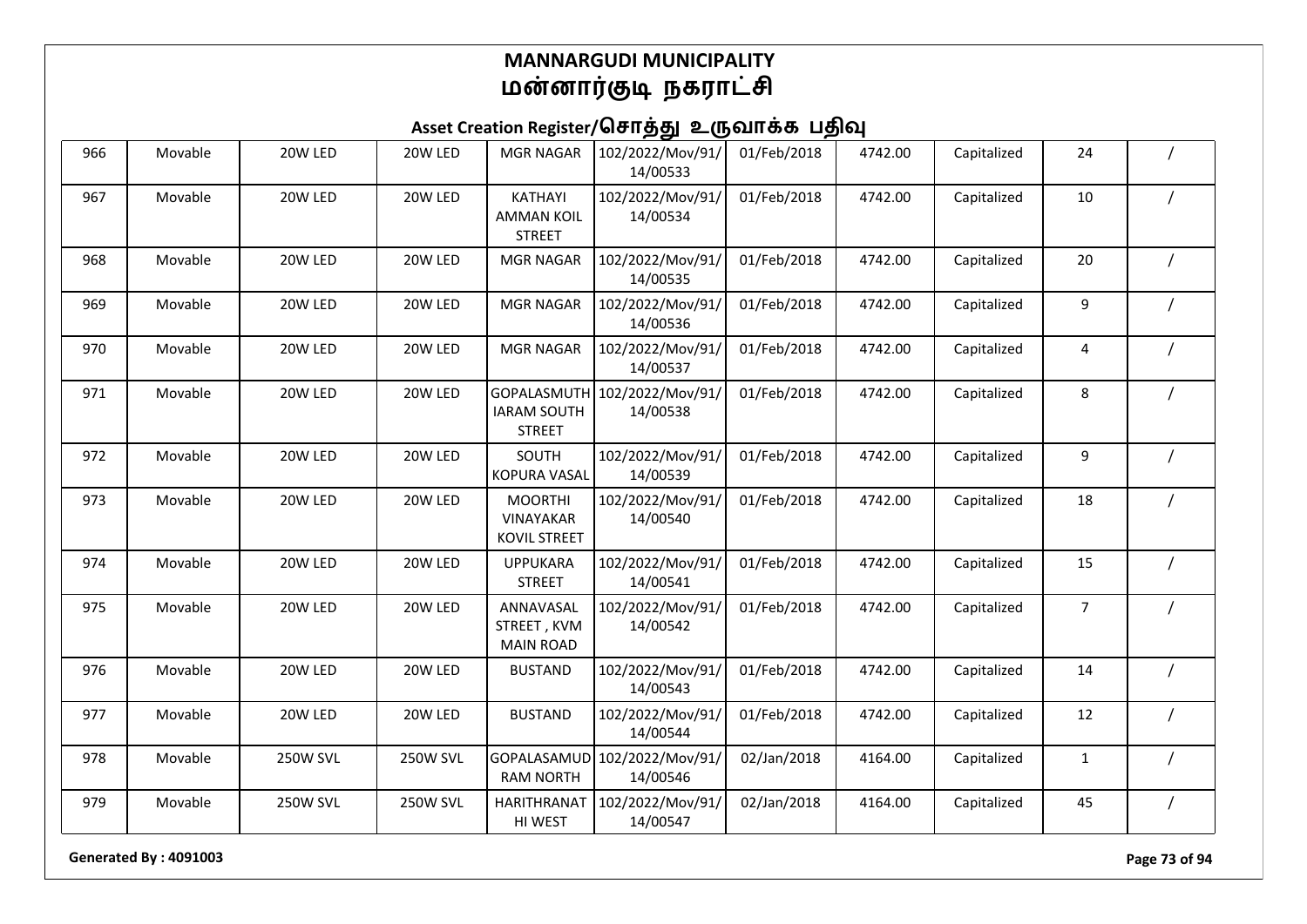| 980 | Movable | <b>250W SVL</b> | <b>250W SVL</b> | <b>HARITHRANAT</b><br>HI WEST  | 102/2022/Mov/91/<br>14/00548 | 02/Jan/2018 | 4164.00 | Capitalized | 50             |  |
|-----|---------|-----------------|-----------------|--------------------------------|------------------------------|-------------|---------|-------------|----------------|--|
| 981 | Movable | <b>250W SVL</b> | <b>250W SVL</b> | <b>HARITHRANAT</b><br>HI WEST  | 102/2022/Mov/91/<br>14/00549 | 02/Jan/2018 | 4164.00 | Capitalized | 53             |  |
| 982 | Movable | <b>250W SVL</b> | <b>250W SVL</b> | <b>HARITHRANAT</b><br>HI WEST  | 102/2022/Mov/91/<br>14/00550 | 02/Jan/2018 | 4164.00 | Capitalized | 54             |  |
| 983 | Movable | <b>150W SVL</b> | <b>150W SVL</b> | RAMANATHAN<br><b>STREET</b>    | 102/2022/Mov/91/<br>14/00551 | 02/Jan/2018 | 3911.00 | Capitalized | 57             |  |
| 984 | Movable | <b>250W SVL</b> | <b>250W SVL</b> | <b>HARITHRANAT</b><br>HI NORTH | 102/2022/Mov/91/<br>14/00552 | 02/Jan/2018 | 4164.00 | Capitalized | $\mathbf{1}$   |  |
| 985 | Movable | <b>250W SVL</b> | <b>250W SVL</b> | <b>HARITHRANAT</b><br>HI NORTH | 102/2022/Mov/91/<br>14/00553 | 02/Jan/2018 | 4164.00 | Capitalized | $\overline{2}$ |  |
| 986 | Movable | <b>250W SVL</b> | <b>250W SVL</b> | <b>HARITHRANAT</b><br>HI NORTH | 102/2022/Mov/91/<br>14/00554 | 02/Jan/2018 | 4164.00 | Capitalized | $\overline{7}$ |  |
| 987 | Movable | <b>250W SVL</b> | <b>250W SVL</b> | <b>HARITHRANAT</b><br>HI NORTH | 102/2022/Mov/91/<br>14/00555 | 02/Jan/2018 | 4164.00 | Capitalized | 9              |  |
| 988 | Movable | 250W SVL        | <b>250W SVL</b> | <b>HARITHRANAT</b><br>HI NORTH | 102/2022/Mov/91/<br>14/00556 | 02/Jan/2018 | 4164.00 | Capitalized | 11             |  |
| 989 | Movable | <b>250W SVL</b> | <b>250W SVL</b> | <b>HARITHRANAT</b><br>HI NORTH | 102/2022/Mov/91/<br>14/00557 | 02/Jan/2018 | 4164.00 | Capitalized | 13             |  |
| 990 | Movable | 20 W LED        | 20 W LED        | <b>HARITHRANAT</b><br>HI NORTH | 102/2022/Mov/91/<br>14/00558 | 02/Jan/2018 | 4742.00 | Capitalized | 13             |  |
| 991 | Movable | <b>250W SVL</b> | <b>250W SVL</b> | <b>HARITHRANAT</b><br>HI NORTH | 102/2022/Mov/91/<br>14/00559 | 02/Jan/2018 | 4164.00 | Capitalized | 18             |  |
| 992 | Movable | <b>250W SVL</b> | <b>250W SVL</b> | <b>HARITHRANAT</b><br>HI NORTH | 102/2022/Mov/91/<br>14/00560 | 02/Jan/2018 | 4164.00 | Capitalized | 22             |  |
| 993 | Movable | <b>250W SVL</b> | <b>250W SVL</b> | <b>HARITHRANAT</b><br>HI NORTH | 102/2022/Mov/91/<br>14/00561 | 02/Jan/2018 | 4164.00 | Capitalized | 27             |  |
| 994 | Movable | 250W SVL        | 250W SVL        | <b>HARITHRANAT</b><br>HI EAST  | 102/2022/Mov/91/<br>14/00562 | 02/Jan/2018 | 4164.00 | Capitalized | 29             |  |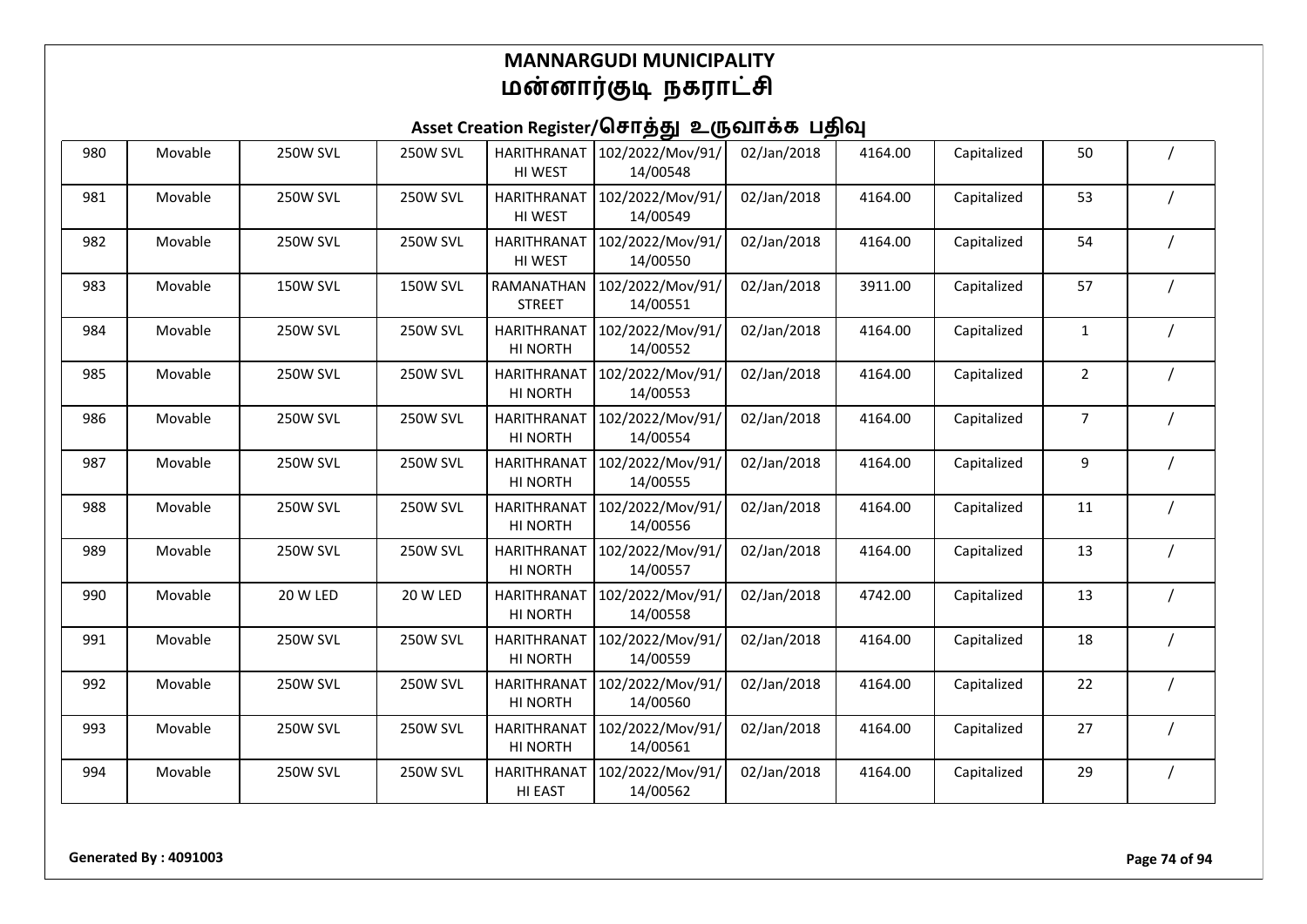| 995  | Movable | <b>250W SVL</b> | <b>250W SVL</b> | <b>HARITHRANAT</b><br>HI WEST        | 102/2022/Mov/91/<br>14/00563 | 02/Jan/2018 | 4164.00 | Capitalized | $\mathbf{1}$ |  |
|------|---------|-----------------|-----------------|--------------------------------------|------------------------------|-------------|---------|-------------|--------------|--|
| 996  | Movable | <b>250W SVL</b> | <b>250W SVL</b> | <b>KEEZHA JAINA</b><br><b>STREET</b> | 102/2022/Mov/91/<br>14/00564 | 02/Jan/2018 | 4164.00 | Capitalized | 19           |  |
| 997  | Movable | 40W LED         | 40W LED         | <b>KEEZHA JAINA</b><br><b>STREET</b> | 102/2022/Mov/91/<br>14/00565 | 02/Jan/2018 | 4742.00 | Capitalized | 21           |  |
| 998  | Movable | 40W LED         | 40W LED         | <b>KEEZHA JAINA</b><br><b>STREET</b> | 102/2022/Mov/91/<br>14/00566 | 02/Jan/2018 | 4742.00 | Capitalized | 21           |  |
| 999  | Movable | 40W LED         | 40W LED         | <b>KEEZHA JAINA</b><br><b>STREET</b> | 102/2022/Mov/91/<br>14/00567 | 02/Jan/2018 | 4742.00 | Capitalized | 22           |  |
| 1000 | Movable | 40W LED         | 40W LED         | <b>KEEZHA JAINA</b><br><b>STREET</b> | 102/2022/Mov/91/<br>14/00568 | 02/Jan/2018 | 4742.00 | Capitalized | 24           |  |
| 1001 | Movable | 40W LED         | 40W LED         | <b>KEEZHA JAINA</b><br><b>STREET</b> | 102/2022/Mov/91/<br>14/00569 | 02/Jan/2018 | 4742.00 | Capitalized | 25           |  |
| 1002 | Movable | 40W LED         | 40W LED         | <b>KEEZHA JAINA</b><br><b>STREET</b> | 102/2022/Mov/91/<br>14/00570 | 02/Jan/2018 | 4742.00 | Capitalized | 26           |  |
| 1003 | Movable | 40W LED         | 40W LED         | <b>KEEZHA JAINA</b><br><b>STREET</b> | 102/2022/Mov/91/<br>14/00571 | 02/Jan/2018 | 4742.00 | Capitalized | 28           |  |
| 1004 | Movable | <b>250W SVL</b> | <b>250W SVL</b> | <b>KEEZA JAINA</b><br><b>STREET</b>  | 102/2022/Mov/91/<br>14/00572 | 02/Jan/2018 | 4164.00 | Capitalized | 29           |  |
| 1005 | Movable | 40W LED         | 40W LED         | <b>KEEZA JAINA</b><br><b>STREET</b>  | 102/2022/Mov/91/<br>14/00573 | 02/Jan/2018 | 4742.00 | Capitalized | 30           |  |
| 1006 | Movable | 40W LED         | 40W LED         | <b>KEEZHA JAINA</b><br><b>STREET</b> | 102/2022/Mov/91/<br>14/00574 | 02/Jan/2018 | 4742.00 | Capitalized | 31           |  |
| 1007 | Movable | 40W LED         | 40W LED         | <b>KEEZHA JAINA</b><br><b>STREET</b> | 102/2022/Mov/91/<br>14/00575 | 02/Jan/2018 | 4742.00 | Capitalized | 32           |  |
| 1008 | Movable | <b>150W SVL</b> | <b>150W SVL</b> | <b>KEEZHA JAINA</b><br><b>STREET</b> | 102/2022/Mov/91/<br>14/00576 | 02/Jan/2018 | 3911.00 | Capitalized | 33           |  |
| 1009 | Movable | 40W LED         | 40W LED         | <b>KEEZHA JAINA</b><br><b>STREET</b> | 102/2022/Mov/91/<br>14/00577 | 02/Jan/2018 | 4742.00 | Capitalized | 8            |  |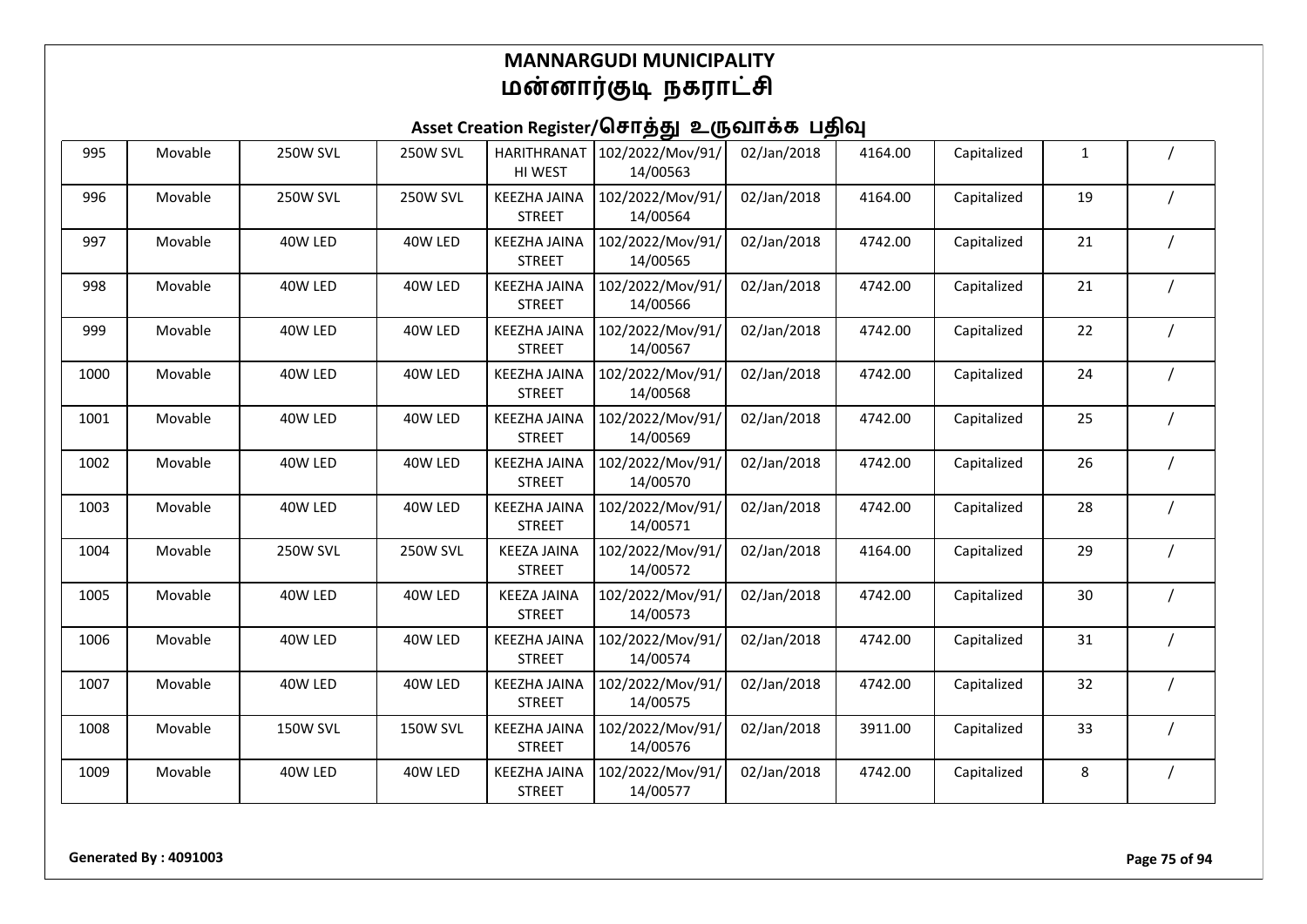| 1010 | Movable | 20W LED         | 20W LED         | MADIVILAGAM<br>KAILASANATHA<br>R KOVIL        | 102/2022/Mov/91/<br>14/00578 | 01/Feb/2018 | 4742.00 | Capitalized | $\overline{2}$ |  |
|------|---------|-----------------|-----------------|-----------------------------------------------|------------------------------|-------------|---------|-------------|----------------|--|
| 1011 | Movable | 20W LED         | 20W LED         | MADIVILAGAM<br>KAILASANATHA<br><b>R KOVIL</b> | 102/2022/Mov/91/<br>14/00579 | 01/Feb/2018 | 4742.00 | Capitalized | 4              |  |
| 1012 | Movable | 20W LED         | 20W LED         | MADIVILAGAM<br>KAILASANATHA<br><b>R KOVIL</b> | 102/2022/Mov/91/<br>14/00580 | 01/Feb/2018 | 4742.00 | Capitalized | 6              |  |
| 1013 | Movable | 20W LED         | 20W LED         | MADIVILAGAM<br>KAILASANATHA<br>R KOVIL        | 102/2022/Mov/91/<br>14/00581 | 01/Feb/2018 | 4742.00 | Capitalized | 7              |  |
| 1014 | Movable | 20W LED         | 20W LED         | MADIVILAGAM<br>KAILASANATHA<br>R KOVIL        | 102/2022/Mov/91/<br>14/00582 | 01/Feb/2018 | 4742.00 | Capitalized | 3              |  |
| 1015 | Movable | 20W LED         | 20W LED         | MADIVILAGAM<br>KAILASANATHA<br><b>R KOVIL</b> | 102/2022/Mov/91/<br>14/00583 | 01/Feb/2018 | 4742.00 | Capitalized | 8              |  |
| 1016 | Movable | 20W LED         | 20W LED         | MADIVILAGAM<br>KAILASANATHA<br>R KOVIL        | 102/2022/Mov/91/<br>14/00584 | 01/Feb/2018 | 4742.00 | Capitalized | 9              |  |
| 1017 | Movable | 20W LED         | 20W LED         | MADIVILAGAM<br>KAILASANATHA<br><b>R KOVIL</b> | 102/2022/Mov/91/<br>14/00585 | 01/Feb/2018 | 4742.00 | Capitalized | 10             |  |
| 1018 | Movable | 20W LED         | 20W LED         | MADIVILAGAM<br>KAILASANATHA<br>R KOVIL        | 102/2022/Mov/91/<br>14/00586 | 01/Feb/2018 | 4742.00 | Capitalized | 11             |  |
| 1019 | Movable | 20W LED         | 20W LED         | MADIVILAGAM<br>KAILASANATHA<br>R KOVIL        | 102/2022/Mov/91/<br>14/00587 | 01/Feb/2018 | 4742.00 | Capitalized | 12             |  |
| 1020 | Movable | <b>250W SVL</b> | <b>250W SVL</b> | MALIGAIMEDU<br><b>STREET</b>                  | 102/2022/Mov/91/<br>14/00588 | 01/Feb/2018 | 4164.00 | Capitalized | 1              |  |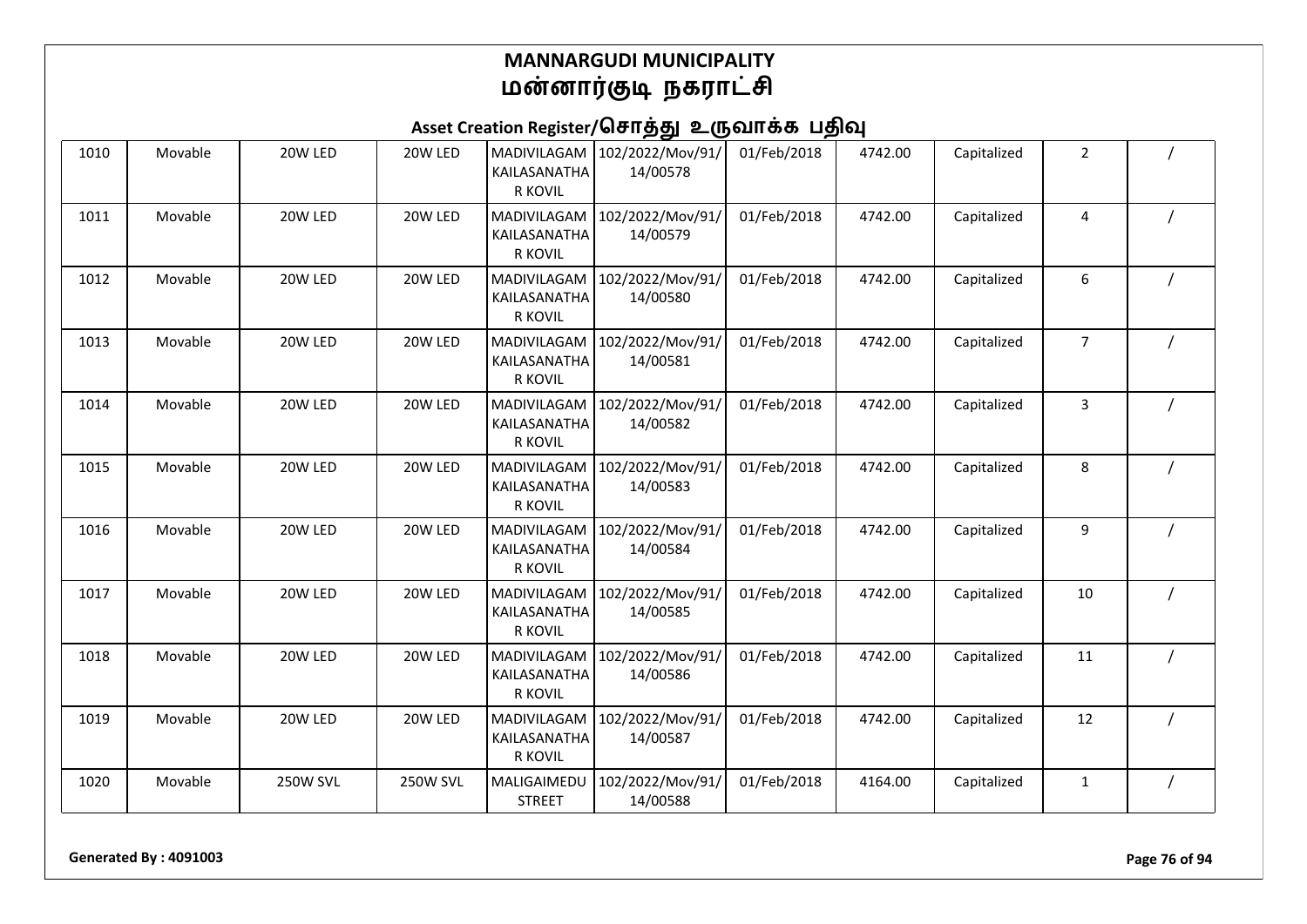| 1021 | Movable | <b>250W SVL</b> | <b>250W SVL</b> | MALIGAIMEDU<br><b>STREET</b>                  | 102/2022/Mov/91/<br>14/00589 | 02/Jan/2018 | 4164.00 | Capitalized | 5       |          |
|------|---------|-----------------|-----------------|-----------------------------------------------|------------------------------|-------------|---------|-------------|---------|----------|
| 1022 | Movable | 40W LED         | 40W LED         | <b>KEEZHA JAINA</b><br><b>STREET</b>          | 102/2022/Mov/91/<br>14/00590 | 02/Jan/2018 | 4742.00 | Capitalized | 40W LED |          |
| 1023 | Movable | 40W LED         | 40W LED         | <b>KEEZHA JAINA</b><br><b>STREET</b>          | 102/2022/Mov/91/<br>14/00591 | 02/Jan/2018 | 4742.00 | Capitalized | 4       |          |
| 1024 | Movable | 40W LED         | 40W LED         | <b>KEEZHA JAINA</b><br><b>STREET</b>          | 102/2022/Mov/91/<br>14/00592 | 02/Jan/2018 | 4742.00 | Capitalized | 6       |          |
| 1025 | Movable | <b>250W SVL</b> | <b>250W SVL</b> | <b>KEEZHA JAINA</b><br><b>STREET</b>          | 102/2022/Mov/91/<br>14/00593 | 02/Jan/2018 | 4742.00 | Capitalized | 11      |          |
| 1026 | Movable | 40W LED         | 40W LED         | <b>KEEZHA JAINA</b><br><b>STREET</b>          | 102/2022/Mov/91/<br>14/00594 | 02/Jan/2018 | 4742.00 | Capitalized | 12      |          |
| 1027 | Movable | 40W LED         | 40W LED         | <b>KEEZHA JAINA</b><br><b>STREET</b>          | 102/2022/Mov/91/<br>14/00595 | 02/Jan/2018 | 4742.00 | Capitalized | 13      |          |
| 1028 | Movable | 40W LED         | 40W LED         | <b>KEEZHA JAINA</b><br><b>STREET</b>          | 102/2022/Mov/91/<br>14/00596 | 02/Jan/2018 | 4742.00 | Capitalized | 14      |          |
| 1029 | Movable | 40W LED         | 40W LED         | <b>KEEZHA JAINA</b><br><b>STREET</b>          | 102/2022/Mov/91/<br>14/00597 | 02/Jan/2018 | 4742.00 | Capitalized | 15      |          |
| 1030 | Movable | <b>250W SVL</b> | <b>250W SVL</b> | MALIGAIMEDU<br><b>STREET</b>                  | 102/2022/Mov/91/<br>14/00598 | 02/Jan/2018 | 4164.00 | Capitalized | 30      |          |
| 1031 | Movable | <b>250W SVL</b> | <b>250W SVL</b> | MALIGAIMEDU<br><b>STREET</b>                  | 102/2022/Mov/91/<br>14/00599 | 02/Jan/2018 | 4164.00 | Capitalized | 16      |          |
| 1032 | Movable | 20W LED         | 20W LED         | MADIVILAGAM<br>KAILASANATHA<br><b>R KOVIL</b> | 102/2022/Mov/91/<br>14/00600 | 01/Feb/2018 | 4742.00 | Capitalized | 1       |          |
| 1033 | Movable | 40W LED         | 40W LED         | <b>KEEZHA JAINA</b><br><b>STREET</b>          | 102/2022/Mov/91/<br>14/00601 | 02/Jan/2018 | 4742.00 | Capitalized | 27      |          |
| 1034 | Movable | <b>250W SVL</b> | <b>250W SVL</b> | <b>HARITHRANAT</b><br>HI NORTH                | 102/2022/Mov/91/<br>14/00602 | 02/Jan/2018 | 4164.00 | Capitalized | 4       |          |
| 1035 | Movable | <b>250W SVL</b> | <b>250W SVL</b> | AMBALAKARA<br><b>STREET</b>                   | 102/2022/Mov/91/<br>14/00603 | 02/Jan/2018 | 4164.00 | Capitalized | 41      | $\prime$ |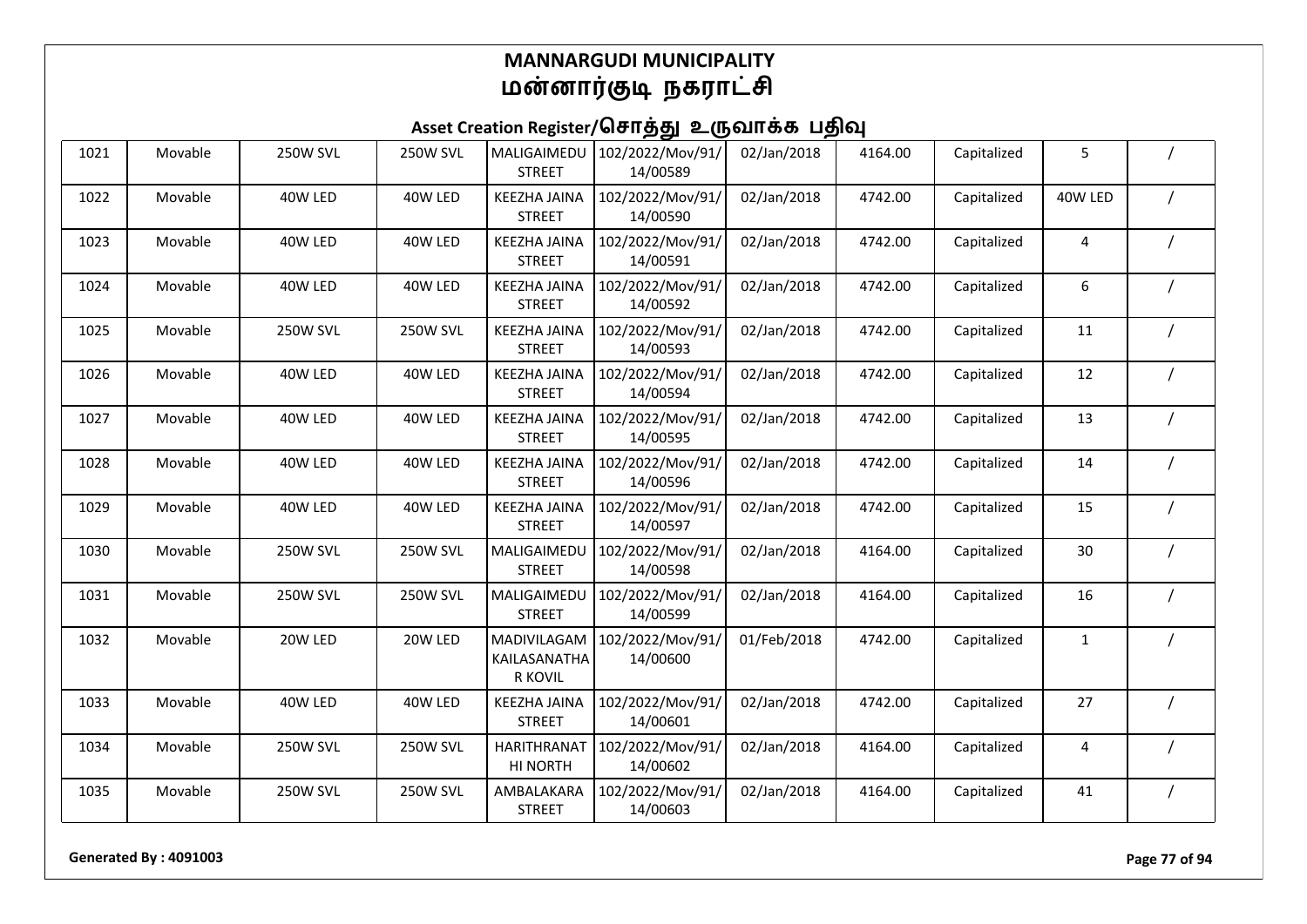| 1036 | Movable | <b>250W SVL</b> | <b>250W SVL</b> | <b>HARITHRANAT</b><br>HI WEST                         | 102/2022/Mov/91/<br>14/00604 | 02/Jan/2018 | 4164.00 | Capitalized | 4  |  |
|------|---------|-----------------|-----------------|-------------------------------------------------------|------------------------------|-------------|---------|-------------|----|--|
| 1037 | Movable | <b>250W SVL</b> | <b>250W SVL</b> | <b>HANUMAN</b><br><b>KOVIL STREET</b>                 | 102/2022/Mov/91/<br>14/00605 | 02/Jan/2018 | 4164.00 | Capitalized | 13 |  |
| 1038 | Movable | <b>250W SVL</b> | <b>250W SVL</b> | <b>TVR ROAD</b>                                       | 102/2022/Mov/91/<br>14/00606 | 01/Feb/2018 | 4164.00 | Capitalized | 8  |  |
| 1039 | Movable | <b>250W SVL</b> | <b>250W SVL</b> | <b>TVR ROAD</b>                                       | 102/2022/Mov/91/<br>14/00607 | 01/Feb/2018 | 4164.00 | Capitalized | 10 |  |
| 1040 | Movable | <b>250W SVL</b> | <b>250W SVL</b> | <b>TVR ROAD</b>                                       | 102/2022/Mov/91/<br>14/00608 | 01/Feb/2018 | 4164.00 | Capitalized | 12 |  |
| 1041 | Movable | <b>250W SVL</b> | <b>250W SVL</b> | <b>TVR ROAD</b>                                       | 102/2022/Mov/91/<br>14/00609 | 01/Feb/2018 | 4164.00 | Capitalized | 3  |  |
| 1042 | Movable | <b>250W SVL</b> | <b>250W SVL</b> | <b>TVR ROAD</b>                                       | 102/2022/Mov/91/<br>14/00610 | 01/Feb/2018 | 4164.00 | Capitalized | 4  |  |
| 1043 | Movable | <b>250W SVL</b> | <b>250W SVL</b> | <b>TVR ROAD</b>                                       | 102/2022/Mov/91/<br>14/00611 | 01/Feb/2018 | 4164.00 | Capitalized | 10 |  |
| 1044 | Movable | <b>250W SVL</b> | <b>250W SVL</b> | <b>TVR ROAD</b>                                       | 102/2022/Mov/91/<br>14/00612 | 01/Feb/2018 | 4164.00 | Capitalized | 13 |  |
| 1045 | Movable | <b>250W SVL</b> | <b>250W SVL</b> | <b>PUNITHA</b><br><b>SUCAIYAPPAR</b><br><b>CHURCH</b> | 102/2022/Mov/91/<br>14/00613 | 01/Feb/2018 | 4164.00 | Capitalized | 14 |  |
| 1046 | Movable | <b>250W SVL</b> | <b>250W SVL</b> | <b>PUNITHA</b><br>SUCAIYAPPAR<br><b>CHURCH</b>        | 102/2022/Mov/91/<br>14/00614 | 01/Feb/2018 | 4164.00 | Capitalized | 21 |  |
| 1047 | Movable | <b>250W SVL</b> | <b>250W SVL</b> | <b>MANNAI</b><br><b>NAGAR</b>                         | 102/2022/Mov/91/<br>14/00615 | 01/Feb/2018 | 4164.00 | Capitalized | 43 |  |
| 1048 | Movable | <b>250W SVL</b> | <b>250W SVL</b> | <b>TVR ROAD</b>                                       | 102/2022/Mov/91/<br>14/00616 | 01/Feb/2018 | 4164.00 | Capitalized | 8  |  |
| 1049 | Movable | <b>250W SVL</b> | <b>250W SVL</b> | <b>TVR ROAD</b>                                       | 102/2022/Mov/91/<br>14/00617 | 01/Feb/2018 | 4164.00 | Capitalized | 10 |  |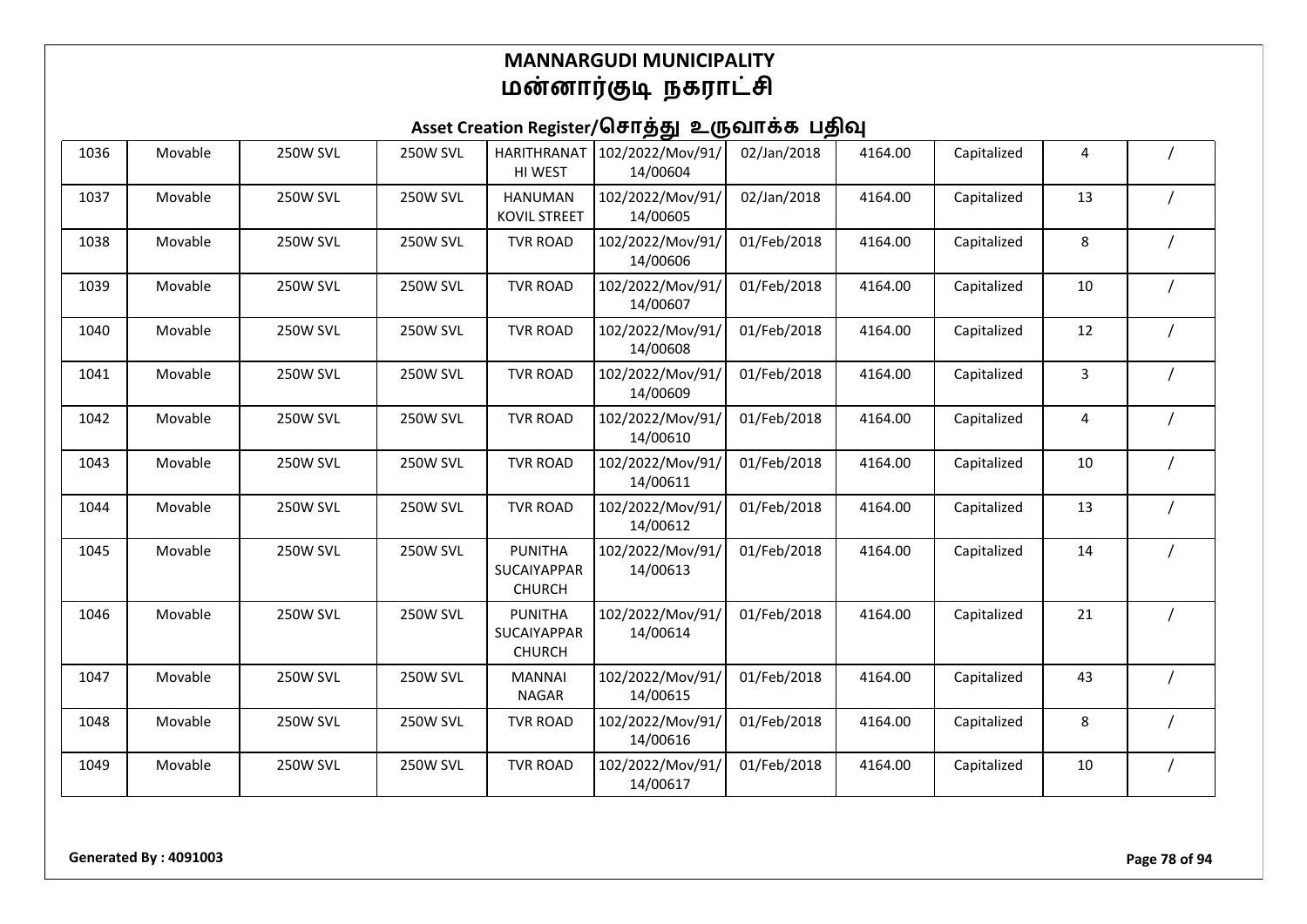| 1050 | Movable | <b>250W SVL</b> | <b>250W SVL</b> | <b>TVR MAIN</b><br><b>ROAD</b>                       | 102/2022/Mov/91/<br>14/00618              | 01/Feb/2018 | 4164.00 | Capitalized | $\overline{2}$ |          |
|------|---------|-----------------|-----------------|------------------------------------------------------|-------------------------------------------|-------------|---------|-------------|----------------|----------|
| 1051 | Movable | <b>250W SVL</b> | <b>250W SVL</b> | <b>TVR MAIN</b><br><b>ROAD</b>                       | 102/2022/Mov/91/<br>14/00619              | 01/Feb/2018 | 4164.00 | Capitalized | 4              |          |
| 1052 | Movable | <b>250W SVL</b> | <b>250W SVL</b> | PAMANI ROAD                                          | 102/2022/Mov/91/<br>14/00620              | 01/Feb/2018 | 4164.00 | Capitalized | 4              |          |
| 1053 | Movable | <b>250W SVL</b> | <b>250W SVL</b> | <b>MUTHAL SETHI</b>                                  | 102/2022/Mov/91/<br>14/00621              | 01/Feb/2018 | 4164.00 | Capitalized | $\mathbf{1}$   |          |
| 1054 | Movable | <b>250W SVL</b> | <b>250W SVL</b> |                                                      | MUTHAL SETHI 102/2022/Mov/91/<br>14/00622 | 01/Feb/2018 | 4164.00 | Capitalized | 3              |          |
| 1055 | Movable | <b>250W SVL</b> | 250W SVL        | MUTHAL SETHI                                         | 102/2022/Mov/91/<br>14/00623              | 01/Feb/2018 | 4164.00 | Capitalized | 12             |          |
| 1056 | Movable | <b>250W SVL</b> | <b>250W SVL</b> | <b>GOPALASAMUD</b><br><b>RAM NORTH</b>               | 102/2022/Mov/91/<br>14/00624              | 02/Jan/2018 | 4164.00 | Capitalized | $\overline{7}$ |          |
| 1057 | Movable | <b>250W SVL</b> | <b>250W SVL</b> | GOPALASAMUD<br><b>RAM NORTH</b>                      | 102/2022/Mov/91/<br>14/00625              | 02/Jan/2018 | 4164.00 | Capitalized | 10             |          |
| 1058 | Movable | <b>250W SVL</b> | <b>250W SVL</b> | GOPALASAMUD<br><b>RAM NORTH</b>                      | 102/2022/Mov/91/<br>14/00626              | 02/Jan/2018 | 4164.00 | Capitalized | 19             |          |
| 1059 | Movable | <b>250W SVL</b> | <b>250W SVL</b> | GOPALASAMUD<br><b>RAM NORTH</b>                      | 102/2022/Mov/91/<br>14/00627              | 02/Jan/2018 | 4164.00 | Capitalized | 16             |          |
| 1060 | Movable | <b>250W SVL</b> | <b>250W SVL</b> | THEPPAKULAM<br>WEST                                  | 102/2022/Mov/91/<br>14/00628              | 01/Feb/2018 | 4164.00 | Capitalized | 6              |          |
| 1061 | Movable | <b>250W SVL</b> | 250W SVL        | THEPPAKULAM<br><b>WEST</b>                           | 102/2022/Mov/91/<br>14/00629              | 01/Feb/2018 | 4164.00 | Capitalized | 8              |          |
| 1062 | Movable | <b>250W SVL</b> | 250W SVL        | THEPPAKULAM<br><b>WEST</b>                           | 102/2022/Mov/91/<br>14/00630              | 01/Feb/2018 | 4164.00 | Capitalized | 11             |          |
| 1063 | Movable | <b>250W SVL</b> | <b>250W SVL</b> | <b>MUMMOORTH</b><br>VINAYAGAR<br><b>KOVIL STREET</b> | 102/2022/Mov/91/<br>14/00631              | 02/Jan/2018 | 4164.00 | Capitalized | 6              |          |
| 1064 | Movable | <b>150W SVL</b> | 150W SVL        | THEPPAKULAM<br><b>WEST</b>                           | 102/2022/Mov/91/<br>14/00632              | 01/Feb/2018 | 3911.00 | Capitalized | 12             | $\prime$ |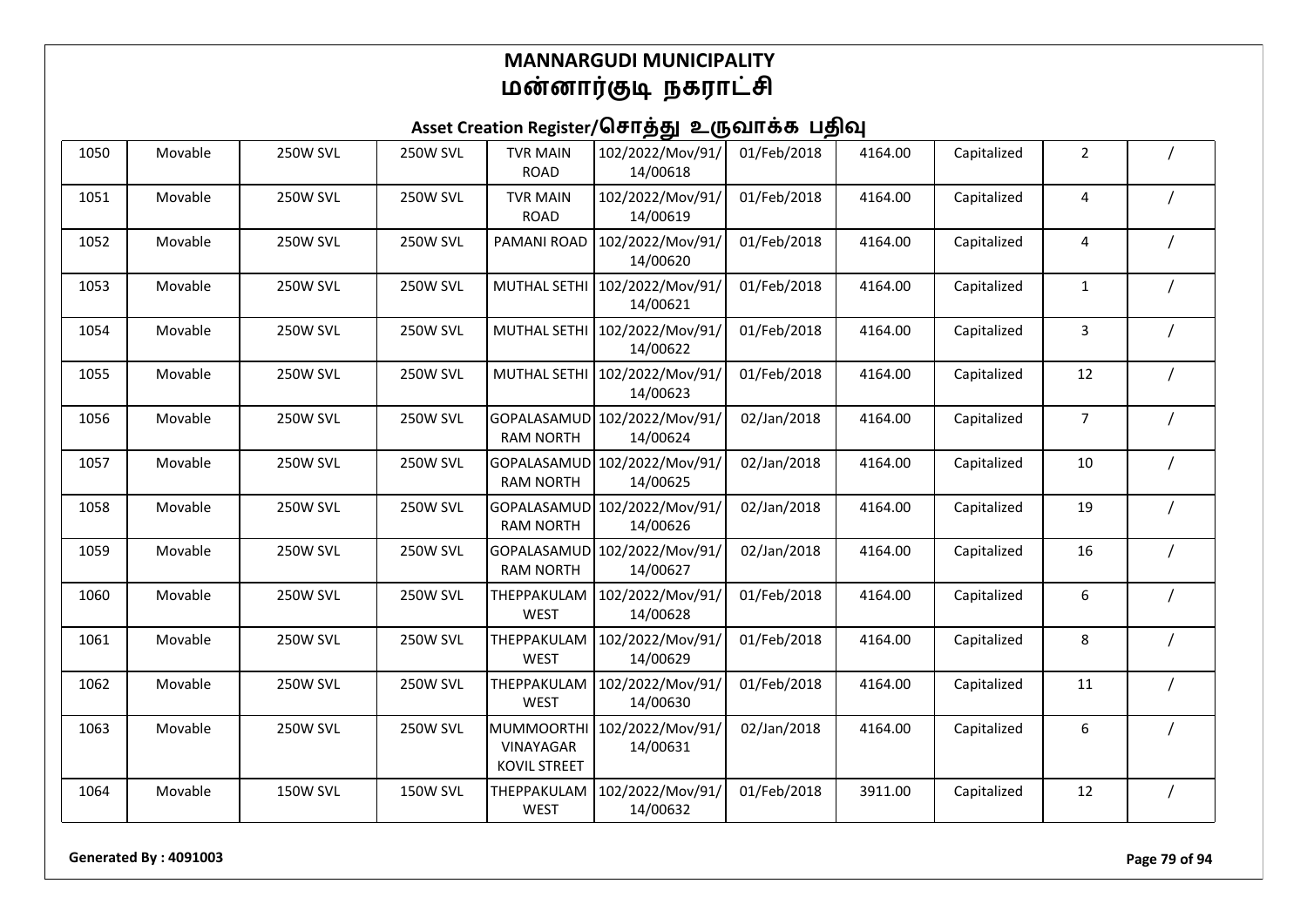## Asset Creation Register/சொத்து உருவாக்க பதிவு

| 1065 | Movable | <b>205W SVL</b> | <b>205W SVL</b> | <b>MUMOORTHY</b><br>VINAYAGAR<br><b>KOVIL STREET</b>        | 102/2022/Mov/91/<br>14/00633 | 02/Jan/2018 | 4164.00 | Capitalized | 8              |                |
|------|---------|-----------------|-----------------|-------------------------------------------------------------|------------------------------|-------------|---------|-------------|----------------|----------------|
| 1066 | Movable | <b>250W SVL</b> | <b>250W SVL</b> | THEPPAKULAM<br><b>WEST</b>                                  | 102/2022/Mov/91/<br>14/00634 | 01/Feb/2018 | 4164.00 | Capitalized | 14             |                |
| 1067 | Movable | <b>250W SVL</b> | 250W SVL        | <b>MUMOORTHY</b><br>VINAYAGAR<br><b>KOVIL STREET</b>        | 102/2022/Mov/91/<br>14/00635 | 02/Jan/2018 | 4164.00 | Capitalized | 12             |                |
| 1068 | Movable | <b>250W SVL</b> | <b>250W SVL</b> | THEPPAKULAM<br><b>WEST</b>                                  | 102/2022/Mov/91/<br>14/00636 | 01/Feb/2018 | 4164.00 | Capitalized | 15             | $\prime$       |
| 1069 | Movable | <b>250W SVL</b> | <b>250W SVL</b> | <b>MUMOORTHY</b><br><b>VINAYAGAR</b><br><b>KOVIL STREET</b> | 102/2022/Mov/91/<br>14/00637 | 02/Jan/2018 | 4164.00 | Capitalized | 15             |                |
| 1070 | Movable | <b>250W SVL</b> | <b>250W SVL</b> | THEPPAKULAM<br><b>WEST</b>                                  | 102/2022/Mov/91/<br>14/00638 | 01/Feb/2018 | 4164.00 | Capitalized | 16             |                |
| 1071 | Movable | <b>250W SVL</b> | <b>250W SVL</b> | <b>MUMOORTHY</b><br><b>VINAYAGAR</b><br><b>KOVIL STREET</b> | 102/2022/Mov/91/<br>14/00639 | 02/Jan/2018 | 4164.00 | Capitalized | 17             |                |
| 1072 | Movable | <b>250W SVL</b> | <b>250W SVL</b> | <b>MOOVANALUR</b><br><b>ROAD</b>                            | 102/2022/Mov/91/<br>14/00640 | 01/Feb/2018 | 4164.00 | Capitalized | 5              |                |
| 1073 | Movable | <b>250W SVL</b> | <b>250W SVL</b> | <b>SUDU KADU</b>                                            | 102/2022/Mov/91/<br>14/00641 | 01/Feb/2018 | 4164.00 | Capitalized | 12             |                |
| 1074 | Movable | <b>250W SVL</b> | <b>250W SVL</b> | <b>ANNA NAGAR</b>                                           | 102/2022/Mov/91/<br>14/00642 | 01/Feb/2018 | 4164.00 | Capitalized | 14             |                |
| 1075 | Movable | <b>250W SVL</b> | 250W SVL        | <b>ANNA NAGAR</b>                                           | 102/2022/Mov/91/<br>14/00643 | 01/Feb/2018 | 4164.00 | Capitalized | 23             |                |
| 1076 | Movable | <b>250W SVL</b> | <b>250W SVL</b> | BHARATHIDASA<br>N NAGAR                                     | 102/2022/Mov/91/<br>14/00644 | 01/Feb/2018 | 4164.00 | Capitalized | $\overline{2}$ | $\overline{1}$ |
| 1077 | Movable | <b>250W SVL</b> | <b>250W SVL</b> | <b>BHARATHIDASA</b><br>N NAGAR                              | 102/2022/Mov/91/<br>14/00645 | 01/Feb/2018 | 4164.00 | Capitalized | 12             |                |
| 1078 | Movable | <b>250W SVL</b> | <b>250W SVL</b> | <b>UPPUKARA</b><br><b>STREET</b>                            | 102/2022/Mov/91/<br>14/00646 | 01/Feb/2018 | 4164.00 | Capitalized | 20             | $\prime$       |

**Generated By : 4091003 Page 80 of 94**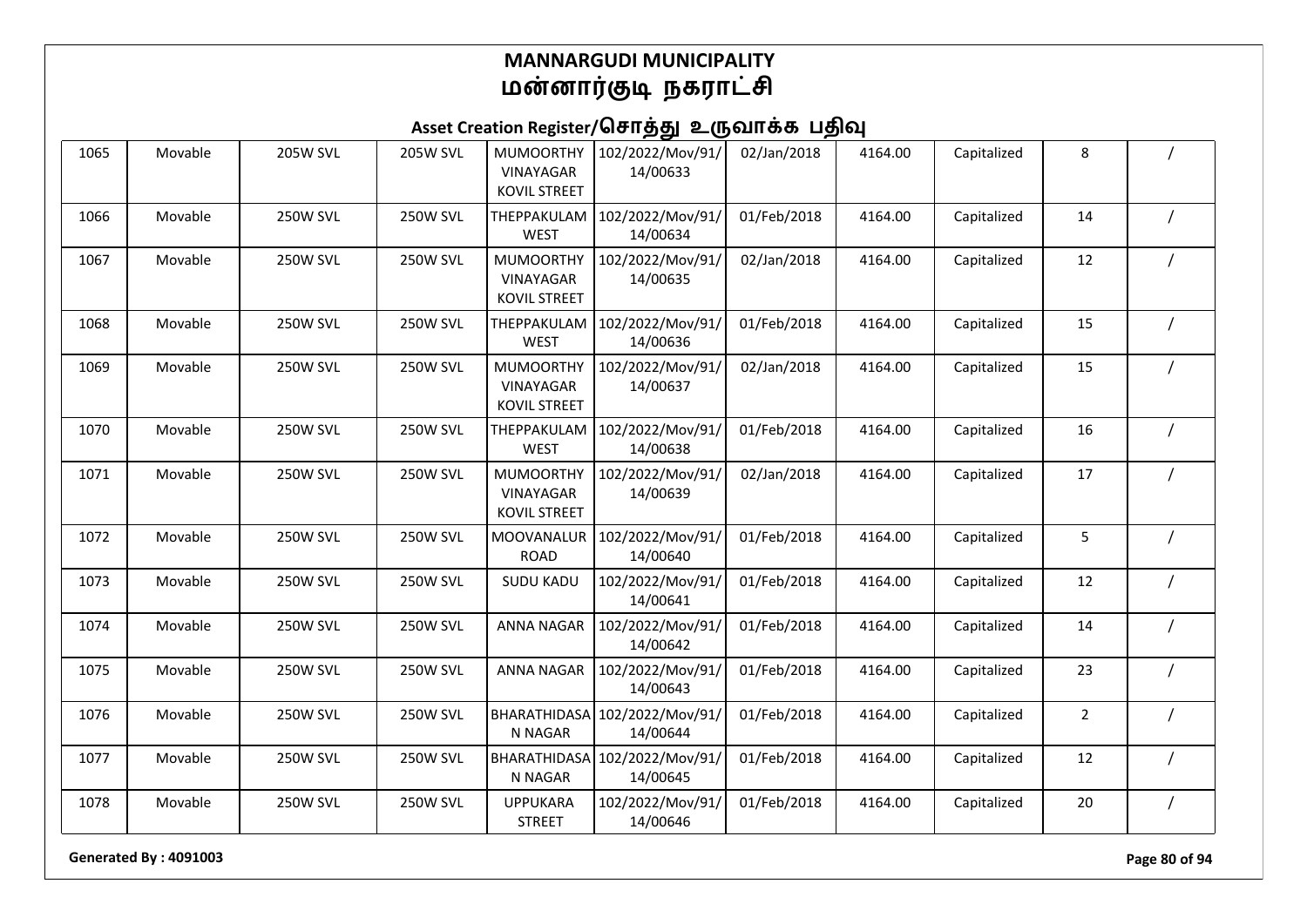| 1079 | Movable | <b>250W SVL</b> | <b>250W SVL</b> | <b>UPPUKARA</b><br><b>STREET</b>                            | 102/2022/Mov/91/<br>14/00647 | 01/Feb/2018 | 4164.00 | Capitalized | 23 |  |
|------|---------|-----------------|-----------------|-------------------------------------------------------------|------------------------------|-------------|---------|-------------|----|--|
| 1080 | Movable | <b>250W SVL</b> | <b>250W SVL</b> | <b>UMAI</b><br>KALIYAMMAN                                   | 102/2022/Mov/91/<br>14/00648 | 01/Feb/2018 | 4164.00 | Capitalized | 29 |  |
| 1081 | Movable | <b>250W SVL</b> | <b>250W SVL</b> | <b>NADAR</b><br>COLONY                                      | 102/2022/Mov/91/<br>14/00649 | 01/Feb/2018 | 4164.00 | Capitalized | 30 |  |
| 1082 | Movable | <b>250W SVL</b> | <b>250W SVL</b> | SELVANATHAN<br><b>NAGAR</b>                                 | 102/2022/Mov/91/<br>14/00650 | 01/Feb/2018 | 4164.00 | Capitalized | 17 |  |
| 1083 | Movable | <b>250W SVL</b> | <b>250W SVL</b> | ANNAVASAL<br><b>SENIYA STREET</b>                           | 102/2022/Mov/91/<br>14/00651 | 01/Feb/2018 | 4164.00 | Capitalized | 42 |  |
| 1084 | Movable | <b>250W SVL</b> | <b>250W SVL</b> | <b>BRINDHA</b><br><b>NAGAR</b>                              | 102/2022/Mov/91/<br>14/00652 | 01/Feb/2018 | 4164.00 | Capitalized | 23 |  |
| 1085 | Movable | <b>250W SVL</b> | <b>250W SVL</b> | <b>BRINDHA</b><br><b>NAGAR</b>                              | 102/2022/Mov/91/<br>14/00653 | 01/Feb/2018 | 4164.00 | Capitalized | 25 |  |
| 1086 | Movable | <b>250W SVL</b> | <b>250W SVL</b> | <b>BRINDHA</b><br><b>NAGAR</b>                              | 102/2022/Mov/91/<br>14/00654 | 01/Feb/2018 | 4164.00 | Capitalized | 27 |  |
| 1087 | Movable | <b>250W SVL</b> | <b>250W SVL</b> | <b>BRINDHA</b><br><b>NAGAR</b>                              | 102/2022/Mov/91/<br>14/00655 | 01/Feb/2018 | 4164.00 | Capitalized | 34 |  |
| 1088 | Movable | <b>250W SVL</b> | <b>250W SVL</b> | <b>BRINDHA</b><br><b>NAGAR</b>                              | 102/2022/Mov/91/<br>14/00656 | 01/Feb/2018 | 4164.00 | Capitalized | 5  |  |
| 1089 | Movable | <b>150W SVL</b> | <b>150W SVL</b> | <b>BRINDHA</b><br><b>NAGAR</b>                              | 102/2022/Mov/91/<br>14/00657 | 01/Feb/2018 | 3911.00 | Capitalized | 6  |  |
| 1090 | Movable | <b>250W SVL</b> | <b>250W SVL</b> | <b>TVR ROAD</b>                                             | 102/2022/Mov/91/<br>14/00658 | 01/Feb/2018 | 4164.00 | Capitalized | 5  |  |
| 1091 | Movable | <b>250W SVL</b> | <b>250W SVL</b> | <b>MUMOORTHY</b><br>VINAYAGAR<br><b>KOVIL STREET</b>        | 102/2022/Mov/91/<br>14/00659 | 02/Jan/2018 | 4164.00 | Capitalized | 20 |  |
| 1092 | Movable | <b>250W SVL</b> | <b>250W SVL</b> | <b>MUMOORTHY</b><br><b>VINAYAGAR</b><br><b>KOVIL STREET</b> | 102/2022/Mov/91/<br>14/00660 | 02/Jan/2018 | 4164.00 | Capitalized | 22 |  |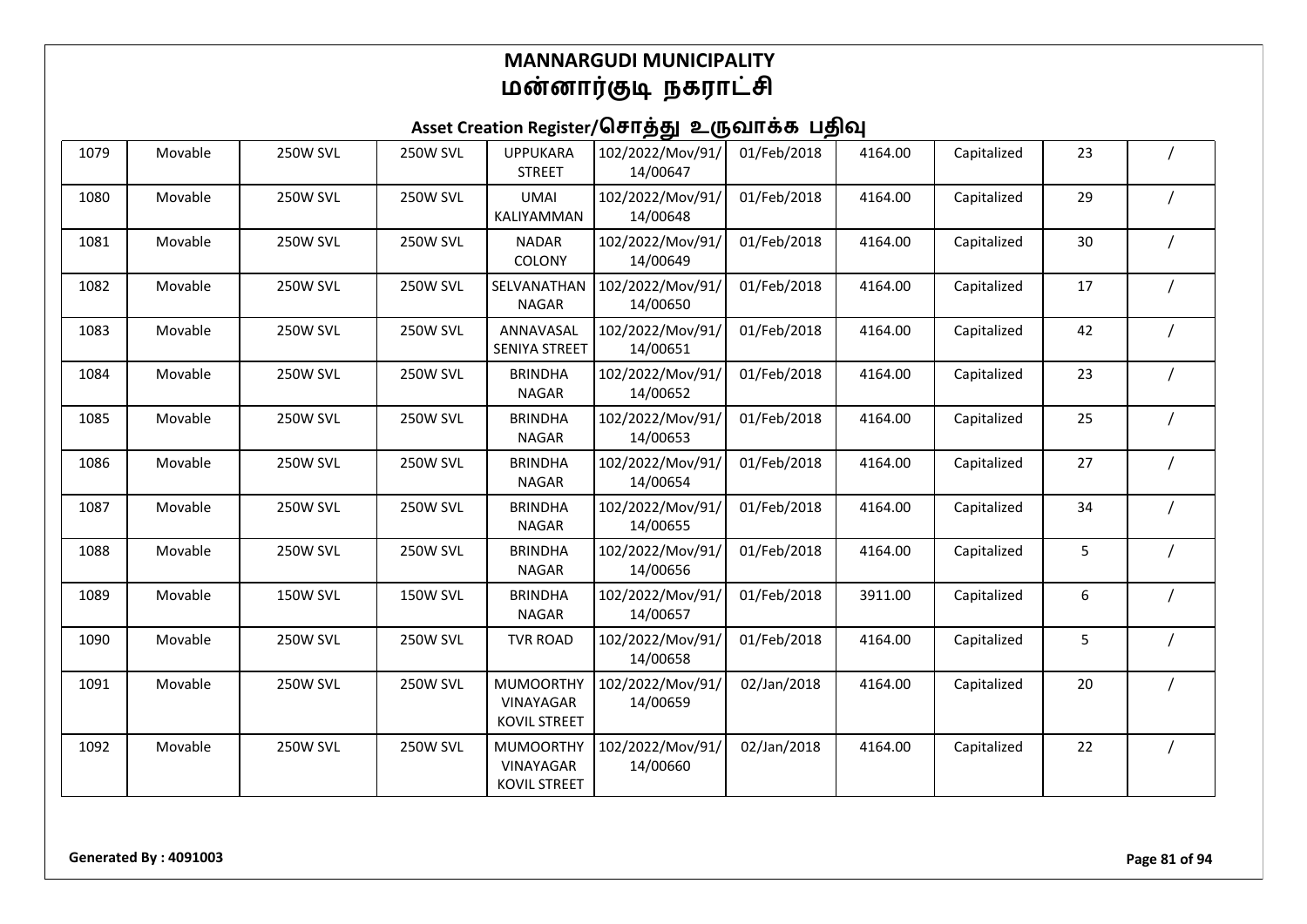| 1093 | Movable | <b>250W SVL</b> | <b>250W SVL</b> | <b>MUMOORTHY</b><br><b>VINAYAGAR</b><br><b>KOVIL STREET</b> | 102/2022/Mov/91/<br>14/00661             | 02/Jan/2018 | 4164.00 | Capitalized | 25 |  |
|------|---------|-----------------|-----------------|-------------------------------------------------------------|------------------------------------------|-------------|---------|-------------|----|--|
| 1094 | Movable | <b>150W SVL</b> | <b>150W SVL</b> | <b>BRINDHA</b><br><b>NAGAR</b>                              | 102/2022/Mov/91/<br>14/00662             | 01/Feb/2018 | 3911.00 | Capitalized | 18 |  |
| 1095 | Movable | <b>150W SVL</b> | <b>150W SVL</b> | <b>BRINDHA</b><br><b>NAGAR</b>                              | 102/2022/Mov/91/<br>14/00663             | 01/Feb/2018 | 3911.00 | Capitalized | 31 |  |
| 1096 | Movable | <b>250W SVL</b> | <b>250W SVL</b> | GOPALASAMUD<br><b>RAM NORTH</b>                             | 102/2022/Mov/91/<br>14/00664             | 02/Jan/2018 | 4164.00 | Capitalized | 17 |  |
| 1097 | Movable | <b>250W SVL</b> | <b>250W SVL</b> | <b>RAM NORTH</b>                                            | GOPALASAMUD 102/2022/Mov/91/<br>14/00665 | 02/Jan/2018 | 4164.00 | Capitalized | 6  |  |
| 1098 | Movable | <b>250W SVL</b> | <b>250W SVL</b> | <b>MUTHAL SETHI</b>                                         | 102/2022/Mov/91/<br>14/00666             | 01/Feb/2018 | 4164.00 | Capitalized | 9  |  |
| 1099 | Movable | <b>250W SVL</b> | <b>250W SVL</b> | <b>TVR MAIN</b><br><b>ROAD</b>                              | 102/2022/Mov/91/<br>14/00667             | 01/Feb/2018 | 4164.00 | Capitalized | 3  |  |
| 1100 | Movable | <b>250W SVL</b> | <b>250W SVL</b> | <b>MANNAI</b><br><b>NAGAR</b>                               | 102/2022/Mov/91/<br>14/00668             | 01/Feb/2018 | 4164.00 | Capitalized | 47 |  |
| 1101 | Movable | <b>250W SVL</b> | <b>250W SVL</b> | <b>MANNAI</b><br><b>NAGAR</b>                               | 102/2022/Mov/91/<br>14/00669             | 01/Feb/2018 | 4164.00 | Capitalized | 45 |  |
| 1102 | Movable | <b>250W SVL</b> | <b>250W SVL</b> | <b>HANUMAN</b><br><b>KOVIL STREET</b>                       | 102/2022/Mov/91/<br>14/00670             | 02/Jan/2018 | 4164.00 | Capitalized | 5  |  |
| 1103 | Movable | <b>250W SVL</b> | <b>250W SVL</b> | <b>MUMOORTHY</b><br>VINAYAGAR<br><b>KOVIL STREET</b>        | 102/2022/Mov/91/<br>14/00671             | 02/Jan/2018 | 4164.00 | Capitalized | 27 |  |
| 1104 | Movable | <b>250W SVL</b> | 250W SVL        | <b>KEEZH MEEL</b><br>RUKUMANIPAL<br>YAM STREET              | 102/2022/Mov/91/<br>14/00672             | 02/Jan/2018 | 4164.00 | Capitalized | 4  |  |
| 1105 | Movable | 48W LED         | 48W LED         | <b>NEW HOUSING</b><br><b>UNIT</b>                           | 102/2022/Mov/91/<br>14/00673             | 02/Jan/2018 | 7002.00 | Capitalized | 1  |  |
| 1106 | Movable | <b>250W SVL</b> | <b>250W SVL</b> | <b>HOUSING UNIT</b><br><b>D BLOCK</b>                       | 102/2022/Mov/91/<br>14/00674             | 02/Jan/2018 | 4164.00 | Capitalized | 43 |  |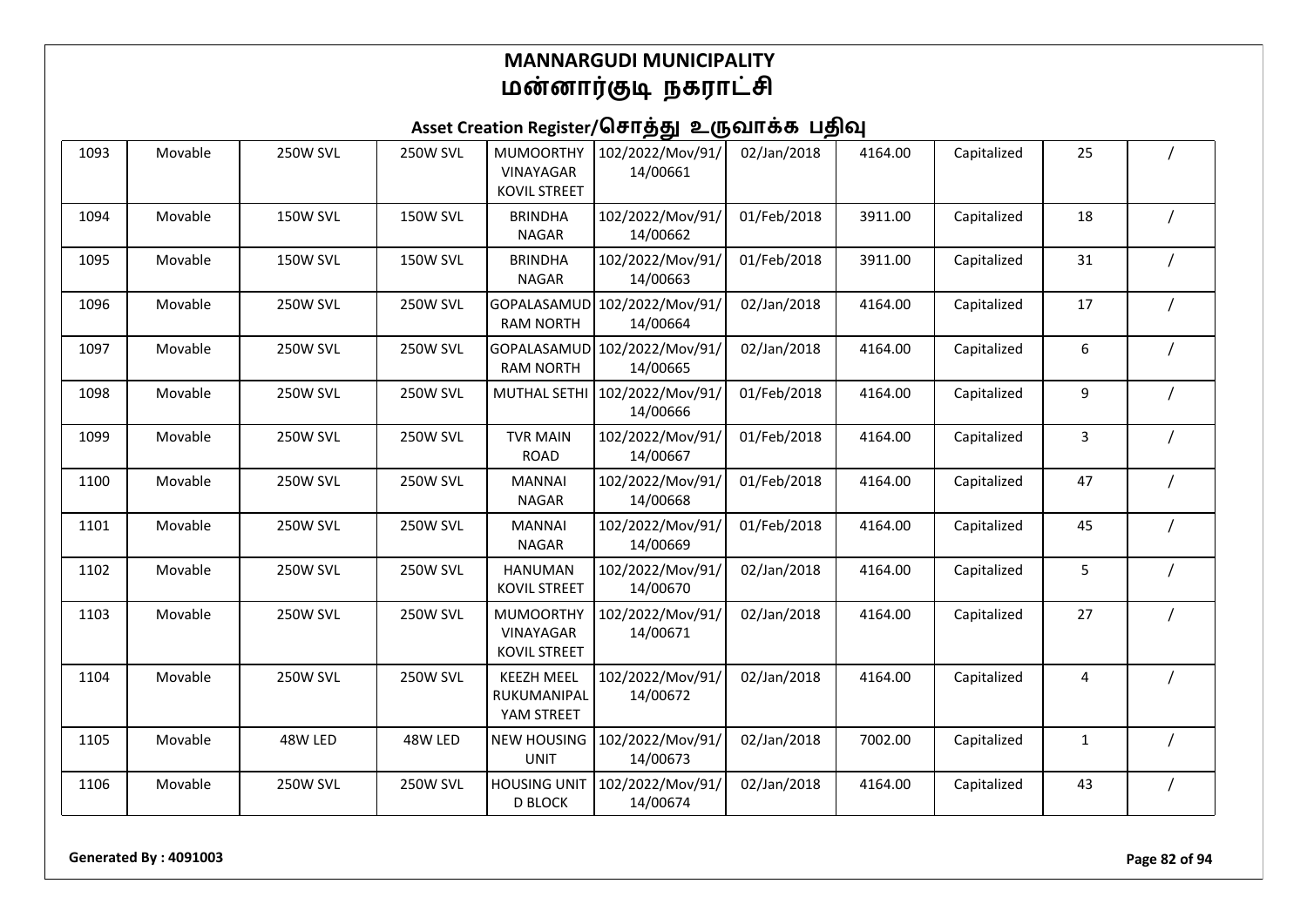| 1107 | Movable | <b>400W SVL</b> | <b>400W SVL</b> | <b>KEEZH MEL</b><br>RUKUMANIPAL<br><b>AYAM ROAD</b> | 102/2022/Mov/91/<br>14/00675 | 02/Jan/2018 | 6098.00 | Capitalized | 6              |  |
|------|---------|-----------------|-----------------|-----------------------------------------------------|------------------------------|-------------|---------|-------------|----------------|--|
| 1108 | Movable | <b>150W SVL</b> | <b>150W SVL</b> | <b>ANTHONIYAR</b><br><b>KOVIL STREET</b>            | 102/2022/Mov/91/<br>14/00676 | 02/Jan/2018 | 3911.00 | Capitalized | 3              |  |
| 1109 | Movable | <b>250W SVL</b> | <b>250W SVL</b> | <b>OLD HOUSING</b><br><b>UNIT</b>                   | 102/2022/Mov/91/<br>14/00677 | 02/Jan/2018 | 4164.00 | Capitalized | $\overline{2}$ |  |
| 1110 | Movable | <b>250W SVL</b> | <b>250W SVL</b> | <b>SONA NAGAR</b>                                   | 102/2022/Mov/91/<br>14/00678 | 02/Jan/2018 | 4164.00 | Capitalized | 10             |  |
| 1111 | Movable | <b>250W SVL</b> | 250W SVL        | ANTHONIYAR<br><b>KOVIL STREET</b>                   | 102/2022/Mov/91/<br>14/00679 | 02/Jan/2018 | 4164.00 | Capitalized | $\overline{7}$ |  |
| 1112 | Movable | <b>250W SVL</b> | <b>250W SVL</b> | <b>ANTHONIYAR</b><br><b>KOVIL STREET</b>            | 102/2022/Mov/91/<br>14/00680 | 02/Jan/2018 | 4164.00 | Capitalized | 8              |  |
| 1113 | Movable | <b>150W SVL</b> | <b>150W SVL</b> | <b>ANTHONIYAR</b><br><b>KOVIL STREET</b>            | 102/2022/Mov/91/<br>14/00681 | 02/Jan/2018 | 3911.00 | Capitalized | 6              |  |
| 1114 | Movable | <b>250W SVL</b> | <b>250W SVL</b> | <b>POKKOLLAI</b><br><b>ROAD</b>                     | 102/2022/Mov/91/<br>14/00682 | 02/Jan/2018 | 4164.00 | Capitalized | $\mathbf{1}$   |  |
| 1115 | Movable | <b>250W SVL</b> | <b>250W SVL</b> | <b>ANTHONIYAR</b><br><b>KOVIL STREET</b>            | 102/2022/Mov/91/<br>14/00683 | 02/Jan/2018 | 4164.00 | Capitalized | 10             |  |
| 1116 | Movable | <b>250W SVL</b> | <b>250W SVL</b> | <b>POKKOLLAI</b><br><b>ROAD</b>                     | 102/2022/Mov/91/<br>14/00684 | 02/Jan/2018 | 4164.00 | Capitalized | 10             |  |
| 1117 | Movable | <b>250W SVL</b> | <b>250W SVL</b> | <b>POKKOLLAI</b><br><b>ROAD</b>                     | 102/2022/Mov/91/<br>14/00685 | 02/Jan/2018 | 4164.00 | Capitalized | 22             |  |
| 1118 | Movable | <b>250W SVL</b> | 250W SVL        | <b>POKKOLLAI</b><br><b>ROAD</b>                     | 102/2022/Mov/91/<br>14/00686 | 02/Jan/2018 | 4164.00 | Capitalized | 57             |  |
| 1119 | Movable | <b>250W SVL</b> | <b>250W SVL</b> | <b>ANTHONIYAR</b><br><b>KOVIL STREET</b>            | 102/2022/Mov/91/<br>14/00687 | 02/Jan/2018 | 4164.00 | Capitalized | 3              |  |
| 1120 | Movable | <b>250W SVL</b> | <b>250W SVL</b> | <b>POKKOLLAI</b><br><b>ROAD</b>                     | 102/2022/Mov/91/<br>14/00688 | 02/Jan/2018 | 4164.00 | Capitalized | 35             |  |
| 1121 | Movable | <b>150W SVL</b> | <b>150W SVL</b> | <b>ANTHONIYAR</b><br><b>KOVIL STREET</b>            | 102/2022/Mov/91/<br>14/00689 | 02/Jan/2018 | 3911.00 | Capitalized | 12             |  |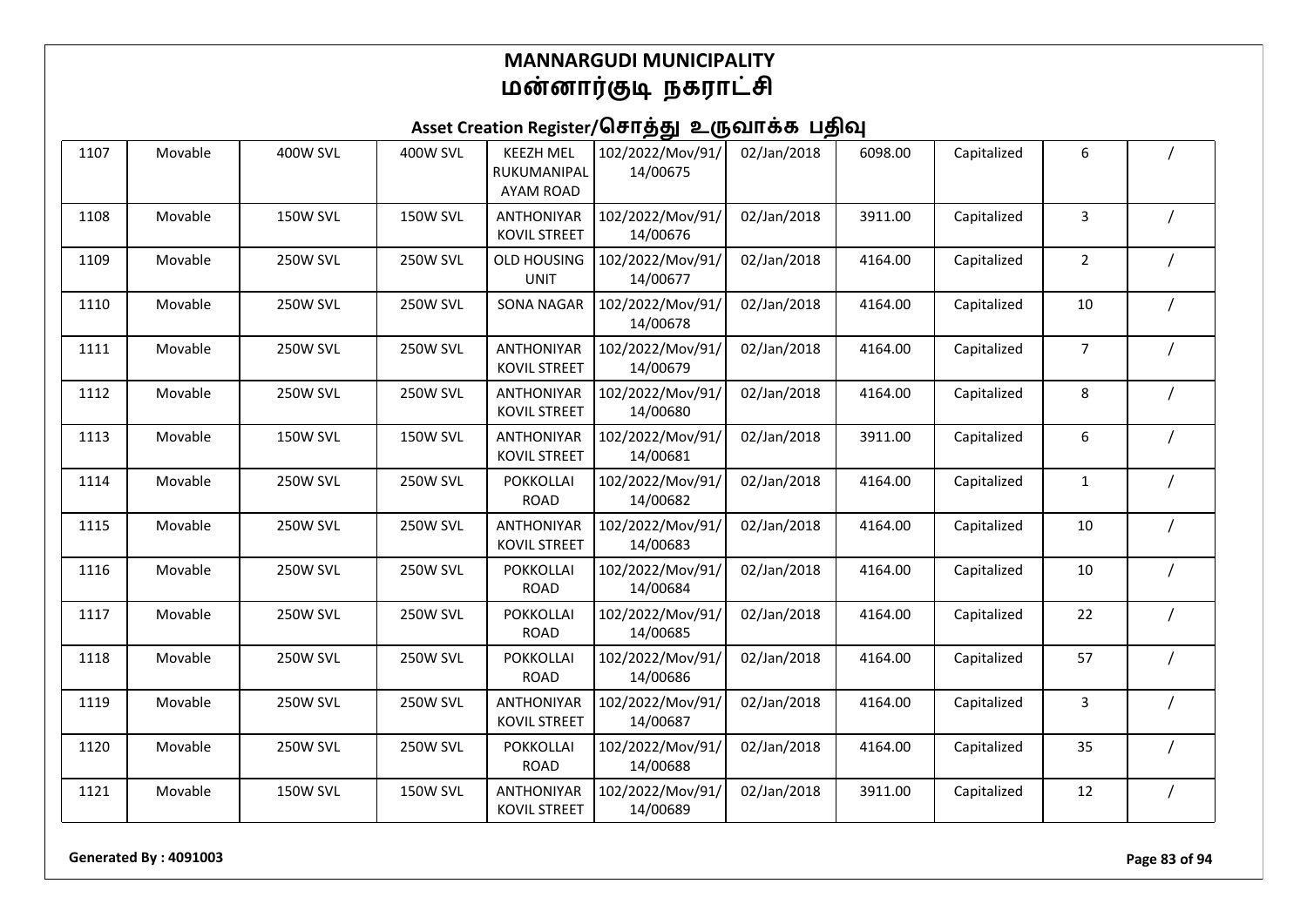| 1122 | Movable | <b>250W SVL</b> | <b>250W SVL</b> | <b>ANTHONIYAR</b><br><b>KOVIL STREET</b> | 102/2022/Mov/91/<br>14/00690 | 02/Jan/2018 | 4164.00 | Capitalized | 13 |  |
|------|---------|-----------------|-----------------|------------------------------------------|------------------------------|-------------|---------|-------------|----|--|
| 1123 | Movable | <b>250W SVL</b> | <b>250W SVL</b> | <b>ANTHONIYAR</b><br><b>KOVIL STREET</b> | 102/2022/Mov/91/<br>14/00691 | 02/Jan/2018 | 4164.00 | Capitalized | 12 |  |
| 1124 | Movable | <b>250W SVL</b> | <b>250W SVL</b> | <b>ANTHONIYAR</b><br><b>KOVIL STREET</b> | 102/2022/Mov/91/<br>14/00692 | 02/Jan/2018 | 4164.00 | Capitalized | 14 |  |
| 1125 | Movable | <b>150W SVL</b> | <b>150W SVL</b> | <b>KEELA RAJA</b><br><b>VEETHI</b>       | 102/2022/Mov/91/<br>14/00693 | 01/Feb/2018 | 3911.00 | Capitalized | 14 |  |
| 1126 | Movable | 48W LED         | 48W LED         | E.B. NAGAR                               | 102/2022/Mov/91/<br>14/00694 | 02/Jan/2018 | 7002.00 | Capitalized | 9  |  |
| 1127 | Movable | <b>250W SVL</b> | <b>250W SVL</b> | E.B. NAGAR                               | 102/2022/Mov/91/<br>14/00695 | 02/Jan/2018 | 4164.00 | Capitalized | 3  |  |
| 1128 | Movable | 48W LED         | 48W LED         | VADASERI<br><b>ROAD</b>                  | 102/2022/Mov/91/<br>14/00696 | 02/Jan/2018 | 7002.00 | Capitalized | 36 |  |
| 1129 | Movable | <b>250W SVL</b> | <b>250W SVL</b> | MADHUKKUR<br><b>MAIN ROAD</b>            | 102/2022/Mov/91/<br>14/00697 | 02/Jan/2018 | 4164.00 | Capitalized | 8  |  |
| 1130 | Movable | <b>250W SVL</b> | <b>250W SVL</b> | MADHUKKUR<br><b>ROAD</b>                 | 102/2022/Mov/91/<br>14/00698 | 02/Jan/2018 | 4164.00 | Capitalized | 3  |  |
| 1131 | Movable | <b>250W SVL</b> | <b>250W SVL</b> | POKKOLLAI 6TH<br>NO CHANNEL              | 102/2022/Mov/91/<br>14/00699 | 02/Jan/2018 | 4164.00 | Capitalized | 28 |  |
| 1132 | Movable | <b>250W SVL</b> | <b>250W SVL</b> | <b>MADHUKKUR</b><br><b>MAIN ROAD</b>     | 102/2022/Mov/91/<br>14/00700 | 02/Jan/2018 | 4164.00 | Capitalized | 4  |  |
| 1133 | Movable | 25W SVL         | 25W SVL         | POKKOLLAI 6TH<br><b>NO CHANNEL</b>       | 102/2022/Mov/91/<br>14/00701 | 02/Jan/2018 | 4164.00 | Capitalized | 30 |  |
| 1134 | Movable | <b>250W SVL</b> | <b>250W SVL</b> | POKKOLLAI 6TH<br>NO CHANNEL              | 102/2022/Mov/91/<br>14/00702 | 02/Jan/2018 | 4164.00 | Capitalized | 34 |  |
| 1135 | Movable | 48W LED         | 48W LED         | VADASERI<br><b>ROAD</b>                  | 102/2022/Mov/91/<br>14/00703 | 02/Jan/2018 | 7002.00 | Capitalized | 35 |  |
| 1136 | Movable | 250W SVL        | <b>250W SVL</b> | MADHUKKUR<br><b>ROAD</b>                 | 102/2022/Mov/91/<br>14/00704 | 02/Jan/2018 | 4164.00 | Capitalized | 4  |  |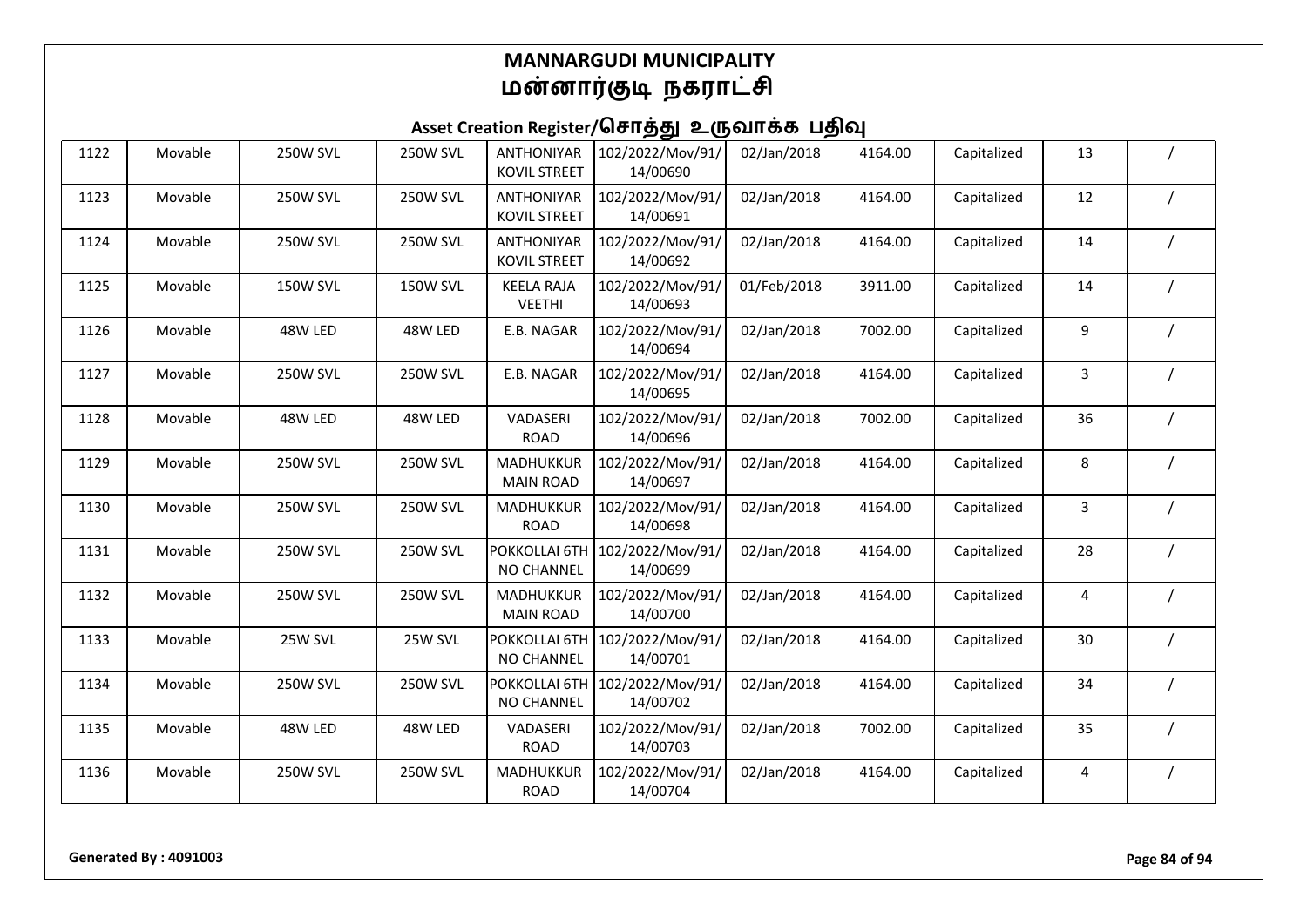| 1137 | Movable | <b>250W SVL</b> | 250W SVL        | MADHUKKUR<br><b>ROAD</b>                                     | 102/2022/Mov/91/<br>14/00705              | 02/Jan/2018 | 4164.00 | Capitalized | 8              |  |
|------|---------|-----------------|-----------------|--------------------------------------------------------------|-------------------------------------------|-------------|---------|-------------|----------------|--|
| 1138 | Movable | <b>250W SVL</b> | <b>250W SVL</b> | MADHUKKUR<br><b>ROAD</b>                                     | 102/2022/Mov/91/<br>14/00706              | 02/Jan/2018 | 4164.00 | Capitalized | 14             |  |
| 1139 | Movable | <b>250W SVL</b> | <b>250W SVL</b> | MADHUKKUR<br><b>ROAD</b>                                     | 102/2022/Mov/91/<br>14/00707              | 02/Jan/2018 | 4164.00 | Capitalized | 6              |  |
| 1140 | Movable | <b>250W SVL</b> | <b>250W SVL</b> | <b>MODERN</b><br><b>NAGAR</b>                                | 102/2022/Mov/91/<br>14/00708              | 02/Jan/2018 | 4164.00 | Capitalized | $\overline{7}$ |  |
| 1141 | Movable | 48W LED         | 48W LED         | VADASERI<br><b>ROAD</b>                                      | 102/2022/Mov/91/<br>14/00709              | 02/Jan/2018 | 7002.00 | Capitalized | 36             |  |
| 1142 | Movable | <b>250W SVL</b> | 250W SVL        | ANGALAMMAN<br><b>KOVIL STREET</b>                            | 102/2022/Mov/91/<br>14/00710              | 01/Feb/2018 | 4164.00 | Capitalized | 12             |  |
| 1143 | Movable | <b>250W SVL</b> | <b>250W SVL</b> | E.B. NAGAR                                                   | 102/2022/Mov/91/<br>14/00711              | 02/Jan/2018 | 4164.00 | Capitalized | 5              |  |
| 1144 | Movable | <b>250W SVL</b> | <b>250W SVL</b> | E.B. NAGAR                                                   | 102/2022/Mov/91/<br>14/00712              | 02/Jan/2018 | 4164.00 | Capitalized | 29             |  |
| 1145 | Movable | <b>250W SVL</b> | <b>250W SVL</b> |                                                              | MUTHAL SETHI 102/2022/Mov/91/<br>14/00713 | 01/Feb/2018 | 4164.00 | Capitalized | 17             |  |
| 1146 | Movable | <b>250W SVL</b> | 250W SVL        | E.B. NAGAR                                                   | 102/2022/Mov/91/<br>14/00714              | 02/Jan/2018 | 4164.00 | Capitalized | $\overline{7}$ |  |
| 1147 | Movable | <b>250W SVL</b> | <b>250W SVL</b> | E.B. NAGAR                                                   | 102/2022/Mov/91/<br>14/00715              | 02/Jan/2018 | 4164.00 | Capitalized | 12             |  |
| 1148 | Movable | <b>250W SVL</b> | <b>250W SVL</b> | E.B. NAGAR                                                   | 102/2022/Mov/91/<br>14/00716              | 02/Jan/2018 | 4164.00 | Capitalized | 24             |  |
| 1149 | Movable | <b>250W SVL</b> | <b>250W SVL</b> | <b>KAILASA</b><br><b>NATHAR</b><br>SANNATHI<br><b>STREET</b> | 102/2022/Mov/91/<br>14/00717              | 01/Feb/2018 | 4164.00 | Capitalized | 14             |  |
| 1150 | Movable | <b>250W SVL</b> | 250W SVL        | <b>KAILASA</b><br><b>NATHAR</b><br>SANNATHI<br><b>STREET</b> | 102/2022/Mov/91/<br>14/00718              | 01/Feb/2018 | 4164.00 | Capitalized | 10             |  |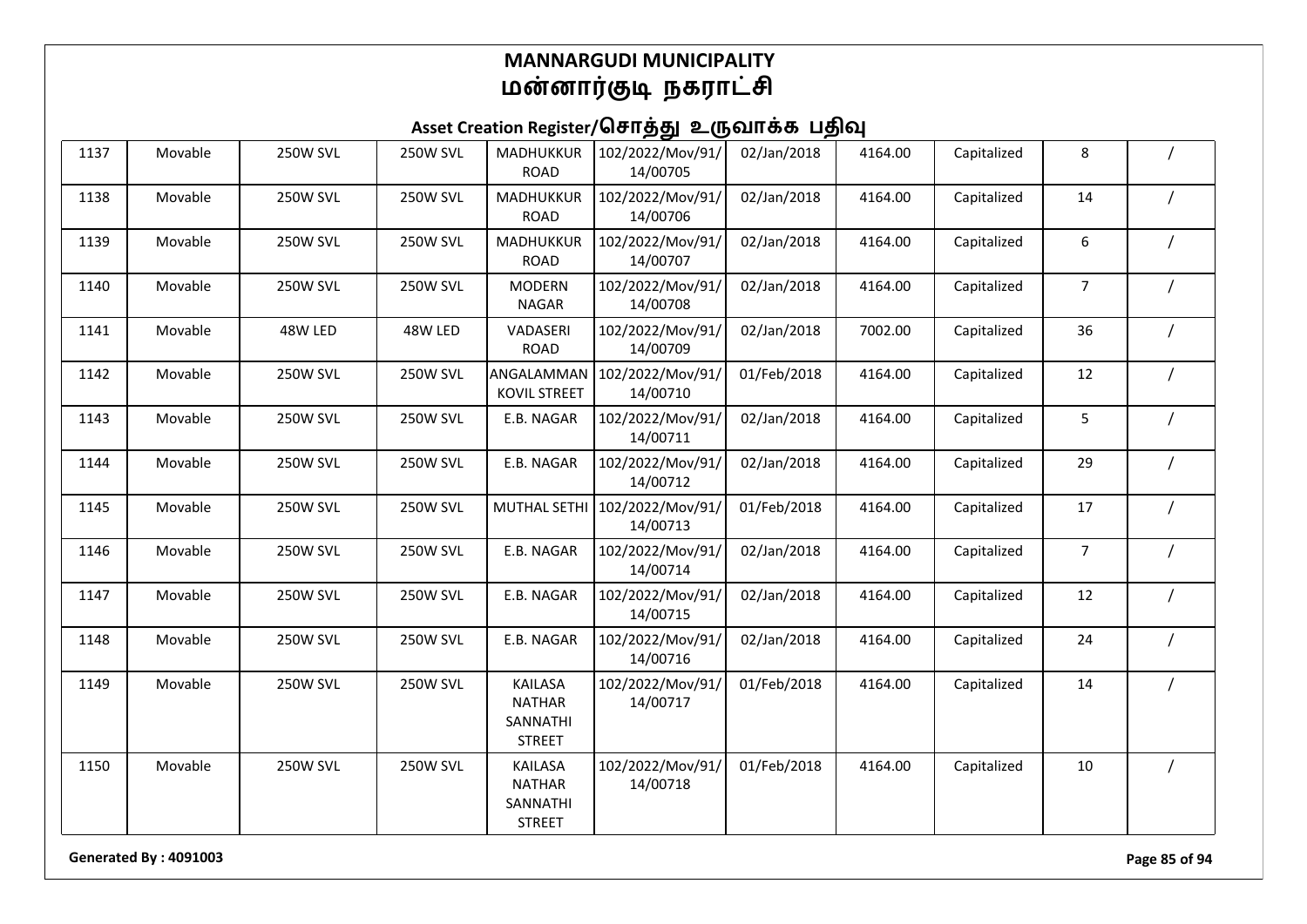Asset Creation Register/சொத்து உருவாக்க பதிவு

| 1151 | Movable | 250W SVL        | <b>250W SVL</b> | <b>KAILASA</b><br><b>NATHAR</b><br>SANNATHI<br><b>STREET</b> | 102/2022/Mov/91/<br>14/00719 | 01/Feb/2018 | 4164.00 | Capitalized | 13               |  |
|------|---------|-----------------|-----------------|--------------------------------------------------------------|------------------------------|-------------|---------|-------------|------------------|--|
| 1152 | Movable | <b>150W SVL</b> | <b>150W SVL</b> | KAILASA<br><b>NATHAR</b><br>SANNATHI<br><b>STREET</b>        | 102/2022/Mov/91/<br>14/00720 | 01/Feb/2018 | 3911.00 | Capitalized | $\boldsymbol{7}$ |  |
| 1153 | Movable | <b>150W SVL</b> | <b>150W SVL</b> | <b>KAILASA</b><br><b>NATHAR</b><br>SANNATHI<br><b>STREET</b> | 102/2022/Mov/91/<br>14/00721 | 01/Feb/2018 | 3911.00 | Capitalized | 19               |  |
| 1154 | Movable | 250W SVL        | <b>250W SVL</b> | <b>KEELA RAJA</b><br><b>VEETHI</b>                           | 102/2022/Mov/91/<br>14/00722 | 01/Feb/2018 | 4164.00 | Capitalized | 9                |  |
| 1155 | Movable | 250W SVL        | <b>250W SVL</b> | ANGALAMMAN<br><b>KOVIL STREET</b>                            | 102/2022/Mov/91/<br>14/00723 | 01/Feb/2018 | 4164.00 | Capitalized | 9                |  |
| 1156 | Movable | <b>250W SVL</b> | 250W SVL        | THIRUVARUR<br><b>ROAD</b>                                    | 102/2022/Mov/91/<br>14/00724 | 01/Feb/2018 | 4164.00 | Capitalized | 6                |  |
| 1157 | Movable | <b>250W SVL</b> | <b>250W SVL</b> | SATHIYA<br><b>MOORTHI</b><br><b>STREET</b>                   | 102/2022/Mov/91/<br>14/00725 | 01/Feb/2018 | 4164.00 | Capitalized | $\overline{7}$   |  |
| 1158 | Movable | <b>250W SVL</b> | <b>250W SVL</b> | SATHIYA<br><b>MOORTHI</b><br><b>STREET</b>                   | 102/2022/Mov/91/<br>14/00726 | 01/Feb/2018 | 4164.00 | Capitalized | $\mathbf{1}$     |  |
| 1159 | Movable | <b>250W SVL</b> | <b>250W SVL</b> | SATHIYA<br><b>MOORTHI</b><br><b>STREET</b>                   | 102/2022/Mov/91/<br>14/00727 | 01/Feb/2018 | 4164.00 | Capitalized | 9                |  |
| 1160 | Movable | <b>250W SVL</b> | <b>250W SVL</b> | THIRUVARUR<br><b>ROAD</b>                                    | 102/2022/Mov/91/<br>14/00728 | 01/Feb/2018 | 4164.00 | Capitalized | 5                |  |
| 1161 | Movable | <b>250W SVL</b> | <b>250W SVL</b> | PUTHUPALAM                                                   | 102/2022/Mov/91/<br>14/00729 | 01/Feb/2018 | 4164.00 | Capitalized | $\mathbf{1}$     |  |
| 1162 | Movable | <b>250W SVL</b> | <b>250W SVL</b> | THIRUVARUR<br><b>ROAD</b>                                    | 102/2022/Mov/91/<br>14/00730 | 01/Feb/2018 | 4164.00 | Capitalized | $\mathbf{3}$     |  |

**Generated By : 4091003 Page 86 of 94**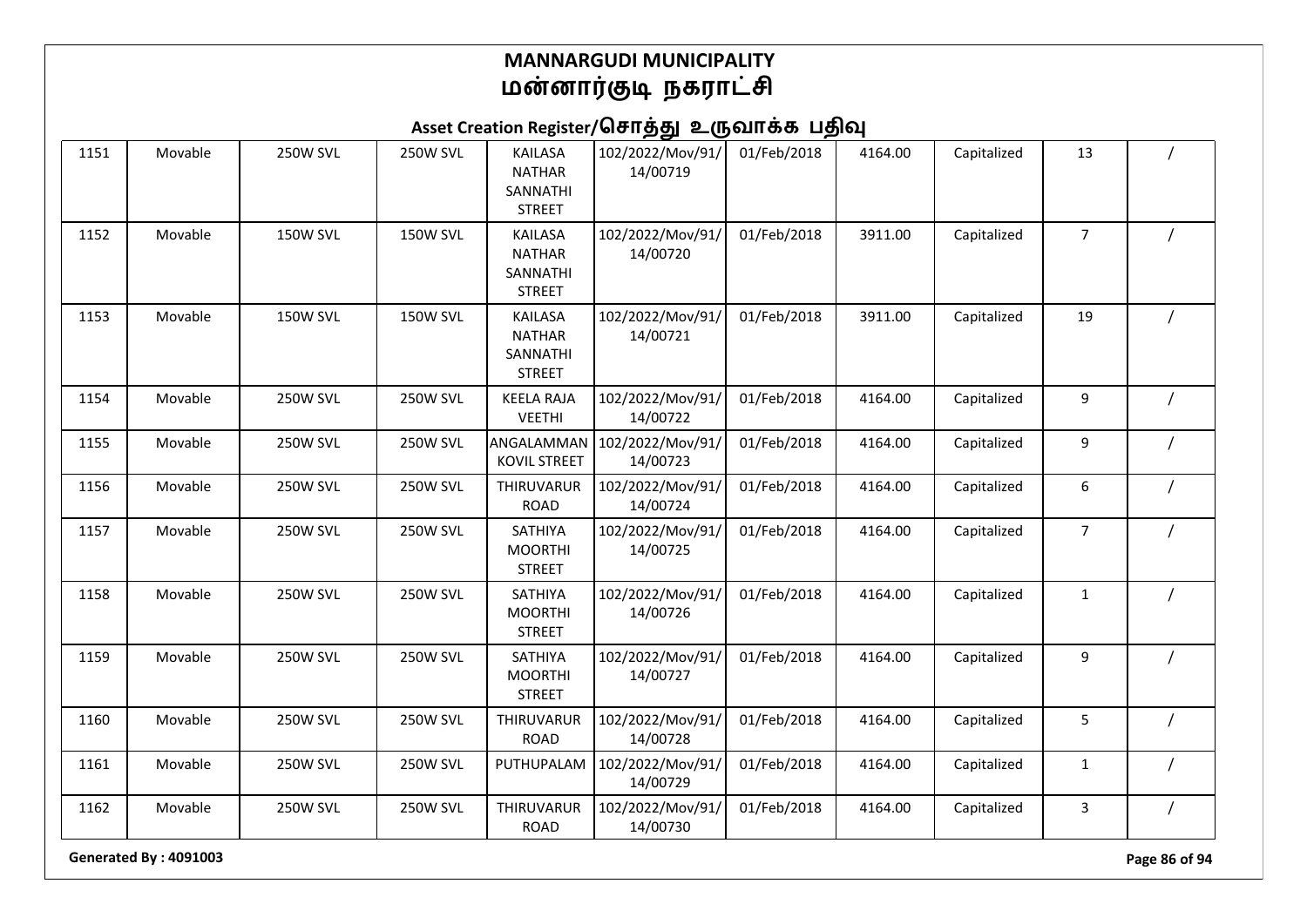| 1163 | Movable | <b>250W SVL</b> | <b>250W SVL</b> | KEELAPALAM                                     | 102/2022/Mov/91/<br>14/00731 | 01/Feb/2018 | 4164.00 | Capitalized | 3              |  |
|------|---------|-----------------|-----------------|------------------------------------------------|------------------------------|-------------|---------|-------------|----------------|--|
| 1164 | Movable | <b>250W SVL</b> | <b>250W SVL</b> | THIRUVARUR<br><b>ROAD</b>                      | 102/2022/Mov/91/<br>14/00732 | 01/Feb/2018 | 4164.00 | Capitalized | 8              |  |
| 1165 | Movable | <b>250W SVL</b> | <b>250W SVL</b> | KEELAPALAM                                     | 102/2022/Mov/91/<br>14/00733 | 01/Feb/2018 | 4164.00 | Capitalized | $\overline{7}$ |  |
| 1166 | Movable | <b>250W SVL</b> | <b>250W SVL</b> | THIRUVARUR<br><b>ROAD</b>                      | 102/2022/Mov/91/<br>14/00734 | 01/Feb/2018 | 4164.00 | Capitalized | 9              |  |
| 1167 | Movable | <b>250W SVL</b> | <b>250W SVL</b> | <b>THEN VADAL</b><br>VANIAYTH<br><b>STREET</b> | 102/2022/Mov/91/<br>14/00735 | 01/Feb/2018 | 4164.00 | Capitalized | 15             |  |
| 1168 | Movable | <b>250W SVL</b> | <b>250W SVL</b> | KEELAPALAM                                     | 102/2022/Mov/91/<br>14/00736 | 01/Feb/2018 | 4164.00 | Capitalized | 29             |  |
| 1169 | Movable | <b>250W SVL</b> | <b>250W SVL</b> | KEELAPALAM                                     | 102/2022/Mov/91/<br>14/00737 | 01/Feb/2018 | 4164.00 | Capitalized | 11             |  |
| 1170 | Movable | <b>250W SVL</b> | <b>250W SVL</b> | KAMARAJAR<br><b>STREET</b>                     | 102/2022/Mov/91/<br>14/00738 | 02/Jan/2018 | 4164.00 | Capitalized | 17             |  |
| 1171 | Movable | 48W LED         | 48W LED         | THENDRAL<br><b>NAGAR</b>                       | 102/2022/Mov/91/<br>14/00739 | 02/Jan/2018 | 7002.00 | Capitalized | $\mathbf{1}$   |  |
| 1172 | Movable | 48W LED         | 48W LED         | THENDRAL<br><b>NAGAR</b>                       | 102/2022/Mov/91/<br>14/00740 | 02/Jan/2018 | 7002.00 | Capitalized | 6              |  |
| 1173 | Movable | <b>250W SVL</b> | <b>250W SVL</b> | <b>THIRUTHURAI</b><br>POONDI ROAD              | 102/2022/Mov/91/<br>14/00741 | 01/Feb/2018 | 4164.00 | Capitalized | 1              |  |
| 1174 | Movable | <b>250W SVL</b> | <b>250W SVL</b> | THEN VADAL<br><b>VANIAYTH</b><br><b>STREET</b> | 102/2022/Mov/91/<br>14/00742 | 01/Feb/2018 | 4164.00 | Capitalized | 10             |  |
| 1175 | Movable | <b>250W SVL</b> | <b>250W SVL</b> | THIRD STREET                                   | 102/2022/Mov/91/<br>14/00743 | 01/Feb/2018 | 4164.00 | Capitalized | 11             |  |
| 1176 | Movable | <b>250W SVL</b> | <b>250W SVL</b> | <b>THIRUTHURAI</b><br>POONDI ROAD              | 102/2022/Mov/91/<br>14/00744 | 01/Feb/2018 | 4164.00 | Capitalized | 6              |  |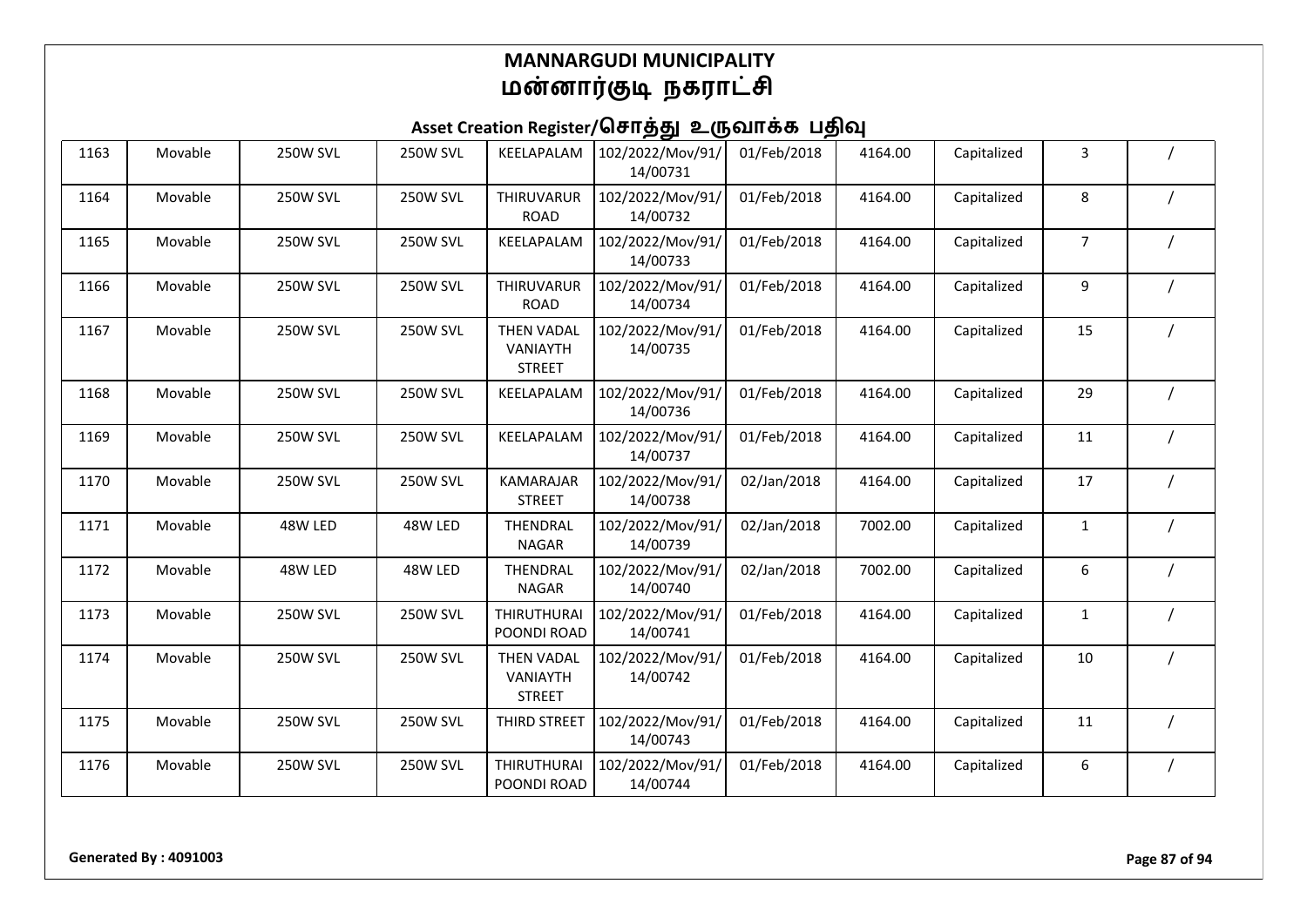### Asset Creation Register/சொத்து உருவாக்க பதிவு

| 1177 | Movable | <b>250W SVL</b> | <b>250W SVL</b> | <b>UNNAMALAI</b><br><b>NAGAR</b>                                    | 102/2022/Mov/91/<br>14/00745 | 02/Jan/2018 | 4164.00 | Capitalized | 11           |          |
|------|---------|-----------------|-----------------|---------------------------------------------------------------------|------------------------------|-------------|---------|-------------|--------------|----------|
| 1178 | Movable | <b>250W SVL</b> | <b>250W SVL</b> | SATHIYA<br><b>MOORTHI</b><br><b>STREET</b>                          | 102/2022/Mov/91/<br>14/00746 | 01/Feb/2018 | 4164.00 | Capitalized | 6            |          |
| 1179 | Movable | <b>250W SVL</b> | <b>250W SVL</b> | <b>UNNAMALAI</b><br><b>NAGAR</b>                                    | 102/2022/Mov/91/<br>14/00747 | 02/Jan/2018 | 4164.00 | Capitalized | $\mathbf{1}$ |          |
| 1180 | Movable | <b>250W SVL</b> | <b>250W SVL</b> | <b>THIRUTHURAI</b><br>POONDI SALAI                                  | 102/2022/Mov/91/<br>14/00748 | 01/Feb/2018 | 4164.00 | Capitalized | 11           |          |
| 1181 | Movable | 250W SVL        | <b>250W SVL</b> | <b>NEW STREET</b>                                                   | 102/2022/Mov/91/<br>14/00749 | 01/Feb/2018 | 4164.00 | Capitalized | 6            |          |
| 1182 | Movable | <b>250W SVL</b> | <b>250W SVL</b> | <b>THIRUTHURAI</b><br>POONDI SALAI                                  | 102/2022/Mov/91/<br>14/00750 | 01/Feb/2018 | 4164.00 | Capitalized | 4            |          |
| 1183 | Movable | 250W SVL        | <b>250W SVL</b> | <b>NEW STREET</b>                                                   | 102/2022/Mov/91/<br>14/00751 | 01/Feb/2018 | 4164.00 | Capitalized | 5            |          |
| 1184 | Movable | <b>250W SVL</b> | <b>250W SVL</b> | <b>NEW STREET</b>                                                   | 102/2022/Mov/91/<br>14/00752 | 01/Feb/2018 | 4164.00 | Capitalized | 3            |          |
| 1185 | Movable | <b>250W SVL</b> | <b>250W SVL</b> | THIRD STREET                                                        | 102/2022/Mov/91/<br>14/00753 | 01/Feb/2018 | 4164.00 | Capitalized | 19           |          |
| 1186 | Movable | <b>250W SVL</b> | <b>250W SVL</b> | <b>MANTHA</b><br><b>THANA STREET</b>                                | 102/2022/Mov/91/<br>14/00754 | 01/Feb/2018 | 4164.00 | Capitalized | 4            |          |
| 1187 | Movable | <b>150W SVL</b> | 150W SVL        | <b>EAST 2ND</b><br><b>STREET NEAR</b><br>VINAYAKAR<br><b>TEMPLE</b> | 102/2022/Mov/91/<br>14/00755 | 01/Feb/2018 | 3911.00 | Capitalized | 3            |          |
| 1188 | Movable | <b>250W SVL</b> | <b>250W SVL</b> | <b>NEW STREET</b><br><b>BHARATHI</b><br>VIDYALAYA<br>SCHOOL         | 102/2022/Mov/91/<br>14/00756 | 01/Feb/2018 | 4164.00 | Capitalized | 4            |          |
| 1189 | Movable | 250W SVL        | <b>250W SVL</b> | THIRD STREET                                                        | 102/2022/Mov/91/<br>14/00757 | 01/Feb/2018 | 4164.00 | Capitalized | 15           | $\prime$ |

**Generated By : 4091003 Page 88 of 94**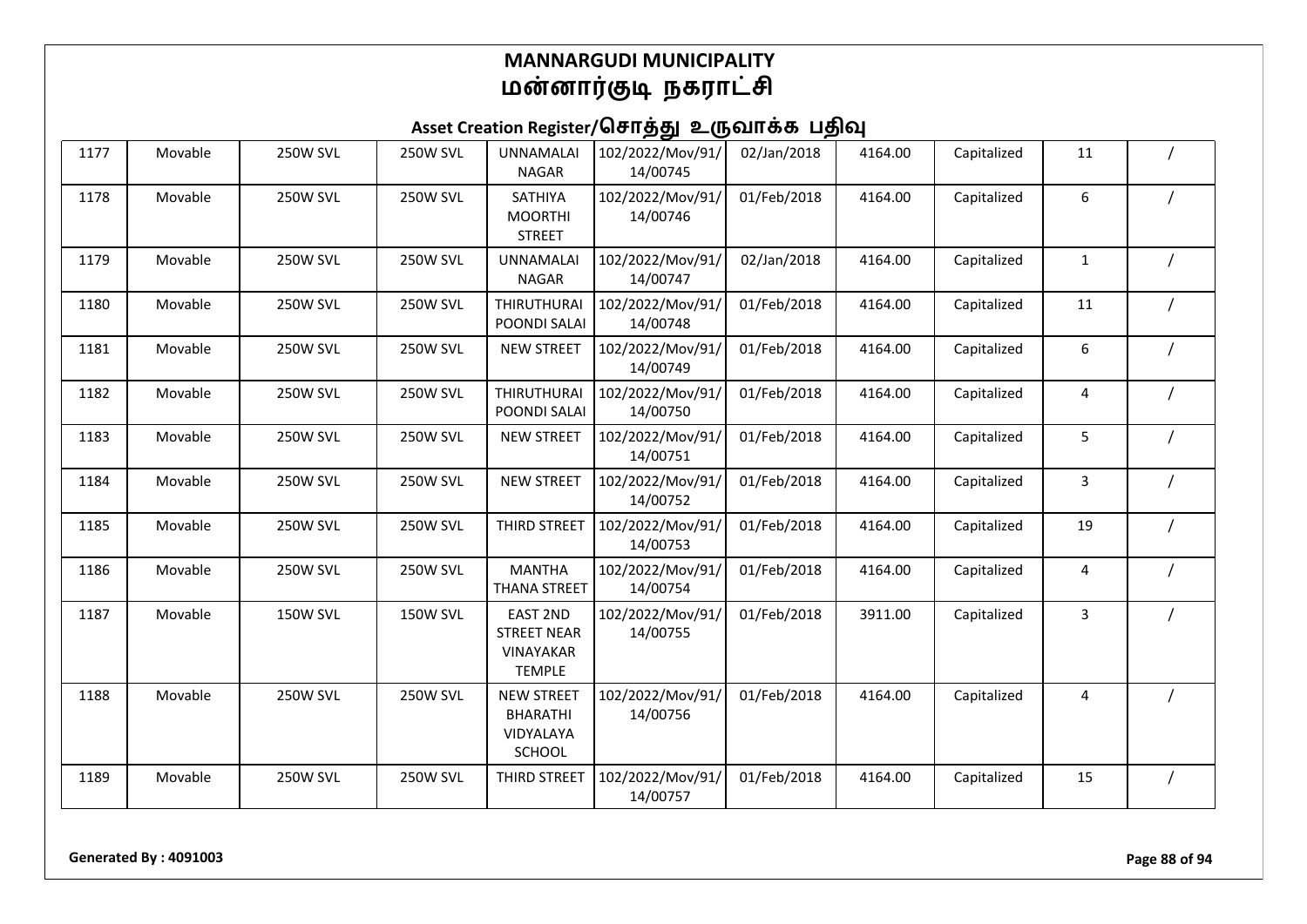## Asset Creation Register/சொத்து உருவாக்க பதிவு

| 1190 | Movable | <b>250W SVL</b> | 250W SVL        | <b>NEW STREET</b><br><b>BHARATHI</b><br>VIDYALAYA<br><b>SCHOOL</b>         | 102/2022/Mov/91/<br>14/00758 | 01/Feb/2018 | 4164.00  | Capitalized | 6              |  |
|------|---------|-----------------|-----------------|----------------------------------------------------------------------------|------------------------------|-------------|----------|-------------|----------------|--|
| 1191 | Movable | <b>250W SVL</b> | <b>250W SVL</b> | <b>NEW STREET</b>                                                          | 102/2022/Mov/91/<br>14/00759 | 01/Feb/2018 | 4164.00  | Capitalized | 12             |  |
| 1192 | Movable | <b>250W SVL</b> | <b>250W SVL</b> | <b>NEW STREET</b>                                                          | 102/2022/Mov/91/<br>14/00760 | 01/Feb/2018 | 4164.00  | Capitalized | $\overline{2}$ |  |
| 1193 | Movable | <b>250W SVL</b> | <b>250W SVL</b> | <b>NEW STREET</b><br><b>BHARATHI</b><br><b>VIDYALAYA</b><br>SCHOOL         | 102/2022/Mov/91/<br>14/00761 | 01/Feb/2018 | 4164.00  | Capitalized | $\mathbf{1}$   |  |
| 1194 | Movable | <b>250W SVL</b> | <b>250W SVL</b> | <b>NEW STREET</b>                                                          | 102/2022/Mov/91/<br>14/00762 | 01/Feb/2018 | 4164.00  | Capitalized | $\mathbf{1}$   |  |
| 1195 | Movable | <b>150W SVL</b> | <b>150W SVL</b> | <b>EAST 2ND</b><br><b>STREET NEAR</b><br><b>VINAYAKAR</b><br><b>TEMPLE</b> | 102/2022/Mov/91/<br>14/00763 | 01/Feb/2018 | 3911.00  | Capitalized | $\mathbf{1}$   |  |
| 1196 | Movable | <b>250W SVL</b> | <b>250W SVL</b> | <b>NEW STREET</b><br><b>BHARATHI</b><br>VIDYALAYA<br><b>SCHOOL</b>         | 102/2022/Mov/91/<br>14/00764 | 01/Feb/2018 | 4164.00  | Capitalized | 5              |  |
| 1197 | Movable | <b>250W SVL</b> | 250W SVL        | <b>NEW STREET</b>                                                          | 102/2022/Mov/91/<br>14/00765 | 01/Feb/2018 | 4164.00  | Capitalized | 1              |  |
| 1198 | Movable | <b>250W SVL</b> | 250W SVL        | THIRD STREET                                                               | 102/2022/Mov/91/<br>14/00766 | 01/Feb/2018 | 4164.00  | Capitalized | 17             |  |
| 1199 | Movable | 400W MHL        | 400W MHL        | THANJAVUR<br><b>ROAD</b>                                                   | 102/2022/Mov/91/<br>14/00767 | 02/Jan/2018 | 60987.00 | Capitalized | 4              |  |
| 1200 | Movable | <b>250W SVL</b> | 250W SVL        | THIRD STREET                                                               | 102/2022/Mov/91/<br>14/00768 | 01/Feb/2018 | 4164.00  | Capitalized | 16             |  |
| 1201 | Movable | <b>250W SVL</b> | <b>250W SVL</b> | THIRD STREET                                                               | 102/2022/Mov/91/<br>14/00769 | 01/Feb/2018 | 4164.00  | Capitalized | 9              |  |

**Generated By : 4091003 Page 89 of 94**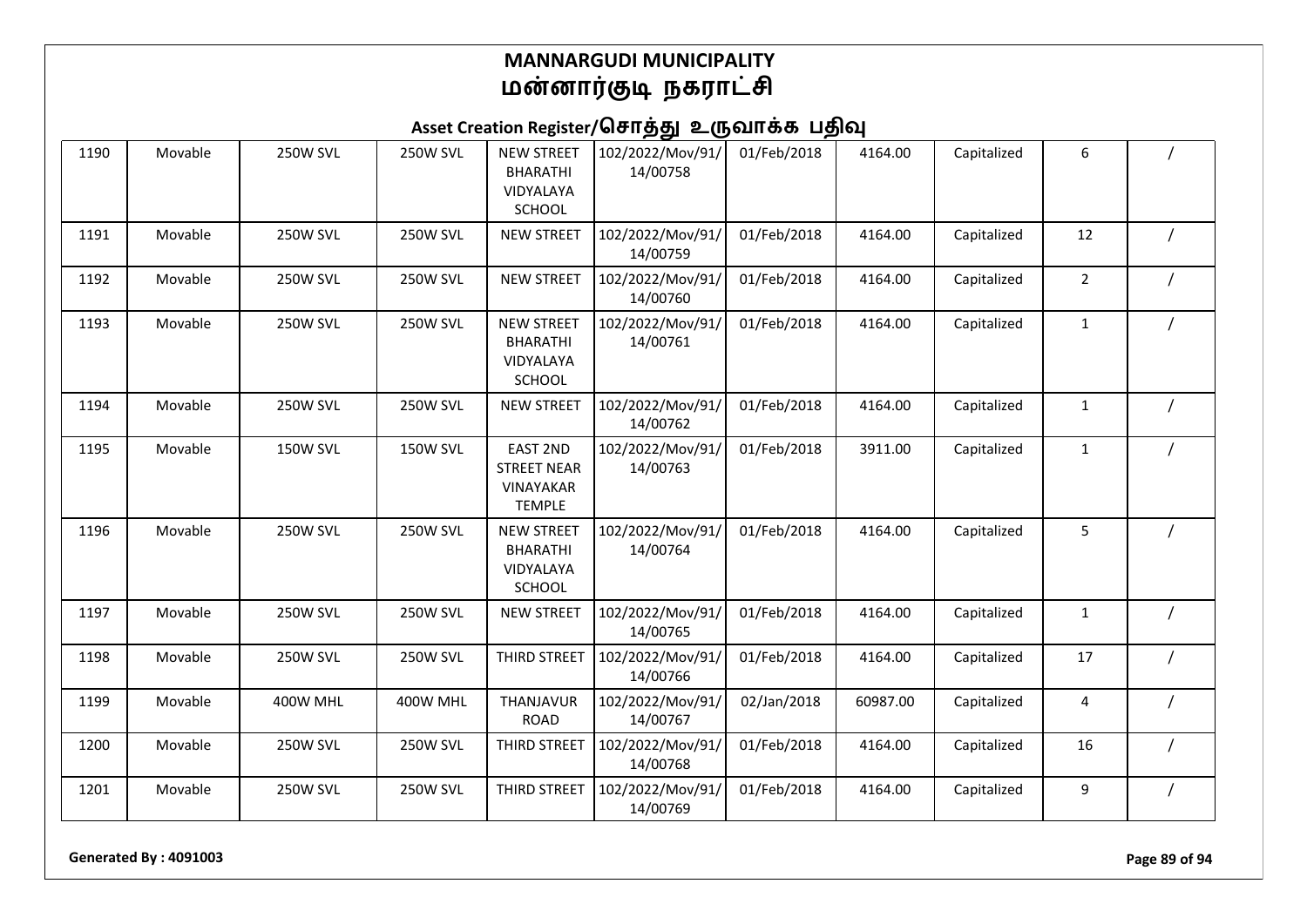| 1202 | Movable | <b>250W SVL</b> | <b>250W SVL</b> | MEENACHI<br><b>AMMAN KOVIL</b> | 102/2022/Mov/91/<br>14/00770 | 01/Feb/2018 | 4164.00 | Capitalized | 9              |  |
|------|---------|-----------------|-----------------|--------------------------------|------------------------------|-------------|---------|-------------|----------------|--|
| 1203 | Movable | <b>250W SVL</b> | <b>250W SVL</b> | THANJAVUR<br><b>ROAD</b>       | 102/2022/Mov/91/<br>14/00771 | 02/Jan/2018 | 4164.00 | Capitalized | 15             |  |
| 1204 | Movable | <b>250W SVL</b> | <b>250W SVL</b> | THIRD STREET                   | 102/2022/Mov/91/<br>14/00772 | 01/Feb/2018 | 4164.00 | Capitalized | 14             |  |
| 1205 | Movable | <b>250W SVL</b> | <b>250W SVL</b> | THIRD STREET                   | 102/2022/Mov/91/<br>14/00773 | 01/Feb/2018 | 4164.00 | Capitalized | 5              |  |
| 1206 | Movable | <b>250W SVL</b> | <b>250W SVL</b> | THIRD STREET                   | 102/2022/Mov/91/<br>14/00774 | 01/Feb/2018 | 4164.00 | Capitalized | 9              |  |
| 1207 | Movable | <b>250W SVL</b> | <b>250W SVL</b> | THIRD STREET                   | 102/2022/Mov/91/<br>14/00775 | 01/Feb/2018 | 4164.00 | Capitalized | $\overline{7}$ |  |
| 1208 | Movable | <b>250W SVL</b> | <b>250W SVL</b> | MEENACHI<br><b>AMMAN KOVIL</b> | 102/2022/Mov/91/<br>14/00776 | 01/Feb/2018 | 4164.00 | Capitalized | 15             |  |
| 1209 | Movable | <b>250W SVL</b> | <b>250W SVL</b> | MEENACHI<br><b>AMMAN KOVIL</b> | 102/2022/Mov/91/<br>14/00777 | 01/Feb/2018 | 4164.00 | Capitalized | 16             |  |
| 1210 | Movable | <b>250W SVL</b> | <b>250W SVL</b> | THIRD STREET                   | 102/2022/Mov/91/<br>14/00778 | 01/Feb/2018 | 4164.00 | Capitalized | 6              |  |
| 1211 | Movable | <b>250W SVL</b> | <b>250W SVL</b> | MEENACHI<br><b>AMMAN KOVIL</b> | 102/2022/Mov/91/<br>14/00779 | 01/Feb/2018 | 4164.00 | Capitalized | 27             |  |
| 1212 | Movable | <b>250W SVL</b> | <b>250W SVL</b> | MEENACHI<br><b>AMMAN KOVIL</b> | 102/2022/Mov/91/<br>14/00780 | 01/Feb/2018 | 4164.00 | Capitalized | 28             |  |
| 1213 | Movable | <b>250W SVL</b> | <b>250W SVL</b> | KALIGOUNDAN<br><b>STREET</b>   | 102/2022/Mov/91/<br>14/00781 | 02/Jan/2018 | 4164.00 | Capitalized | 6              |  |
| 1214 | Movable | <b>250W SVL</b> | <b>250W SVL</b> | KAILGOUNDAN<br><b>STREET</b>   | 102/2022/Mov/91/<br>14/00782 | 02/Jan/2018 | 4164.00 | Capitalized | 11             |  |
| 1215 | Movable | <b>250W SVL</b> | <b>250W SVL</b> | VADAMPOKKI<br><b>STREET</b>    | 102/2022/Mov/91/<br>14/00783 | 02/Jan/2018 | 4164.00 | Capitalized | 24             |  |
| 1216 | Movable | <b>250W SVL</b> | 250W SVL        | KALIGOUNDAN<br><b>STREET</b>   | 102/2022/Mov/91/<br>14/00784 | 02/Jan/2018 | 4164.00 | Capitalized | 1              |  |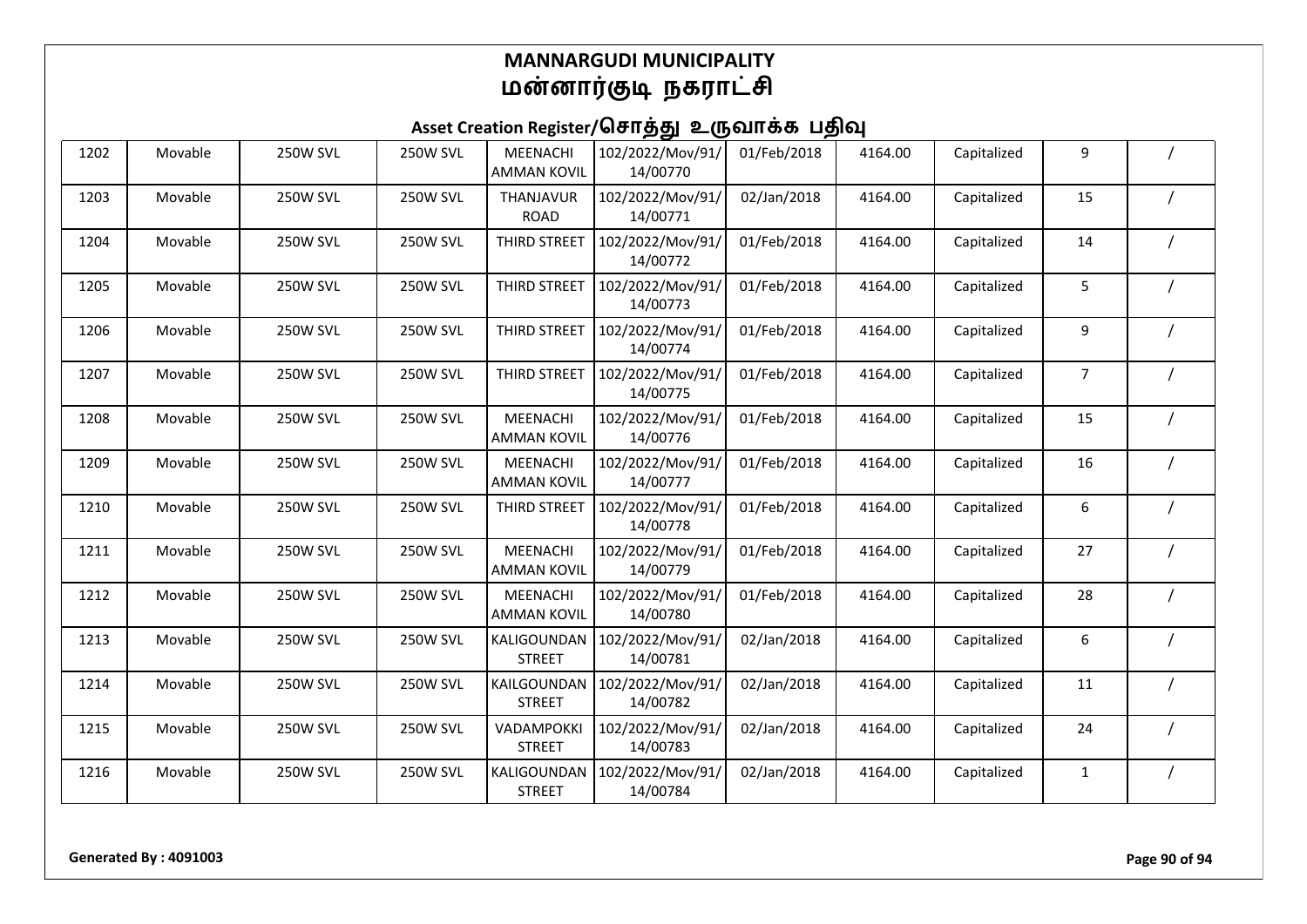| 1217 | Movable | <b>250W SVL</b> | <b>250W SVL</b> | <b>EAST FIRST</b><br><b>STREET</b>            | 102/2022/Mov/91/<br>14/00785 | 01/Feb/2018 | 4164.00 | Capitalized | 4              |  |
|------|---------|-----------------|-----------------|-----------------------------------------------|------------------------------|-------------|---------|-------------|----------------|--|
| 1218 | Movable | <b>250W SVL</b> | <b>250W SVL</b> | <b>EAST FIRST</b><br><b>STREET</b>            | 102/2022/Mov/91/<br>14/00786 | 01/Feb/2018 | 4164.00 | Capitalized | 20             |  |
| 1219 | Movable | <b>250W SVL</b> | 250W SVL        | <b>NADU VAANITH</b><br><b>STREET</b>          | 102/2022/Mov/91/<br>14/00787 | 01/Feb/2018 | 4164.00 | Capitalized | 23             |  |
| 1220 | Movable | <b>250W SVL</b> | <b>250W SVL</b> | <b>NADU VAANITH</b><br><b>STREET</b>          | 102/2022/Mov/91/<br>14/00788 | 01/Feb/2018 | 4164.00 | Capitalized | 24             |  |
| 1221 | Movable | <b>150W SVL</b> | 150W SVL        | <b>NADU VAANITH</b><br><b>STREET</b>          | 102/2022/Mov/91/<br>14/00789 | 01/Feb/2018 | 3911.00 | Capitalized | 26             |  |
| 1222 | Movable | <b>250W SVL</b> | <b>250W SVL</b> | <b>NADU VAANITH</b><br><b>STREET</b>          | 102/2022/Mov/91/<br>14/00790 | 01/Feb/2018 | 4164.00 | Capitalized | 29             |  |
| 1223 | Movable | <b>250W SVL</b> | 250W SVL        | THIRD STREET                                  | 102/2022/Mov/91/<br>14/00791 | 01/Feb/2018 | 4164.00 | Capitalized | 3              |  |
| 1224 | Movable | <b>250W SVL</b> | <b>250W SVL</b> | THIRD STREET                                  | 102/2022/Mov/91/<br>14/00792 | 01/Feb/2018 | 4164.00 | Capitalized | 4              |  |
| 1225 | Movable | <b>250W SVL</b> | <b>250W SVL</b> | SANGU<br>THEERTHAM<br><b>MAIN ROAD</b>        | 102/2022/Mov/91/<br>14/00793 | 02/Jan/2018 | 4164.00 | Capitalized | $\overline{2}$ |  |
| 1226 | Movable | <b>250W SVL</b> | <b>250W SVL</b> | SANGUTHEERT<br><b>HAM MAIN</b><br><b>ROAD</b> | 102/2022/Mov/91/<br>14/00794 | 02/Jan/2018 | 4164.00 | Capitalized | 4              |  |
| 1227 | Movable | <b>250W SVL</b> | <b>250W SVL</b> | SANGUTHEERT<br><b>HAM MAIN</b><br><b>ROAD</b> | 102/2022/Mov/91/<br>14/00795 | 02/Jan/2018 | 4164.00 | Capitalized | $10\,$         |  |
| 1228 | Movable | <b>250W SVL</b> | <b>250W SVL</b> | SANGUTHEERT<br><b>HAM MAIN</b><br><b>ROAD</b> | 102/2022/Mov/91/<br>14/00796 | 02/Jan/2018 | 4164.00 | Capitalized | 12             |  |
| 1229 | Movable | <b>250W SVL</b> | <b>250W SVL</b> | RUKKUMANIKU<br>LAM<br>THENKARAI               | 102/2022/Mov/91/<br>14/00797 | 02/Jan/2018 | 4164.00 | Capitalized | 34             |  |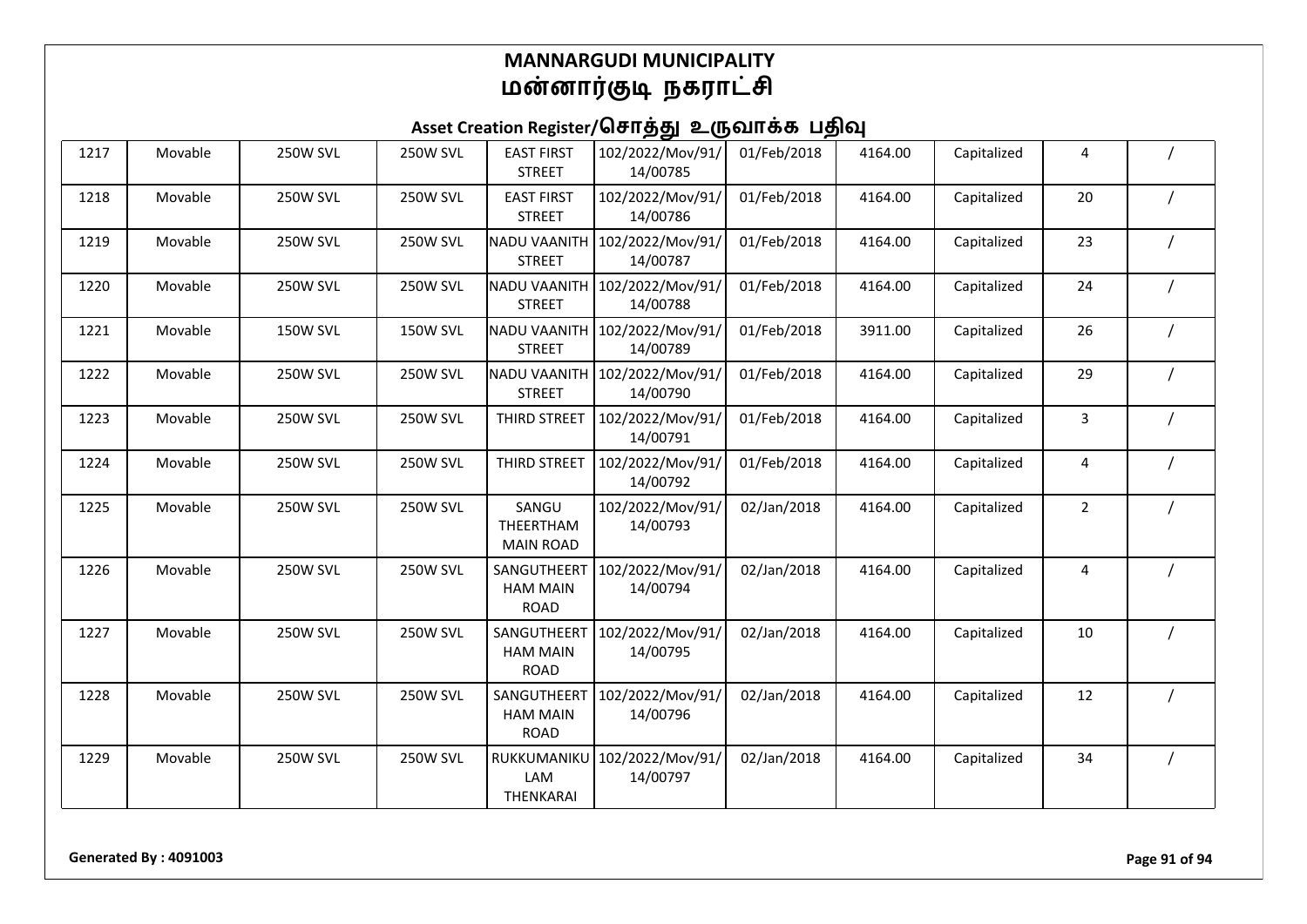## Asset Creation Register/சொத்து உருவாக்க பதிவு

| 1230 | Movable | <b>250W SVL</b> | <b>250W SVL</b> | RUKKUMANIKU<br>LAM<br>THENKARAI                              | 102/2022/Mov/91/<br>14/00798 | 02/Jan/2018 | 4164.00 | Capitalized | 35           |  |
|------|---------|-----------------|-----------------|--------------------------------------------------------------|------------------------------|-------------|---------|-------------|--------------|--|
| 1231 | Movable | <b>250W SVL</b> | <b>250W SVL</b> | RUKKUMANIKU<br>LAM<br><b>THENKARAI</b>                       | 102/2022/Mov/91/<br>14/00799 | 02/Jan/2018 | 4164.00 | Capitalized | 38           |  |
| 1232 | Movable | <b>250W SVL</b> | <b>250W SVL</b> | <b>MURUGAN</b><br><b>KOVIL STREET</b>                        | 102/2022/Mov/91/<br>14/00800 | 02/Jan/2018 | 4164.00 | Capitalized | 54           |  |
| 1233 | Movable | <b>250W SVL</b> | <b>250W SVL</b> | THANJAVUR<br><b>MAIN ROAD</b>                                | 102/2022/Mov/91/<br>14/00801 | 02/Jan/2018 | 4164.00 | Capitalized | 63           |  |
| 1234 | Movable | <b>250W SVL</b> | <b>250W SVL</b> | THANJAVUR<br><b>MAIN ROAD</b>                                | 102/2022/Mov/91/<br>14/00802 | 02/Jan/2018 | 4164.00 | Capitalized | 65           |  |
| 1235 | Movable | <b>250W SVL</b> | <b>250W SVL</b> | NATARAJAN<br>PILLAI STREET                                   | 102/2022/Mov/91/<br>14/00803 | 02/Jan/2018 | 4164.00 | Capitalized | 4            |  |
| 1236 | Movable | <b>250W SVL</b> | <b>250W SVL</b> | K.K. NAGAR                                                   | 102/2022/Mov/91/<br>14/00804 | 02/Jan/2018 | 4164.00 | Capitalized | 8            |  |
| 1237 | Movable | <b>250W SVL</b> | <b>250W SVL</b> | K.K. NAGAR                                                   | 102/2022/Mov/91/<br>14/00805 | 02/Jan/2018 | 4164.00 | Capitalized | 18           |  |
| 1238 | Movable | <b>150W SVL</b> | <b>150W SVL</b> | <b>KAILASA</b><br><b>NATHAR</b><br>SANNATHI<br><b>STREET</b> | 102/2022/Mov/91/<br>14/00806 | 01/Feb/2018 | 3911.00 | Capitalized | 17           |  |
| 1239 | Movable | <b>150W SVL</b> | <b>150W SVL</b> | <b>KAILASA</b><br><b>NATHAR</b><br>SANNATHI<br><b>STREET</b> | 102/2022/Mov/91/<br>14/00807 | 01/Feb/2018 | 4164.00 | Capitalized | 8            |  |
| 1240 | Movable | <b>250W SVL</b> | <b>250W SVL</b> | <b>MUMMOORTH</b><br>Y VINAYAGAR<br><b>KOVIL STREET</b>       | 102/2022/Mov/91/<br>14/00808 | 02/Jan/2018 | 4164.00 | Capitalized | 29           |  |
| 1241 | Movable | <b>250W SVL</b> | <b>250W SVL</b> | GOPALASAMUD<br><b>RAM WEST</b><br><b>STREET</b>              | 102/2022/Mov/91/<br>14/00809 | 02/Jan/2018 | 4164.00 | Capitalized | $\mathbf{1}$ |  |

**Generated By : 4091003 Page 92 of 94**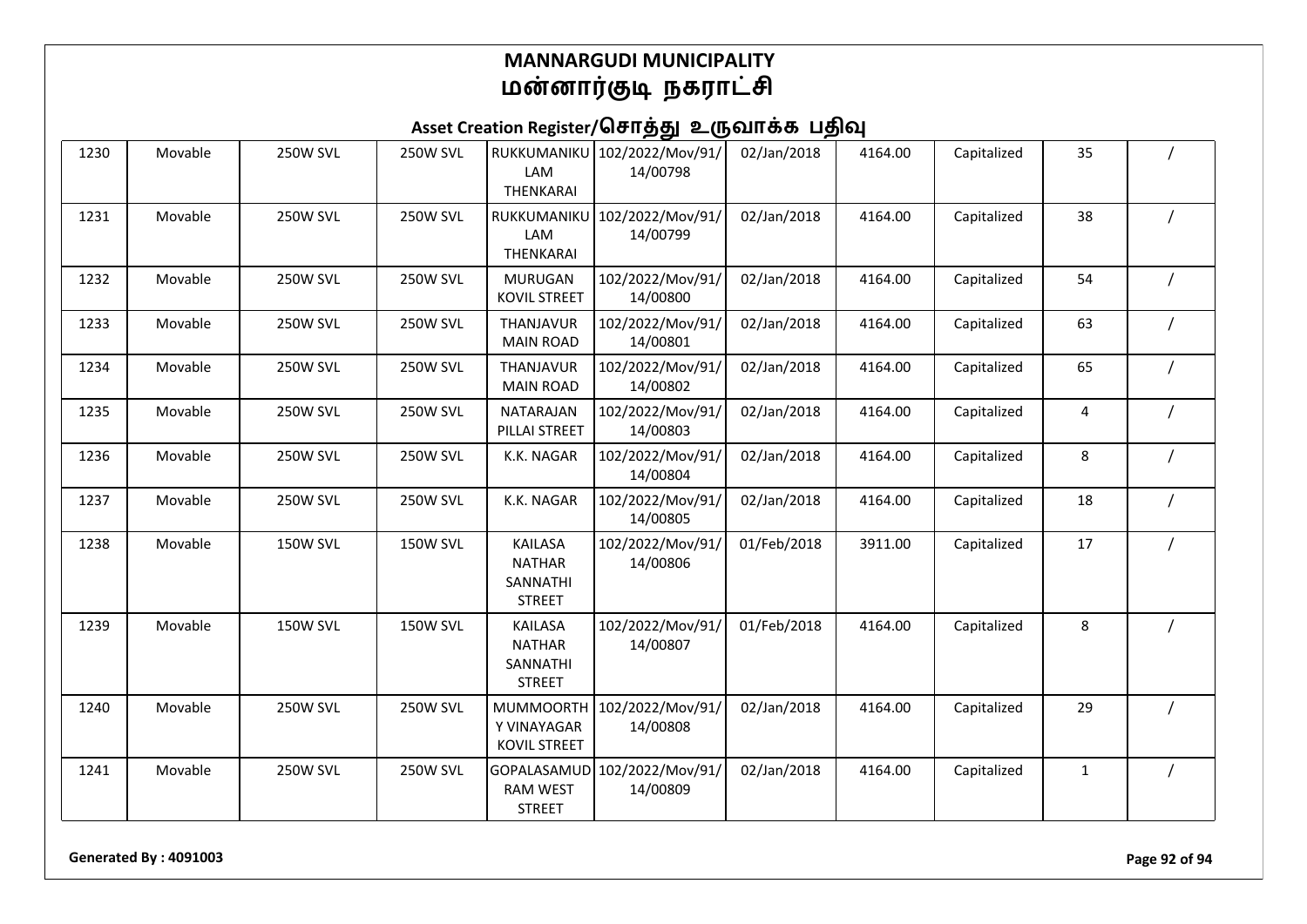## Asset Creation Register/சொத்து உருவாக்க பதிவு

| 1242 | Movable | <b>250W SVL</b> | <b>250W SVL</b> | GOPALASAMUD<br><b>RAM WEST</b><br><b>STREET</b>  | 102/2022/Mov/91/<br>14/00810 | 02/Jan/2018 | 4164.00 | Capitalized | 4              |  |
|------|---------|-----------------|-----------------|--------------------------------------------------|------------------------------|-------------|---------|-------------|----------------|--|
| 1243 | Movable | <b>250W SVL</b> | <b>250W SVL</b> | GOPALASAMUD<br><b>RAM WEST</b><br><b>STREET</b>  | 102/2022/Mov/91/<br>14/00811 | 02/Jan/2018 | 4164.00 | Capitalized | $\overline{7}$ |  |
| 1244 | Movable | <b>250W SVL</b> | <b>250W SVL</b> | GOPALASAMUD<br><b>RAM WEST</b>                   | 102/2022/Mov/91/<br>14/00812 | 02/Jan/2018 | 4164.00 | Capitalized | 8              |  |
| 1245 | Movable | <b>250W SVL</b> | <b>250W SVL</b> | GOPALASAMUD<br><b>RAM WEST</b><br><b>STREET</b>  | 102/2022/Mov/91/<br>14/00813 | 02/Jan/2018 | 4164.00 | Capitalized | 14             |  |
| 1246 | Movable | <b>250W SVL</b> | <b>250W SVL</b> | GOPALASAMUD<br><b>RAM WEST</b>                   | 102/2022/Mov/91/<br>14/00814 | 02/Jan/2018 | 4164.00 | Capitalized | 15             |  |
| 1247 | Movable | <b>250W SVL</b> | <b>250W SVL</b> | GOPALASAMUD<br><b>RAM WEST</b><br><b>STREET</b>  | 102/2022/Mov/91/<br>14/00815 | 02/Jan/2018 | 4164.00 | Capitalized | 22             |  |
| 1248 | Movable | <b>250W SVL</b> | <b>250W SVL</b> | KUNNUJI<br>RAJAMPALAYA<br><b>M STREET</b>        | 102/2022/Mov/91/<br>14/00816 | 02/Jan/2018 | 4164.00 | Capitalized | $\mathbf{1}$   |  |
| 1249 | Movable | <b>150W SVL</b> | <b>150W SVL</b> | <b>KUNNOJI</b><br>RAJAMPALAYA<br><b>M STREET</b> | 102/2022/Mov/91/<br>14/00817 | 02/Jan/2018 | 3911.00 | Capitalized | 3              |  |
| 1250 | Movable | <b>250W SVL</b> | 250W SVL        | <b>KUNNOJI</b><br>RAJAMPALAYA<br>M STREET        | 102/2022/Mov/91/<br>14/00818 | 02/Jan/2018 | 4164.00 | Capitalized | 5              |  |
| 1251 | Movable | <b>250W SVL</b> | 250W SVL        | <b>KUNNOJI</b><br>RAJAMPALAYA<br><b>M STREET</b> | 102/2022/Mov/91/<br>14/00819 | 02/Jan/2018 | 4164.00 | Capitalized | 18             |  |
| 1252 | Movable | <b>150W SVL</b> | <b>150W SVL</b> | <b>KUNNOJI</b><br>RAJAMPALAYA<br><b>M STREET</b> | 102/2022/Mov/91/<br>14/00820 | 02/Jan/2018 | 3911.00 | Capitalized | 29             |  |
| 1253 | Movable | <b>250W SVL</b> | 250W SVL        | VADASERI<br><b>ROAD</b>                          | 102/2022/Mov/91/<br>14/00821 | 02/Jan/2018 | 4164.00 | Capitalized | 12             |  |

**Generated By : 4091003 Page 93 of 94**